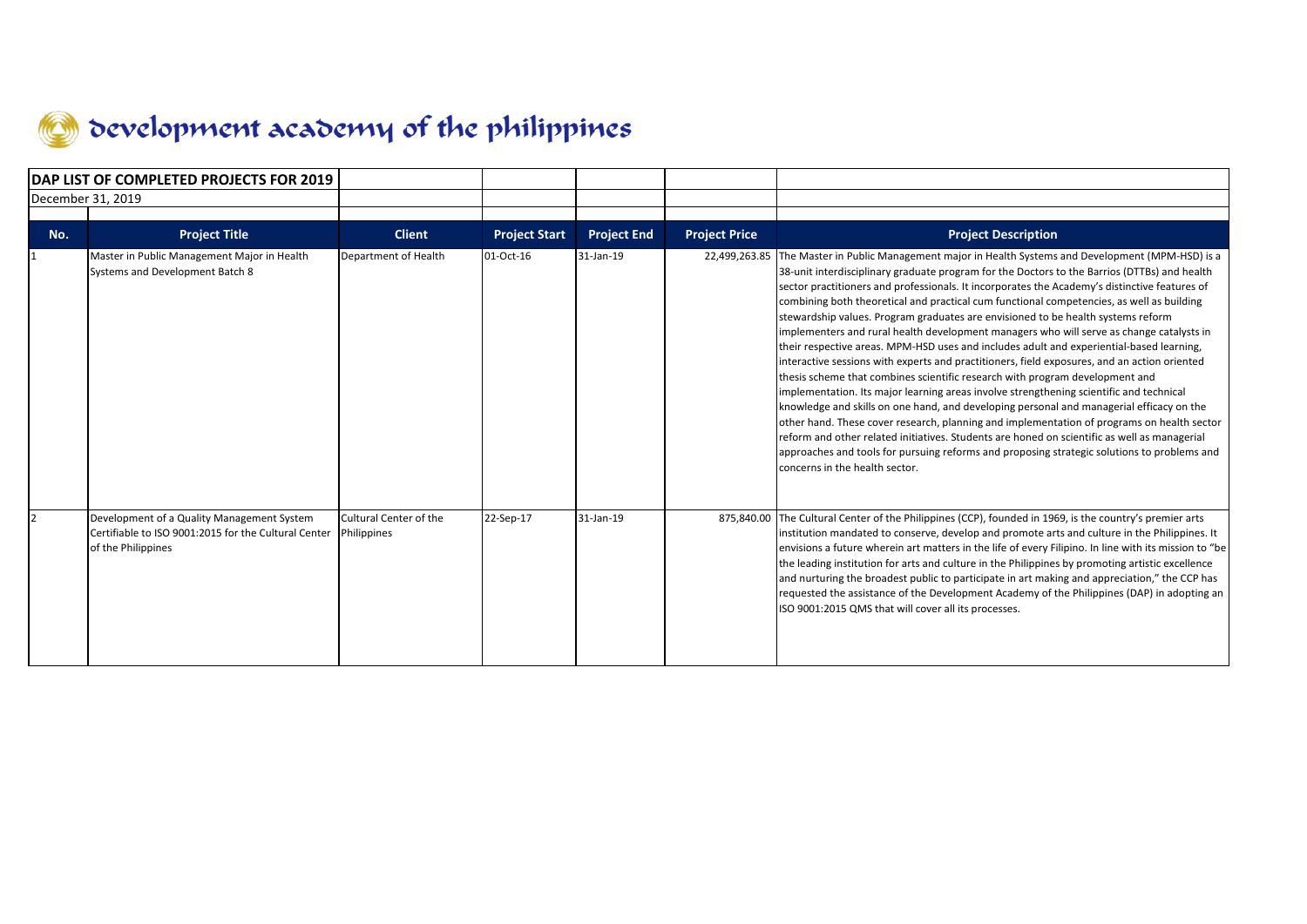|                   | DAP LIST OF COMPLETED PROJECTS FOR 2019       |                                      |                      |                    |                      |                                                                                                                                                                                                                                                                                                                                                                                                                                                                                                                                                                                                                                                                                                                                                                                                                                                                                                                                                                                                                                                                                                                                          |
|-------------------|-----------------------------------------------|--------------------------------------|----------------------|--------------------|----------------------|------------------------------------------------------------------------------------------------------------------------------------------------------------------------------------------------------------------------------------------------------------------------------------------------------------------------------------------------------------------------------------------------------------------------------------------------------------------------------------------------------------------------------------------------------------------------------------------------------------------------------------------------------------------------------------------------------------------------------------------------------------------------------------------------------------------------------------------------------------------------------------------------------------------------------------------------------------------------------------------------------------------------------------------------------------------------------------------------------------------------------------------|
| December 31, 2019 |                                               |                                      |                      |                    |                      |                                                                                                                                                                                                                                                                                                                                                                                                                                                                                                                                                                                                                                                                                                                                                                                                                                                                                                                                                                                                                                                                                                                                          |
|                   |                                               |                                      |                      |                    |                      |                                                                                                                                                                                                                                                                                                                                                                                                                                                                                                                                                                                                                                                                                                                                                                                                                                                                                                                                                                                                                                                                                                                                          |
| No.               | Project Title                                 | <b>Client</b>                        | <b>Project Start</b> | <b>Project End</b> | <b>Project Price</b> | <b>Project Description</b>                                                                                                                                                                                                                                                                                                                                                                                                                                                                                                                                                                                                                                                                                                                                                                                                                                                                                                                                                                                                                                                                                                               |
|                   | 2018 Customer Satisfaction Survey for TRANSCO | National Transmission<br>Corporation | 03-Sep-18            | 31-Jan-19          |                      | 1,454,129.60 Created under Republic Act No. 9136, otherwise known as the Electric Power Industry Reform<br>Act (EPIRA) of 2001, the National Transmission Corporation (TransCo) was envisioned to<br>improve the delivery of power supply to consumers by encouraging competition and efficiency<br>in the generation sector as well as by ensuring the quality and affordability of electric power<br>supply. In line with Memorandum Circular 2013-02 issued by Governance Commission of<br>GOCCs (GCG), as well as their commitment to perform their mandate and to deliver quality<br>services to its clients, TransCo recognizes the need for gathering customer feedback to<br>continuously improve on its service delivery through the conduct of annual third-party<br>customer satisfaction survey as part of the performance evaluation of GOCCs. Building on the<br>2015 to 2017 customer satisfaction surveys, TransCo once again engages DAP for its 2018<br>Customer Satisfaction Survey, which will use GCG's 2018 Standardized Guidelines and<br>Methodology for the conduct of customer satisfaction surveys for GOCCs. |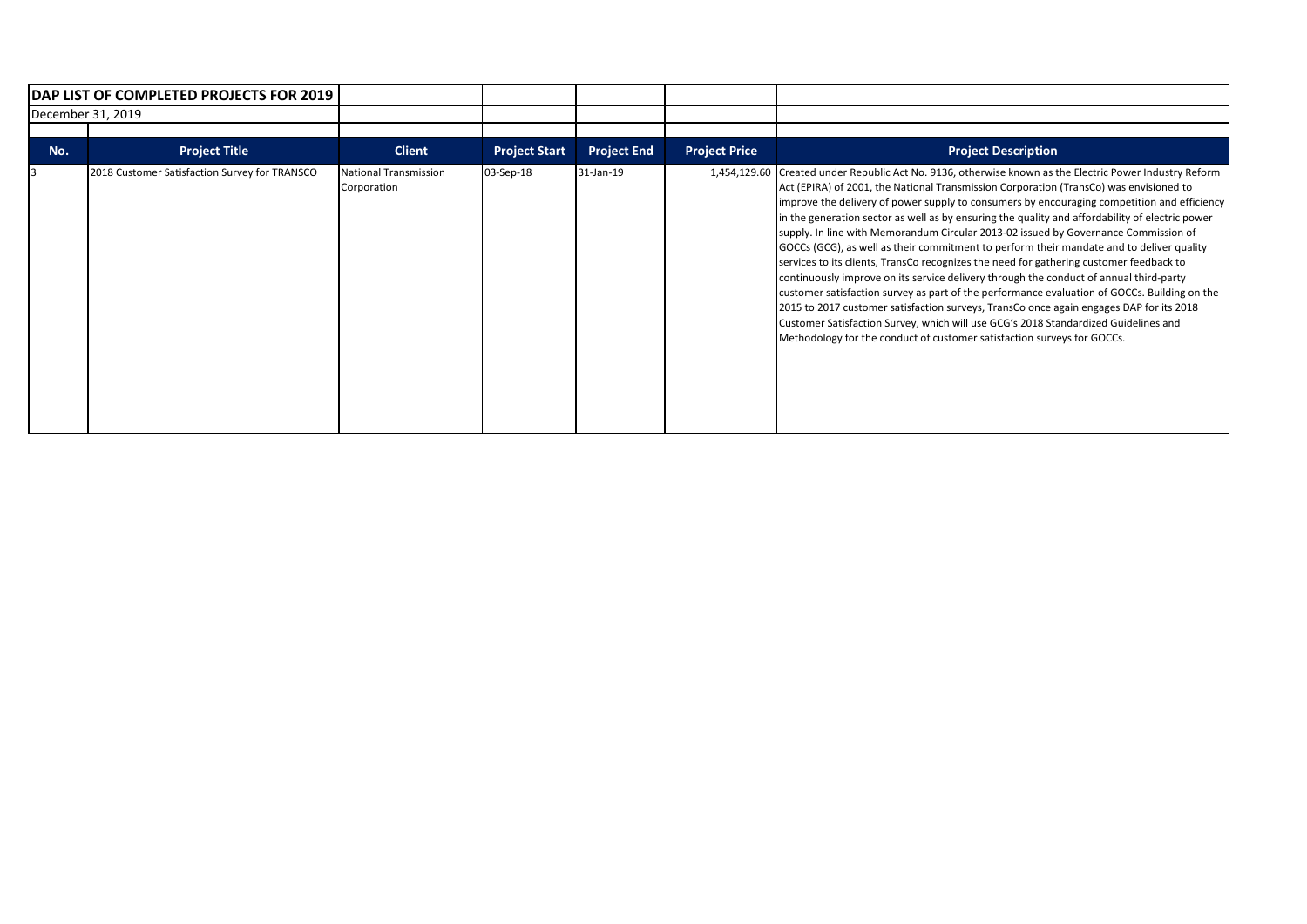|     | <b>IDAP LIST OF COMPLETED PROJECTS FOR 2019</b>                                         |                           |                      |                    |                      |                                                                                                                                                                                                                                                                                                                                                                                                                                                                                                                                                                                                                                                                                                                                                                                                                                                                                                                                                                                                                                                                                                                                                                                                                                                                                                                                                                                                                                                                                                                                                                                                                                                                                                                                                                                                                                                                                                                                                                                                                                                                                                                                                                                                                                                                                                                                                                                                                                                                                                                                                     |
|-----|-----------------------------------------------------------------------------------------|---------------------------|----------------------|--------------------|----------------------|-----------------------------------------------------------------------------------------------------------------------------------------------------------------------------------------------------------------------------------------------------------------------------------------------------------------------------------------------------------------------------------------------------------------------------------------------------------------------------------------------------------------------------------------------------------------------------------------------------------------------------------------------------------------------------------------------------------------------------------------------------------------------------------------------------------------------------------------------------------------------------------------------------------------------------------------------------------------------------------------------------------------------------------------------------------------------------------------------------------------------------------------------------------------------------------------------------------------------------------------------------------------------------------------------------------------------------------------------------------------------------------------------------------------------------------------------------------------------------------------------------------------------------------------------------------------------------------------------------------------------------------------------------------------------------------------------------------------------------------------------------------------------------------------------------------------------------------------------------------------------------------------------------------------------------------------------------------------------------------------------------------------------------------------------------------------------------------------------------------------------------------------------------------------------------------------------------------------------------------------------------------------------------------------------------------------------------------------------------------------------------------------------------------------------------------------------------------------------------------------------------------------------------------------------------|
|     | December 31, 2019                                                                       |                           |                      |                    |                      |                                                                                                                                                                                                                                                                                                                                                                                                                                                                                                                                                                                                                                                                                                                                                                                                                                                                                                                                                                                                                                                                                                                                                                                                                                                                                                                                                                                                                                                                                                                                                                                                                                                                                                                                                                                                                                                                                                                                                                                                                                                                                                                                                                                                                                                                                                                                                                                                                                                                                                                                                     |
| No. | <b>Project Title</b>                                                                    | <b>Client</b>             | <b>Project Start</b> | <b>Project End</b> | <b>Project Price</b> | <b>Project Description</b>                                                                                                                                                                                                                                                                                                                                                                                                                                                                                                                                                                                                                                                                                                                                                                                                                                                                                                                                                                                                                                                                                                                                                                                                                                                                                                                                                                                                                                                                                                                                                                                                                                                                                                                                                                                                                                                                                                                                                                                                                                                                                                                                                                                                                                                                                                                                                                                                                                                                                                                          |
|     | e-Learning Course on Global Food Safety Trends:<br>Application of Advanced Technologies | <b>Public and Private</b> | 23-Nov-18            | 31-Jan-19          | 80,000.00            | Food Safety is a matter of global concern. Increasing reports of outbreaks of foodborne<br>illnesses worldwide in recent five years have heightened consumers' food safety awareness<br>and caused public distrust of increasingly complex cross-border food value chains. FSM<br>therefore has become a crucial part of any modern food business. It protects businesses'<br>competitive market share, customers, and the community. In addition, regulatory bodies are<br>increasingly demanding that organizations demonstrate a commitment to food safety, the<br>prevention of foodborne illnesses, and the promotion of safe food. To meet these<br>requirements, more organizations are putting in place sound FSM systems and choosing to<br>have their systems certified to demonstrate their commitment to food safety. Applications of<br>advanced technologies can help the food industry reduce risks associated with increasingly<br>complex modern food supply chains. For example, modern microbial intervention<br>technologies, whether thermal, nonthermal, or chemical, or chemical in nature, can inactivate<br>or inhibit the growth of microbe populations significantly and may be used as a "kill step" to<br>enhance or ensure the safety of the food. Advanced technologies, like blockchains, the<br>Internet of Things (ToT), and next-generation sequencing (NGS), will help the food industry<br>strengthen food safety programs, deter food fraud, and decrease the necessity for tracebacks<br>and recalls. Blockchains enable organizations to record and secure arbitrary, disparate types of<br>data. digital traceability systems can lessen recall expenses, make distribution systems<br>cheaper, and increase the sales of high-value products. Digitized packaging and labeling give<br>consumers the ability to scan food purchases and link to web pages with detailed information<br>from farm to the final stages of packaging and labeling. NGS, also known as high-throughput<br>sequencing, has greatly reduced the time and cost of DNA and RNA sequencing. NGS-based<br>food tests and software analytics make it possible to identify pathogens at the strain level even<br>in mixed-ingredient and packaged food. Inefficient, labor-sensitive processes for monitoring<br>food quality and safety are being replaced with digitized automated systems. The four-day<br>course will simultaneously be done with participants from India, Iran, Nepal and Pakistan<br>through videoconferencing. |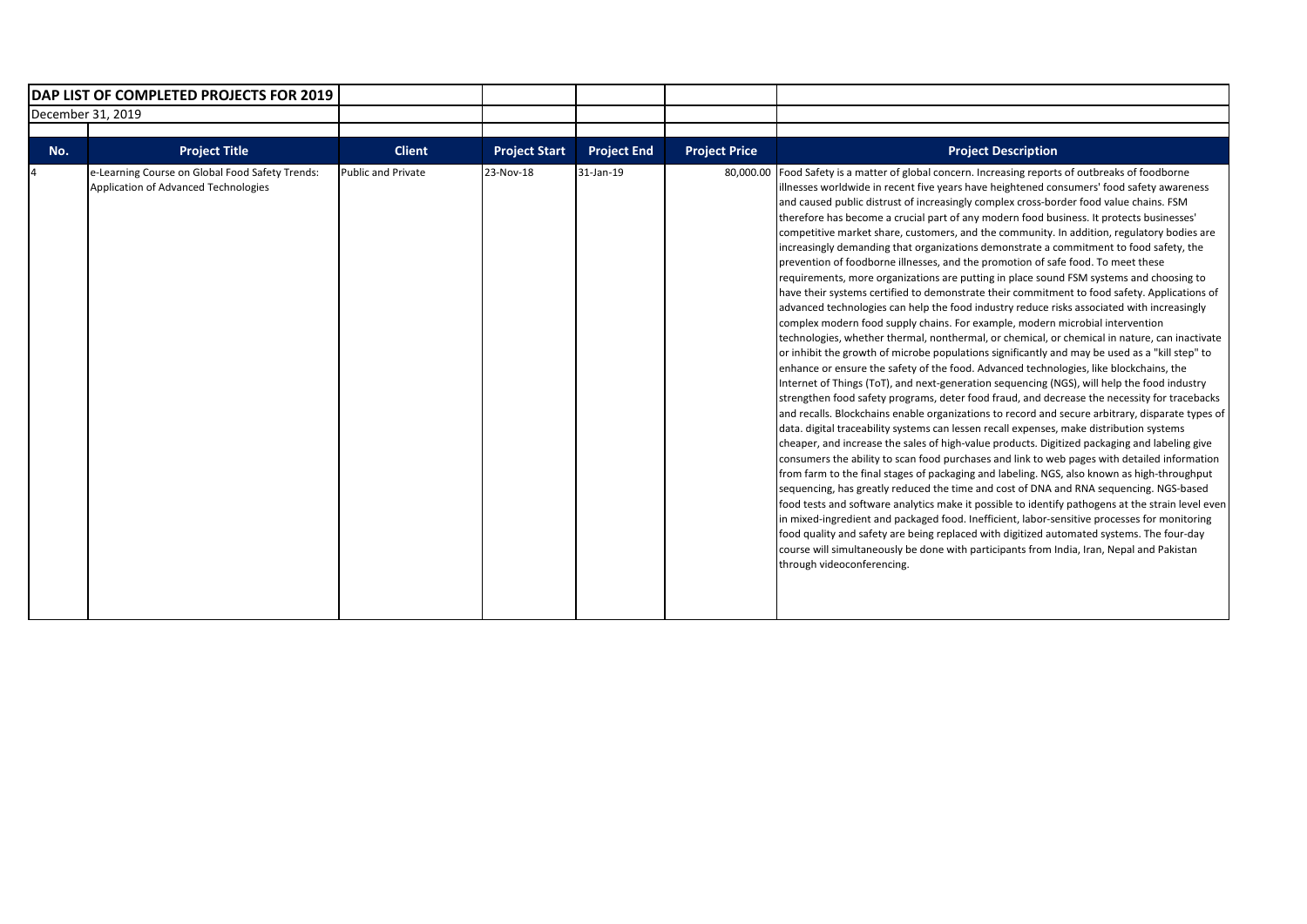|     | DAP LIST OF COMPLETED PROJECTS FOR 2019                                        |                             |                      |                    |                      |                                                                                                                                                                                                                                                                                                                                                                                                                                                                                                                                                                                                                                                                                                                                                                                                                                                                                                                                                                                                                                                                                                                                                                                                                                                                                                                                                                                                                                                                                                                                                                                                                                                                                                                                                                                                                                                                                                                                                                                                                                                                                                                                                                                                                                                                                                                                                                                                                                                                                                                                                                                                                                                                                                                                                                                                                                                                |
|-----|--------------------------------------------------------------------------------|-----------------------------|----------------------|--------------------|----------------------|----------------------------------------------------------------------------------------------------------------------------------------------------------------------------------------------------------------------------------------------------------------------------------------------------------------------------------------------------------------------------------------------------------------------------------------------------------------------------------------------------------------------------------------------------------------------------------------------------------------------------------------------------------------------------------------------------------------------------------------------------------------------------------------------------------------------------------------------------------------------------------------------------------------------------------------------------------------------------------------------------------------------------------------------------------------------------------------------------------------------------------------------------------------------------------------------------------------------------------------------------------------------------------------------------------------------------------------------------------------------------------------------------------------------------------------------------------------------------------------------------------------------------------------------------------------------------------------------------------------------------------------------------------------------------------------------------------------------------------------------------------------------------------------------------------------------------------------------------------------------------------------------------------------------------------------------------------------------------------------------------------------------------------------------------------------------------------------------------------------------------------------------------------------------------------------------------------------------------------------------------------------------------------------------------------------------------------------------------------------------------------------------------------------------------------------------------------------------------------------------------------------------------------------------------------------------------------------------------------------------------------------------------------------------------------------------------------------------------------------------------------------------------------------------------------------------------------------------------------------|
|     | December 31, 2019                                                              |                             |                      |                    |                      |                                                                                                                                                                                                                                                                                                                                                                                                                                                                                                                                                                                                                                                                                                                                                                                                                                                                                                                                                                                                                                                                                                                                                                                                                                                                                                                                                                                                                                                                                                                                                                                                                                                                                                                                                                                                                                                                                                                                                                                                                                                                                                                                                                                                                                                                                                                                                                                                                                                                                                                                                                                                                                                                                                                                                                                                                                                                |
|     |                                                                                |                             |                      |                    |                      |                                                                                                                                                                                                                                                                                                                                                                                                                                                                                                                                                                                                                                                                                                                                                                                                                                                                                                                                                                                                                                                                                                                                                                                                                                                                                                                                                                                                                                                                                                                                                                                                                                                                                                                                                                                                                                                                                                                                                                                                                                                                                                                                                                                                                                                                                                                                                                                                                                                                                                                                                                                                                                                                                                                                                                                                                                                                |
| No. | <b>Project Title</b>                                                           | <b>Client</b>               | <b>Project Start</b> | <b>Project End</b> | <b>Project Price</b> | <b>Project Description</b>                                                                                                                                                                                                                                                                                                                                                                                                                                                                                                                                                                                                                                                                                                                                                                                                                                                                                                                                                                                                                                                                                                                                                                                                                                                                                                                                                                                                                                                                                                                                                                                                                                                                                                                                                                                                                                                                                                                                                                                                                                                                                                                                                                                                                                                                                                                                                                                                                                                                                                                                                                                                                                                                                                                                                                                                                                     |
| 5   | Municipal Leadership and Governance Program<br>MIMAROPA - Cycle 2 Batch 1 2018 | <b>Department of Health</b> | $01$ -Jan-18         | 28-Feb-19          | 3,500,000.00         | With Primary Health Care as philosophy, the Zuellig Family Foundation (ZFF) and the<br>Department of Health (DOH) entered into a partnership to contribute to the Philippine Health<br>Agenda which is anchored to the Sus-tainable Development Goals (SDG) for 2030. In order to<br>attain such goals, the partner agencies implemented the Health Leadership and Governance<br>Program (HLGP) to capacitate and transform the key agents of devel-opment that will result to<br>solving health inequities. HLGP is a strategic initiative targeting different stakeholders in the<br>health sector. It aims to equip Center for Health Development offices, DOH Development<br>Management Officers (DMOs), PhilHealth Regional offices, Provincial Chief of Hospitals,<br>Governors, Provincial Health Officers (PHOs), Local Chief Executives (LCEs), and Municipal<br>Health Officers (MHOs), with the right skills and know-hows in attaining the health targets. The<br>programs under the umbrella of HLGP are: Health Leadership and Management for the Poor<br>(HLMP); Provincial Leadership and Governance for the Poor (PLGP); and Municipal Leadership<br>and Governance Program (MLGP). The roll-out of HLGP through the MLGP has brought radical<br>change in the health sector in terms of structure and outcomes. LCEs and MHOs are<br>transformed as bridging leaders and are mobilized to elicit innovative solutions in addressing<br>health inequities. DMOs, on the other hand, are transformed from data collectors to coaches<br>and mentors of LCEs and MHOs enrolled at MLGP. DMOs ensure that objectives are met by the<br>participants; that action plans are implemented; that targets are attained; that their mentees<br>and municipalities are functional; that municipal health indicators improved; that participants<br>are empowered and informed and that data are updated and collected accordingly. They serve<br>as the bridge between the national and local governments. Functions and roles are changed in<br>the course of implementing the program. The CHD of all regions play a significant role in the<br>program. They are the owners of the program and the core of all operations. In view of these<br>three existing development programs targeted at key players in health systems at the<br>Municipal Level, there is also a need and an opportunity for a parallel program to engage,<br>empower and capacitate the other stakeholders in the health system. The Graduates School of<br>Development Academy of the Philippines (GSDAP) has been in partnership with the<br>Department of Health - Region IV-MIMAROAP since 2013 for MLGP. MLGP is an eighteen-<br>month leadership program for LCEs and MHOs, which is supplemented by coaching and<br>mentoring sessions from DOH-CHD during practicum. |
| 6   | Master in Public Management major in                                           | Armed Forces of the         | 20-Feb-18            | 28-Feb-19          | 8,750,000.00         | The Master in Public Management major in Development and Security (MPM DevSec) and the                                                                                                                                                                                                                                                                                                                                                                                                                                                                                                                                                                                                                                                                                                                                                                                                                                                                                                                                                                                                                                                                                                                                                                                                                                                                                                                                                                                                                                                                                                                                                                                                                                                                                                                                                                                                                                                                                                                                                                                                                                                                                                                                                                                                                                                                                                                                                                                                                                                                                                                                                                                                                                                                                                                                                                         |
|     | Development and Security Batch 11                                              | Philippines                 |                      |                    |                      | Armed Forces of the Philippines Command and General Staff College (AFPCGSC) is a joint<br>program of the Development Academy of the Philippines (DAP) and the Armed Forces of the<br>Philippines (AFP) through the approval of the Department Circular Nr 5. It is crafted as a<br>twinning program for the mandatory mid career course of AFP officers before they are<br>promoted to "06" position. The intensive degree programs seek to build the competencies of<br>future leaders within the overarching framework of development and security. The program<br>believes that enduring peace and prosperity can be achieved only by melding and balancing<br>the relevant and key substantive sub-fields of national security and national development into<br>a focused, single-minded, and reasonably coherent whole.                                                                                                                                                                                                                                                                                                                                                                                                                                                                                                                                                                                                                                                                                                                                                                                                                                                                                                                                                                                                                                                                                                                                                                                                                                                                                                                                                                                                                                                                                                                                                                                                                                                                                                                                                                                                                                                                                                                                                                                                                                   |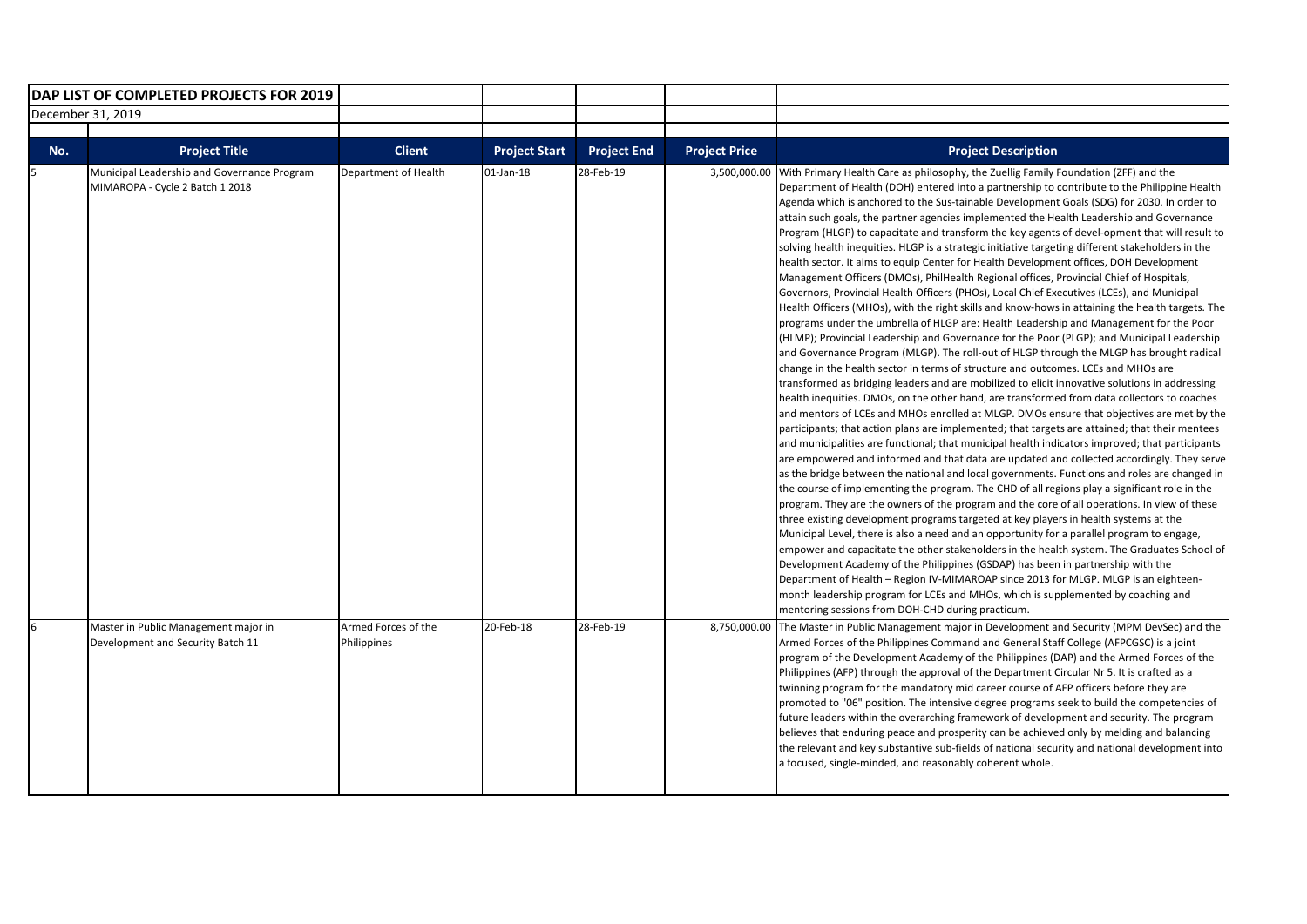|     | DAP LIST OF COMPLETED PROJECTS FOR 2019                                                   |                                        |                      |                    |                      |                                                                                                                                                                                                                                                                                                                                                                                                                                                                                                                                                                                                                                                                                                                                                                                                                                                                                                                                                                                                                                                                                                                                                                                                                                                                                                                                                                                                                                                                                                                                                                                                                                                                                                                                                                                                                                                                                                                                                                                                                                                                                                                                                                                                                                                                                                                                                                                                                                                                                                                                                                                                                                                                                                                                                                                                                                                                              |
|-----|-------------------------------------------------------------------------------------------|----------------------------------------|----------------------|--------------------|----------------------|------------------------------------------------------------------------------------------------------------------------------------------------------------------------------------------------------------------------------------------------------------------------------------------------------------------------------------------------------------------------------------------------------------------------------------------------------------------------------------------------------------------------------------------------------------------------------------------------------------------------------------------------------------------------------------------------------------------------------------------------------------------------------------------------------------------------------------------------------------------------------------------------------------------------------------------------------------------------------------------------------------------------------------------------------------------------------------------------------------------------------------------------------------------------------------------------------------------------------------------------------------------------------------------------------------------------------------------------------------------------------------------------------------------------------------------------------------------------------------------------------------------------------------------------------------------------------------------------------------------------------------------------------------------------------------------------------------------------------------------------------------------------------------------------------------------------------------------------------------------------------------------------------------------------------------------------------------------------------------------------------------------------------------------------------------------------------------------------------------------------------------------------------------------------------------------------------------------------------------------------------------------------------------------------------------------------------------------------------------------------------------------------------------------------------------------------------------------------------------------------------------------------------------------------------------------------------------------------------------------------------------------------------------------------------------------------------------------------------------------------------------------------------------------------------------------------------------------------------------------------------|
|     | December 31, 2019                                                                         |                                        |                      |                    |                      |                                                                                                                                                                                                                                                                                                                                                                                                                                                                                                                                                                                                                                                                                                                                                                                                                                                                                                                                                                                                                                                                                                                                                                                                                                                                                                                                                                                                                                                                                                                                                                                                                                                                                                                                                                                                                                                                                                                                                                                                                                                                                                                                                                                                                                                                                                                                                                                                                                                                                                                                                                                                                                                                                                                                                                                                                                                                              |
|     |                                                                                           |                                        |                      |                    |                      |                                                                                                                                                                                                                                                                                                                                                                                                                                                                                                                                                                                                                                                                                                                                                                                                                                                                                                                                                                                                                                                                                                                                                                                                                                                                                                                                                                                                                                                                                                                                                                                                                                                                                                                                                                                                                                                                                                                                                                                                                                                                                                                                                                                                                                                                                                                                                                                                                                                                                                                                                                                                                                                                                                                                                                                                                                                                              |
| No. | <b>Project Title</b>                                                                      | <b>Client</b>                          | <b>Project Start</b> | <b>Project End</b> | <b>Project Price</b> | <b>Project Description</b>                                                                                                                                                                                                                                                                                                                                                                                                                                                                                                                                                                                                                                                                                                                                                                                                                                                                                                                                                                                                                                                                                                                                                                                                                                                                                                                                                                                                                                                                                                                                                                                                                                                                                                                                                                                                                                                                                                                                                                                                                                                                                                                                                                                                                                                                                                                                                                                                                                                                                                                                                                                                                                                                                                                                                                                                                                                   |
|     | PMDP Monitoring and Evaluation for 2018                                                   | National Government<br>Agencies        | 01-Mar-18            | 28-Feb-19          | 5,500,000.00         | Information requirements of various stakeholders on Program implementation and impact<br>should be regularly provided so as to aid in enhancing the Program to better serve our clients,<br>thus, the adoption of a framework for monitoring and evaluation for the PMDP.                                                                                                                                                                                                                                                                                                                                                                                                                                                                                                                                                                                                                                                                                                                                                                                                                                                                                                                                                                                                                                                                                                                                                                                                                                                                                                                                                                                                                                                                                                                                                                                                                                                                                                                                                                                                                                                                                                                                                                                                                                                                                                                                                                                                                                                                                                                                                                                                                                                                                                                                                                                                    |
| 8   | Municipal Leadership and Governance Program<br>(Cycle 2) Central Luzon - Batch 1 Module 3 | Department of Health                   | 01-Oct-18            | 28-Feb-19          |                      | 1,680,223.58 With Primary Health Care as philosophy, the Zuellig Family Foundation (ZFF) and the<br>Department of Health (DOH) entered into a partnership to contribute to the Philippine Health<br>Agenda which is anchored to the Sus-tainable Development Goals (SDG) for 2030. In order to<br>attain such goals, the partner agencies implemented the Health Leadership and Governance<br>Program (HLGP) to capacitate and transform the key agents of devel-opment that will result to<br>solving health inequities. HLGP is a strategic initiative targeting different stakeholders in the<br>health sector. It aims to equip Center for Health Development offices, DOH Development<br>Management Officers (DMOs), PhilHealth Regional offices, Provincial Chief of Hospitals,<br>Governors, Provincial Health Officers (PHOs), Local Chief Executives (LCEs), and Municipal<br>Health Officers (MHOs), with the right skills and know-hows in attaining the health targets. The<br>programs under the umbrella of HLGP are: Health Leadership and Management for the Poor<br>(HLMP); Provincial Leadership and Governance for the Poor (PLGP); and Municipal Leadership<br>and Governance Program (MLGP). The roll-out of HLGP through the MLGP has brought radical<br>change in the health sector in terms of structure and outcomes. LCEs and MHOs are<br>transformed as bridging leaders and are mobilized to elicit innovative solutions in addressing<br>health inequities. DMOs, on the other hand, are transformed from data collectors to coaches<br>and mentors of LCEs and MHOs enrolled at MLGP. DMOs ensure that objectives are met by the<br>participants; that action plans are implemented; that targets are attained; that their mentees<br>and municipalities are functional; that municipal health indicators improved; that participants<br>are empowered and informed and that data are updated and collected accordingly. They serve<br>as the bridge between the national and local governments. Functions and roles are changed in<br>the course of implementing the program. The CHD of all regions play a significant role in the<br>program. They are the owners of the program and the core of all operations. In view of these<br>three existing development programs targeted at key players in health systems at the<br>Municipal Level, there is also a need and an opportunity for a parallel program to engage,<br>empower and capacitate the other stakeholders in the health system. The Graduate School of<br>Public and Development Management (GSPDM) has been in partnership with the Department<br>of Health - Region III (Central Luzon) since 2013 for MLGP. MLGP is an eighteen-month<br>leadership program for LCEs and MHOs, which is supplemented by coaching and mentoring<br>sessions from DOH-CHD during practicum. |
| 9   | Personal Efficacy and Leadership (PEL) Remedial<br>Readmission                            | CARD-MRI Development<br>Institute, Inc | 01-Dec-18            | 28-Feb-19          | 102,000.00           | The PEL Remedial Readmission is a course intended for the four (4) Master in Productivity and<br>Quality Management (MPQM) major in Microfinance Batch 5 students of the GSPDM who<br>have obtained a failing grade in their PEL Course. Successfully passing this course will enable<br>them to complete the academic requirements necessary for them to obtain both the<br>Certificate in Productivity and Quality Management and the MPQM Major in Microfinance<br>degree.                                                                                                                                                                                                                                                                                                                                                                                                                                                                                                                                                                                                                                                                                                                                                                                                                                                                                                                                                                                                                                                                                                                                                                                                                                                                                                                                                                                                                                                                                                                                                                                                                                                                                                                                                                                                                                                                                                                                                                                                                                                                                                                                                                                                                                                                                                                                                                                                |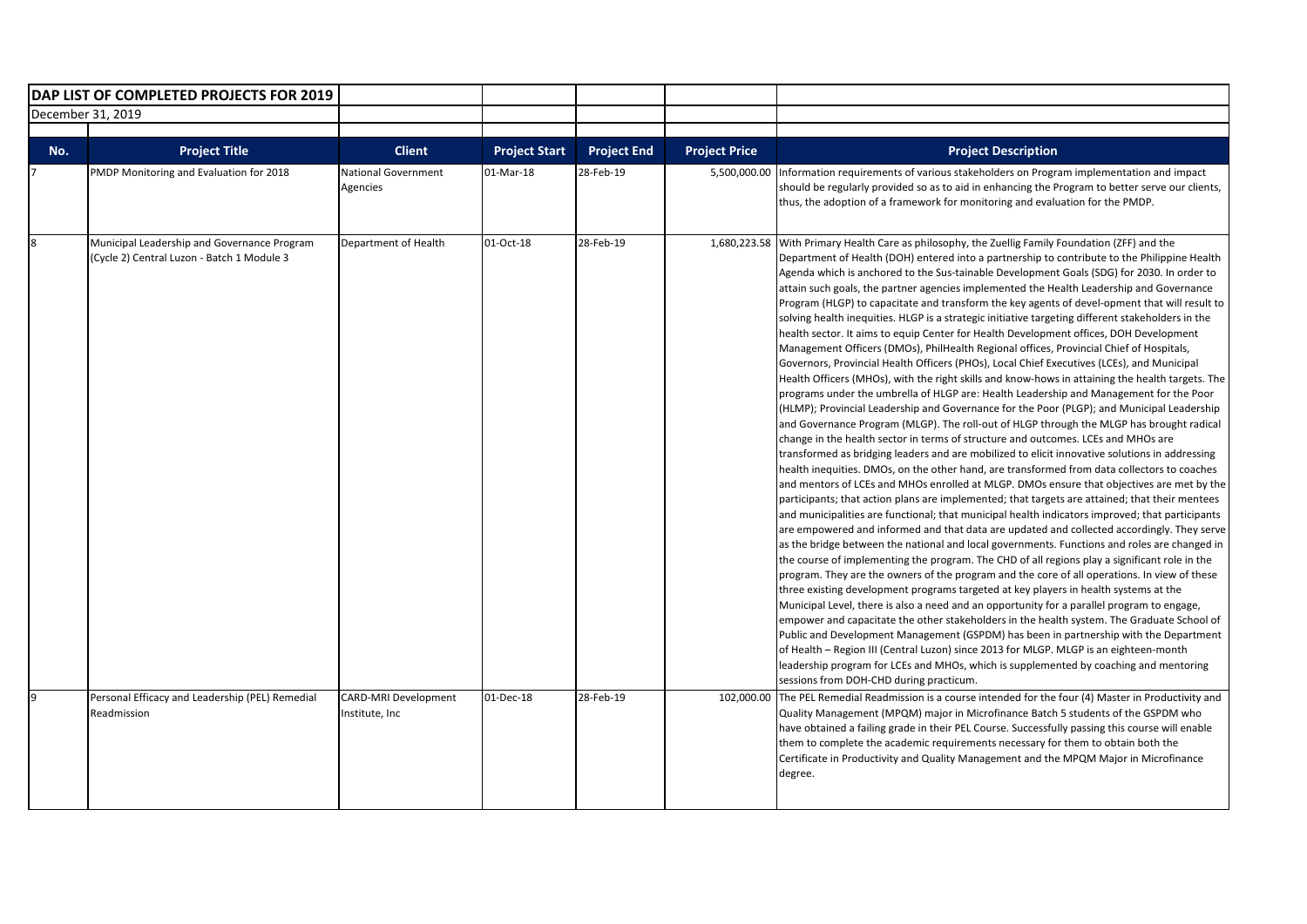|                   | DAP LIST OF COMPLETED PROJECTS FOR 2019                                                                                                                     |                                                          |                      |                    |                      |                                                                                                                                                                                                                                                                                                                                                                                                                                                                                                                                                                                                                                                                                                                                                                                                                                                                                                                                                                                                                                                                                                                                                                                                                                                                                                                                                                                                                                                                                                                                                                                                                                                                                                                                                                                                                                                                                                                                                                                                                                                                                                                                                                                                                                                                              |
|-------------------|-------------------------------------------------------------------------------------------------------------------------------------------------------------|----------------------------------------------------------|----------------------|--------------------|----------------------|------------------------------------------------------------------------------------------------------------------------------------------------------------------------------------------------------------------------------------------------------------------------------------------------------------------------------------------------------------------------------------------------------------------------------------------------------------------------------------------------------------------------------------------------------------------------------------------------------------------------------------------------------------------------------------------------------------------------------------------------------------------------------------------------------------------------------------------------------------------------------------------------------------------------------------------------------------------------------------------------------------------------------------------------------------------------------------------------------------------------------------------------------------------------------------------------------------------------------------------------------------------------------------------------------------------------------------------------------------------------------------------------------------------------------------------------------------------------------------------------------------------------------------------------------------------------------------------------------------------------------------------------------------------------------------------------------------------------------------------------------------------------------------------------------------------------------------------------------------------------------------------------------------------------------------------------------------------------------------------------------------------------------------------------------------------------------------------------------------------------------------------------------------------------------------------------------------------------------------------------------------------------------|
| December 31, 2019 |                                                                                                                                                             |                                                          |                      |                    |                      |                                                                                                                                                                                                                                                                                                                                                                                                                                                                                                                                                                                                                                                                                                                                                                                                                                                                                                                                                                                                                                                                                                                                                                                                                                                                                                                                                                                                                                                                                                                                                                                                                                                                                                                                                                                                                                                                                                                                                                                                                                                                                                                                                                                                                                                                              |
|                   |                                                                                                                                                             |                                                          |                      |                    |                      |                                                                                                                                                                                                                                                                                                                                                                                                                                                                                                                                                                                                                                                                                                                                                                                                                                                                                                                                                                                                                                                                                                                                                                                                                                                                                                                                                                                                                                                                                                                                                                                                                                                                                                                                                                                                                                                                                                                                                                                                                                                                                                                                                                                                                                                                              |
| No.               | <b>Project Title</b>                                                                                                                                        | <b>Client</b>                                            | <b>Project Start</b> | <b>Project End</b> | <b>Project Price</b> | <b>Project Description</b>                                                                                                                                                                                                                                                                                                                                                                                                                                                                                                                                                                                                                                                                                                                                                                                                                                                                                                                                                                                                                                                                                                                                                                                                                                                                                                                                                                                                                                                                                                                                                                                                                                                                                                                                                                                                                                                                                                                                                                                                                                                                                                                                                                                                                                                   |
| 10                | Creating the Competency Models and Position<br>Profiles: Technical Facilitation for the National<br>Irrigation Administration (NIA Competency<br>Framework) | National Irrigation<br>Administration                    | 01-Jun-18            | 15-Mar-19          | 6,000,000.00         | A technical assistance project that will facilitate the creation of the NIA Competency<br>Framework, which will later on be integrated into the Human Resource Management and<br>Development system of the Agency.                                                                                                                                                                                                                                                                                                                                                                                                                                                                                                                                                                                                                                                                                                                                                                                                                                                                                                                                                                                                                                                                                                                                                                                                                                                                                                                                                                                                                                                                                                                                                                                                                                                                                                                                                                                                                                                                                                                                                                                                                                                           |
| 11                | 2018 Land Bank of the Philippines Insurance<br>Brokerage, Inc. Customer Satisfaction Survey                                                                 | Land Bank of the Philippines<br>Insurance Brokerage, Inc | 15-Oct-18            | 15-Mar-19          | 1,027,886.64         | With the issuance of Memorandum Circular 2013-02 by the Governance Commission for<br>Government Owned and Controlled Corporations (GCG), public participation became part of<br>evaluating the performance of Government Owned and Controlled Corporations (GOCCs) in<br>the 2015 cycle. Along this line, the GCG required all GOCCs to adopt and conduct a third-party<br>customer satisfaction survey. The Land Bank of the Philippines Insurance Brokerage, Inc. was<br>created for the purpose of engaging in the business of general insurance brokerage<br>management and consultancy services on insurance-related activities to its clients. It envisions<br>itself as provider of comprehensive, innovative, and sustainable risk funding solutions that<br>address the risk exposures of the LBP and its clients; and as provider of competitive foreign<br>exchange rates and timely and safe delivery of the currencies to LBP clients. Its mission to be<br>the trusted partner of the Land Bank of the Philippines (LIBI) for risk management, risk re-<br>engineering, and risk transfer advice and service; and to be the trusted alternative of<br>Landbank's clients for the sale and acquisition of foreign currencies. Being primary responsible<br>to give services for the bank's insurance requirements, its subsidiaries, its client/borrowers and<br>other government offices, the LIBI continuously seeks to address the needs of its stakeholders<br>and exceed their expectations. Seeing this as an opportunity to further improve its services<br>and satisfy the expectations of its customers, LIBI continues its commitment of conducting<br>annual performance evaluation. It is in this context that the Development Academy of the<br>Philippines, with its extensive experience in policy research and technical assistance for<br>Philippine government and international agencies, was requested and is now submitting this<br>proposal to provide consultancy services for the conduct of the 2018 Land Bank Insurance<br>Brokerage, Inc. Customer Satisfaction Survey. The implementation of the 2018 LIBICSAT will<br>follow the standard guidelines issued by GCG on the conduct of customer satisfaction survey of<br>the GOCCs. |
| 12                | Customer Satisfaction Survey for the Philippine Crop Philippine Crop Insurance<br><b>Insurance Corporation</b>                                              | Corporation                                              | 05-Nov-18            | 15-Mar-19          | 1,782,485.60         | The PCIC commissioned the Development Academy of the Philippines (DAP) to undertake a<br>Customer Satisfaction Survey among farmers. This was anchored on PCIC's primary mandate<br>that is to help stabilize the income of agricultural producers and promote the flow of credit in<br>the countryside through insurance protection, particularly for the subsistence of the farmers,<br>against the loss of their crops and non-crop agricultural assets on account of natural<br>calamities, plant pests and diseases, and/or other perils.                                                                                                                                                                                                                                                                                                                                                                                                                                                                                                                                                                                                                                                                                                                                                                                                                                                                                                                                                                                                                                                                                                                                                                                                                                                                                                                                                                                                                                                                                                                                                                                                                                                                                                                               |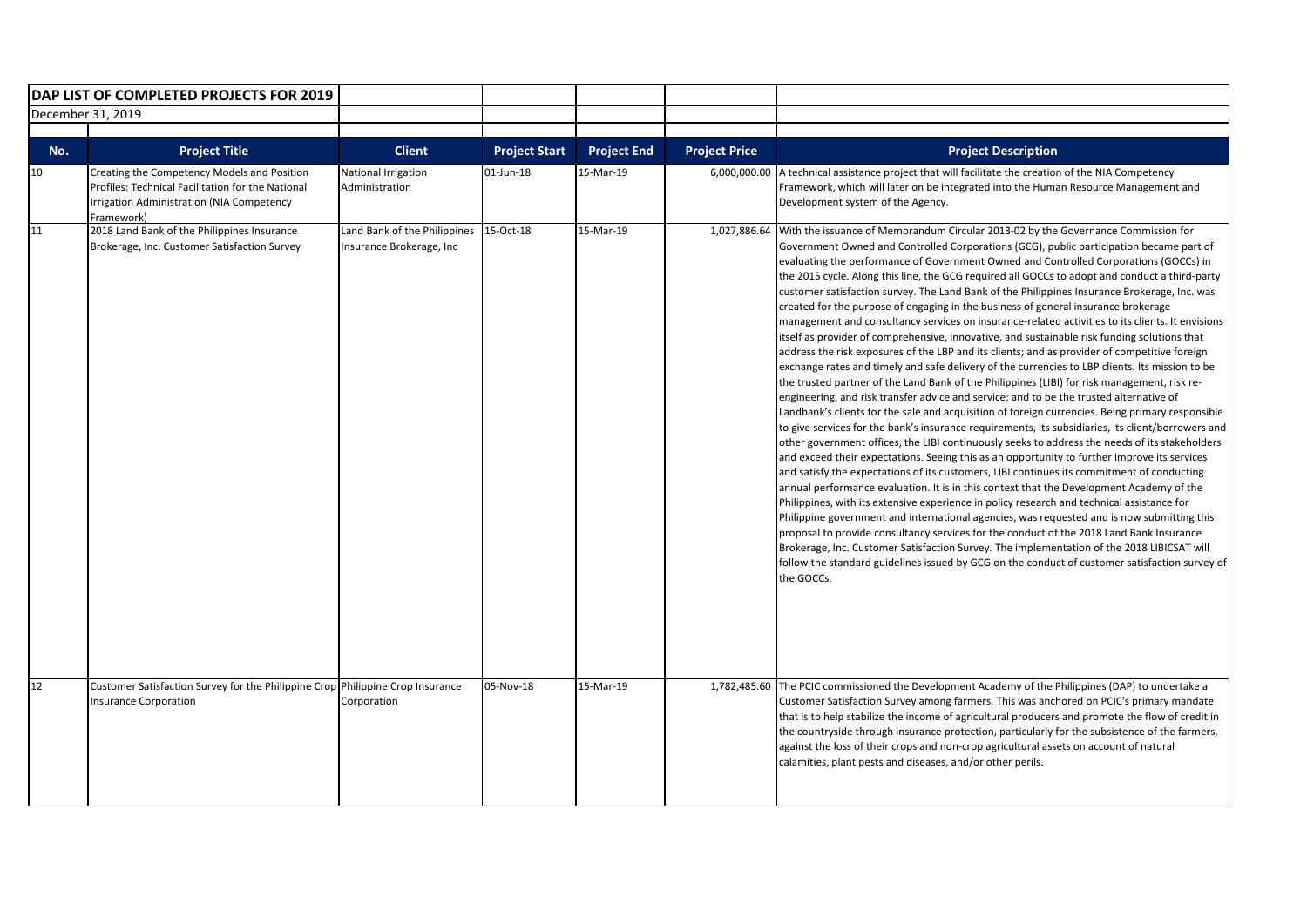|                   | DAP LIST OF COMPLETED PROJECTS FOR 2019                                                                                             |                                                     |                      |                    |                      |                                                                                                                                                                                                                                                                                                                                                                                                                                                                                                                                                                                                                                                                                                                                                                                                                                                                                                                                                                                                                                                                                                                                                                                                                                                                                                                                                                                                                                                                                                                                                                                                                                                                                                                                                                                                                                                                                                                                                                                                                          |
|-------------------|-------------------------------------------------------------------------------------------------------------------------------------|-----------------------------------------------------|----------------------|--------------------|----------------------|--------------------------------------------------------------------------------------------------------------------------------------------------------------------------------------------------------------------------------------------------------------------------------------------------------------------------------------------------------------------------------------------------------------------------------------------------------------------------------------------------------------------------------------------------------------------------------------------------------------------------------------------------------------------------------------------------------------------------------------------------------------------------------------------------------------------------------------------------------------------------------------------------------------------------------------------------------------------------------------------------------------------------------------------------------------------------------------------------------------------------------------------------------------------------------------------------------------------------------------------------------------------------------------------------------------------------------------------------------------------------------------------------------------------------------------------------------------------------------------------------------------------------------------------------------------------------------------------------------------------------------------------------------------------------------------------------------------------------------------------------------------------------------------------------------------------------------------------------------------------------------------------------------------------------------------------------------------------------------------------------------------------------|
| December 31, 2019 |                                                                                                                                     |                                                     |                      |                    |                      |                                                                                                                                                                                                                                                                                                                                                                                                                                                                                                                                                                                                                                                                                                                                                                                                                                                                                                                                                                                                                                                                                                                                                                                                                                                                                                                                                                                                                                                                                                                                                                                                                                                                                                                                                                                                                                                                                                                                                                                                                          |
| No.               | <b>Project Title</b>                                                                                                                | <b>Client</b>                                       | <b>Project Start</b> | <b>Project End</b> | <b>Project Price</b> | <b>Project Description</b>                                                                                                                                                                                                                                                                                                                                                                                                                                                                                                                                                                                                                                                                                                                                                                                                                                                                                                                                                                                                                                                                                                                                                                                                                                                                                                                                                                                                                                                                                                                                                                                                                                                                                                                                                                                                                                                                                                                                                                                               |
| 13                | Training Course for Managers and Supervisors in the Department of Science and<br>Public Sector for DOST-Regional Offices (5Ps-DOST) | Technology - CALABARZON                             | 19-Nov-18            | 15-Mar-19          | 1,400,000.00         | The Training Course for Managers and Supervisors in the Public Sector (5Ps) seeks to provide<br>the foundation for developing competent supervisors and managers who are able to create<br>and maintain a high-performance, service-oriented, and productive work place that enables<br>employee engagement. Premised on the framework of Service Leader, the course highlights<br>5Ps of management and leadership: (1) Personality; (2) Purpose; (3) Processes; (4) People; and<br>(5) Plans to help achieve quality service and results.                                                                                                                                                                                                                                                                                                                                                                                                                                                                                                                                                                                                                                                                                                                                                                                                                                                                                                                                                                                                                                                                                                                                                                                                                                                                                                                                                                                                                                                                              |
| 14                | Research on the Implications of the Bangsamoro<br>Organic Law: Policy Prospects for the Agriculture<br>Sector                       | Philippine Council for<br>Agriculture and Fisheries | 15-Jan-19            | 20-Mar-19          | 205,000.00           | Last July 23, 2018, President Rodrigo Duterte signed Republic Act no. 11054 known as the<br>Bangsamoro Organic Law (BOL). The BOL provides the grounds for the establishment of a<br>political entity named as the Bangsamoro Autonomous Region in Muslim Mindanao (BARMM).<br>In replacement to the existing Autonomous Region of Muslim Mindanao (ARRM), the BOL<br>provides the basis for the 'basic structure of its government' recognizing the 'justness and<br>legitimacy of the cause of the Bangsamoro people and the aspirations of Muslim Filipinos and<br>all indigenous cultural communities in the Bansamoro Autonomous Region in Muslim<br>Mindanao.' Under the general supervision of the President, the BARMM exercises greater<br>political and fiscal autonomy compared to the ARMM. The BARMM is free to pursue its<br>political, economic, social and cultural development and greater power over general matters in<br>the administration of its government. Among the powers vested to the BARMM region is the<br>authority over their respective agriculture and fisheries sector. In relation to this development,<br>the Philippine Council for Agriculture and Fisheries sought the assistance of the Development<br>Academy of the Philippines (DAP) to conduct this research on the Administrative and Economic<br>implications of the BOL through the Agriculture and Fisheries Sector. As an attached agency of<br>the Department of Agriculture (DA), PCAF facilitates broad-based participatory processes in<br>the agriculture and fisheries sector. It provides quality services to a nationwide network of<br>private sector-led consultative councils at the national, regional and local levels for the<br>formulation of sound policies, plans and programs. In relation to its mandate, this research<br>project is expected to help PCAF contribute in the generation of prospective policy<br>recommendations responsive to the needs of the agriculture and fisheries sector. |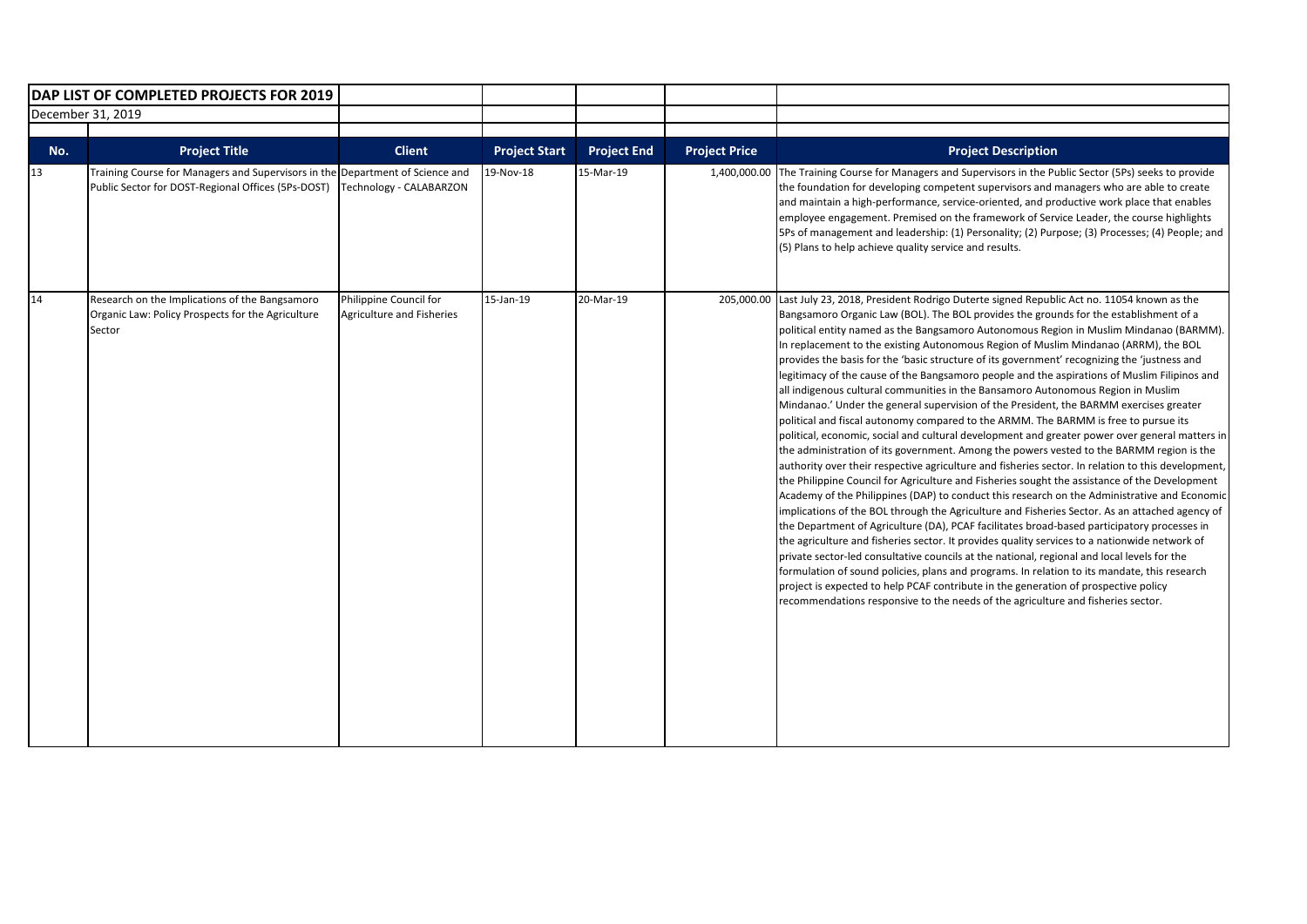| DAP LIST OF COMPLETED PROJECTS FOR 2019 |                                                                                                             |                                                     |                      |                    |                      |                                                                                                                                                                                                                                                                                                                                                                                                                                                                                                                                                                                                                                                                                                                                                                                                                                                                                                                                                                                                                                                                                                                                                                                                                                                                                                                                                                                                                                                                                                                                                                                                                                                                                                                                                                                                                                                                                                                                                                                                                                                                                                                                                                                                                                                                                                                                                                                                                                                                                                                                                                                                                                                                                                                                                                                                                                                                                          |
|-----------------------------------------|-------------------------------------------------------------------------------------------------------------|-----------------------------------------------------|----------------------|--------------------|----------------------|------------------------------------------------------------------------------------------------------------------------------------------------------------------------------------------------------------------------------------------------------------------------------------------------------------------------------------------------------------------------------------------------------------------------------------------------------------------------------------------------------------------------------------------------------------------------------------------------------------------------------------------------------------------------------------------------------------------------------------------------------------------------------------------------------------------------------------------------------------------------------------------------------------------------------------------------------------------------------------------------------------------------------------------------------------------------------------------------------------------------------------------------------------------------------------------------------------------------------------------------------------------------------------------------------------------------------------------------------------------------------------------------------------------------------------------------------------------------------------------------------------------------------------------------------------------------------------------------------------------------------------------------------------------------------------------------------------------------------------------------------------------------------------------------------------------------------------------------------------------------------------------------------------------------------------------------------------------------------------------------------------------------------------------------------------------------------------------------------------------------------------------------------------------------------------------------------------------------------------------------------------------------------------------------------------------------------------------------------------------------------------------------------------------------------------------------------------------------------------------------------------------------------------------------------------------------------------------------------------------------------------------------------------------------------------------------------------------------------------------------------------------------------------------------------------------------------------------------------------------------------------------|
| December 31, 2019                       |                                                                                                             |                                                     |                      |                    |                      |                                                                                                                                                                                                                                                                                                                                                                                                                                                                                                                                                                                                                                                                                                                                                                                                                                                                                                                                                                                                                                                                                                                                                                                                                                                                                                                                                                                                                                                                                                                                                                                                                                                                                                                                                                                                                                                                                                                                                                                                                                                                                                                                                                                                                                                                                                                                                                                                                                                                                                                                                                                                                                                                                                                                                                                                                                                                                          |
|                                         |                                                                                                             |                                                     |                      |                    |                      |                                                                                                                                                                                                                                                                                                                                                                                                                                                                                                                                                                                                                                                                                                                                                                                                                                                                                                                                                                                                                                                                                                                                                                                                                                                                                                                                                                                                                                                                                                                                                                                                                                                                                                                                                                                                                                                                                                                                                                                                                                                                                                                                                                                                                                                                                                                                                                                                                                                                                                                                                                                                                                                                                                                                                                                                                                                                                          |
| No.                                     | <b>Project Title</b>                                                                                        | <b>Client</b>                                       | <b>Project Start</b> | <b>Project End</b> | <b>Project Price</b> | <b>Project Description</b>                                                                                                                                                                                                                                                                                                                                                                                                                                                                                                                                                                                                                                                                                                                                                                                                                                                                                                                                                                                                                                                                                                                                                                                                                                                                                                                                                                                                                                                                                                                                                                                                                                                                                                                                                                                                                                                                                                                                                                                                                                                                                                                                                                                                                                                                                                                                                                                                                                                                                                                                                                                                                                                                                                                                                                                                                                                               |
| 15                                      | Research on the Implications of the Bangsamoro<br>Organic Law: Policy Prospects for the Fisheries<br>Sector | Philippine Council for<br>Agriculture and Fisheries | 15-Jan-19            | 20-Mar-19          | 205,000.00           | Last July 23, 2018, President Rodrigo Duterte signed Republic Act no. 11054 known as the<br>Bangsamoro Organic Law (BOL). The BOL provides the grounds for the establishment of a<br>political entity named as the Bangsamoro Autonomous Region in Muslim Mindanao (BARMM).<br>In replacement to the existing Autonomous Region of Muslim Mindanao (ARRM), the BOL<br>provides the basis for the 'basic structure of its government' recognizing the 'justness and<br>legitimacy of the cause of the Bangsamoro people and the aspirations of Muslim Filipinos and<br>all indigenous cultural communities in the Bansamoro Autonomous Region in Muslim<br>Mindanao.' Under the general supervision of the President, the BARMM exercises greater<br>political and fiscal autonomy compared to the ARMM. The BARMM is free to pursue its<br>political, economic, social and cultural development and greater power over general matters in<br>the administration of its government. Among the powers vested to the BARMM region is the<br>authority over their respective agriculture and fisheries sector. In relation to this development,<br>the Philippine Council for Agriculture and Fisheries sought the assistance of the Development<br>Academy of the Philippines (DAP) to conduct this research on the Administrative and Economic<br>implications of the BOL through the Agriculture and Fisheries Sector. Under the general<br>supervision of the President, the BARMM exercises greater political and fiscal autonomy<br>compared to the ARMM. The BARMM is free to pursue its political, economic, social and<br>cultural development and greater power over general matters in the administration of its<br>government. Among the powers vested to the BARMM region is the authority over their<br>respective agriculture and fisheries sector. In relation to this development, the Philippine<br>Council for Agriculture and Fisheries sought the assistance of the Development Academy of the<br>Philippines (DAP) to conduct this research on the Administrative and Economic implications of<br>the BOL through the Agriculture and Fisheries Sector. Under the general supervision of the<br>President, the BARMM exercises greater political and fiscal autonomy compared to the ARMM.<br>The BARMM is free to pursue its political, economic, social and cultural development and<br>greater power over general matters in the administration of its government. Among the<br>powers vested to the BARMM region is the authority over their respective agriculture and<br>fisheries sector. In relation to this development, the Philippine Council for Agriculture and<br>Fisheries sought the assistance of the Development Academy of the Philippines (DAP) to<br>conduct this research on the Administrative and Economic implications of the BOL through the |
| 16                                      | Desk Review of RPOC- NCR Policy Guidelines on<br><b>CBDRP and Workshop</b>                                  | Department of Interior and<br>Local Government      | 15-Feb-19            | 30-Mar-19          | 434,400.00           | To review the existing DILG-NCR-CBDTR Policy and guidelines; identify the policy; gaps;<br>determine the top 3 priority gaps in NCR; produced an action plan and come-up with a<br>commitment statements from the LGUs, NGAs, and community rehabilitation<br>providers/practitioners.                                                                                                                                                                                                                                                                                                                                                                                                                                                                                                                                                                                                                                                                                                                                                                                                                                                                                                                                                                                                                                                                                                                                                                                                                                                                                                                                                                                                                                                                                                                                                                                                                                                                                                                                                                                                                                                                                                                                                                                                                                                                                                                                                                                                                                                                                                                                                                                                                                                                                                                                                                                                   |
| 17                                      | PMDP Curriculum Enhancement 2018                                                                            | <b>National Government</b><br>Agencies              | 01-Mar-18            | 31-Mar-19          |                      | 8,000,000.00 The Curriculum Enhancement Component is responsible for data gathering and research on<br>the improvement of the PMDP curriculum in terms of design and content. The component is<br>also responsible for the program's technical writing and research related activities.                                                                                                                                                                                                                                                                                                                                                                                                                                                                                                                                                                                                                                                                                                                                                                                                                                                                                                                                                                                                                                                                                                                                                                                                                                                                                                                                                                                                                                                                                                                                                                                                                                                                                                                                                                                                                                                                                                                                                                                                                                                                                                                                                                                                                                                                                                                                                                                                                                                                                                                                                                                                  |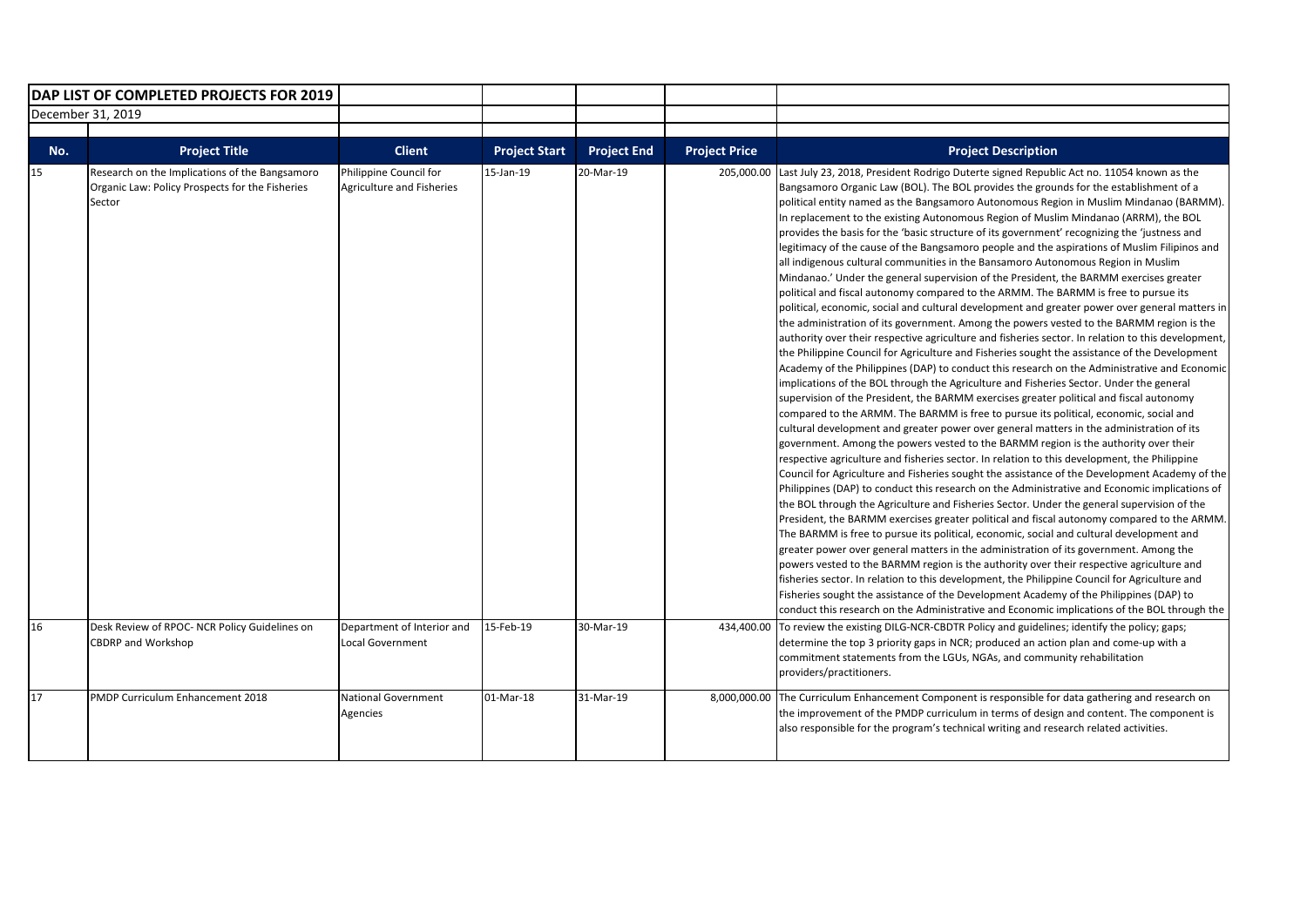| DAP LIST OF COMPLETED PROJECTS FOR 2019 |                                                                                                                                              |                                                    |                      |                    |                      |                                                                                                                                                                                                                                                                                                                                                                                                                                                                                                                                                                                                                                                                                                                                                                                                                       |
|-----------------------------------------|----------------------------------------------------------------------------------------------------------------------------------------------|----------------------------------------------------|----------------------|--------------------|----------------------|-----------------------------------------------------------------------------------------------------------------------------------------------------------------------------------------------------------------------------------------------------------------------------------------------------------------------------------------------------------------------------------------------------------------------------------------------------------------------------------------------------------------------------------------------------------------------------------------------------------------------------------------------------------------------------------------------------------------------------------------------------------------------------------------------------------------------|
| December 31, 2019                       |                                                                                                                                              |                                                    |                      |                    |                      |                                                                                                                                                                                                                                                                                                                                                                                                                                                                                                                                                                                                                                                                                                                                                                                                                       |
| No.                                     | <b>Project Title</b>                                                                                                                         | <b>Client</b>                                      | <b>Project Start</b> | <b>Project End</b> | <b>Project Price</b> | <b>Project Description</b>                                                                                                                                                                                                                                                                                                                                                                                                                                                                                                                                                                                                                                                                                                                                                                                            |
| 18                                      | PMDP - Knowledge Management                                                                                                                  | <b>National Government</b><br>Agencies             | 01-Apr-18            | 31-Mar-19          |                      | 1,500,000.00 The PMDP implements an intensive, long-running, residential training for Senior Executives<br>and Middle Managers of government. This same Program likewise confers a Diploma in<br>Development Management and Master in Development Management. To manage all the<br>program knowledge resources including scholars' records, a Knowledge Management<br>component of the PMDP is put in place.                                                                                                                                                                                                                                                                                                                                                                                                          |
| 19                                      | Development of a Quality Management System<br>Certifiable to ISO 9001:2015 for the Philippine Fiber<br><b>Industry Development Authority</b> | Philippine Fiber Industry<br>Development Authority | 02-May-18            | 31-Mar-19          | 1,951,600.00         | The Philippine Fiber Industry Development Authority (PhilFIDA), of the Department of<br>Agriculture, is mandated through Executive Order No. 709 Series of 1981 to promote the<br>growth and development of the Philippine fiber industry, in all aspects, including research,<br>production, extension, standards enforcement, marketing and trade regulation. In line with its<br>mandate and mission to improve the fiber industry's productivity within ecological limits and<br>empower stakeholders toward inclusive growth, global competitiveness and climate change<br>adaptation, the PhilFIDA has requested the assistance of Development Academy of the<br>Philippines (DAP) in establishing a QMS certifiable to ISO 9001:2015 covering all its processes in<br>the Central Office and Regional Offices. |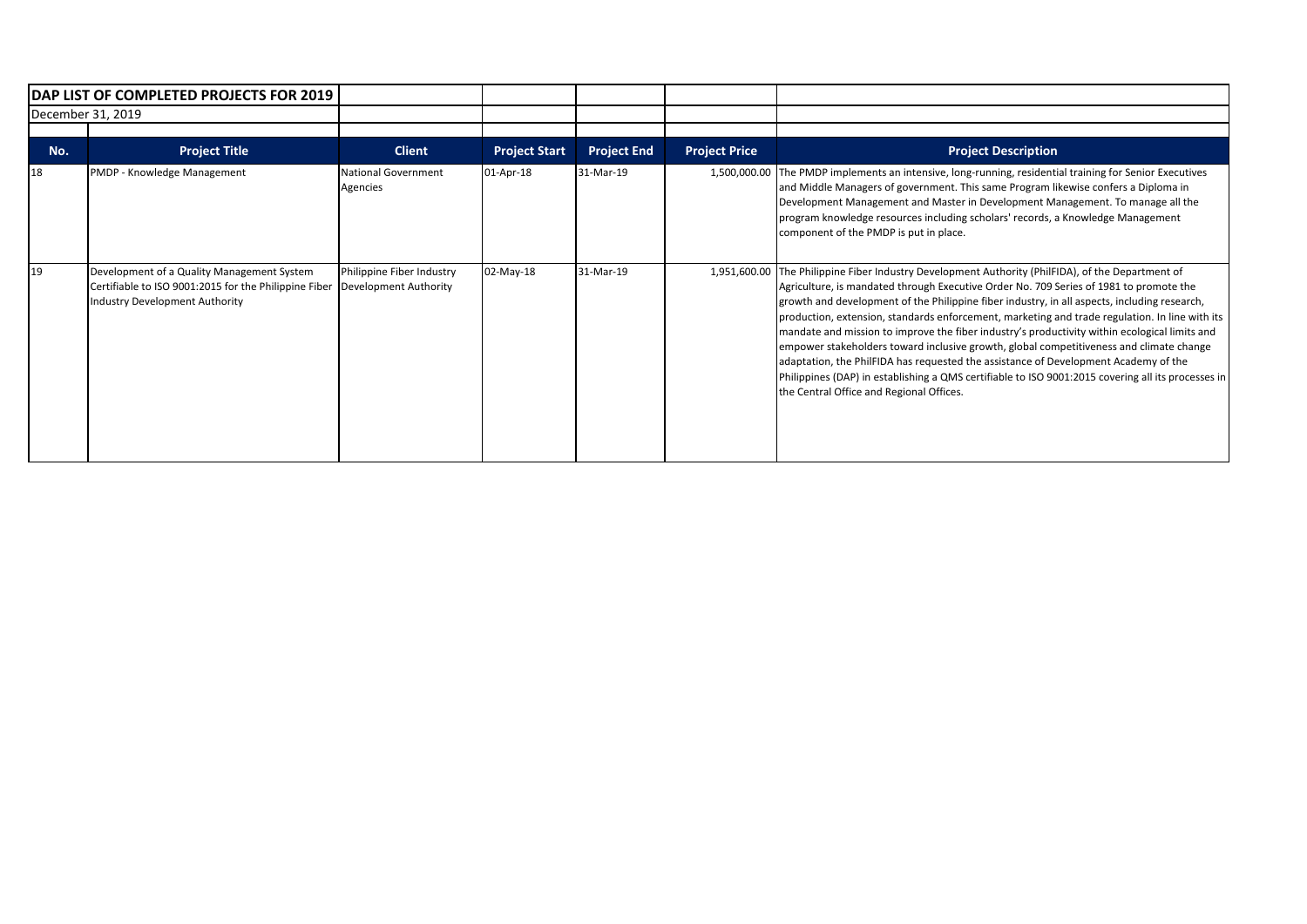| <b>IDAP LIST OF COMPLETED PROJECTS FOR 2019</b> |                                                    |                            |                      |                    |                      |                                                                                                                                                                                                                                                                                                                                                                                                                                                                                                                                                                                                                                                                                                                                                                                                                                                                                                                                                                                                                                                                                                                                                                                                                                                                                                                                                                                                                                                                                                                                                                                                                                                                                                                                                                                                                                                                                                                                                                                                                                                                                                                                  |
|-------------------------------------------------|----------------------------------------------------|----------------------------|----------------------|--------------------|----------------------|----------------------------------------------------------------------------------------------------------------------------------------------------------------------------------------------------------------------------------------------------------------------------------------------------------------------------------------------------------------------------------------------------------------------------------------------------------------------------------------------------------------------------------------------------------------------------------------------------------------------------------------------------------------------------------------------------------------------------------------------------------------------------------------------------------------------------------------------------------------------------------------------------------------------------------------------------------------------------------------------------------------------------------------------------------------------------------------------------------------------------------------------------------------------------------------------------------------------------------------------------------------------------------------------------------------------------------------------------------------------------------------------------------------------------------------------------------------------------------------------------------------------------------------------------------------------------------------------------------------------------------------------------------------------------------------------------------------------------------------------------------------------------------------------------------------------------------------------------------------------------------------------------------------------------------------------------------------------------------------------------------------------------------------------------------------------------------------------------------------------------------|
|                                                 | December 31, 2019                                  |                            |                      |                    |                      |                                                                                                                                                                                                                                                                                                                                                                                                                                                                                                                                                                                                                                                                                                                                                                                                                                                                                                                                                                                                                                                                                                                                                                                                                                                                                                                                                                                                                                                                                                                                                                                                                                                                                                                                                                                                                                                                                                                                                                                                                                                                                                                                  |
| No.                                             | <b>Project Title</b>                               | <b>Client</b>              | <b>Project Start</b> | <b>Project End</b> | <b>Project Price</b> | <b>Project Description</b>                                                                                                                                                                                                                                                                                                                                                                                                                                                                                                                                                                                                                                                                                                                                                                                                                                                                                                                                                                                                                                                                                                                                                                                                                                                                                                                                                                                                                                                                                                                                                                                                                                                                                                                                                                                                                                                                                                                                                                                                                                                                                                       |
| 20                                              | 2018 Port Users' Annual Satisfaction Survey (PASS) | Philippine Ports Authority | 01-Jun-18            | 31-Mar-19          | 6,062,632.80         | With the issuance of Memorandum Circular 2013-02 by the Governance Commission for<br>Government Owned and Controlled Corporations (GCG), public participation became part of<br>evaluating the performance of Government Owned and Controlled Corporations (GOCCs) in<br>the 2015 cycle. Along this line, the GCG required all GOCCs to adopt and conduct a third-party<br>customer satisfaction survey. The Philippine Ports Authority (PPA), being the principal agency<br>responsible for management and operations of public ports throughout the country,<br>continuously seeks to address the needs of its stakeholders and exceed their expectations as<br>part of its goal of providing world-class services and facilities. To achieve this, the PPA has<br>conducted several rounds of customer satisfaction survey to gather the perception of its port<br>users on the effectiveness of its regulatory functions and quality of its service delivery aspects.<br>Since 2015, PPA has tapped the Development Academy of the Philippines (DAP) to administer<br>its client satisfaction surveys in several port management offices (PMOs) nationwide. Building<br>on the results of these assessments, PPA has realized the need of conducting regular client<br>satisfaction surveys to measure the customers' insights on the organization's management and<br>operations as well as to monitor the performance of selected PMOs in terms of satisfying the<br>needs of port users (i.e. passengers and shipping line representatives). Seeing this as an<br>opportunity to further improve its services and satisfy the expectations of its customers, PPA<br>continues its commitment of conducting annual performance evaluation. It is in this context<br>that the Development Academy of the Philippines, with its extensive experience in policy<br>research and technical assistance for Philippine government and international agencies, was<br>requested and is now submitting this proposal to provide consultancy services for the conduct<br>of the 2018 Port Users' Annual Satisfaction Survey (PASS). |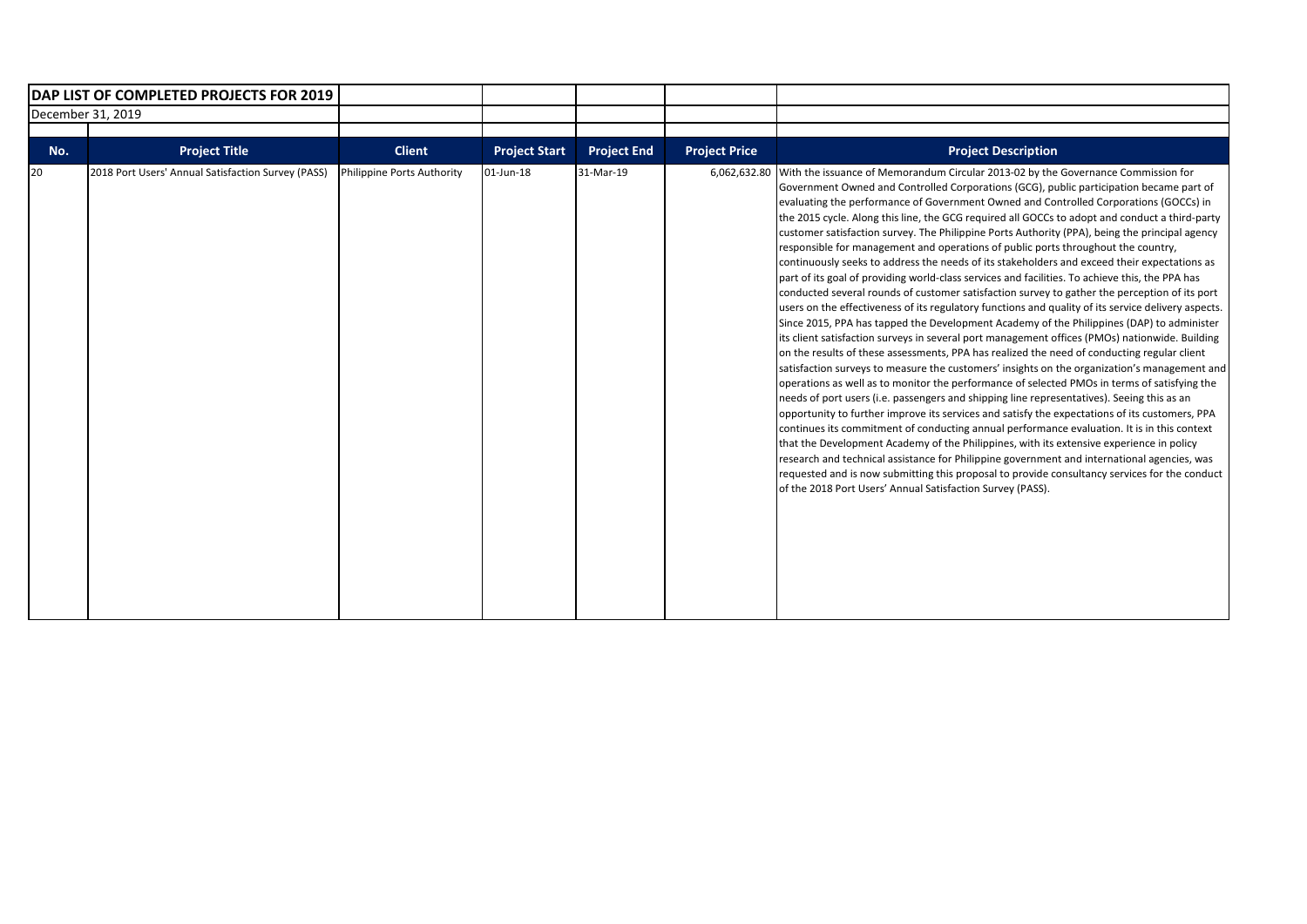| <b>DAP LIST OF COMPLETED PROJECTS FOR 2019</b> |                                                                                                                      |                                                    |                      |                    |                      |                                                                                                                                                                                                                                                                                                                                                                                                                                                                                                                                                                                                                                                                                                                                                                                                                                                                                                                                                                                                                                                                                                                                                                                                                                                                                                                                                                                                                                                                                                                                                                                                                                                                                                                                                |
|------------------------------------------------|----------------------------------------------------------------------------------------------------------------------|----------------------------------------------------|----------------------|--------------------|----------------------|------------------------------------------------------------------------------------------------------------------------------------------------------------------------------------------------------------------------------------------------------------------------------------------------------------------------------------------------------------------------------------------------------------------------------------------------------------------------------------------------------------------------------------------------------------------------------------------------------------------------------------------------------------------------------------------------------------------------------------------------------------------------------------------------------------------------------------------------------------------------------------------------------------------------------------------------------------------------------------------------------------------------------------------------------------------------------------------------------------------------------------------------------------------------------------------------------------------------------------------------------------------------------------------------------------------------------------------------------------------------------------------------------------------------------------------------------------------------------------------------------------------------------------------------------------------------------------------------------------------------------------------------------------------------------------------------------------------------------------------------|
|                                                | December 31, 2019                                                                                                    |                                                    |                      |                    |                      |                                                                                                                                                                                                                                                                                                                                                                                                                                                                                                                                                                                                                                                                                                                                                                                                                                                                                                                                                                                                                                                                                                                                                                                                                                                                                                                                                                                                                                                                                                                                                                                                                                                                                                                                                |
| No.                                            | <b>Project Title</b>                                                                                                 | <b>Client</b>                                      | <b>Project Start</b> | <b>Project End</b> | <b>Project Price</b> | <b>Project Description</b>                                                                                                                                                                                                                                                                                                                                                                                                                                                                                                                                                                                                                                                                                                                                                                                                                                                                                                                                                                                                                                                                                                                                                                                                                                                                                                                                                                                                                                                                                                                                                                                                                                                                                                                     |
| 21                                             | 2018 Customer Satisfaction Survey for the Laguna<br>Lake Development Authority                                       | Laguna Lake Development<br>Authority               | 05-Nov-18            | 15-Apr-19          | 599,872.00           | The Laguna Lake Development Authority (LLDA), as the government institution primarily<br>responsible for promoting and accelerating the development and balanced growth of the<br>Laguna Lake area and the surrounding provinces, cities and towns, within the context of the<br>national and regional plans and policies for social and economic development and to carry out<br>the development of the Laguna Lake region with due regard and adequate provisions for<br>environmental management and control, preservation of the quality of human life and<br>ecological systems, and the prevention of undue ecological disturbances, deterioration and<br>pollution. Being true to their mission to manage, develop and transform the Laguna de Bay<br>Region into a vibrant economic zone through conservation of lake basin resources and good<br>governance with the participation of empowered and responsible stakeholders, LLDA seeks to<br>continually fulfill its commitment by delivering quality services for their stakeholders with an<br>acceptable degree of confidentiality and integrity. With the issuance of the Governance<br>Commission for GOCCs's (GCG) Memorandum Circular to have a third-party customer<br>satisfaction survey as part of the performance evaluation of GOCCs, LLDA recognized an<br>opportunity to further improve their services. It is in this context that LLDA invited the<br>Development Academy of the Philippines (DAP), with its extensive experience in policy<br>research and technical assistance for Philippine government and international agencies, to<br>present this proposal and provide consultancy services for the conduct of a customer<br>satisfaction survey for LLDA. |
| 22                                             | Competency Framework Development Course for<br>the Department of Science and Technology -<br><b>Regional Offices</b> | Department of Science and<br>Technology - Region 2 | 20-Nov-18            | 20-Apr-19          |                      | 650,000.00 The Competency Framework Development Course aims to develop a good understanding of<br>and essential skills in facilitating the development of the Competency Framework of an<br>organization. This 32-hour course program adopts an experiential learning approach to enable<br>participants to gain insights and a grounded conceptual knowledge of competencies as they go<br>through the experience of developing the framework and the tools in the context of HR<br>Management. Direct application of the learning is made possible by means of structured<br>learning exercises designed to connect real work performance management scenarios. The<br>course is intended for HR practitioners, corporate or agency planners, supervisors/managers<br>and even process owners/developers who contribute to the performance management cycle<br>of the organization but may still be useful to others who can use the competencies in directing<br>and managing work performance in general.                                                                                                                                                                                                                                                                                                                                                                                                                                                                                                                                                                                                                                                                                                                                  |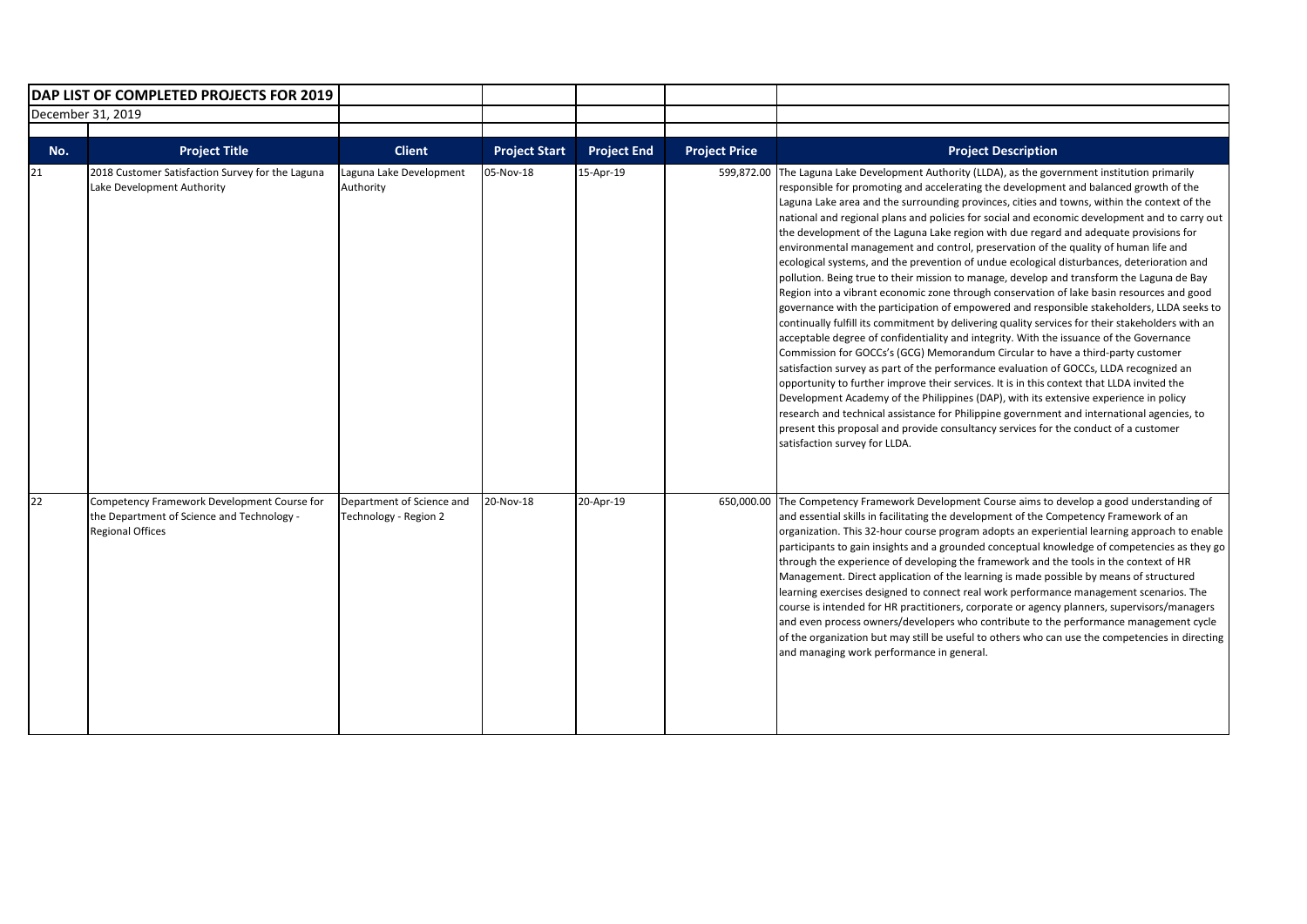|                   | DAP LIST OF COMPLETED PROJECTS FOR 2019                                                                                                     |                                                                                 |                      |                    |                      |                                                                                                                                                                                                                                                                                                                                                                                                                                                                                                                                                                                                                                                                                                                                                                                                                                                                                                                                                                                                                                                                                                                                                                                                                                                                                                                                                                                                                                                                                                                                                                                                                                                                                                                                                                                                                                                                                                                                                                                                                                                                                                                                                                                                                                                                                                                                                                                                                                                                                                                                                                                                                                                                                                                                                                                                                                                                 |
|-------------------|---------------------------------------------------------------------------------------------------------------------------------------------|---------------------------------------------------------------------------------|----------------------|--------------------|----------------------|-----------------------------------------------------------------------------------------------------------------------------------------------------------------------------------------------------------------------------------------------------------------------------------------------------------------------------------------------------------------------------------------------------------------------------------------------------------------------------------------------------------------------------------------------------------------------------------------------------------------------------------------------------------------------------------------------------------------------------------------------------------------------------------------------------------------------------------------------------------------------------------------------------------------------------------------------------------------------------------------------------------------------------------------------------------------------------------------------------------------------------------------------------------------------------------------------------------------------------------------------------------------------------------------------------------------------------------------------------------------------------------------------------------------------------------------------------------------------------------------------------------------------------------------------------------------------------------------------------------------------------------------------------------------------------------------------------------------------------------------------------------------------------------------------------------------------------------------------------------------------------------------------------------------------------------------------------------------------------------------------------------------------------------------------------------------------------------------------------------------------------------------------------------------------------------------------------------------------------------------------------------------------------------------------------------------------------------------------------------------------------------------------------------------------------------------------------------------------------------------------------------------------------------------------------------------------------------------------------------------------------------------------------------------------------------------------------------------------------------------------------------------------------------------------------------------------------------------------------------------|
| December 31, 2019 |                                                                                                                                             |                                                                                 |                      |                    |                      |                                                                                                                                                                                                                                                                                                                                                                                                                                                                                                                                                                                                                                                                                                                                                                                                                                                                                                                                                                                                                                                                                                                                                                                                                                                                                                                                                                                                                                                                                                                                                                                                                                                                                                                                                                                                                                                                                                                                                                                                                                                                                                                                                                                                                                                                                                                                                                                                                                                                                                                                                                                                                                                                                                                                                                                                                                                                 |
|                   |                                                                                                                                             |                                                                                 |                      |                    |                      |                                                                                                                                                                                                                                                                                                                                                                                                                                                                                                                                                                                                                                                                                                                                                                                                                                                                                                                                                                                                                                                                                                                                                                                                                                                                                                                                                                                                                                                                                                                                                                                                                                                                                                                                                                                                                                                                                                                                                                                                                                                                                                                                                                                                                                                                                                                                                                                                                                                                                                                                                                                                                                                                                                                                                                                                                                                                 |
| No.               | <b>Project Title</b>                                                                                                                        | <b>Client</b>                                                                   | <b>Project Start</b> | <b>Project End</b> | <b>Project Price</b> | <b>Project Description</b>                                                                                                                                                                                                                                                                                                                                                                                                                                                                                                                                                                                                                                                                                                                                                                                                                                                                                                                                                                                                                                                                                                                                                                                                                                                                                                                                                                                                                                                                                                                                                                                                                                                                                                                                                                                                                                                                                                                                                                                                                                                                                                                                                                                                                                                                                                                                                                                                                                                                                                                                                                                                                                                                                                                                                                                                                                      |
| 23                | Conduct of an Objective, Fact-finding and Science-<br>based Review of the Performance of the Existing<br>Mining Operations- Regular Project | Department of Finance and<br>Department of Environment<br>and Natural Resources | 01-Feb-18            | 30-Apr-19          | 28,913,043.47        | Executive Order (EO) No. 791 was issued in 2012 to institutionalize and implement reforms in<br>the Philippine mining sector. To carry-out this mandate, the Mining Industry Coordinating<br>Council (MICC), mainly composed of the member-agencies of the Climate Change Adaptation<br>and Mitigation and the Economic Development Cabinet Clusters, was created. Among the<br>functions of the Council is the conduct of an assessment and review of all mining operations in<br>relation to their compliance to existing mining laws, rules and regulations. The review function<br>of the Council includes also those on existing mining laws/rules/regulations to determine their<br>continued efficacy and relevance.                                                                                                                                                                                                                                                                                                                                                                                                                                                                                                                                                                                                                                                                                                                                                                                                                                                                                                                                                                                                                                                                                                                                                                                                                                                                                                                                                                                                                                                                                                                                                                                                                                                                                                                                                                                                                                                                                                                                                                                                                                                                                                                                     |
| 24                | Municipal Leadership and Governance Program<br>Cycle 2 Central Luzon Colloquium                                                             | Department of Health                                                            | 01-Feb-19            | 30-Apr-19          | 1,425,000.00         | With Primary Health Care as philosophy, the Zuellig Family Foundation (ZFF) and the<br>Department of Health (DOH) entered into a partnership to contribute to the Philippine Health<br>Agenda which is anchored to the Sus-tainable Development Goals (SDG) for 2030. In order to<br>attain such goals, the partner agencies implemented the Health Leadership and Governance<br>Program (HLGP) to capacitate and transform the key agents of devel-opment that will result to<br>solving health inequities. HLGP is a strategic initiative targeting different stakeholders in the<br>health sector. It aims to equip Center for Health Development offices, DOH Development<br>Management Officers (DMOs), PhilHealth Regional offices, Provincial Chief of Hospitals,<br>Governors, Provincial Health Officers (PHOs), Local Chief Executives (LCEs), and Municipal<br>Health Officers (MHOs), with the right skills and know-hows in attaining the health targets. The<br>programs under the umbrella of HLGP are: Health Leadership and Management for the Poor<br>(HLMP); Provincial Leadership and Governance for the Poor (PLGP); and Municipal Leadership<br>and Governance Program (MLGP). The roll-out of HLGP through the MLGP has brought radical<br>change in the health sector in terms of structure and outcomes. LCEs and MHOs are<br>transformed as bridging leaders and are mobilized to elicit innovative solutions in addressing<br>health inequities. DMOs, on the other hand, are transformed from data collectors to coaches<br>and mentors of LCEs and MHOs enrolled at MLGP. DMOs ensure that objectives are met by the<br>participants; that action plans are implemented; that targets are attained; that their mentees<br>and municipalities are functional; that municipal health indicators improved; that participants<br>are empowered and informed and that data are updated and collected accordingly. They serve<br>as the bridge between the national and local governments. Functions and roles are changed in<br>the course of implementing the program. The CHD of all regions play a significant role in the<br>program. They are the owners of the program and the core of all operations. In view of these<br>three existing development programs targeted at key players in health systems at the<br>Municipal Level, there is also a need and an opportunity for a parallel program to engage,<br>empower and capacitate the other stakeholders in the health system. The Graduate School of<br>Public and Development Management (GSPDM) has been in partnership with the Department<br>of Health - Region III (Central Luzon) since 2013 for MLGP. MLGP is an eighteen-month<br>leadership program for LCEs and MHOs, which is supplemented by coaching and mentoring<br>sessions from DOH-CHD during practicum. |
| 25                | Strategic Performance Management System (SPMS)   Department of Agriculture -<br><b>Training Workshop</b>                                    | <b>CARAGA Region</b>                                                            | 01-Feb-19            | 30-Apr-19          |                      | 339,566.30 A Training workshop on Strategic Performance Management System (SPMS) to be conducted<br>among management and staff of the Department of Agriculture Caraga Region                                                                                                                                                                                                                                                                                                                                                                                                                                                                                                                                                                                                                                                                                                                                                                                                                                                                                                                                                                                                                                                                                                                                                                                                                                                                                                                                                                                                                                                                                                                                                                                                                                                                                                                                                                                                                                                                                                                                                                                                                                                                                                                                                                                                                                                                                                                                                                                                                                                                                                                                                                                                                                                                                   |
|                   |                                                                                                                                             |                                                                                 |                      |                    |                      |                                                                                                                                                                                                                                                                                                                                                                                                                                                                                                                                                                                                                                                                                                                                                                                                                                                                                                                                                                                                                                                                                                                                                                                                                                                                                                                                                                                                                                                                                                                                                                                                                                                                                                                                                                                                                                                                                                                                                                                                                                                                                                                                                                                                                                                                                                                                                                                                                                                                                                                                                                                                                                                                                                                                                                                                                                                                 |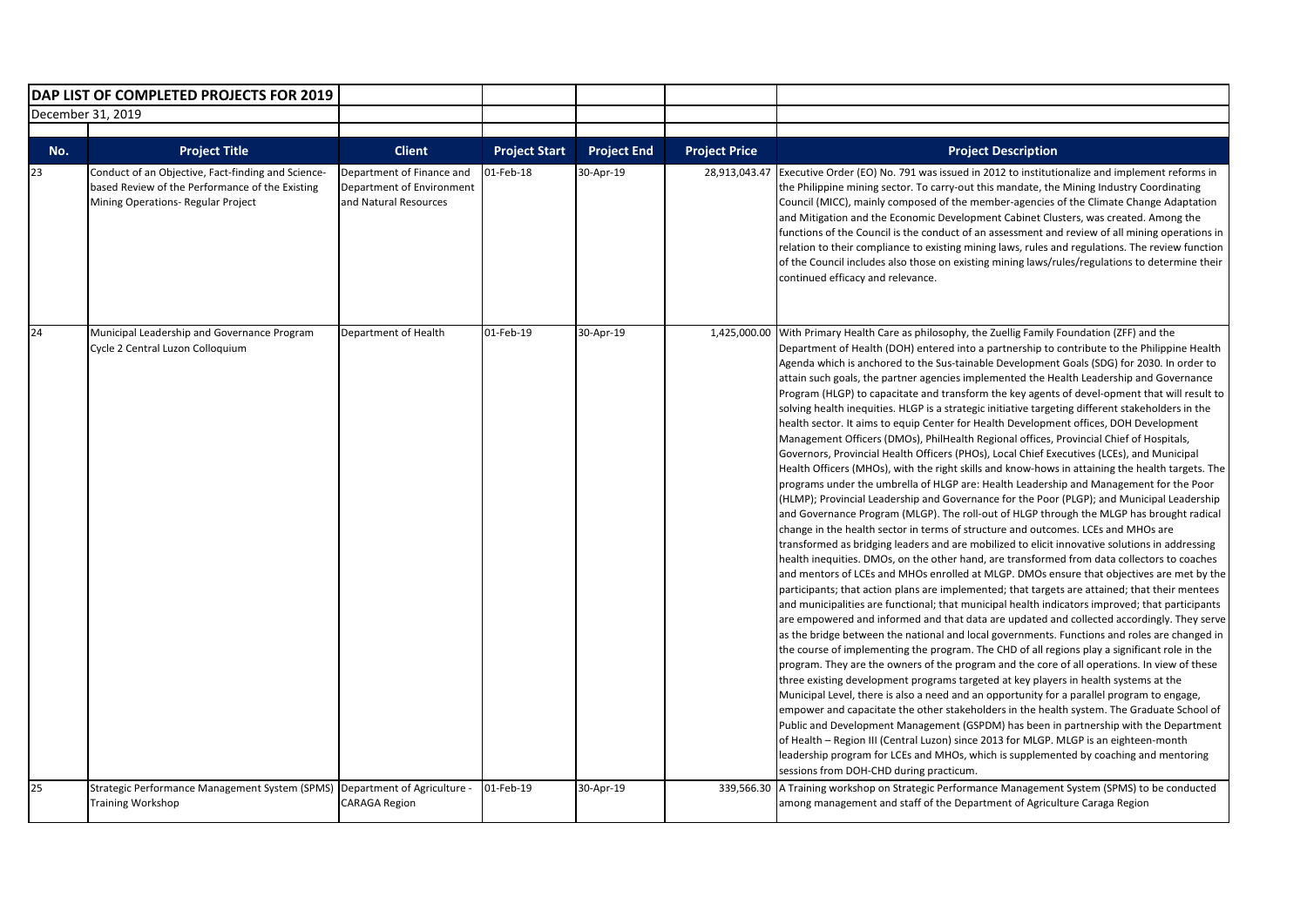|     | DAP LIST OF COMPLETED PROJECTS FOR 2019<br>December 31, 2019                                                                                                                                      |                                                   |                      |                    |                      |                                                                                                                                                                                                                                                                                                                                                                                                                                                                                                                                                                                                                                                                                                                                                                                                                                                                                                                                                                                                                                                                                                                                                      |
|-----|---------------------------------------------------------------------------------------------------------------------------------------------------------------------------------------------------|---------------------------------------------------|----------------------|--------------------|----------------------|------------------------------------------------------------------------------------------------------------------------------------------------------------------------------------------------------------------------------------------------------------------------------------------------------------------------------------------------------------------------------------------------------------------------------------------------------------------------------------------------------------------------------------------------------------------------------------------------------------------------------------------------------------------------------------------------------------------------------------------------------------------------------------------------------------------------------------------------------------------------------------------------------------------------------------------------------------------------------------------------------------------------------------------------------------------------------------------------------------------------------------------------------|
|     |                                                                                                                                                                                                   |                                                   |                      |                    |                      |                                                                                                                                                                                                                                                                                                                                                                                                                                                                                                                                                                                                                                                                                                                                                                                                                                                                                                                                                                                                                                                                                                                                                      |
| No. | <b>Project Title</b>                                                                                                                                                                              | <b>Client</b>                                     | <b>Project Start</b> | <b>Project End</b> | <b>Project Price</b> | <b>Project Description</b>                                                                                                                                                                                                                                                                                                                                                                                                                                                                                                                                                                                                                                                                                                                                                                                                                                                                                                                                                                                                                                                                                                                           |
| 26  | CFO Synergy 2019                                                                                                                                                                                  | Commission on Filipino<br>Overseas                | 15-Apr-19            | 15-May-19          | 120,000.00           | For nearly four (4) decades of existence, the CFO management comes up with motivational<br>activities such as teambuilding which aims to further solidify its people as the institution faces<br>the challenges of fulfilling its mandate. In addition, the management believes that through this<br>activity, employees will return in their respective job with vigor, enthusiasm, and high spirit<br>which in effect will increase productivity in the long term.                                                                                                                                                                                                                                                                                                                                                                                                                                                                                                                                                                                                                                                                                 |
| 27  | Collaborative Initiative of the Department of Energy<br>and the Development Academy of the Philippines<br>for the Promotion of Energy Efficiency and<br>Conservation in All Energy-Demand Sectors | Department of Energy                              | 15-Mar-17            | 19-May-19          |                      | 15,000,000.00 The scope of the technical assistance will cover the pursuit of the DOE's National Energy<br>Efficiency and Conservation Program (NEECP) through the implementation of sectoral and LGU<br>level energy efficiency and conservation interventions. Concretely, household sectors will be<br>reached through project interventions at the level of the schools, while communities can<br>participate and be benefited through LGU-level EEC mainstreaming interventions. The project,<br>by cascading national programs to the ground level, is expected to contribute to the<br>achievement of about 10% of the energy savings targets through demand-side management<br>approach. Specifically, the project aims to: 1. Promote and ensure the adoption of energy<br>savings and efficient practices among high school students and schools through the conduct of<br>behavioral change-based energy efficiency and conservation sessions facilitated by teachers; 2.<br>Mainstream energy efficiency and conservation in all energy-demand sectors in the LGU<br>development plans; and 3. Enhance capacity and team harmony in DOE. |
| 28  | Training Course in Business Writing for the<br>Development Academy of the Philippines (Write<br>Right!)                                                                                           | Development Academy of<br>the Philippines         | 19-Feb-19            | 19-May-19          |                      | 350,000.00 This three-day Training Course in Business Writing for the Development Academy of the<br>Philippines aims to help the personnel of the Academy to improve their business writing skills<br>through a learner-influenced, task-oriented, and mixed-method Learning Experience Design.                                                                                                                                                                                                                                                                                                                                                                                                                                                                                                                                                                                                                                                                                                                                                                                                                                                      |
| 29  | Masters in Public Management Major in Rural<br>Development Batch 4                                                                                                                                | National Convergence<br>nitiative - DAR, DENR, DA | 09-Jan-17            | 31-May-19          |                      | 36,724,215.52 A strategic way of enhancing the convergence is to roll out a formal academic program at the<br>field supervisors, technical/program staff and administrators of the three rural oriented line<br>agencies so that they can acquire the relevant enterprise, political, managerial and technical<br>skills for an ISRD. This program is called the Masters of Public Management, major in Rural<br>Development (MPM-RD)                                                                                                                                                                                                                                                                                                                                                                                                                                                                                                                                                                                                                                                                                                                |
| 30  | Technical Guidance on Transition and Expansion of<br>the Certified Quality Management System to ISO<br>9001:2015 Standard for the National Irrigation<br>Administration                           | National Irrigation<br>Administration             | 24-Jan-18            | 31-May-19          |                      | 4,757,620.00 The project aims to facilitate the transition of NIA's ISO 9001:2008 certified QMS to ISO<br>9001:2015 certifiable QMS, as well as, establish, expand, maintain and sustain NIA's QMS in its<br>other offices to cover the entire NIA.                                                                                                                                                                                                                                                                                                                                                                                                                                                                                                                                                                                                                                                                                                                                                                                                                                                                                                  |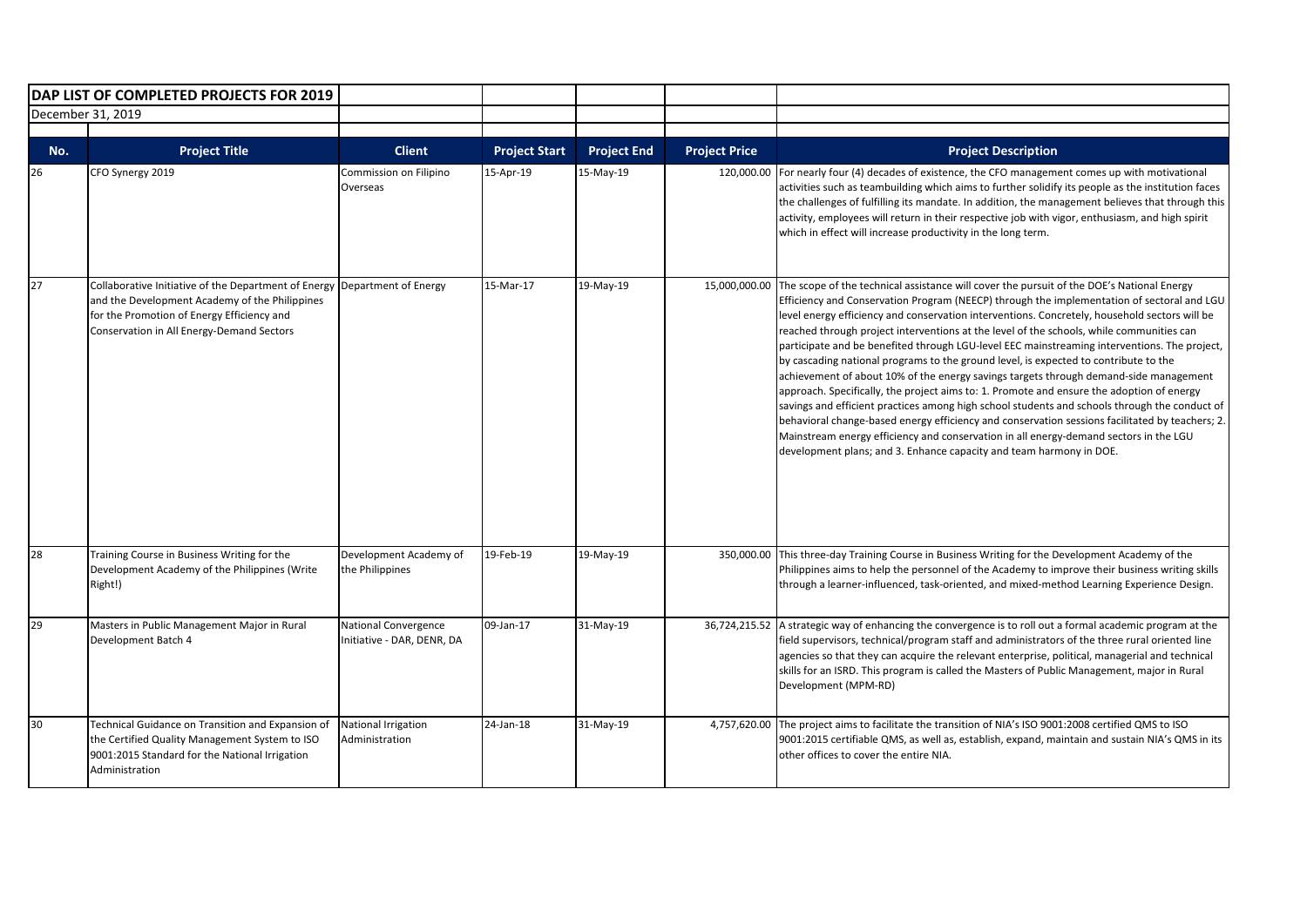|     | DAP LIST OF COMPLETED PROJECTS FOR 2019                                                                                                             |                                                     |                      |                    |                      |                                                                                                                                                                                                                                                                                                                                                                                                                                                                                                                                                                                                                                                                                                                                                                                                                                                                                                                                                                               |
|-----|-----------------------------------------------------------------------------------------------------------------------------------------------------|-----------------------------------------------------|----------------------|--------------------|----------------------|-------------------------------------------------------------------------------------------------------------------------------------------------------------------------------------------------------------------------------------------------------------------------------------------------------------------------------------------------------------------------------------------------------------------------------------------------------------------------------------------------------------------------------------------------------------------------------------------------------------------------------------------------------------------------------------------------------------------------------------------------------------------------------------------------------------------------------------------------------------------------------------------------------------------------------------------------------------------------------|
|     | December 31, 2019                                                                                                                                   |                                                     |                      |                    |                      |                                                                                                                                                                                                                                                                                                                                                                                                                                                                                                                                                                                                                                                                                                                                                                                                                                                                                                                                                                               |
|     |                                                                                                                                                     |                                                     |                      |                    |                      |                                                                                                                                                                                                                                                                                                                                                                                                                                                                                                                                                                                                                                                                                                                                                                                                                                                                                                                                                                               |
| No. | <b>Project Title</b>                                                                                                                                | <b>Client</b>                                       | <b>Project Start</b> | <b>Project End</b> | <b>Project Price</b> | <b>Project Description</b>                                                                                                                                                                                                                                                                                                                                                                                                                                                                                                                                                                                                                                                                                                                                                                                                                                                                                                                                                    |
| 31  | Enhancing Regulatory Management in Agriculture<br>and Fisheries: A Benchmarking Study                                                               | Philippine Council for<br>Agriculture and Fisheries | 01-May-18            | 31-May-19          | 10,000,000.00        | The Development Academy of the Philippines will implement a benchmarking study on<br>enhancing regulatory management in the A&F sectors. Benchmarking is a way of discovering<br>what is the best performance being achieved – whether in a particular company, by a<br>competitor or by an entirely different industry. This information can then be used to identify<br>gaps in an organization's processes in order to achieve a competitive advantage. For this study,<br>the benchmarking would look at the good/best performance being achieved with regard to the<br>regulatory management in the A&F sectors. The country or countries covered for the<br>benchmarking include South Korea and/or Malaysia.                                                                                                                                                                                                                                                           |
| 32  | Consulting Services for the Knowledge Co-Creation<br>Programme of the Revenue Enhancement<br>Assistance in ARMM LGUs (REAL) Sub-Project             | Japan International<br><b>Cooperation Agency</b>    | 30-May-18            | 31-May-19          | 3,236,555.00         | Considering the critical role that LGU leaders and managers play in managing local<br>development, strengthening their capabilities will help ensure that their respective local<br>government functions are performed efficiently and effectively. In this context, this project will<br>provide capability development interventions to selected ARMM LGUs with an overarching<br>objective to promote accountable and responsive local governance in ARMM.                                                                                                                                                                                                                                                                                                                                                                                                                                                                                                                 |
| 33  | PMDP - Middle Managers Class Batch 19 Residential National Government<br>Training                                                                   | Agencies                                            | 01-Sep-18            | 31-May-19          | 22.000.000.00        | The Public Management Development Program (PMDP) is an intensive program that provides<br>comprehensive and multi-modal learning opportunities for public managers. Its objective is to<br>promote career advancement and promote stability in the bureaucracy by producing a corps<br>of development-oriented, competent, dedicated and honest government middle managers. In<br>the fulfillment of its objective, it offers two development courses, one of which is the Middle<br>Managers Class (MMC). It is offered to high performing, high potential division and section<br>chiefs with salary grade (SG) 20-24. The Curriculum for the MMC has two phases: The<br>Residential Training Phase and the Capstone Project Implementation phase. This Project<br>covers the Residential Training Phase which consists of a 5-month in-house training at the DAP<br>Conference Center in Tagaytay City and an 11-day community immersion in a selected rural<br>community. |
| 34  | Development of a Quality Management System<br>Certifiable to ISO 9001:2015 for the LBP Leasing and Corporation (LLFC)<br><b>Finance Corporation</b> | LBP Leasing and Finance                             | 30-Oct-18            | 31-May-19          | 980,000.00           | The LBP Leasing and Finance Corporation (LLFC), created in line with Section 21-A of the<br>Republic Act 337 or the "General Banking Act", allows banks like the Land Bank of the<br>Philippines (LANDBANK) to invest in established companies with allied undertakings such as<br>leasing and financing activities. Its vision is to be "the pioneering government finance company<br>providing solutions to capital asset requirements of programs and projects in support of the<br>national government agenda operating in all regions in the country". In line with the<br>aforementioned thrusts of the government and in support to the LLFC's vision, it has<br>requested the assistance of the Development Academy of the Philippines (DAP) in adopting<br>the ISO 9001:2015 QMS. The ISO 9001:2015 shall provide a globally recognized standard that<br>would transform the LLFC's current management system to a certifiable QMS.                                  |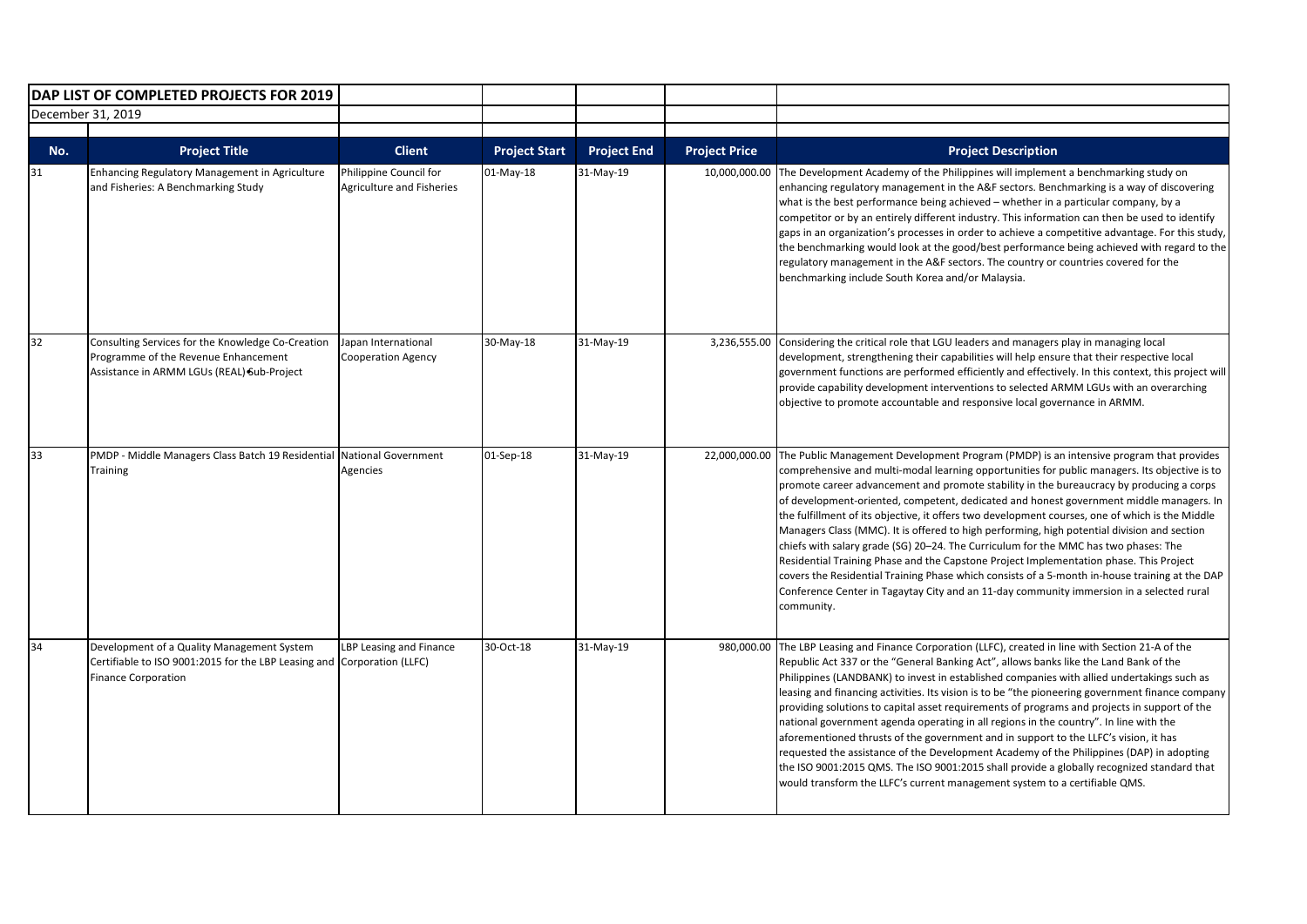|                   | DAP LIST OF COMPLETED PROJECTS FOR 2019                                               |                                                       |                      |                    |                      |                                                                                                                                                                                                                                                                                                                                                                                                                                                                                                                                                                                                                                                                                                                                                                                                                                                                                                                                                                                                                                                                                                                                                                                                                                                                                                                                                                                                                                                                                                                                                                                                                                                                                                                                                                                                                                                                                                                                                                                                                                                                                                                                                                                                                                                                                                                                                                                                                                                                                                                                             |
|-------------------|---------------------------------------------------------------------------------------|-------------------------------------------------------|----------------------|--------------------|----------------------|---------------------------------------------------------------------------------------------------------------------------------------------------------------------------------------------------------------------------------------------------------------------------------------------------------------------------------------------------------------------------------------------------------------------------------------------------------------------------------------------------------------------------------------------------------------------------------------------------------------------------------------------------------------------------------------------------------------------------------------------------------------------------------------------------------------------------------------------------------------------------------------------------------------------------------------------------------------------------------------------------------------------------------------------------------------------------------------------------------------------------------------------------------------------------------------------------------------------------------------------------------------------------------------------------------------------------------------------------------------------------------------------------------------------------------------------------------------------------------------------------------------------------------------------------------------------------------------------------------------------------------------------------------------------------------------------------------------------------------------------------------------------------------------------------------------------------------------------------------------------------------------------------------------------------------------------------------------------------------------------------------------------------------------------------------------------------------------------------------------------------------------------------------------------------------------------------------------------------------------------------------------------------------------------------------------------------------------------------------------------------------------------------------------------------------------------------------------------------------------------------------------------------------------------|
| December 31, 2019 |                                                                                       |                                                       |                      |                    |                      |                                                                                                                                                                                                                                                                                                                                                                                                                                                                                                                                                                                                                                                                                                                                                                                                                                                                                                                                                                                                                                                                                                                                                                                                                                                                                                                                                                                                                                                                                                                                                                                                                                                                                                                                                                                                                                                                                                                                                                                                                                                                                                                                                                                                                                                                                                                                                                                                                                                                                                                                             |
| No.               | <b>Project Title</b>                                                                  | <b>Client</b>                                         | <b>Project Start</b> | <b>Project End</b> | <b>Project Price</b> | <b>Project Description</b>                                                                                                                                                                                                                                                                                                                                                                                                                                                                                                                                                                                                                                                                                                                                                                                                                                                                                                                                                                                                                                                                                                                                                                                                                                                                                                                                                                                                                                                                                                                                                                                                                                                                                                                                                                                                                                                                                                                                                                                                                                                                                                                                                                                                                                                                                                                                                                                                                                                                                                                  |
| 35                | Certificate Course in Management Analysis                                             | <b>Philippine Marine Corps</b>                        | 23-Nov-18            | 31-May-19          |                      | 1,000,000.00 The Certificate Course on Management Analysis (CCMA) is an advanced program on how to<br>effectively manage programs, people, partnerships and the process of communication. It will<br>focus on using planning, leading, organizing, and controlling techniques to ensure smooth<br>execution of programs, leadership and team building skills to enhance performance of people,<br>networking and collaborative skills to ensure and maintain mutually beneficial partnerships,<br>and effective communication techniques to enhance overall management capabilities.                                                                                                                                                                                                                                                                                                                                                                                                                                                                                                                                                                                                                                                                                                                                                                                                                                                                                                                                                                                                                                                                                                                                                                                                                                                                                                                                                                                                                                                                                                                                                                                                                                                                                                                                                                                                                                                                                                                                                        |
| 36                | 2018 Customer Satisfaction Survey for the<br>Philippine Deposit Insurance Corporation | Philippine Deposit Insurance 28-Dec-18<br>Corporation |                      | 31-May-19          |                      | 1,353,044.00 With the issuance of Memorandum Circular 2013-02 by the Governance Commission for<br>Government Owned and Controlled Corporations (GCG), public participation became part of<br>evaluating the performance of Government Owned and Controlled Corporations (GOCCs) in<br>the 2015 cycle. Along this line, the GCG required all GOCCs to adopt and conduct a third-party<br>customer satisfaction survey. The Philippine Deposit Insurance Corporation (PDIC), as the<br>government institution primarily responsible for insuring deposits, adopts a quality policy that<br>commits to "deliver world-class service to the depositing public". To achieve this, the PDIC<br>employs a performance pledge that outlines standards in service delivery such as processing<br>transactions with utmost efficiency, and valuing feedback as potential basis for streamlining<br>and innovating systems and processes among others. Consistent with this performance pledge,<br>the PDIC through its Public Assistance Department conducts a customer feedback survey to<br>rate their services. Vital to the improvement of quality service delivery to the depositing public<br>is an assessment of the performance of PDIC through a customer satisfaction survey. To do<br>this, in 2015 the PDIC commissioned the Development Academy of the Philippines (DAP) to<br>undertake a third-party review of methodology and conduct of the PDIC's Service Quality<br>Feedback Survey for its Head Office Claims Settlement (HOCS) and Field Office Claims<br>Settlement (FOCS) operations. Since then, the PDIC regularly conducts its customer satisfaction<br>survey to measure the customer's insights on the organization's management and operations.<br>Seeing this as an opportunity to further improve its services and satisfy the expectations of its<br>customers, PDIC continues its commitment of conducting annual performance evaluation. It is<br>in this context that the Development Academy of the Philippines, with its extensive experience<br>in policy research and technical assistance for Philippine government and international<br>agencies, was requested and is now submitting this proposal to provide consultancy services<br>for the conduct of the 2018 Customer Satisfaction Survey. The implementation of the survey<br>will follow the standard guidelines issued by GCG on the conduct of customer satisfaction<br>survey of the GOCCs, as contained in a letter to PDIC dated 26 March 2018. |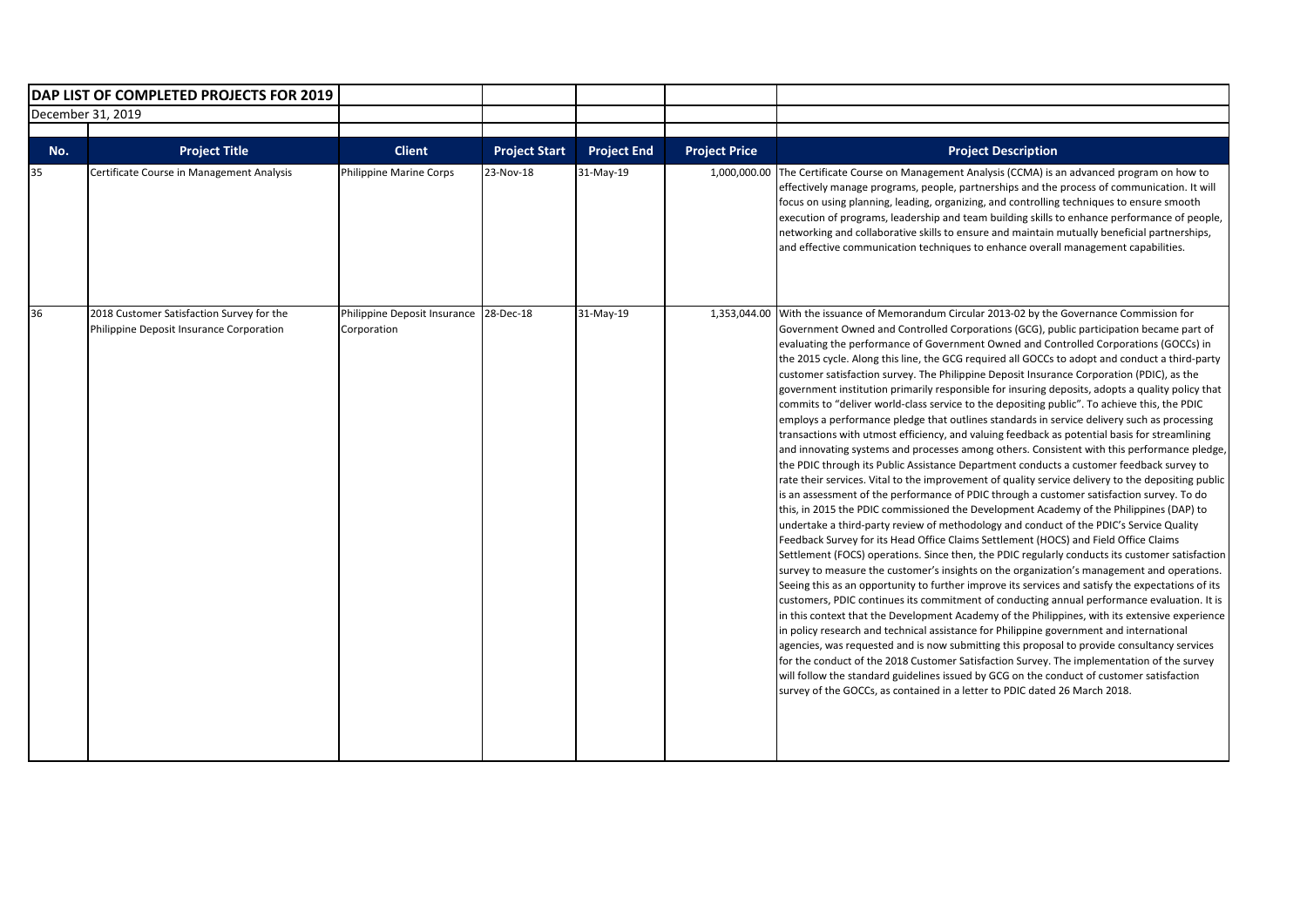|     | DAP LIST OF COMPLETED PROJECTS FOR 2019                                                                  |                                                            |                      |                    |                      |                                                                                                                                                                                                                                                                                                                                                                                                                                                                                                                                                                                                                                                                                                                                                                                                                                                                                                                                                                                                          |
|-----|----------------------------------------------------------------------------------------------------------|------------------------------------------------------------|----------------------|--------------------|----------------------|----------------------------------------------------------------------------------------------------------------------------------------------------------------------------------------------------------------------------------------------------------------------------------------------------------------------------------------------------------------------------------------------------------------------------------------------------------------------------------------------------------------------------------------------------------------------------------------------------------------------------------------------------------------------------------------------------------------------------------------------------------------------------------------------------------------------------------------------------------------------------------------------------------------------------------------------------------------------------------------------------------|
|     | December 31, 2019                                                                                        |                                                            |                      |                    |                      |                                                                                                                                                                                                                                                                                                                                                                                                                                                                                                                                                                                                                                                                                                                                                                                                                                                                                                                                                                                                          |
| No. | <b>Project Title</b>                                                                                     | <b>Client</b>                                              | <b>Project Start</b> | <b>Project End</b> | <b>Project Price</b> | <b>Project Description</b>                                                                                                                                                                                                                                                                                                                                                                                                                                                                                                                                                                                                                                                                                                                                                                                                                                                                                                                                                                               |
| 37  | Chevening Chats on BARMM                                                                                 | Chevening Alumni<br>Foundation of the<br>Philippines, Inc. | 01-Mar-19            | 31-May-19          | 200,000.00           | There will be a joint project between the Development Academy of the Philippines and the<br>Chevening Alumni Foundation of the Philippines, Inc. (CAFPI) towards better understanding of<br>the Bangsamoro Transition Authority's (BTA) role and aspirations for a smooth transition to<br>BARMM, and harnessing the intellectual resources of young leaders to contribute to the BTA's<br>success. These series of three fora will be graced by three Chevening alumni from the BTA that<br>shall lead and be the resource persons.                                                                                                                                                                                                                                                                                                                                                                                                                                                                     |
| 38  | Training Course in Technical Writing for the<br>Development Academy of the Philippines (Write<br>Right!) | Development Academy of<br>the Philippines                  | 08-Apr-19            | 31-May-19          |                      | 460,800.00 The Training Course in Technical Writing for the Development Academy of the Philippines<br>(Write Right) is a 4-day course which aims to help DAP managers and staff members improve<br>their technical writing skills through a learner-influenced, task-oriented, and mixed-method<br>Learning Experience Design. Since technical writing skills are complex mental skills, they can<br>only be learned through an iterative and coached process of realistic writing tasks. Thus, this<br>course uses the participants' actual work writing tasks and outputs as the "spine" of the<br>training course: they are the source of "lessons" at the beginning of the training course; they<br>are the source of material for the coached writing exercises; finally, they are the assessment<br>instrument at the end. In this way, the lessons always have immediacy to the participants,<br>improving both the relevance of all the writing tasks and the participants' motivation to learn. |
| 39  | Research on Productivity Stories                                                                         | <b>GAA-National Govt</b>                                   | 01-Jul-18            | 15-Jun-19          | 1,500,000.00         | The project is an initiative of the Center of Excellence-Public Sector Productivity under the<br>Development Academy of the Philippines. It aims to promote productivity in the public sector<br>through sharing the best practices and success stories of different public sector organizations.<br>This is in line with PRRD's priority of restoring the confidence of the Filipino people in the<br>capacity of the public servants to make their lives better, safer and healthier through the<br>efficient delivery of public service.                                                                                                                                                                                                                                                                                                                                                                                                                                                              |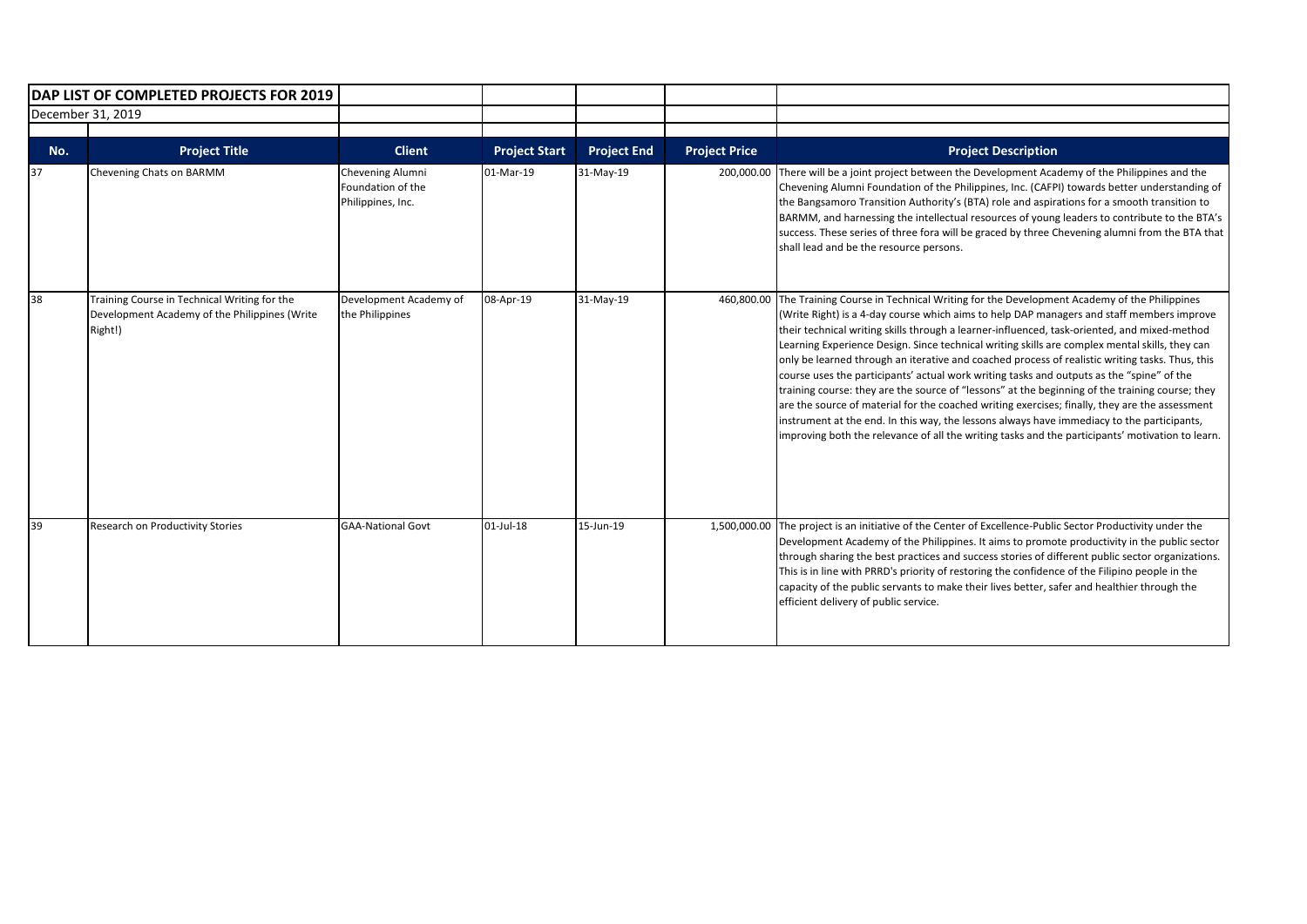|                   | <b>DAP LIST OF COMPLETED PROJECTS FOR 2019</b>                                          |                                                     |                      |                    |                      |                                                                                                                                                                                                                                                                                                                                                                                                                                                                                                                                                                                                                                                                                                                                                                                                                                                                                                                                                                                                                            |
|-------------------|-----------------------------------------------------------------------------------------|-----------------------------------------------------|----------------------|--------------------|----------------------|----------------------------------------------------------------------------------------------------------------------------------------------------------------------------------------------------------------------------------------------------------------------------------------------------------------------------------------------------------------------------------------------------------------------------------------------------------------------------------------------------------------------------------------------------------------------------------------------------------------------------------------------------------------------------------------------------------------------------------------------------------------------------------------------------------------------------------------------------------------------------------------------------------------------------------------------------------------------------------------------------------------------------|
| December 31, 2019 |                                                                                         |                                                     |                      |                    |                      |                                                                                                                                                                                                                                                                                                                                                                                                                                                                                                                                                                                                                                                                                                                                                                                                                                                                                                                                                                                                                            |
| No.               | <b>Project Title</b>                                                                    | <b>Client</b>                                       | <b>Project Start</b> | <b>Project End</b> | <b>Project Price</b> | <b>Project Description</b>                                                                                                                                                                                                                                                                                                                                                                                                                                                                                                                                                                                                                                                                                                                                                                                                                                                                                                                                                                                                 |
| 40                | Research on the Implications of the Bangsamoro<br>Organic Law on the Agriculture Sector | Philippine Council for<br>Agriculture and Fisheries | 18-Sep-18            | 15-Jun-19          | 2,295,000.00         | The Philippine Council for Agriculture and Fisheries (PCAF) is an attached agency of the<br>Department of Agriculture (DA) which facilitates broad-based participatory processes in the<br>agriculture and fisheries sector. It provides quality services to a nationwide network of private<br>sector-led consultative councils at the national, regional and local levels for the formulation of<br>sound policies, plans and programs. Considering the asymmetric setup of the proposed<br>Bangsamoro region, the passage and implementation of the Bangsamoro Organic Law (BBL)<br>offers opportunities and risks to agriculture that are not present in the current political and<br>administrative setup of regions, provinces, cities and municipalities, and thus calls for expert<br>and participative consideration of the policy implications. This research will help PCAF manage<br>the change from the present setup to the new, where a Bangsamoro region will be existing<br>and operational.              |
| 41                | Research on the Implications of the Bangsamoro<br>Organic Law on the Fisheries Sector   | Philippine Council for<br>Agriculture and Fisheries | 18-Sep-18            | 15-Jun-19          |                      | 2,295,000.00 The Philippine Council for Agriculture and Fisheries (PCAF) is an attached agency of the<br>Department of Agriculture (DA) which facilitates broad-based participatory processes in the<br>agriculture and fisheries sector. It provides quality services to a nationwide network of private<br>sector-led consultative councils at the national, regional and local levels for the formulation of<br>sound policies, plans and programs. Considering the asymmetric setup of the proposed<br>Bangsamoro region, the passage and implementation of the Bangsamoro Organic Law (BOL)<br>offers opportunities and risks to agriculture that are not present in the current political and<br>administrative setup of regions, provinces, cities and municipalities, and thus calls for expert<br>and participative consideration of the policy implications. This research will help PCAF manage<br>the change from the present setup to the new, where a Bangsamoro region will be existing<br>and operational. |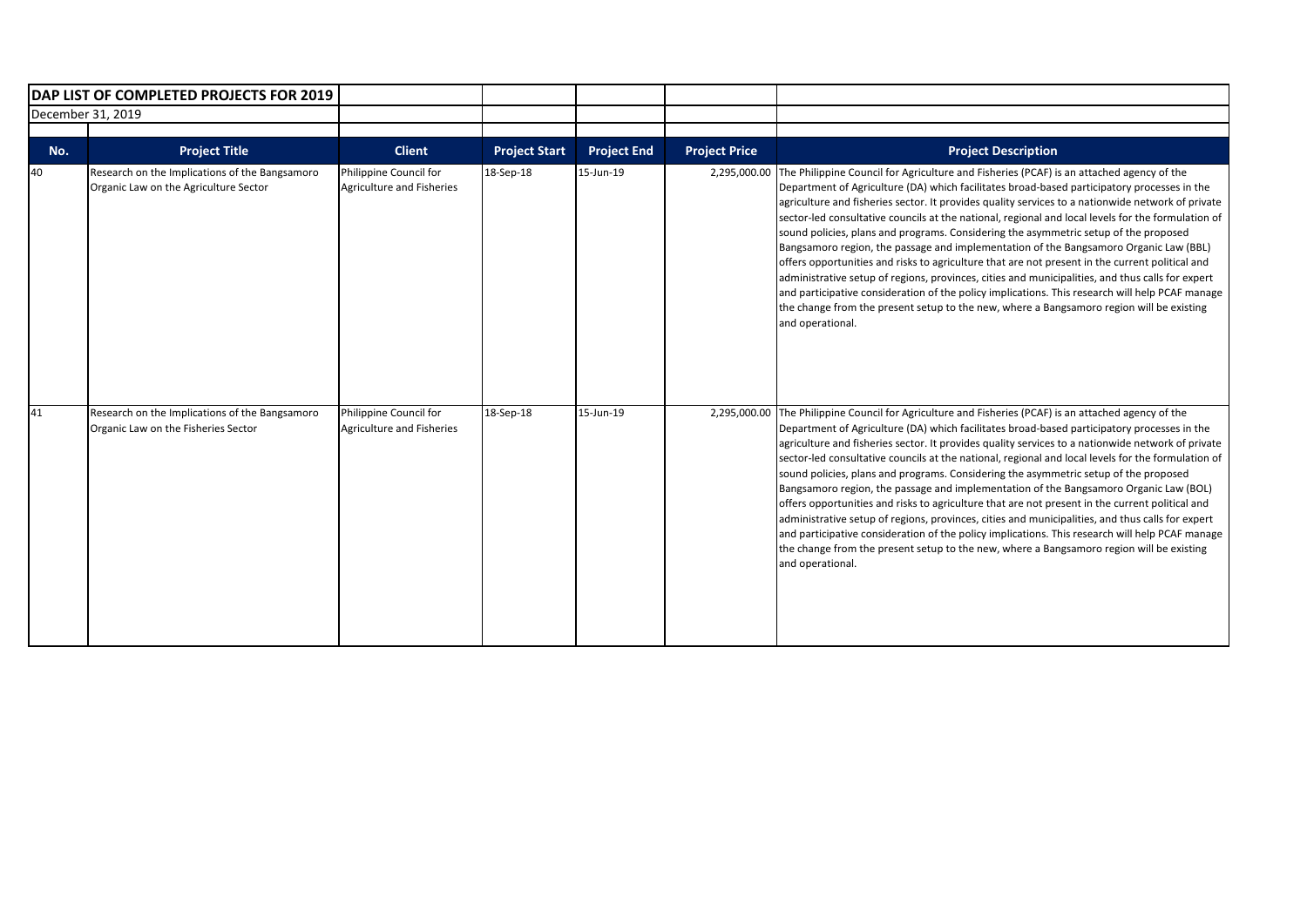|     | DAP LIST OF COMPLETED PROJECTS FOR 2019<br>December 31, 2019                                                       |                     |                      |                    |                      |                                                                                                                                                                                                                                                                                                                                                                                                                                                                                                                                                                                                                                                                                                                                                                                                                                                                                                                                                                                                                                                                                                                                                                                    |
|-----|--------------------------------------------------------------------------------------------------------------------|---------------------|----------------------|--------------------|----------------------|------------------------------------------------------------------------------------------------------------------------------------------------------------------------------------------------------------------------------------------------------------------------------------------------------------------------------------------------------------------------------------------------------------------------------------------------------------------------------------------------------------------------------------------------------------------------------------------------------------------------------------------------------------------------------------------------------------------------------------------------------------------------------------------------------------------------------------------------------------------------------------------------------------------------------------------------------------------------------------------------------------------------------------------------------------------------------------------------------------------------------------------------------------------------------------|
|     |                                                                                                                    |                     |                      |                    |                      |                                                                                                                                                                                                                                                                                                                                                                                                                                                                                                                                                                                                                                                                                                                                                                                                                                                                                                                                                                                                                                                                                                                                                                                    |
| No. | <b>Project Title</b>                                                                                               | <b>Client</b>       | <b>Project Start</b> | <b>Project End</b> | <b>Project Price</b> | <b>Project Description</b>                                                                                                                                                                                                                                                                                                                                                                                                                                                                                                                                                                                                                                                                                                                                                                                                                                                                                                                                                                                                                                                                                                                                                         |
| 42  | Technical Assistance on the Formulation of Office of Office of Civil Defense<br>Civil Defense (OCD) Strategic Plan |                     | 01-Mar-19            | 15-Jun-19          |                      | 1,182,116.00 Republic Act No. 10121 or the ""Philippine Disaster Risk Reduction and Management Act of<br>[2010", mandates the Office of Civil Defense (OCD) of "administering a comprehensive national<br>civil defense and disaster risk reduction and management program by providing leadership in<br>the continuous development of strategic and systematic approaches as well as measures to<br>reduce the vulnerabilities and risks to hazards and manage the consequences of disasters". In<br>[2011, the OCD underwent an organizational assessment conducted by the Philippines-Australia]<br>Human Resource and Organizational Development Facility (PAHRODF) and identified the<br>absence of a strategic plan aligned with R.A. 10121 as the key strategic issue of the<br>organization. In view of this, the OCD requested the Development Academy of the Philippines<br>(DAP) for assistance. In response, DAP proposes a technical assistance in the formulation of the<br>strategic plan for OCD that aims to enhance its strategic management and planning process.<br>This will help prepare OCD embark on a journey towards quality and performance excellence. |
| 43  | Training Course on Effective Technical Writing                                                                     | <b>Various NGAs</b> | 01-May-19            | 15-Jun-19          |                      | 202,500.00 This 3-day training program is designed to equip participants to develop essential writing<br>competence founded on principles of effective communication. With DAP's brand of<br>experiential learning methodology, the program will offer a variety of writing opportunities<br>within the public and private service context to enhance the communicative knowledge, skill<br>and ability of the participants.                                                                                                                                                                                                                                                                                                                                                                                                                                                                                                                                                                                                                                                                                                                                                       |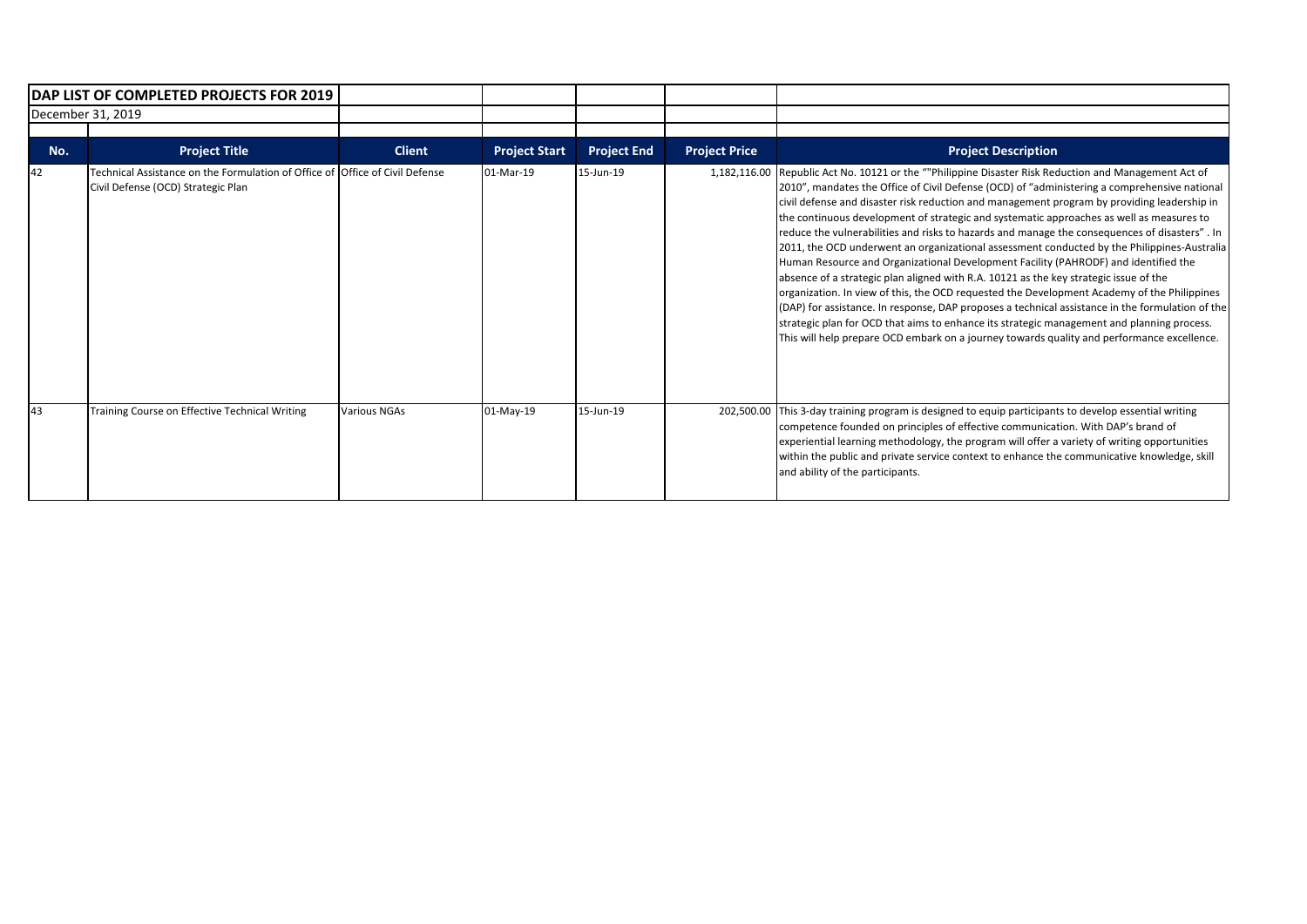| DAP LIST OF COMPLETED PROJECTS FOR 2019 |                                                                           |                           |                      |                    |                      |                                                                                                                                                                                                                                                                                                                                                                                                                                                                                                                                                                                                                                                                                                                                                                                                                                                                                                                                                                                                                                                                                                                                                                                                                                                                                                                                                                                                                                                                                                                                                                                                                                                                                                                                                                                                                                                                                                                                                                                                                                                                                                                                                                                                                                                                                                                                                                                                                                                                                                                                                                                          |
|-----------------------------------------|---------------------------------------------------------------------------|---------------------------|----------------------|--------------------|----------------------|------------------------------------------------------------------------------------------------------------------------------------------------------------------------------------------------------------------------------------------------------------------------------------------------------------------------------------------------------------------------------------------------------------------------------------------------------------------------------------------------------------------------------------------------------------------------------------------------------------------------------------------------------------------------------------------------------------------------------------------------------------------------------------------------------------------------------------------------------------------------------------------------------------------------------------------------------------------------------------------------------------------------------------------------------------------------------------------------------------------------------------------------------------------------------------------------------------------------------------------------------------------------------------------------------------------------------------------------------------------------------------------------------------------------------------------------------------------------------------------------------------------------------------------------------------------------------------------------------------------------------------------------------------------------------------------------------------------------------------------------------------------------------------------------------------------------------------------------------------------------------------------------------------------------------------------------------------------------------------------------------------------------------------------------------------------------------------------------------------------------------------------------------------------------------------------------------------------------------------------------------------------------------------------------------------------------------------------------------------------------------------------------------------------------------------------------------------------------------------------------------------------------------------------------------------------------------------------|
|                                         | December 31, 2019                                                         |                           |                      |                    |                      |                                                                                                                                                                                                                                                                                                                                                                                                                                                                                                                                                                                                                                                                                                                                                                                                                                                                                                                                                                                                                                                                                                                                                                                                                                                                                                                                                                                                                                                                                                                                                                                                                                                                                                                                                                                                                                                                                                                                                                                                                                                                                                                                                                                                                                                                                                                                                                                                                                                                                                                                                                                          |
|                                         |                                                                           |                           |                      |                    |                      |                                                                                                                                                                                                                                                                                                                                                                                                                                                                                                                                                                                                                                                                                                                                                                                                                                                                                                                                                                                                                                                                                                                                                                                                                                                                                                                                                                                                                                                                                                                                                                                                                                                                                                                                                                                                                                                                                                                                                                                                                                                                                                                                                                                                                                                                                                                                                                                                                                                                                                                                                                                          |
| No.                                     | <b>Project Title</b>                                                      | <b>Client</b>             | <b>Project Start</b> | <b>Project End</b> | <b>Project Price</b> | <b>Project Description</b>                                                                                                                                                                                                                                                                                                                                                                                                                                                                                                                                                                                                                                                                                                                                                                                                                                                                                                                                                                                                                                                                                                                                                                                                                                                                                                                                                                                                                                                                                                                                                                                                                                                                                                                                                                                                                                                                                                                                                                                                                                                                                                                                                                                                                                                                                                                                                                                                                                                                                                                                                               |
| 44                                      | End-of-Program Assessment for the National<br>Organic Agriculture Program | Department of Agriculture | 26-Mar-18            | 30-Jun-19          | 7,121,376.50         | Republic Act No. 10068 of the Philippine Organic Agriculture Act, enacted on 06 April 2010, is a<br>landmark legislation for the development and promotion of organic agriculture in the<br>Philippines. Following the signing of the Act, a series of activities were undertaken by the<br>National Organic Agriculture Board (NOAB) in order to craft the National Organic Agriculture<br>Program (NOAP) which was approved in January 2012. The NOAP of 2012-2016 envisions the<br>organic agriculture sector contributing to the country's over-all agricultural growth and<br>development, in terms of sustainability, competitiveness and food security, where at least five<br>percent (5%) of Philippine agricultural farm areas practice organic farming; and, where<br>consumers both national and international, increasingly support Philippine organic food<br>products by 2016. With substantial amount of fund/resources being poured into the organic<br>agriculture program, it is only high time that after four (4) years of program implementation,<br>an end-of-program assessment should be done to ascertain its accomplishment relative to its<br>objectives and targets, and to extract possible initial gains and/or benefits worth expanding for<br>the next phase of the Program. Hence the Academy proposes the conduct of an end-of-<br>program assessment for the NOAP to gauge the program's accomplishments based on its set<br>targets and to evaluate program contribution to the overall goal of RA 10068. This is in line<br>with Rule 5.8 of the Implementing Rules and Regulations of RA 10068 which states that "a<br>NOAP progress monitoring, program benefit monitoring and impact evaluation shall be<br>undertaking within three (3) years subject to the guidelines developed by the NOAB" The<br>period of implementation of the NOAP ended in 2016 and there is a need to assess the<br>accomplishments of the NOAP. The Resolution No. 16 of the NOAB approves and adopts the<br>Terms of Reference of the 3rd party assessor for this purpose. The NOAB through the National<br>Organic Agriculture Program-National Program Coordinating Office (NOAP-NPCO) requested<br>various consultancy firms to propose for the conduct of the assessment but all have expressed<br>their regrets to conduct the assessment due to limited time and workforce. The Development<br>Academy of the Philippines (DAP) was the sole consultancy firm that proposed to provide<br>services for the conduct of the End-of-Program Assessment of NOAP. |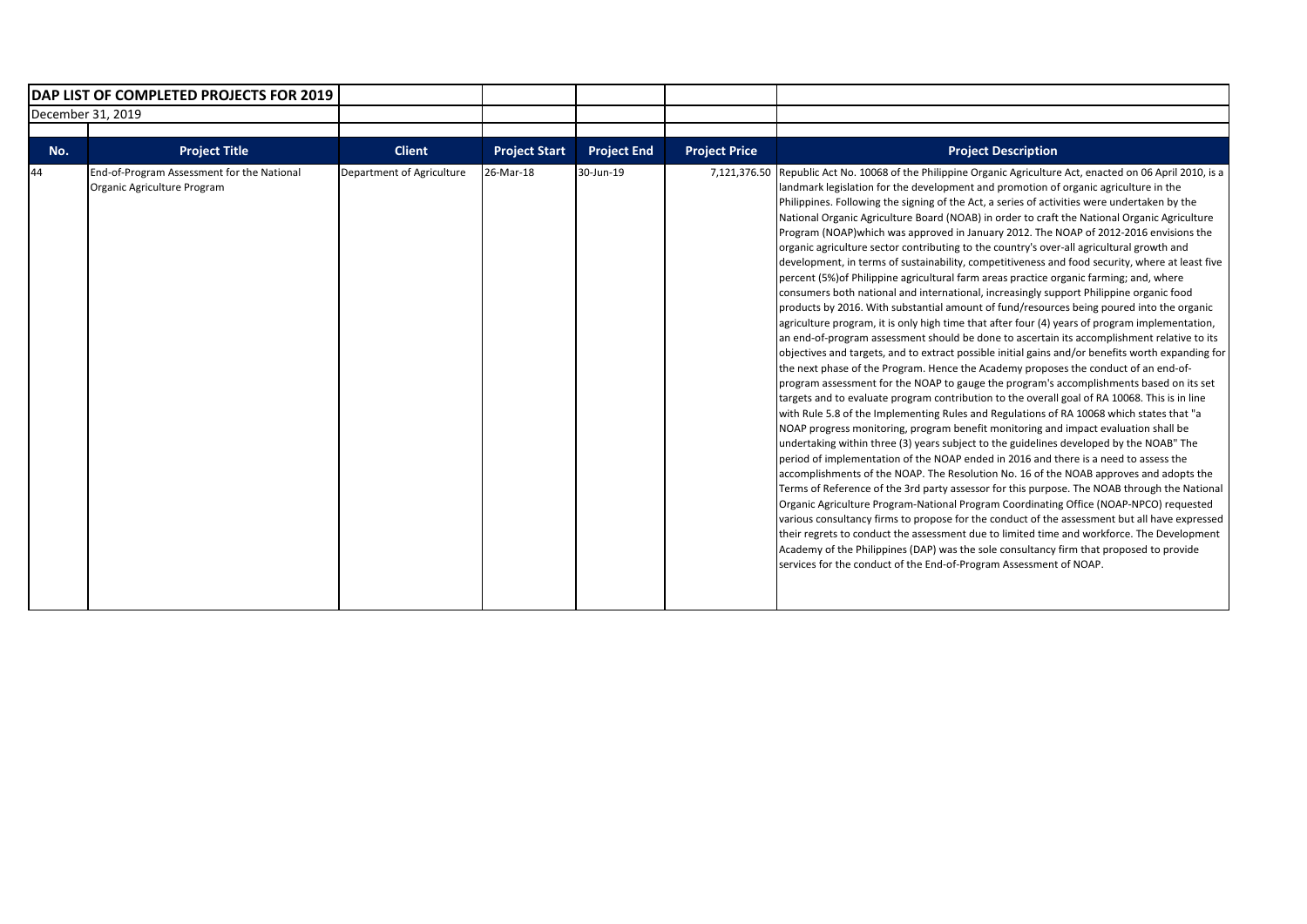| DAP LIST OF COMPLETED PROJECTS FOR 2019 |                                                                                                                 |                                 |                      |                    |                      |                                                                                                                                                                                                                                                                                                                                                                                                                                                                                                                                                                                                                                                                                                                                                                                                                                                                                                                                                                                                                                                                                                                                                                                                                                                                                                                                            |
|-----------------------------------------|-----------------------------------------------------------------------------------------------------------------|---------------------------------|----------------------|--------------------|----------------------|--------------------------------------------------------------------------------------------------------------------------------------------------------------------------------------------------------------------------------------------------------------------------------------------------------------------------------------------------------------------------------------------------------------------------------------------------------------------------------------------------------------------------------------------------------------------------------------------------------------------------------------------------------------------------------------------------------------------------------------------------------------------------------------------------------------------------------------------------------------------------------------------------------------------------------------------------------------------------------------------------------------------------------------------------------------------------------------------------------------------------------------------------------------------------------------------------------------------------------------------------------------------------------------------------------------------------------------------|
|                                         | December 31, 2019                                                                                               |                                 |                      |                    |                      |                                                                                                                                                                                                                                                                                                                                                                                                                                                                                                                                                                                                                                                                                                                                                                                                                                                                                                                                                                                                                                                                                                                                                                                                                                                                                                                                            |
| No.                                     | <b>Project Title</b>                                                                                            | <b>Client</b>                   | <b>Project Start</b> | <b>Project End</b> | <b>Project Price</b> | <b>Project Description</b>                                                                                                                                                                                                                                                                                                                                                                                                                                                                                                                                                                                                                                                                                                                                                                                                                                                                                                                                                                                                                                                                                                                                                                                                                                                                                                                 |
| 45                                      | Office of the Managing Director-Program<br>Management-CY 2018                                                   | National Government<br>Agencies | $31$ -Jul-18         | 30-Jun-19          | 10,130,000.00        | The NGCESDP-PMDP is an intensive, purposive, and continuing training program for<br>incumbent executives and middle managers and their potential successors in the government<br>bureaucracy. It aims to foster careerism in government and promote stability in the<br>bureacracy by producing a corps of development-oriented, competent, dedicated and honest<br>officials within the medium term. This supports President Duterte's commitment to lift the<br>nation from poverty through honest and effective governance and to transform the<br>government from one that is self-serving to one that works for the welfare of the nation.<br>PMDP hopes to achieve the following. - Develop a keen appreciation of the vital role<br>government executives play in the overall development process; -Produce competent<br>government leaders committed to the welfare of their constituents and country's progress; -<br>Foster a spirit of kinship, mutual support and harmony among government leaders for a<br>common goal of a good life for all -Deepen the bench of successors to the incumbent<br>government office executives to ensure smooth transition in case of promotions or vacancies<br>and -Enhance the image of the Philippine government as an institution imbued with<br>professionalism, integrity and honesty. |
| 46                                      | Development of a Quality Management System<br>Certifiable to ISO 9001:2015 for the Intramuros<br>Administration | Intramuros Administration       | 09-Oct-18            | 30-Jun-19          |                      | 912,800.00 The project aims to facilitate the establishment of ISO 9001:2015 QMS for the Intramuros<br>Administration covering the provision of regulatory and commercial services, including<br>management and support processes.                                                                                                                                                                                                                                                                                                                                                                                                                                                                                                                                                                                                                                                                                                                                                                                                                                                                                                                                                                                                                                                                                                         |
| 47                                      | Integrity Management Survey for the Commission<br>on Audit                                                      | Commission on Audit             | 15-Oct-18            | 30-Jun-19          | 1,184,444.80         | The Commission on Audit (COA) recognized the importance of good governance and enhanced<br>transparency and accountability in its systems and operations through a conduct of the IDR to<br>comprehensively examine its systems' resistance and vulnerabilities to corruption. The COA<br>has been implementing programs and projects aimed to raise their awareness on preventing<br>corruption and improving their organizational and systems integrity. One of these is the IMP<br>which aims to ensure accountability and integrity for public resources, promote transparency,<br>and improve government operations. The Development Academy of the Philippines (DAP),<br>with its extensive experience in policy research and technical assistance to Philippine<br>government and international agencies, was engaged to conduct an Integrity Management<br>Survey that aims to determine the level of awareness and perception of its stakeholders on<br>COA's integrity as an institution.                                                                                                                                                                                                                                                                                                                                        |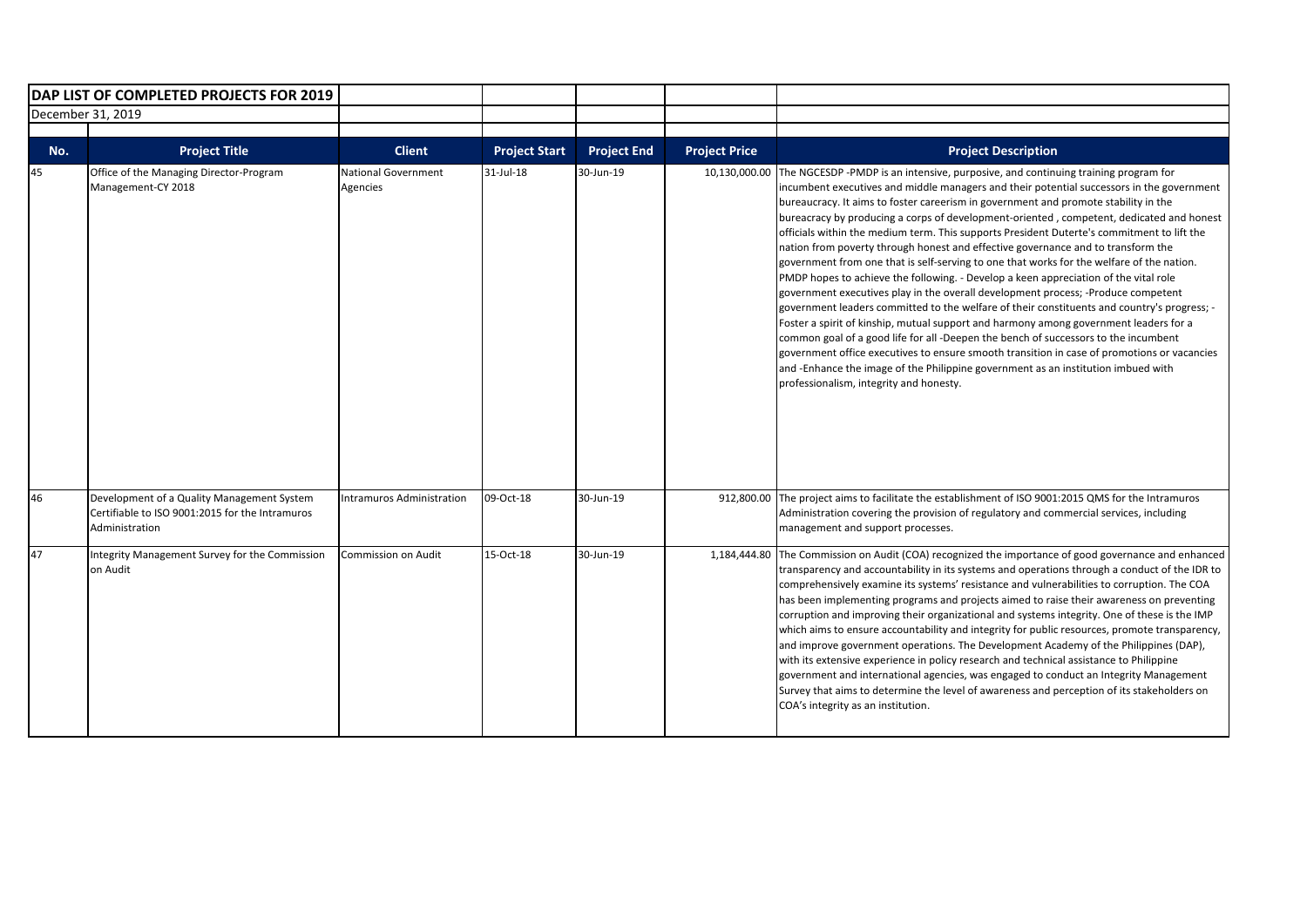| DAP LIST OF COMPLETED PROJECTS FOR 2019 |                                                                                                                                         |                                                       |                      |                    |                      |                                                                                                                                                                                                                                                                                                                                                                                                                                                                                                                                                                                                                                                                                                                                                                                                                                                                                                                                                                                                                                                                                                                                                                                 |
|-----------------------------------------|-----------------------------------------------------------------------------------------------------------------------------------------|-------------------------------------------------------|----------------------|--------------------|----------------------|---------------------------------------------------------------------------------------------------------------------------------------------------------------------------------------------------------------------------------------------------------------------------------------------------------------------------------------------------------------------------------------------------------------------------------------------------------------------------------------------------------------------------------------------------------------------------------------------------------------------------------------------------------------------------------------------------------------------------------------------------------------------------------------------------------------------------------------------------------------------------------------------------------------------------------------------------------------------------------------------------------------------------------------------------------------------------------------------------------------------------------------------------------------------------------|
|                                         | December 31, 2019                                                                                                                       |                                                       |                      |                    |                      |                                                                                                                                                                                                                                                                                                                                                                                                                                                                                                                                                                                                                                                                                                                                                                                                                                                                                                                                                                                                                                                                                                                                                                                 |
| No.                                     | <b>Project Title</b>                                                                                                                    | <b>Client</b>                                         | <b>Project Start</b> | <b>Project End</b> | <b>Project Price</b> | <b>Project Description</b>                                                                                                                                                                                                                                                                                                                                                                                                                                                                                                                                                                                                                                                                                                                                                                                                                                                                                                                                                                                                                                                                                                                                                      |
| 48                                      | 2018 Customer Satisfaction Survey and<br>Development of Service Quality Standards for the<br>Philippine Fisheries Development Authority | Philippine Fisheries<br><b>Development Authority</b>  | 07-Nov-18            | 30-Jun-19          | 3,414,610.00         | The PFDA commissioned the DAP to conduct their 2018 Customer Satisfaction Survey which<br>also includes the development of service quality standards. The general objective of the<br>project is to develop an acceptable set of quality service standards for PFDA's front line<br>services by assessing the current status of service delivery in terms of identified quality<br>dimensions and their attributes. Specifically, it seeks to measure the satisfaction level of the<br>transacting public on the front line services of PFDA and identify the "service gaps" between<br>what clients expect or need from PFDA (expectations) and the level of service that they feel<br>they actually receive (perception of service). The results of this study will provide a basis for<br>PFDA in determining which service improvements are most required or desired and hence<br>where limited resources need to be allocated. This is also very useful when developing<br>priorities for agency plans.                                                                                                                                                                    |
| 49                                      | MPQM-Microfinance Action Plan and Project<br>Remedial Readmission                                                                       | <b>CARD-MRI Development</b><br>Institute, Inc. (CMDI) | 01-Feb-19            | 30-Jun-19          | 35,500.00            | Remedial readmission                                                                                                                                                                                                                                                                                                                                                                                                                                                                                                                                                                                                                                                                                                                                                                                                                                                                                                                                                                                                                                                                                                                                                            |
| 50                                      | Course on Basic Monitoring and Evaluation Batch 7                                                                                       | <b>Various NGAs</b>                                   | 30-Apr-19            | 30-Jun-19          | 538,650.00           | The course aims to equip government employees with necessary skills and knowledge on<br>monitoring and evaluation of programs and projects, and enable participants to assess<br>programs and projects using various tools.                                                                                                                                                                                                                                                                                                                                                                                                                                                                                                                                                                                                                                                                                                                                                                                                                                                                                                                                                     |
| 51                                      | Orientation-Seminar on Public Corporate<br>Governance for the Cultural Center of the<br>Philippines (CCP)                               | <b>Cultural Center of the</b><br>Philippines          | 27-May-19            | 19-Jul-19          | 253,500.00           | The Orientation-Seminar on Public Corporate Governance for CCP aims to equip Appointive<br>Directors of GOCCs with the knowledge to effectively carry out their functions in ensuring<br>transparent, responsible and accountable governance of GOCCs.                                                                                                                                                                                                                                                                                                                                                                                                                                                                                                                                                                                                                                                                                                                                                                                                                                                                                                                          |
| 52                                      | PMDP Middle Managers Class Batch 16 - Re-entry<br>Project                                                                               | <b>National Government</b><br>Agencies                | 01-Dec-17            | 31-Jul-19          | 4,000,000.00         | The Re-entry Project is a separate module of the PMDP. It is an integrating activity where the<br>PMDP scholar draws from his/her significant experiences and his/her learning in the various<br>courses and activities of the curriculum of the PMDP to address agency- or customer -specific<br>concerns and opportunities. Through this activity, each scholar creates a space that enables<br>him/her to demonstrate the extent to which he/she has internalized the concepts discussed in<br>the program, mastered the skills developed and applies these as competencies appropriate<br>and useful to the context of his/her workplace. The ReP gives the scholar the chance to<br>formulate his/her strategies focused towards the achievement of pre-identified goals and<br>objectives: to organize and to manage his/her project team either within his/her unit, inter-<br>unit or inter-agency; to create and to implement a work plan that will deliver the desired<br>results/outputs; to obtain the resources needed for implementation within the period set by<br>the program and to evaluate this experience in light of his/her being a development manager. |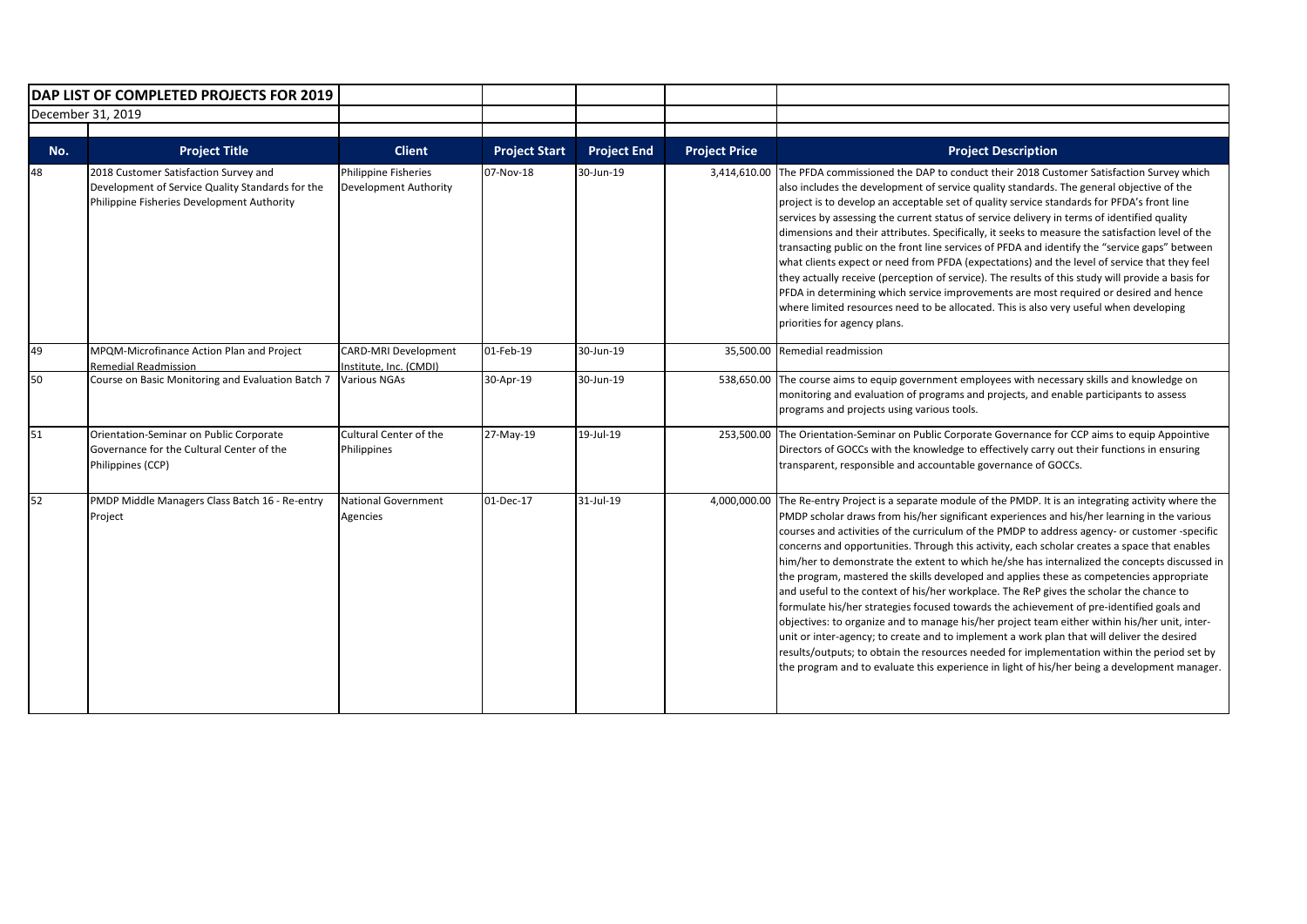| DAP LIST OF COMPLETED PROJECTS FOR 2019 |                                                                                                                                 |                                              |                      |                    |                      |                                                                                                                                                                                                                                                                                                                                                                                                                                                                                                                                                                                                                                                                                                                                                                                                                                                                                                                                                                                                                                                                                                                                                                                 |
|-----------------------------------------|---------------------------------------------------------------------------------------------------------------------------------|----------------------------------------------|----------------------|--------------------|----------------------|---------------------------------------------------------------------------------------------------------------------------------------------------------------------------------------------------------------------------------------------------------------------------------------------------------------------------------------------------------------------------------------------------------------------------------------------------------------------------------------------------------------------------------------------------------------------------------------------------------------------------------------------------------------------------------------------------------------------------------------------------------------------------------------------------------------------------------------------------------------------------------------------------------------------------------------------------------------------------------------------------------------------------------------------------------------------------------------------------------------------------------------------------------------------------------|
| December 31, 2019                       |                                                                                                                                 |                                              |                      |                    |                      |                                                                                                                                                                                                                                                                                                                                                                                                                                                                                                                                                                                                                                                                                                                                                                                                                                                                                                                                                                                                                                                                                                                                                                                 |
|                                         |                                                                                                                                 |                                              |                      |                    |                      |                                                                                                                                                                                                                                                                                                                                                                                                                                                                                                                                                                                                                                                                                                                                                                                                                                                                                                                                                                                                                                                                                                                                                                                 |
| No.                                     | <b>Project Title</b>                                                                                                            | <b>Client</b>                                | <b>Project Start</b> | <b>Project End</b> | <b>Project Price</b> | <b>Project Description</b>                                                                                                                                                                                                                                                                                                                                                                                                                                                                                                                                                                                                                                                                                                                                                                                                                                                                                                                                                                                                                                                                                                                                                      |
| 53                                      | PMDP-Middle Managers Class Batch 17 - Re-entry<br>Project                                                                       | <b>National Government</b><br>Agencies       | 01-Mar-18            | $31 -  u  - 19$    | 4,000,000.00         | The Re-entry Project is a separate module of the PMDP. It is an integrating activity where the<br>PMDP scholar draws from his/her significant experiences and his/her learning in the various<br>courses and activities of the curriculum of the PMDP to address agency- or customer -specific<br>concerns and opportunities. Through this activity, each scholar creates a space that enables<br>him/her to demonstrate the extent to which he/she has internalized the concepts discussed in<br>the program, mastered the skills developed and applies these as competencies appropriate<br>and useful to the context of his/her workplace. The ReP gives the scholar the chance to<br>formulate his/her strategies focused towards the achievement of pre-identified goals and<br>objectives: to organize and to manage his/her project team either within his/her unit, inter-<br>unit or inter-agency; to create and to implement a work plan that will deliver the desired<br>results/outputs; to obtain the resources needed for implementation within the period set by<br>the program and to evaluate this experience in light of his/her being a development manager. |
| 54                                      | Master in Public Management major in<br>Development and Security Batch 12                                                       | Armed Forces of the<br>Philippines           | 01-Aug-18            | 31-Jul-19          | 2,900,000.00         | The Master in Public Management major in Development and Security (MPM DevSec) and the<br>Armed Forces of the Philippines Command and General Staff College (AFPCGSC) is a joint<br>program of the Development Academy of the Philippines (DAP) and the Armed Forces of the<br>Philippines (AFP) through the approval of the Department Circular Nr 5. It is crafted as a<br>twinning program for the mandatory mid career course of AFP officers before they are<br>promoted to "06" position. The intensive degree programs seek to build the competencies of<br>future leaders within the overarching framework of development and security. The program<br>believes that enduring peace and prosperity can be achieved only by melding and balancing<br>the relevant and key substantive sub-fields of national security and national development into<br>a focused, single-minded, and reasonably coherent whole.                                                                                                                                                                                                                                                          |
| 55                                      | Development of a Quality Management System<br>Certifiable to ISO 9001:2015 for the Agricultural<br><b>Credit Policy Council</b> | <b>Agricultural Credit Policy</b><br>Council | 28-Nov-18            | 31-Jul-19          | 836,080.00           | Technical Assistance for the Agricultural Credit Policy Council on Quality Management System<br>Installation, Implementation and Readiness to QMS Certification to effect improvement in<br>public sector performance by ensuring the consistency of products and services through<br>quality processes.                                                                                                                                                                                                                                                                                                                                                                                                                                                                                                                                                                                                                                                                                                                                                                                                                                                                        |
| 56                                      | Training Course in Technical Writing for the<br>Development Academy of the Philippines (Write<br>Right!)                        | Development Academy of<br>the Philippines    | 20-May-19            | 31-Jul-19          | 400,000.00           | This three-day Training Course in Business Writing for the Development Academy of the<br>Philippines aims to help the support personnel of the Academy to improve their business<br>writing skills through a learner-influenced, task-oriented, and mixed-method Learning<br>Experience Design.                                                                                                                                                                                                                                                                                                                                                                                                                                                                                                                                                                                                                                                                                                                                                                                                                                                                                 |
| 57                                      | Developing the Proposed Organizational Structure<br>and Personnel Requirements of BARMM-BOI                                     | DTI-Board of Investments                     | 27-May-19            | 31-Jul-19          | 336,000.00           | This is a project to develop the proposed organizational structure and the personnel<br>requirements of the Regional Board of Investments (RBOI) in the Ministry of Trade,<br>Investments, and Tourism of the Bangsamoro Autonomous Region of Muslim Mindanao<br>(BARMM).                                                                                                                                                                                                                                                                                                                                                                                                                                                                                                                                                                                                                                                                                                                                                                                                                                                                                                       |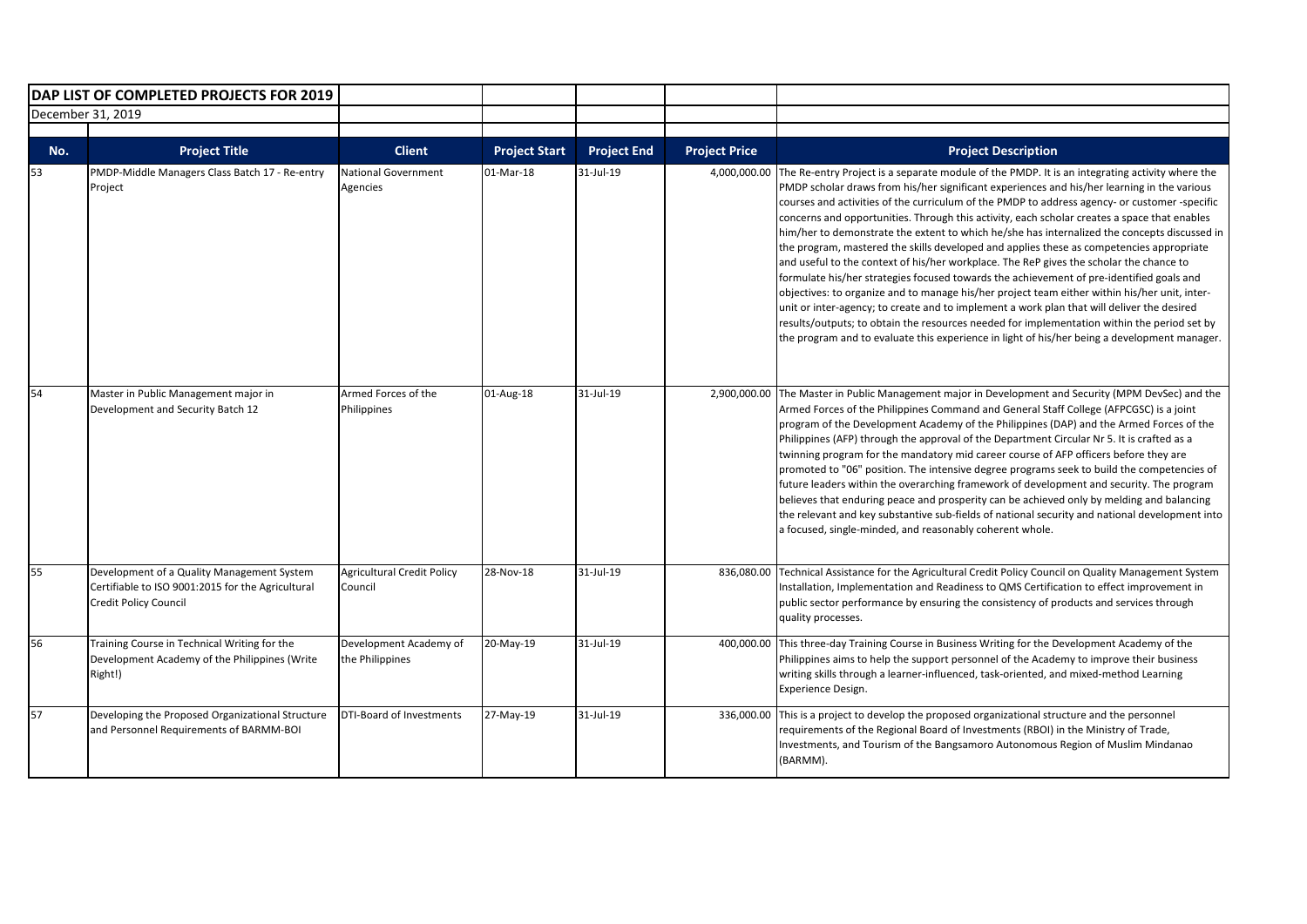|                   | DAP LIST OF COMPLETED PROJECTS FOR 2019                                                                                                     |                       |                      |                    |                      |                                                                                                                                                                                                                                                                                                                                                                                                                                                                                                                                                                                                                                                                                                                                                                                                                                                                                                                                                                                                                                                                                                                                                                                                                                                                                                                                                  |
|-------------------|---------------------------------------------------------------------------------------------------------------------------------------------|-----------------------|----------------------|--------------------|----------------------|--------------------------------------------------------------------------------------------------------------------------------------------------------------------------------------------------------------------------------------------------------------------------------------------------------------------------------------------------------------------------------------------------------------------------------------------------------------------------------------------------------------------------------------------------------------------------------------------------------------------------------------------------------------------------------------------------------------------------------------------------------------------------------------------------------------------------------------------------------------------------------------------------------------------------------------------------------------------------------------------------------------------------------------------------------------------------------------------------------------------------------------------------------------------------------------------------------------------------------------------------------------------------------------------------------------------------------------------------|
| December 31, 2019 |                                                                                                                                             |                       |                      |                    |                      |                                                                                                                                                                                                                                                                                                                                                                                                                                                                                                                                                                                                                                                                                                                                                                                                                                                                                                                                                                                                                                                                                                                                                                                                                                                                                                                                                  |
| No.               | <b>Project Title</b>                                                                                                                        | <b>Client</b>         | <b>Project Start</b> | <b>Project End</b> | <b>Project Price</b> | <b>Project Description</b>                                                                                                                                                                                                                                                                                                                                                                                                                                                                                                                                                                                                                                                                                                                                                                                                                                                                                                                                                                                                                                                                                                                                                                                                                                                                                                                       |
| 58                | Course on Advanced Monitoring and Evaluation<br>Batch 5                                                                                     | <b>Various NGAs</b>   | 15-May-19            | 16-Aug-19          | 850,500.00           | The course aims to build and enhance the participants' skills and understanding of M&E that<br>will allow them to work through impactful projects and programs. Specifically, the course will<br>provide participants with up-to-date and deeper knowledge on monitoring and evaluation that<br>will enable them to prepare a well-defined reference of an impact evaluation study of their<br>programs that will employ appropriate statistical analysis and other methods.                                                                                                                                                                                                                                                                                                                                                                                                                                                                                                                                                                                                                                                                                                                                                                                                                                                                     |
| 59                | Course on Strategic Planning                                                                                                                | <b>NLAs and GOCCs</b> | 01-Jul-19            | 30-Aug-19          |                      | 832,000.00 The strategic Planning Course is a five-day non-residential training course designed to provide<br>a venue to obtain the needed competencies for translating organizational directions into<br>workable strategies, determining appropriate performance measures, setting challenging but<br>realistic targets and profiling initiatives.                                                                                                                                                                                                                                                                                                                                                                                                                                                                                                                                                                                                                                                                                                                                                                                                                                                                                                                                                                                             |
| 60                | Regional Directors' Refresher Seminar on Roles and<br>Responsibilities in the Governing Boards of State<br>Universities and Colleges (SUCs) | <b>Various NGAs</b>   | 05-Aug-19            | 13-Sep-19          |                      | 324,000.00 The DAP, as training arm of the national government, has conducted programs for the<br>members of the board/directors of government-owned and-controlled corporations (GOCCs)<br>covered by Republic Act No. 10149 or the GOCC Law. In 2011, the NEDA and the Development<br>Academy of the Philippines (DAP) jointly implemented a seminar on the Roles and<br>Responsibilities of NEDA Officials in State Universities and Colleges Boards to assess,<br>appreciate and enhance the roles and responsibilities of NEDA officials acting as members of<br>the Board of Regents in their assigned universities and colleges. Given the many developments<br>that have transpired through the years, NEDA and other agencies that serve in the governing<br>boards of SUC, are in dire need of reorientation the Regional Directors' key responsibilities to<br>steer SUCs in gearing their programs to support the national development plan and update on<br>the legal, board governance, financial, judiciary and related requirements to enable them to<br>better respond to the challenges of decision-making and governing SUCs. It is in this context<br>that the DAP is offering the Regional Directors' Refresher Seminar on Roles and<br>Responsibilities in the Governing Boards of State Universities and Colleges (SUCs). |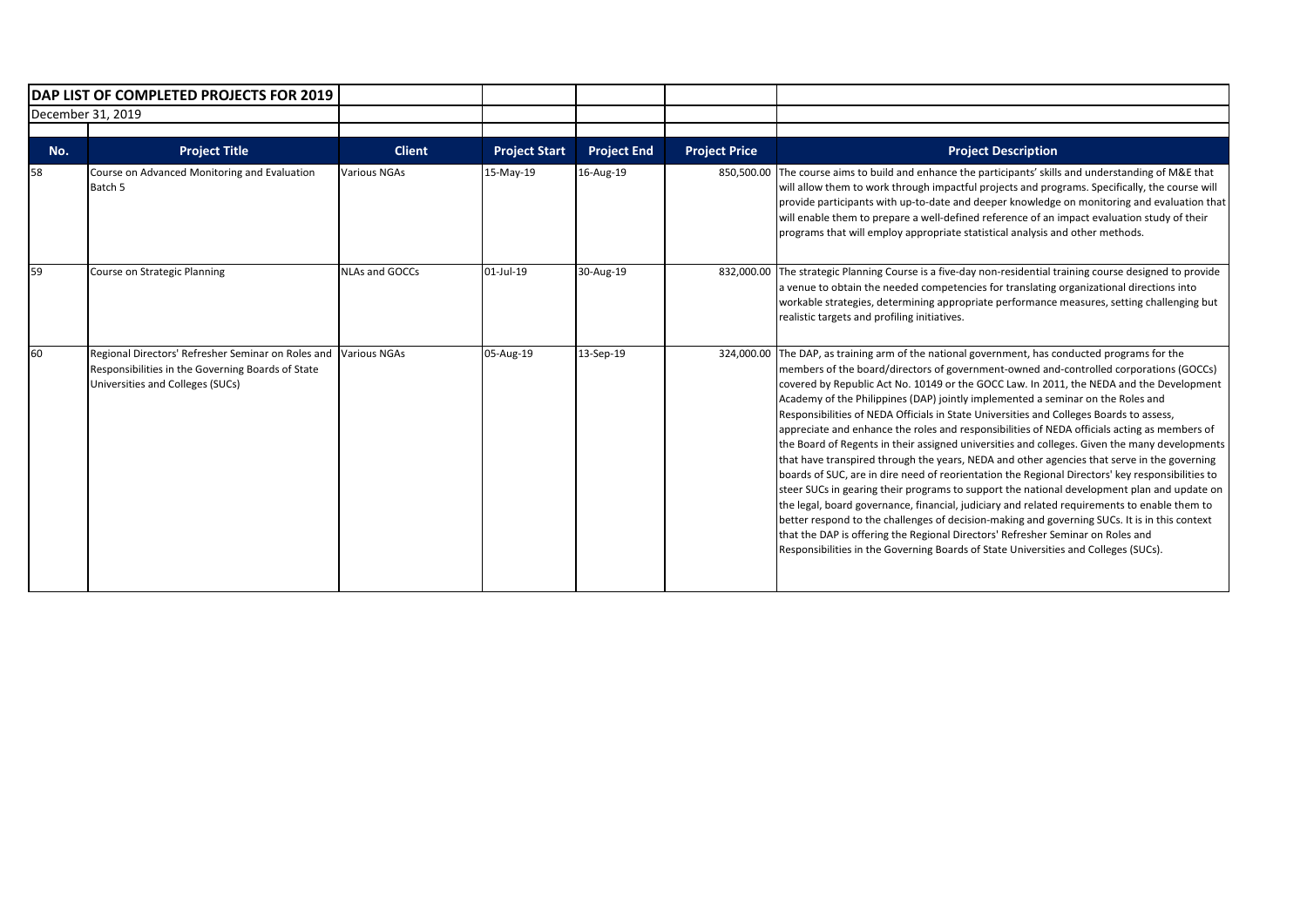| DAP LIST OF COMPLETED PROJECTS FOR 2019 |                                                                                                                   |                                           |                      |                    |                      |                                                                                                                                                                                                                                                                                                                                                                                                                                                                                                                                                                                                                                                                                                                                                                                                                                                                                                                                                                                                                                                                                                                                                                                                                                                                                                                                                                                                                                                                                                                                                                                                                                                                                   |
|-----------------------------------------|-------------------------------------------------------------------------------------------------------------------|-------------------------------------------|----------------------|--------------------|----------------------|-----------------------------------------------------------------------------------------------------------------------------------------------------------------------------------------------------------------------------------------------------------------------------------------------------------------------------------------------------------------------------------------------------------------------------------------------------------------------------------------------------------------------------------------------------------------------------------------------------------------------------------------------------------------------------------------------------------------------------------------------------------------------------------------------------------------------------------------------------------------------------------------------------------------------------------------------------------------------------------------------------------------------------------------------------------------------------------------------------------------------------------------------------------------------------------------------------------------------------------------------------------------------------------------------------------------------------------------------------------------------------------------------------------------------------------------------------------------------------------------------------------------------------------------------------------------------------------------------------------------------------------------------------------------------------------|
| December 31, 2019                       |                                                                                                                   |                                           |                      |                    |                      |                                                                                                                                                                                                                                                                                                                                                                                                                                                                                                                                                                                                                                                                                                                                                                                                                                                                                                                                                                                                                                                                                                                                                                                                                                                                                                                                                                                                                                                                                                                                                                                                                                                                                   |
| No.                                     | <b>Project Title</b>                                                                                              | <b>Client</b>                             | <b>Project Start</b> | <b>Project End</b> | <b>Project Price</b> | <b>Project Description</b>                                                                                                                                                                                                                                                                                                                                                                                                                                                                                                                                                                                                                                                                                                                                                                                                                                                                                                                                                                                                                                                                                                                                                                                                                                                                                                                                                                                                                                                                                                                                                                                                                                                        |
| 61                                      | Technical Assistance on the Formulation of<br>Securities and Exchange Commission Strategic Plan                   | Securities and Exchange<br>Commission     | 15-Apr-19            | 15-Sep-19          | 1,558,991.00         | Securities and Exchange Commission (SEC) as a collegial body under the Department of<br>Finance (DOF) is the national government regulatory agency charged with supervision over the<br>corporate sector, the capital market participants, the securities and investment instruments<br>market, and the investing public. Originally created through Commonwealth Act (CA) 83 in<br>1936 also known as The Securities Act, the Commission expanded its focus to develop and<br>regulate the corporate and capital market toward good corporate governance, protection of<br>investors, widest participation of ownership and democratization of wealth . In fulfilling these<br>mandates and the delivery of appurtenant services, the agency must ensure that it aligns itself<br>with the priorities set by the current administration and guarantee continued responsiveness<br>and relevance in the midst of ever changing political, economic, cultural and technological<br>landscape. On June 2018, Commissioner Emilio B. Aquino was appointed as the new Chairman<br>of the agency for the next seven year. With the change in leadership, SEC identified the need<br>to formulate a strategic plan aligned with the thrusts and priorities of the new Chairman that<br>will guide the organization through-out his term. In view of this, the SEC requested the<br>Development Academy of the Philippines (DAP) for assistance. In response, DAP proposes a<br>technical assistance in the formulation of its strategic plan that aims to enhance SEC's strategic<br>management. This will help SEC continue the journey towards quality and performance<br>excellence. |
| 62                                      | Workshop on Developing a Regulatory<br>Management System (RMS) Framework to Improve<br>Public-sector Productivity | <b>Asian Productivity</b><br>Organization | 01-Jun-19            | 15-Sep-19          | 1,100,000.00         | The workshop was proposed by the Development Academy of the Philippines (DAP) to the<br>Asian Productivity Organization (APO) in 2018. The workshop was subsequently approved by<br>the APO with the title, "Workshop on Developing a Regulatory Management System (RMS)<br>Framework to Improve Public-sector Productivity." This workshop aims to contribute to<br>member countries' competitiveness by reviewing regulatory management approaches and<br>practices of governments and attempt to develop an RMS framework in terms of institutions,<br>tools, and policies that benefit citizens as well as enhance the productivity of APO member<br>countries and make them more future-ready.                                                                                                                                                                                                                                                                                                                                                                                                                                                                                                                                                                                                                                                                                                                                                                                                                                                                                                                                                                               |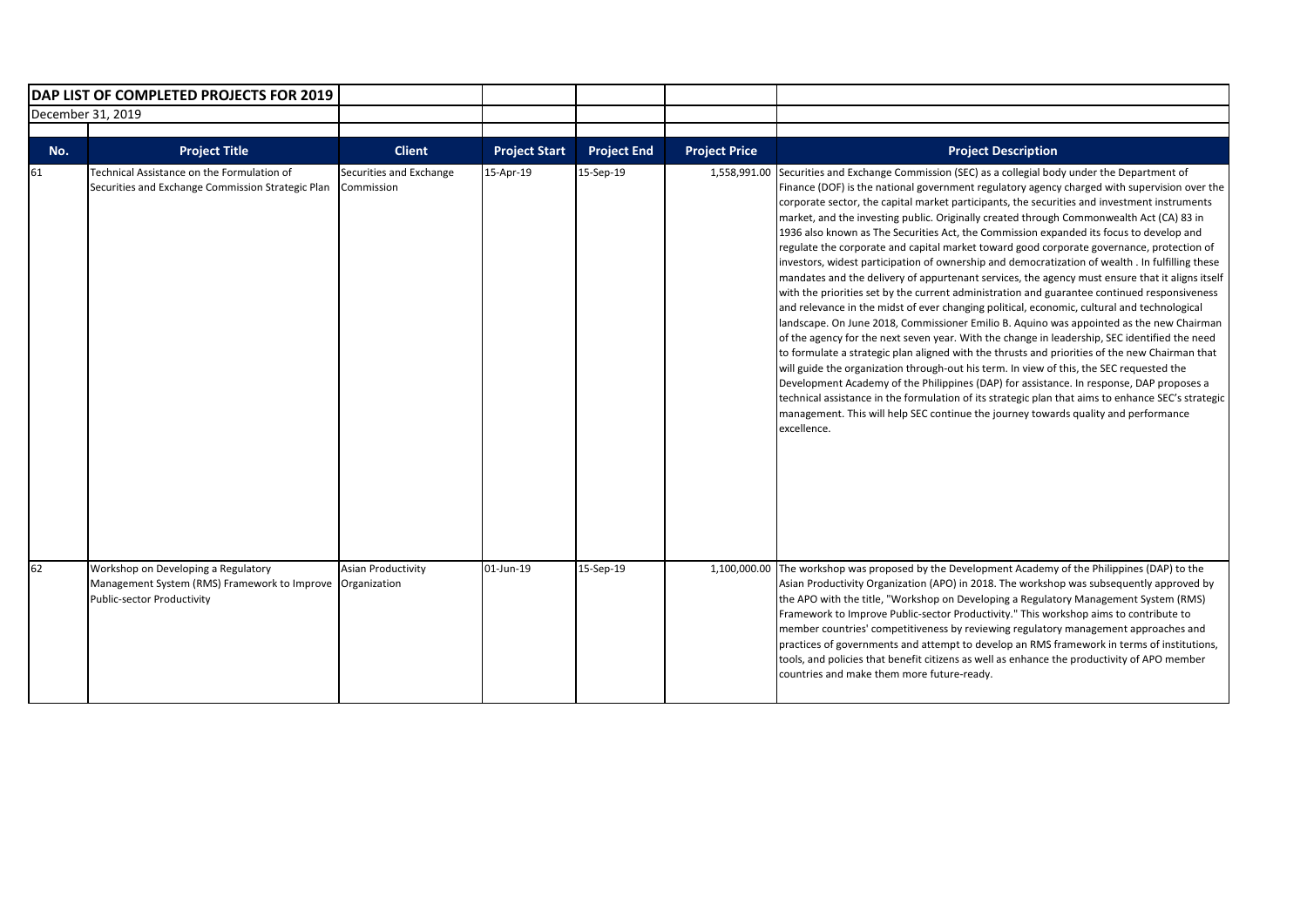|                   | DAP LIST OF COMPLETED PROJECTS FOR 2019                                                                                                                     |                                                    |                      |                    |                      |                                                                                                                                                                                                                                                                                                                                                                                                                                                                                                                                                                                                                                                                                                                                                                                                                                                                                                                                                                                                                                                                                                                                                                                                                                                                                                                                                                                                                                                                                                                                                                           |
|-------------------|-------------------------------------------------------------------------------------------------------------------------------------------------------------|----------------------------------------------------|----------------------|--------------------|----------------------|---------------------------------------------------------------------------------------------------------------------------------------------------------------------------------------------------------------------------------------------------------------------------------------------------------------------------------------------------------------------------------------------------------------------------------------------------------------------------------------------------------------------------------------------------------------------------------------------------------------------------------------------------------------------------------------------------------------------------------------------------------------------------------------------------------------------------------------------------------------------------------------------------------------------------------------------------------------------------------------------------------------------------------------------------------------------------------------------------------------------------------------------------------------------------------------------------------------------------------------------------------------------------------------------------------------------------------------------------------------------------------------------------------------------------------------------------------------------------------------------------------------------------------------------------------------------------|
| December 31, 2019 |                                                                                                                                                             |                                                    |                      |                    |                      |                                                                                                                                                                                                                                                                                                                                                                                                                                                                                                                                                                                                                                                                                                                                                                                                                                                                                                                                                                                                                                                                                                                                                                                                                                                                                                                                                                                                                                                                                                                                                                           |
|                   |                                                                                                                                                             |                                                    |                      |                    |                      |                                                                                                                                                                                                                                                                                                                                                                                                                                                                                                                                                                                                                                                                                                                                                                                                                                                                                                                                                                                                                                                                                                                                                                                                                                                                                                                                                                                                                                                                                                                                                                           |
| No.               | <b>Project Title</b>                                                                                                                                        | <b>Client</b>                                      | <b>Project Start</b> | <b>Project End</b> | <b>Project Price</b> | <b>Project Description</b>                                                                                                                                                                                                                                                                                                                                                                                                                                                                                                                                                                                                                                                                                                                                                                                                                                                                                                                                                                                                                                                                                                                                                                                                                                                                                                                                                                                                                                                                                                                                                |
| 63                | Development of a Quality Management System<br>(QMS) Certifiable to ISO 9001:2015 for the<br>Department of Environment and Natural Resources                 | Department of Environment<br>and Natural Resources | 25-Jul-17            | 30-Sep-19          | 3,981,600.00         | The Department of Environment and Natural Resources (DENR) and the Development<br>Academy of the Philippines (DAP) by virtue of a Memorandum of Agreement (MOA) signed on<br>19 March 2015 by and between them, agreed to jointly implement the project "Development<br>of a QMS Certifiable to ISO 9001:2008 for the Department of Environment and Natural<br>Resources." The DAP has completed the conduct of the following activities: Orientation on ISO<br>9001:2008 QMS for the Top Management and General Employees (2 batches), Orientation on<br>ISO 9001:2008 QMS for the Focal Persons, Training Course on ISO 9001:2008 QMS<br>Requirements and Documentation (2 batches), and Technical Guidance on QMS<br>Documentation; and submitted the recommendation for approval of the final draft Quality<br>Policy and Quality Manual, and completed the first draft of the six (6) Quality Procedures.<br>Upon the issuance of ISO 9001:2015 standard, the DENR sees it fit that it will have to be<br>certified to that version, instead of the 2008. Agencies working towards ISO 9001:2008<br>certification will be audited by the Certifying Body until March 2017 and the certification will<br>only be valid until September 2018. The alignment to the ISO 9001:2015 standard would now<br>be cost effective as DENR would need to transition to said Standard by 2018. Hence, the DAP<br>proposed the project "Development of a Quality Management System (QMS) Certifiable to ISO<br>9001:2015 for the Department of Environment and Natural Resources." |
| 64                | GQMP: Measuring Citizen Satisfaction and<br>Development of Service Quality Standards for<br>Frontline Government Services: "Malasakit para<br>sa Mamamayan― | Department of Budget and<br>Management             | 01-Jan-18            | 30-Sep-19          | 11,895,000.00        | Development of common service quality standards based on set quality dimensions for all<br>frontline government services will provide a minimum set of standards that agencies could<br>follow to improve their service delivery. In so doing, these identified standards will serve as a<br>yardstick to measure/evaluate agencies performance in terms of provision of government<br>frontline service. Most importantly, adoption of a common service quality standards enhances<br>the whole of government approach pertaining to quality service, when a citizen transacts from<br>one agency to another, s/he can expect the same level of quality service or even more but not<br>lesser that what s/he expects. It is in this light that the Development Academy of the<br>Philippines proposed to conduct this project entitled, Engaging Citizens to Enhance Public<br>Service Delivery by Establishing a Culture of "Malasakit para sa Mamamayan": 2018 Citizens'<br>Satisfaction Survey and Development of Service Quality Standards on Philippine Frontline<br>Government Services (1st Phase) which aims to provide the basis for institutionalizing Service<br>Quality Standards (SQS), one that shall steer the bureaucracy towards a citizen-centered<br>service delivery consciousness and culture of quality.                                                                                                                                                                                                                                          |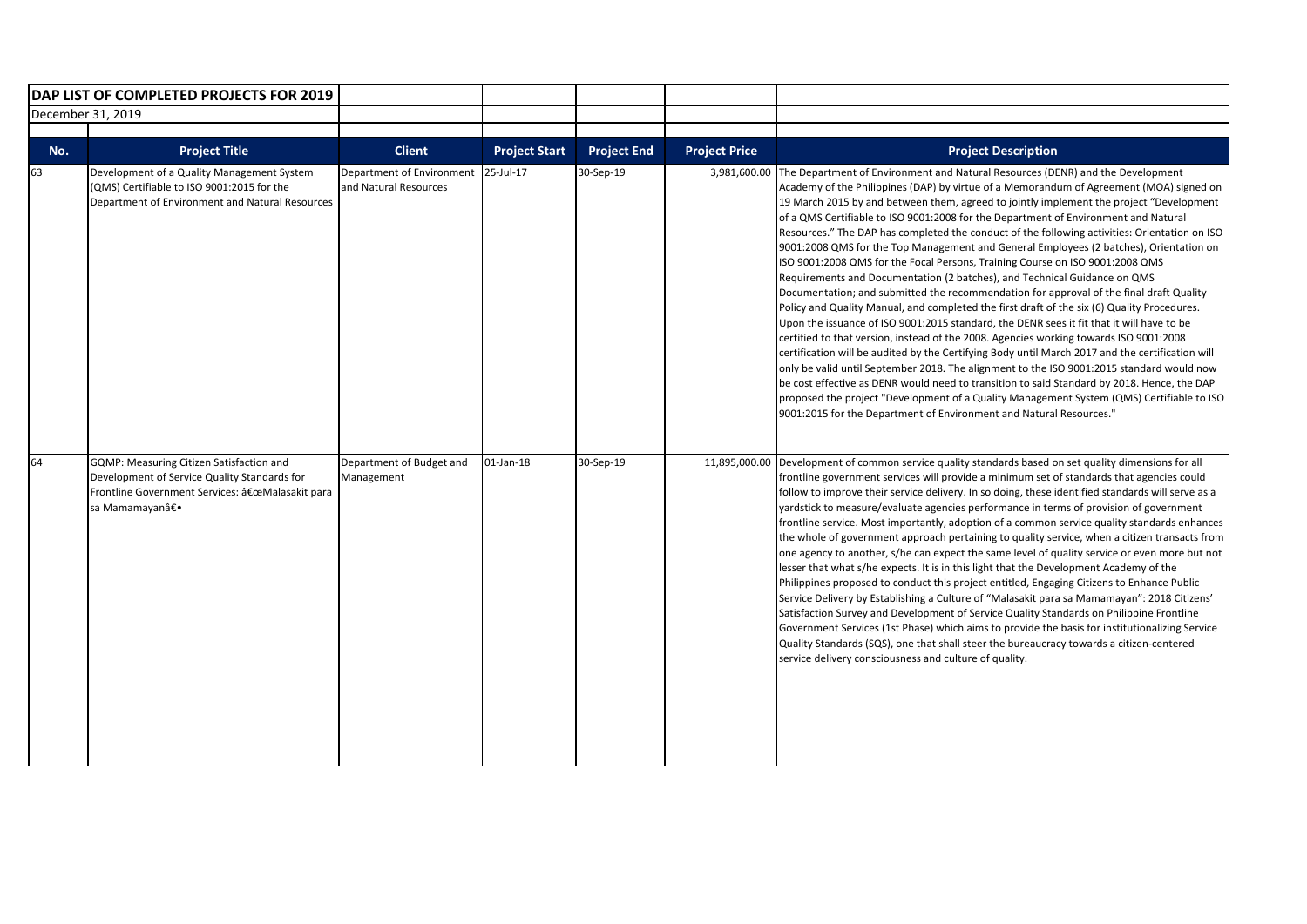| DAP LIST OF COMPLETED PROJECTS FOR 2019 |                                                                                                             |                                                                                           |                      |                    |                      |                                                                                                                                                                                                                                                                                                                                                                                                                                                                                                                                                                                                                                                                                                                                                                                                                                                                                                                                                                                                                                                    |
|-----------------------------------------|-------------------------------------------------------------------------------------------------------------|-------------------------------------------------------------------------------------------|----------------------|--------------------|----------------------|----------------------------------------------------------------------------------------------------------------------------------------------------------------------------------------------------------------------------------------------------------------------------------------------------------------------------------------------------------------------------------------------------------------------------------------------------------------------------------------------------------------------------------------------------------------------------------------------------------------------------------------------------------------------------------------------------------------------------------------------------------------------------------------------------------------------------------------------------------------------------------------------------------------------------------------------------------------------------------------------------------------------------------------------------|
| December 31, 2019                       |                                                                                                             |                                                                                           |                      |                    |                      |                                                                                                                                                                                                                                                                                                                                                                                                                                                                                                                                                                                                                                                                                                                                                                                                                                                                                                                                                                                                                                                    |
| No.                                     | <b>Project Title</b>                                                                                        | <b>Client</b>                                                                             | <b>Project Start</b> | <b>Project End</b> | <b>Project Price</b> | <b>Project Description</b>                                                                                                                                                                                                                                                                                                                                                                                                                                                                                                                                                                                                                                                                                                                                                                                                                                                                                                                                                                                                                         |
| 65                                      | Strategic Training and Development Plan for the<br><b>Mandamus Agencies</b>                                 | Department of Environment<br>and Natural Resources -<br>Manila Bay Coordinating<br>Office | 15-Jan-19            | 30-Sep-19          | 1,500,000.00         | The DENR-Manila Bay Coordinating Office (MBCO) is directed to implement its 2017-2022<br>Operational Plan for the Manila Bay Coastal Strategy (OPMBCS) for the rehabilitation,<br>restoration, and conservation of the Manila Bay. It is also tasked to formulate annual<br>implementation plan and establish monitoring and evaluation mechanisms. Following this<br>mandate, the Development Academy of the Philippines through its Sustainable Human<br>Development Program was tasked to develop a proposal on the "Development of a Strategic<br>Training and Development Plan for the Mandamus Agencies." The challenge of implementing<br>the OPMBCS led the DENR-MBCO to plan and develop appropriate training programs for the<br>mandamus agencies. To do this, a Training Needs Analysis (TNA) will be very instrumental in<br>identifying the appropriate training programs that will capacitate all involved agencies to<br>improve their competencies in planning, implementing, monitoring and evaluating projects<br>and programs. |
| 66                                      | Basic Training on Monitoring, Evaluation,<br>Accountability and Learning (MEAL)                             | Public and Private                                                                        | 01-Apr-19            | 30-Sep-19          | 322,500.00           | In order for an organization to build the evidence which allows them to document and<br>communicate the quality and impact of their work, it's essential that colleagues across the<br>organisation have a clear and common understanding of the tools and approaches that they<br>must use, as well as the skills to effectively put these into practice. Strong capacity and systems<br>in Monitoring, Evaluation, Accountability and Learning (MEAL) is important for the<br>organization to achieve quality in its programmes, and its ambition to bring about substantial<br>and long lasting change for its program beneficiaries or proponents. The MEAL approach<br>emphasises the use of data for decision making and continual improvement and a spirit of<br>critical inquiry. DAP yearns to build this culture of quality across the organisation, and this<br>training resource is one way of helping to achieve that.                                                                                                                |
| 67                                      | Training for the Philippine Ports Authority on Good<br>Governance and Phronetic Leadership (Component<br>1) | Philippine Ports Authority                                                                | 01-Apr-19            | 30-Sep-19          |                      | 1,858,035.20 In its commitment to provide meaningful and gainful empowerment while creating a nurturing<br>environment that promotes continuous learning and improvement the Philippine Ports<br>Authority (PPA) offers Management Succession/Leadership courses to its talent pool through<br>their Human Resource Management Department (HRMD). The HRMD sought the assistance of<br>the Development Academy of the Philippines-Center for Governance (DAP-CFG) to conduct<br>and facilitate training sessions on "Good Governance and Phronetic Leadership" and on "Data<br>Analytics" for PPA managers and section chiefs to enable them to become leaders with new<br>development perspectives.                                                                                                                                                                                                                                                                                                                                               |
| 68                                      | Training Course for Managers and Supervisors in the Public Sector<br>Public Sector (5Ps) - Batch 11         |                                                                                           | 01-Jun-19            | 30-Sep-19          | 1,430,000.00         | Specifically with the public sector in mind and in line with the Civil Service Commission's MC<br>no. 05, s. 2016, the "Training Course for Managers and Supervisors in the Public Sector<br>(5Ps)"highlights the 5Ps of management and leadership; (1) Clarifying Purposes; (2) Maximizing<br>Personalities; (3) Leading People; (4) Managing Work Processes; and (5) Executing Plans, the<br>elements that enable the modern-day manager to achieve quality service result.                                                                                                                                                                                                                                                                                                                                                                                                                                                                                                                                                                      |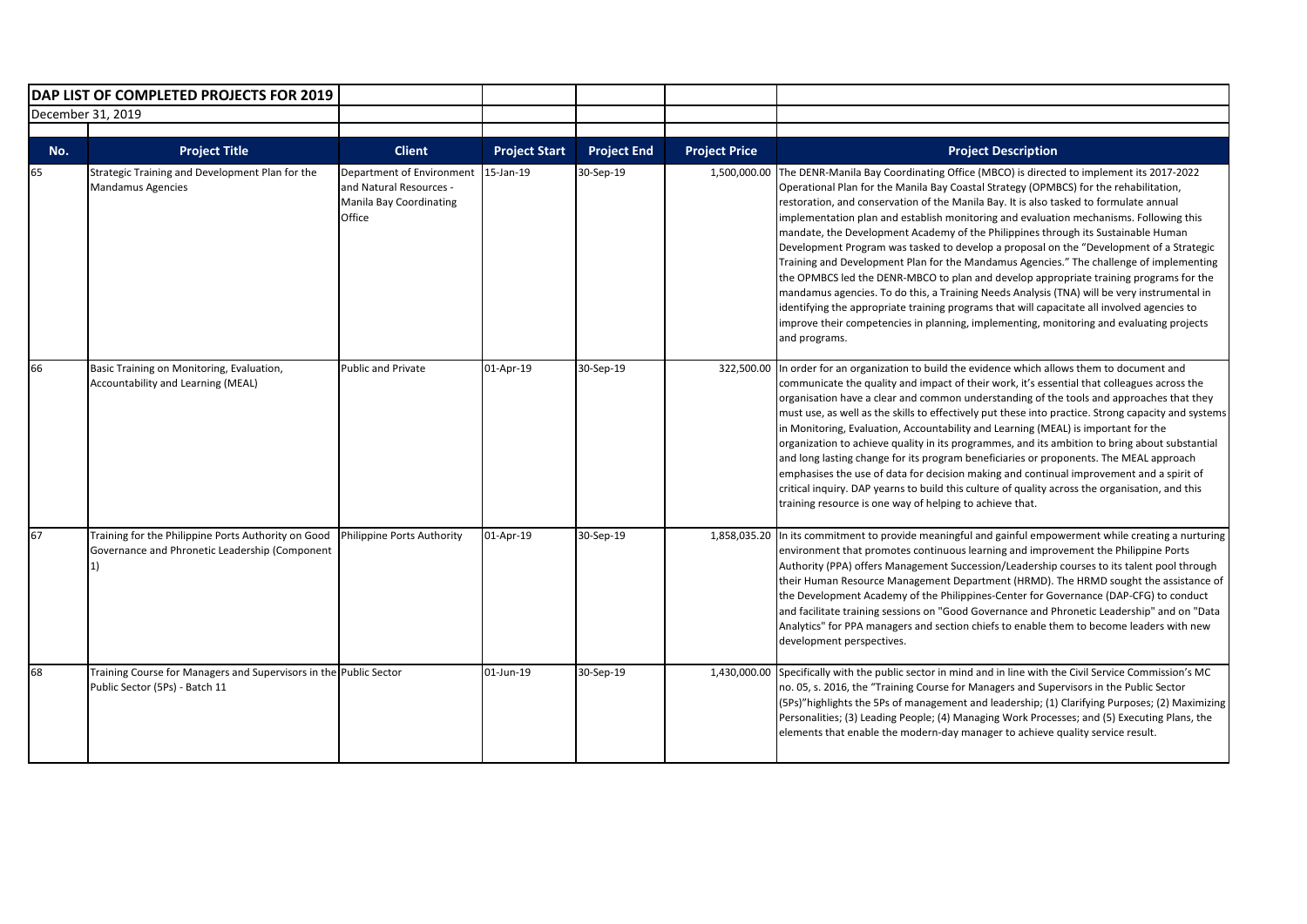|     | DAP LIST OF COMPLETED PROJECTS FOR 2019                                                                                                                     |                                    |                      |                    |                      |                                                                                                                                                                                                                                                                                                                                                                                                                                                                                                                                                                                                                                                                                                                                                                                                                                                                                                                                                                                            |
|-----|-------------------------------------------------------------------------------------------------------------------------------------------------------------|------------------------------------|----------------------|--------------------|----------------------|--------------------------------------------------------------------------------------------------------------------------------------------------------------------------------------------------------------------------------------------------------------------------------------------------------------------------------------------------------------------------------------------------------------------------------------------------------------------------------------------------------------------------------------------------------------------------------------------------------------------------------------------------------------------------------------------------------------------------------------------------------------------------------------------------------------------------------------------------------------------------------------------------------------------------------------------------------------------------------------------|
|     | December 31, 2019                                                                                                                                           |                                    |                      |                    |                      |                                                                                                                                                                                                                                                                                                                                                                                                                                                                                                                                                                                                                                                                                                                                                                                                                                                                                                                                                                                            |
| No. | <b>Project Title</b>                                                                                                                                        | <b>Client</b>                      | <b>Project Start</b> | <b>Project End</b> | <b>Project Price</b> | <b>Project Description</b>                                                                                                                                                                                                                                                                                                                                                                                                                                                                                                                                                                                                                                                                                                                                                                                                                                                                                                                                                                 |
| 69  | Course on Risk Management Batch 2                                                                                                                           | Public and Private                 | 01-Jul-19            | 30-Sep-19          | 247,500.00           | This training is a general introduction of Risk Management concepts for public managers. It is<br>designed to provide guidance in the establishment of a Risk Management (RM) system within<br>their organization and also experience how to use the relevant RM tools. As this will be both<br>instructional and experiential for the participants, they will be able to elicit ideas on the<br>usefulness of RM and reflect on how this can be replicated or conducted in their respective<br>offices.                                                                                                                                                                                                                                                                                                                                                                                                                                                                                   |
| 70  | Executive Course on Setting the Tone for the First<br>100 Days on Executive Local Governance for Mayor<br>Sancho F. Oaminal, City Officials and Legislators | Various Local Government<br>Units  | 01-Jul-19            | 30-Sep-19          | 706,463.43           | Members of the Executive and Legislative Branches of Government do not only represent their<br>constituents but more importantly, they play lead roles in defining change and development,<br>and shaping the future of the nation. Indeed, anyone can be a public servant, but not<br>everyone can be effective and ethical. In this regard, the Development Academy of the<br>Philippines - Graduate School of Public Development and Management takes on the<br>challenging task of assisting public officials in accelerating their learning processes and helping<br>them "hit the ground running", i.e. possessing the essential knowledge and certain degree of<br>familiarity of their new environment.                                                                                                                                                                                                                                                                            |
| 71  | Write Right!: Training Course in Business Writing for Public Sector<br>the Public Sector (Batch 7)                                                          |                                    | 09-Jul-19            | 30-Sep-19          | 437,000.00           | The Write Right!: Training Course in Business Writing for the Public Sector or Write Right is a 3-<br>day course which aims to help Public Sector managers and staff members improve their<br>business writing skills through a learner-influenced, task-oriented, and mixed-method Learning<br>Experience Design. Since business writing skills are complex mental skills, they can only be<br>learned through an iterative and coached process of realistic writing tasks. Thus, this course<br>uses the participants' actual work writing tasks and outputs as the "spine" of the training<br>course: they are the source of "lessons" at the beginning of the training course; they are the<br>source of material for the coached writing exercises; finally, they are the assessment<br>instrument at the end. In this way, the lessons always have immediacy to the participants,<br>improving both the relevance of all the writing tasks and the participants' motivation to learn |
| 72  | Course on Basic Project Management                                                                                                                          | <b>NLAs and GOCCs</b>              | 01-Aug-19            | 30-Sep-19          | 742,500.00           | Course on Basic Project Management is designed to provide a comprehensive understanding<br>of the concepts and approaches on planning and management of development programs and<br>projects.                                                                                                                                                                                                                                                                                                                                                                                                                                                                                                                                                                                                                                                                                                                                                                                              |
| 73  | Training of Trainers on Strategic Foresight and<br><b>Scenario Planning</b>                                                                                 | Asian Productivity<br>Organization | 15-Jul-19            | 25-Oct-19          | 742,500.00           | This capability-building course aims to enhance the strategic foresight capabilities of trainers in<br>individual member governments of the APO and equip them with the unique knowledge and<br>competencies to teach strategic foresight practices to others and conduct training in their<br>home countries.                                                                                                                                                                                                                                                                                                                                                                                                                                                                                                                                                                                                                                                                             |
| 74  | Course on Research Tools for Policymaking: Data<br>Analytics                                                                                                | <b>Various NGAs</b>                | 20-Aug-19            | 25-Oct-19          | 900,000.00           | The course aims to equip the participants with skills and knowledge in research, with emphasis<br>on data science as essential tool for informed decision-making. It features relevant tools and<br>strategies on how to utilize these in developing policies, programs and projects of the<br>respective agencies.                                                                                                                                                                                                                                                                                                                                                                                                                                                                                                                                                                                                                                                                        |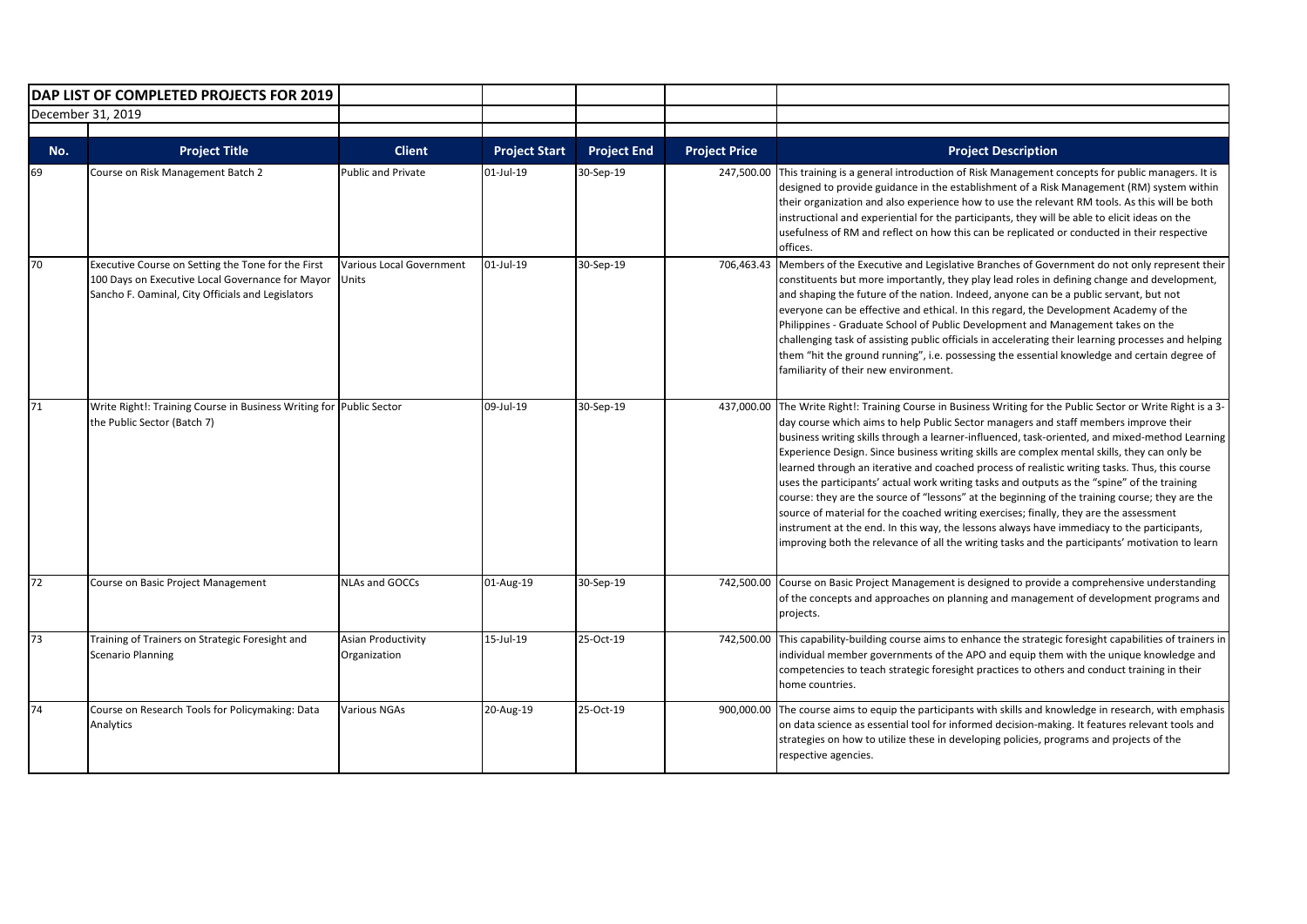|                   | DAP LIST OF COMPLETED PROJECTS FOR 2019                                                                                                                              |                                                      |                      |                    |                      |                                                                                                                                                                                                                                                                                                                                                                                                                                                                                                                                                                                                                                                                                                                                                                                                                                                                                                                                                                                                                                                                                                                                         |
|-------------------|----------------------------------------------------------------------------------------------------------------------------------------------------------------------|------------------------------------------------------|----------------------|--------------------|----------------------|-----------------------------------------------------------------------------------------------------------------------------------------------------------------------------------------------------------------------------------------------------------------------------------------------------------------------------------------------------------------------------------------------------------------------------------------------------------------------------------------------------------------------------------------------------------------------------------------------------------------------------------------------------------------------------------------------------------------------------------------------------------------------------------------------------------------------------------------------------------------------------------------------------------------------------------------------------------------------------------------------------------------------------------------------------------------------------------------------------------------------------------------|
| December 31, 2019 |                                                                                                                                                                      |                                                      |                      |                    |                      |                                                                                                                                                                                                                                                                                                                                                                                                                                                                                                                                                                                                                                                                                                                                                                                                                                                                                                                                                                                                                                                                                                                                         |
| No.               | <b>Project Title</b>                                                                                                                                                 | <b>Client</b>                                        | <b>Project Start</b> | <b>Project End</b> | <b>Project Price</b> | <b>Project Description</b>                                                                                                                                                                                                                                                                                                                                                                                                                                                                                                                                                                                                                                                                                                                                                                                                                                                                                                                                                                                                                                                                                                              |
| 75                | Capability Development Assistance on Regulatory<br>Impact Analysis for Priority Agencies of the<br>Department of Trade and Industry-Competitiveness<br><b>Bureau</b> | Department of Trade and<br>Industry                  | 29-Apr-19            | 29-Oct-19          | 3,472,896.00         | Regulatory Impact Analysis (RIA) is a systemic approach that critically measures the expected<br>positive and negative effects of proposed and existing regulations through a rigorous, well-<br>defined, and evidence-based analysis. As a tool, it was first used and developed in the US and<br>has since been widely accepted, adopted and practiced by organizations such as the OECD and<br>the European Union and countries such as Australia, South Korea and Malaysia which have<br>already reaped many benefits for their people. With the goal of equipping regulatory agencies<br>with better understanding of the processes and proper implementation of regulatory<br>processes to create, develop, and manage regulations, the Department of Trade and Industry -<br>Competitiveness Bureau (DTI-CB), as the temporary secretariat of the Anti-Red Tape Authority,<br>intends to undertake capacity building activities on RIA for priority regulatory agencies.                                                                                                                                                         |
| 76                | Technical Assistance on the Formulation of DOST-<br><b>NCR Strategic Plan</b>                                                                                        | Department of Science and<br><b>Technology - NCR</b> | 15-May-18            | 30-Oct-19          | 1,500,000.00         | The Department of Science and Technology (DOST) issued Department Order (DO) No. 003<br>series of 2017 enjoining "all agencies and regional offices to align their programs, projects and<br>activities with the identified strategies towards the attainment of the vision and mission".<br>DOST-NCR, one of the regional offices of the DOST, identified the need to develop its own plan<br>that is aligned with the strategic directions of its agency and that will enable them to fulfill its<br>commitment to "provide honest, effective, and appropriate S&T service by facilitating the<br>adoption of technological innovations and continuously advocating for a vibrant S&T culture"<br>in the National Capital Region. In view of this, the DOST-NCR requested the Development<br>Academy of the Philippines (DAP) for assistance. In response, DAP proposes a technical<br>assistance in the formulation of the strategic plan for the DOST-NCR that aims to enhance its<br>strategic management and planning process. This will help prepare DOST-NCR embark on a<br>journey towards quality and performance excellence. |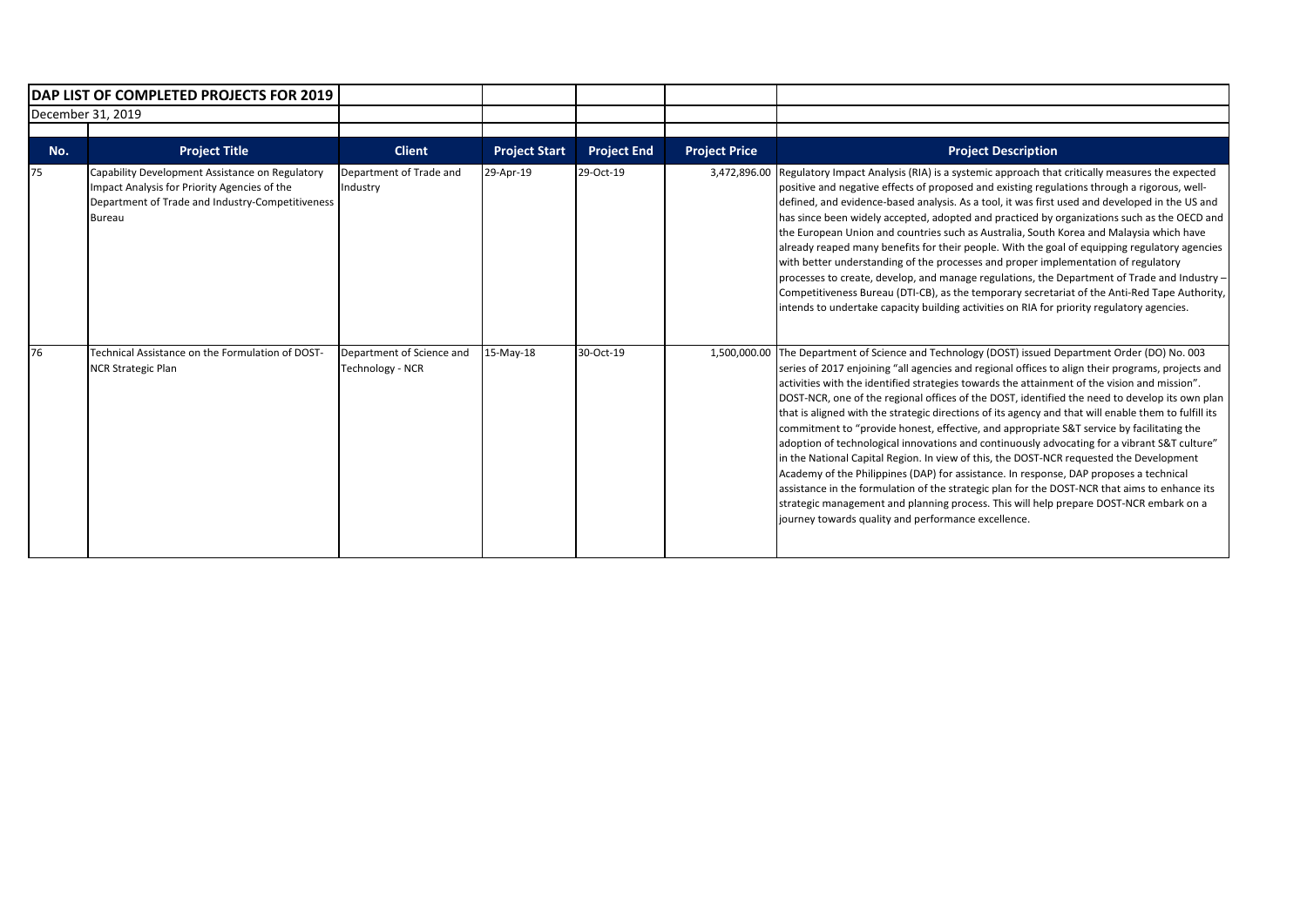|                   | DAP LIST OF COMPLETED PROJECTS FOR 2019                                                               |                                                       |                      |                    |                      |                                                                                                                                                                                                                                                                                                                                                                                                                                                                                                                                                                                                                                                                                                                                                                                                                                                                                                                                                                                                                                                                                                                                                                                                                                                                                                                                                                                                                                                                                                                                                                                                                                                                                                                                                                                                                                         |
|-------------------|-------------------------------------------------------------------------------------------------------|-------------------------------------------------------|----------------------|--------------------|----------------------|-----------------------------------------------------------------------------------------------------------------------------------------------------------------------------------------------------------------------------------------------------------------------------------------------------------------------------------------------------------------------------------------------------------------------------------------------------------------------------------------------------------------------------------------------------------------------------------------------------------------------------------------------------------------------------------------------------------------------------------------------------------------------------------------------------------------------------------------------------------------------------------------------------------------------------------------------------------------------------------------------------------------------------------------------------------------------------------------------------------------------------------------------------------------------------------------------------------------------------------------------------------------------------------------------------------------------------------------------------------------------------------------------------------------------------------------------------------------------------------------------------------------------------------------------------------------------------------------------------------------------------------------------------------------------------------------------------------------------------------------------------------------------------------------------------------------------------------------|
| December 31, 2019 |                                                                                                       |                                                       |                      |                    |                      |                                                                                                                                                                                                                                                                                                                                                                                                                                                                                                                                                                                                                                                                                                                                                                                                                                                                                                                                                                                                                                                                                                                                                                                                                                                                                                                                                                                                                                                                                                                                                                                                                                                                                                                                                                                                                                         |
|                   |                                                                                                       |                                                       |                      |                    |                      |                                                                                                                                                                                                                                                                                                                                                                                                                                                                                                                                                                                                                                                                                                                                                                                                                                                                                                                                                                                                                                                                                                                                                                                                                                                                                                                                                                                                                                                                                                                                                                                                                                                                                                                                                                                                                                         |
| No.               | <b>Project Title</b>                                                                                  | <b>Client</b>                                         | <b>Project Start</b> | <b>Project End</b> | <b>Project Price</b> | <b>Project Description</b>                                                                                                                                                                                                                                                                                                                                                                                                                                                                                                                                                                                                                                                                                                                                                                                                                                                                                                                                                                                                                                                                                                                                                                                                                                                                                                                                                                                                                                                                                                                                                                                                                                                                                                                                                                                                              |
| 77                | Certificate Course on Local Legislative Governance<br>for Public Officials of the Province of Isabela | LGUS                                                  | 23-Jul-19            | 30-Oct-19          | 325,500.00           | Public service is more than just the desire to uplift the lives of people, but, fundamentally, a<br>craft and a virtue - a profession that requires due prudence, knowledge, skills and abilities for<br>the purpose of advancing the common good and affecting significant, meaningful progress for<br>the country. Members of the Executive and Legislative Branches of Government do not only<br>represent their constituents but more importantly, they play lead roles in defining change and<br>development, and shaping the future of the nation. Indeed, anyone can be a public servant,<br>but not everyone can be effective and ethical. Learning the intricacies of public institutions,<br>the magnitude of attendant responsibilities, the pace of the dynamics inherent in the position<br>and the astuteness in decision-making may not be mastered in one or several instances. Truly,<br>there is no substitute for actual experience and the diligence required during one's<br>performance in office. In this regard, the Development Academy of the Philippines - Graduate<br>School of Public Development and Management (DAP-GSPDM) takes on the challenging task of<br>assisting public officials in accelerating their learning process and helping them "hit the ground<br>running", i.e. possessing the essential knowledge and certain degree of familiarity of their new<br>environment. DAP-GSPDM offers the Certificate Course on Local Legislative Governance for<br>elected officials of the Province of Isabela. Participants who have successfully completed the<br>required course hours and submitted the required outputs may, upon the approval by the<br>Academic Council, receive 3 Continuing Education Units that can be credited to the Master in<br>Public Management program of DAP-GSPDM. |
| 78                | Improving DOJ Public Financial Management and<br><b>Internal Control System</b>                       | United Nations Office for<br><b>Project Services</b>  | 01-Aug-19            | 30-Oct-19          | 959,727.40           | The training intends to provide the DOJ and its attached agencies with basic principles and<br>logic of government fiscal activities and approaches to resource allocation and decision<br>evaluation; importance of internal control in the organization; fundamental principles<br>governing the public procurement process and procurement planning; and overall honed their<br>skills in planning, programming, budgeting and control.                                                                                                                                                                                                                                                                                                                                                                                                                                                                                                                                                                                                                                                                                                                                                                                                                                                                                                                                                                                                                                                                                                                                                                                                                                                                                                                                                                                              |
| 79                | Master in Productivity & Quality Management<br>major in Microfinance Batch 5                          | <b>CARD-MRI Development</b><br>Institute, Inc. (CMDI) | 01-Feb-18            | 31-Oct-19          | 5,160,000.00         | The program is a 15-month interdisciplinary course based on the Balridge framework. It is an<br>excellence-driven model which provides a holistic framework that allows organizations to<br>assess how well they deal or manage stakeholder-driven operating environment. Through<br>which, they may identify areas and opportunities for improvement, know their areas of<br>strengths, and identify ideas for future organizational development. The program intends to<br>assess and strengthen the leadership and managerial acumen of the designated personnel of<br>CARD-MRI as well as other Micro finance practitioners, reinforcing their knowledge in micro<br>finance practices.                                                                                                                                                                                                                                                                                                                                                                                                                                                                                                                                                                                                                                                                                                                                                                                                                                                                                                                                                                                                                                                                                                                                             |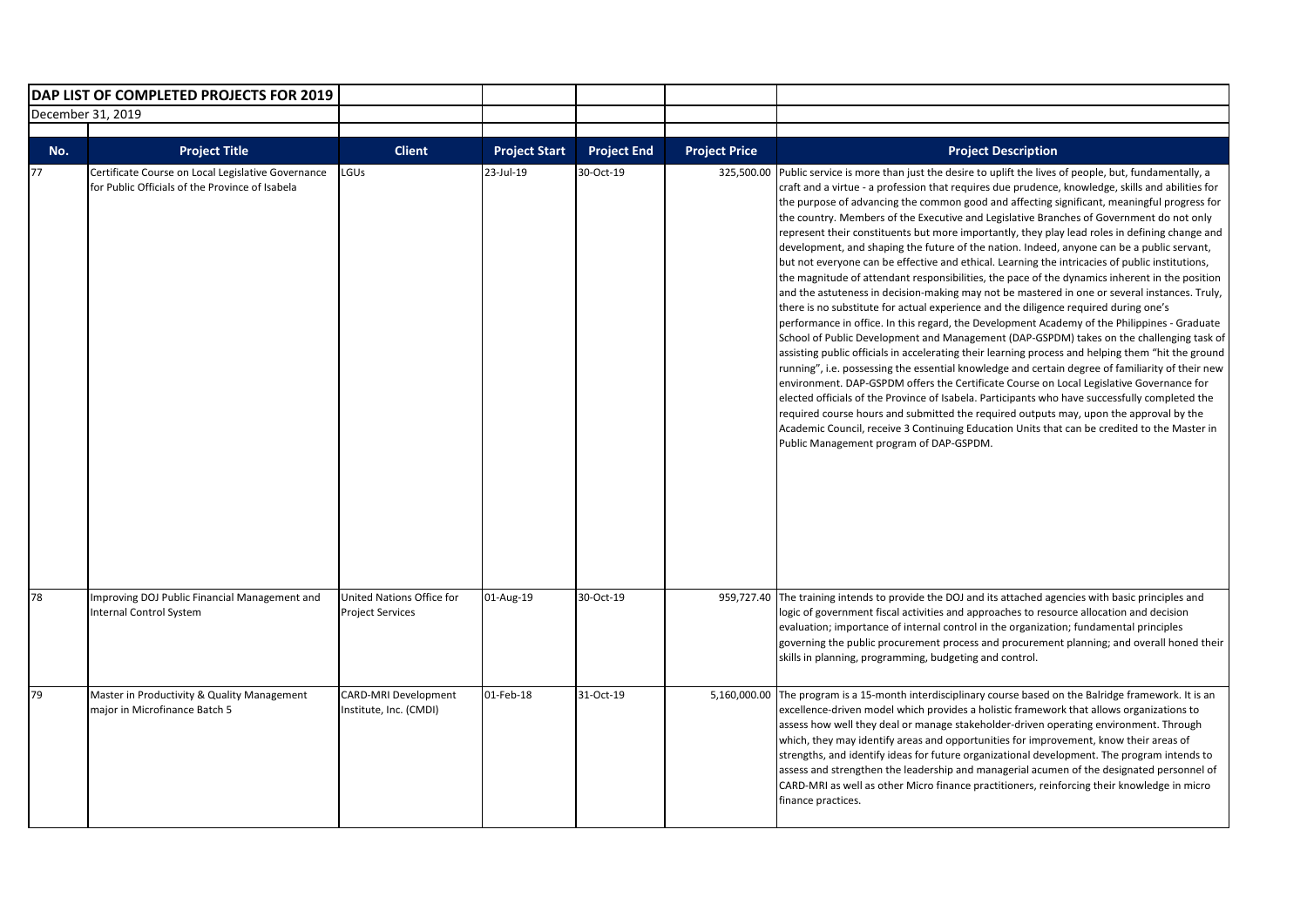|                   | DAP LIST OF COMPLETED PROJECTS FOR 2019                                                                                                 |                                                                                                          |                      |                    |                      |                                                                                                                                                                                                                                                                                                                                                                                                                                                                                                                                                                                                                                                                                                                                                                                                                                                                                                                                                                                                                                                                                                                                                                                                                                                                                                                                                                                                                                                                                                                                                                                                                                                                                                                                                                                                                                                                                                                                                                                                                                                                                                                                                                                                                                                                                                                                                                                                   |
|-------------------|-----------------------------------------------------------------------------------------------------------------------------------------|----------------------------------------------------------------------------------------------------------|----------------------|--------------------|----------------------|---------------------------------------------------------------------------------------------------------------------------------------------------------------------------------------------------------------------------------------------------------------------------------------------------------------------------------------------------------------------------------------------------------------------------------------------------------------------------------------------------------------------------------------------------------------------------------------------------------------------------------------------------------------------------------------------------------------------------------------------------------------------------------------------------------------------------------------------------------------------------------------------------------------------------------------------------------------------------------------------------------------------------------------------------------------------------------------------------------------------------------------------------------------------------------------------------------------------------------------------------------------------------------------------------------------------------------------------------------------------------------------------------------------------------------------------------------------------------------------------------------------------------------------------------------------------------------------------------------------------------------------------------------------------------------------------------------------------------------------------------------------------------------------------------------------------------------------------------------------------------------------------------------------------------------------------------------------------------------------------------------------------------------------------------------------------------------------------------------------------------------------------------------------------------------------------------------------------------------------------------------------------------------------------------------------------------------------------------------------------------------------------------|
| December 31, 2019 |                                                                                                                                         |                                                                                                          |                      |                    |                      |                                                                                                                                                                                                                                                                                                                                                                                                                                                                                                                                                                                                                                                                                                                                                                                                                                                                                                                                                                                                                                                                                                                                                                                                                                                                                                                                                                                                                                                                                                                                                                                                                                                                                                                                                                                                                                                                                                                                                                                                                                                                                                                                                                                                                                                                                                                                                                                                   |
|                   |                                                                                                                                         |                                                                                                          |                      |                    |                      |                                                                                                                                                                                                                                                                                                                                                                                                                                                                                                                                                                                                                                                                                                                                                                                                                                                                                                                                                                                                                                                                                                                                                                                                                                                                                                                                                                                                                                                                                                                                                                                                                                                                                                                                                                                                                                                                                                                                                                                                                                                                                                                                                                                                                                                                                                                                                                                                   |
| No.               | <b>Project Title</b>                                                                                                                    | <b>Client</b>                                                                                            | <b>Project Start</b> | <b>Project End</b> | <b>Project Price</b> | <b>Project Description</b>                                                                                                                                                                                                                                                                                                                                                                                                                                                                                                                                                                                                                                                                                                                                                                                                                                                                                                                                                                                                                                                                                                                                                                                                                                                                                                                                                                                                                                                                                                                                                                                                                                                                                                                                                                                                                                                                                                                                                                                                                                                                                                                                                                                                                                                                                                                                                                        |
| 80                | Impact Assessment of the Department of Science<br>and Technology (DOST) Small Enterprise Technology<br><b>Upgrading Program (SETUP)</b> | Philippine Council for<br>Industry, Energy and<br><b>Emerging Technology</b><br>Research and Development | 13-Aug-18            | 31-Oct-19          | 7,793,727.34         | In recent years, micro, small, and medium enterprises (MSMEs) have gained recognition for<br>being key players in the local economy. Accounting for about ninety-nine percent (99%) of<br>registered enterprises, MSMEs contribute more than sixty percent (60%) of the country's total<br>employment and twenty-five percent (25%) of the country's total export revenue. Recognizing<br>their significant role in poverty alleviation as employment generators and local economy<br>drivers, the Department of Science and Technology (DOST) implemented the Small Enterprise<br>Technology Upgrading Program (SETUP) to sustain and support the growth of MSMEs. The<br>SETUP encouraged the use of, and provided the MSMEs with, technology innovations they can<br>adopt to maximize their growth potential and competitiveness. Presently, SETUP counts more<br>than a thousand beneficiaries all over the country. However, to truly measure its success, learn<br>from its implementation, and chart its future course, there is a need to conduct an impact<br>assessment to determine the effectiveness of the program in assisting one of the major driving<br>forces of the Philippine economy - the MSMEs. There maybe a need to ascertain whether the<br>output delivered had directly or indirectly produce visible outcome and impact. The<br>Development Academy of the Philippines, through the Productivity and Development Center,<br>proposes to conduct an impact assessment of the program. The effectiveness of the SETUP in<br>improving the productivity of its beneficiaries, the industry and the regional economy will be<br>determined based on the following: 1. Secondary information to be provided by the DOST and<br>its program partner(s); and 2. Data gathered from FGDs, interview, and survey questions with<br>the beneficiaries of the program and DOST officers and staff who were involved in the program<br>implementation. The study will look into the income/profile of beneficiaries but not the<br>assessment of SETUP's financial performance, such as the utilization of allocated budget. The<br>study will cover the whole country and the assessment will be at 2 levels: (1) a nation-wide<br>impact assessment, and (2) a regional impact assessment. The study frame will cover the<br>implementation of the program from 2005 to 2016. |
| 81                | ISO 9001:2015 Quality Management System<br><b>Expansion for the Philippine National Police</b>                                          | <b>Philippine National Police</b>                                                                        | 24-Oct-18            | 31-Oct-19          |                      | 5,980,800.00 The Philippine National Police (PNP) is the armed, civilian national police force in the<br>Philippines that enforces the law, prevents and controls crimes, maintains peace and order,<br>and ensures public safety and internal security with the active support of the community.<br>Currently, its Crime Laboratory has successfully obtained ISO 9001:2015 certification for its<br>quality management system (QMS) covering its forensic investigation services. PNP, with its<br>aim to improve the overall performance of the organization, will expand its ISO 9001:2015<br>QMS certification to include eight (8) identified offices. In line with this, PNP has requested the<br>Development Academy of the Philippines (DAP) to provide technical assistance on ISO<br>9001:2015 Quality Management System Expansion for the Philippine National Police.                                                                                                                                                                                                                                                                                                                                                                                                                                                                                                                                                                                                                                                                                                                                                                                                                                                                                                                                                                                                                                                                                                                                                                                                                                                                                                                                                                                                                                                                                                                 |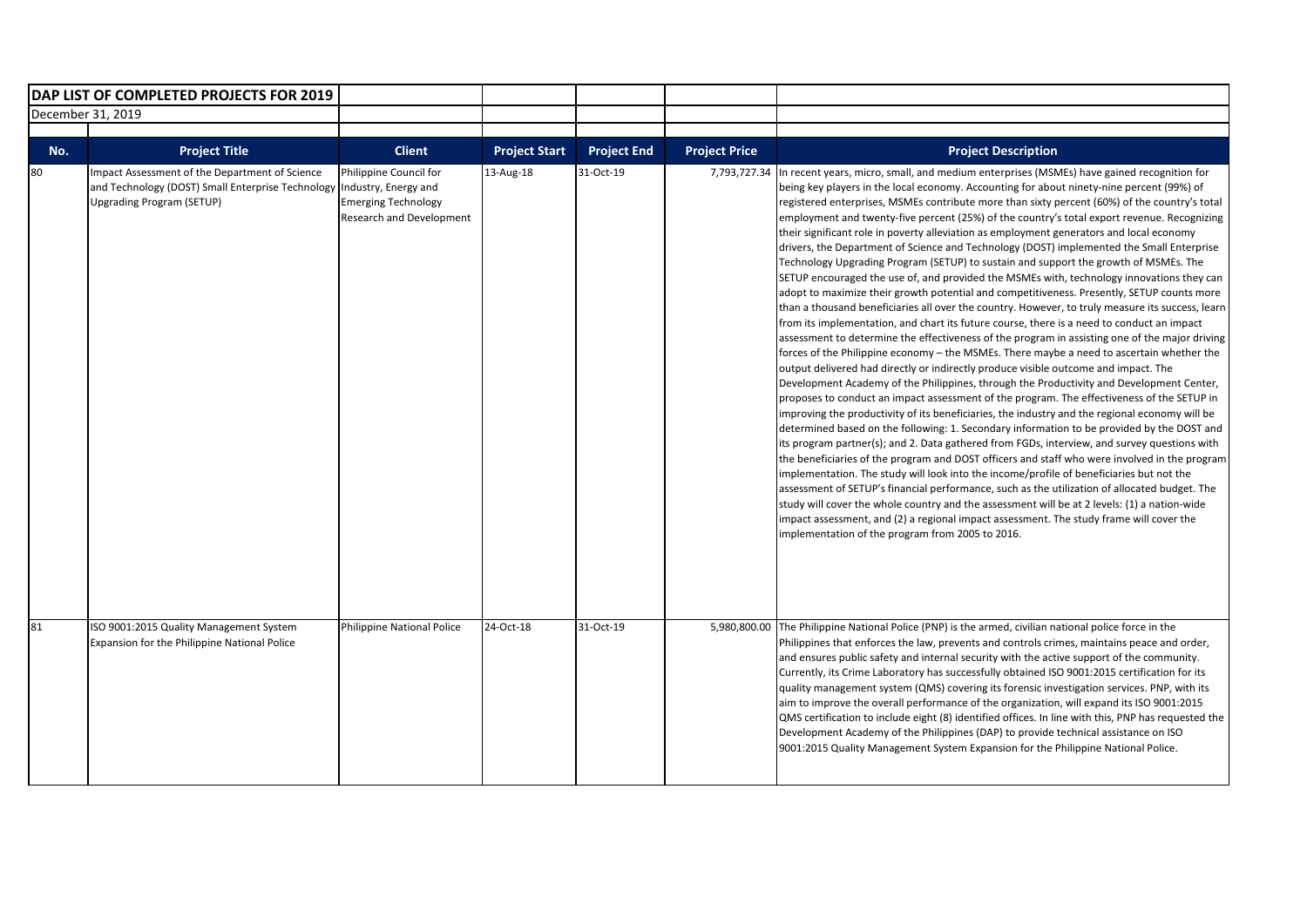|                   | DAP LIST OF COMPLETED PROJECTS FOR 2019                                                                                                                               |                                                                |                      |                    |                      |                                                                                                                                                                                                                                                                                                                                                                                                                                                                                                                                                                                                                                                                                                                                                                                                                                                                                                                                      |
|-------------------|-----------------------------------------------------------------------------------------------------------------------------------------------------------------------|----------------------------------------------------------------|----------------------|--------------------|----------------------|--------------------------------------------------------------------------------------------------------------------------------------------------------------------------------------------------------------------------------------------------------------------------------------------------------------------------------------------------------------------------------------------------------------------------------------------------------------------------------------------------------------------------------------------------------------------------------------------------------------------------------------------------------------------------------------------------------------------------------------------------------------------------------------------------------------------------------------------------------------------------------------------------------------------------------------|
| December 31, 2019 |                                                                                                                                                                       |                                                                |                      |                    |                      |                                                                                                                                                                                                                                                                                                                                                                                                                                                                                                                                                                                                                                                                                                                                                                                                                                                                                                                                      |
|                   |                                                                                                                                                                       |                                                                |                      |                    |                      |                                                                                                                                                                                                                                                                                                                                                                                                                                                                                                                                                                                                                                                                                                                                                                                                                                                                                                                                      |
| No.               | <b>Project Title</b>                                                                                                                                                  | <b>Client</b>                                                  | <b>Project Start</b> | <b>Project End</b> | <b>Project Price</b> | <b>Project Description</b>                                                                                                                                                                                                                                                                                                                                                                                                                                                                                                                                                                                                                                                                                                                                                                                                                                                                                                           |
| 82                | Executive Leadership Development Program for the<br><b>Technical Education and Skills Development</b><br>Authority                                                    | Technical Education and<br><b>Skills Development Authority</b> | 03-Jan-19            | 31-Oct-19          | 1,754,049.00         | The TESDA formulates and implements strategies and programs geared towards yielding the<br>highest impact on manpower development in various areas in the country, industry sectors<br>and institutions. In order to ensure a technical learning environment responsive to its<br>beneficiaries, the TESDA felt the need to further equip its Regional Directors with the<br>necessary leadership competencies to be able to perform their functions effectively and<br>efficiently.                                                                                                                                                                                                                                                                                                                                                                                                                                                 |
| 83                | Basic Course on Smart Urban Management and<br>Governance                                                                                                              | Various Local Government<br>Units                              | 13-Sep-19            | 31-Oct-19          | 420,000.00           | Local leaders are beginning to engage not only the government but also its citizens, visitors<br>and businesses in an intelligent, connected environment with a goal of providing a better and<br>higher quality of life. This urban evolution is also tagged as the Smart City approach. Smart City<br>enhances the city's ability to introduce innovative solutions to problems brought about by<br>urbanization and adopt a platform approach to use technology and re-imagine city operations.<br>This three-day course highlights "smart city" framework as a potential tool in enhancing good<br>governance and public sector productivity. It will also tackle the fundamentals of a "Smart<br>City" framework as an emerging trend in urban development and management.                                                                                                                                                      |
| 84                | Course on Basic Risk Management                                                                                                                                       | NLAs and GOCCs                                                 | 16-Sep-19            | 31-Oct-19          |                      | 675,000.00 This course is a general introduction to Risk Management concepts for managers and technical<br>staff. It is designed to provide guidance in the establishment of a Risk Management (RM)<br>system within their organizations and also experience how to use the relevant RM tools. As<br>this will be both instructional and experiential for the participants, they will be able to elicit<br>ideas on the usefulness of RM and reflect on how this can be replicated or conducted in their<br>respective offices.                                                                                                                                                                                                                                                                                                                                                                                                      |
| 85                | Workshop on Delivering Citizen-centered Public<br>Service and Driving Innovation                                                                                      | <b>Asian Productivity</b><br>Organization                      | 25-Jul-19            | 11-Nov-19          |                      | 1,100,000.00 This 5-day workshop aims to explore the concepts and best practices of good governance and<br>digital innovation in the public sector, consider what good citizen-centered public service<br>delivery is, and present case studies that can show how the public sector can deploy<br>innovation for better service delivery.                                                                                                                                                                                                                                                                                                                                                                                                                                                                                                                                                                                            |
| 86                | Technical Assistance for the Organizational<br>Development and Transformation Initiative:<br>Crafting the National Telecommunications<br>Commission's (NTC's) Roadmap | National<br>Telecommunications<br>Commission                   | 01-Feb-19            | 15-Nov-19          | 3,850,000.00         | The project aims to provide the necessary technical assistance to initiate the Organizational<br>Development and Transformation Initiative of the NTC through the crafting of the agency's<br>Roadmap to Change. Specifically, it aims to: 1. Rapid Review and Assess (RR&A) of the recent<br>performance of the agency to serve as the starting point for the NTC Roadmap; 2. Define and<br>agree on the important components of the NTC's Roadmap; 3. Conduct workshops with the<br>agency's management and third level officials to craft the NTC Roadmap that is aligned with<br>the DICT; and 4. Discuss the next steps in finalizing the NTC Roadmap. The following are<br>consequent interventions that the NTC can implement to ensure the successful<br>implementation of the agency Roadmap, but these that are not included in the current<br>proposal: • Risk Planning • Communications Planning • Realizing the Roadmap |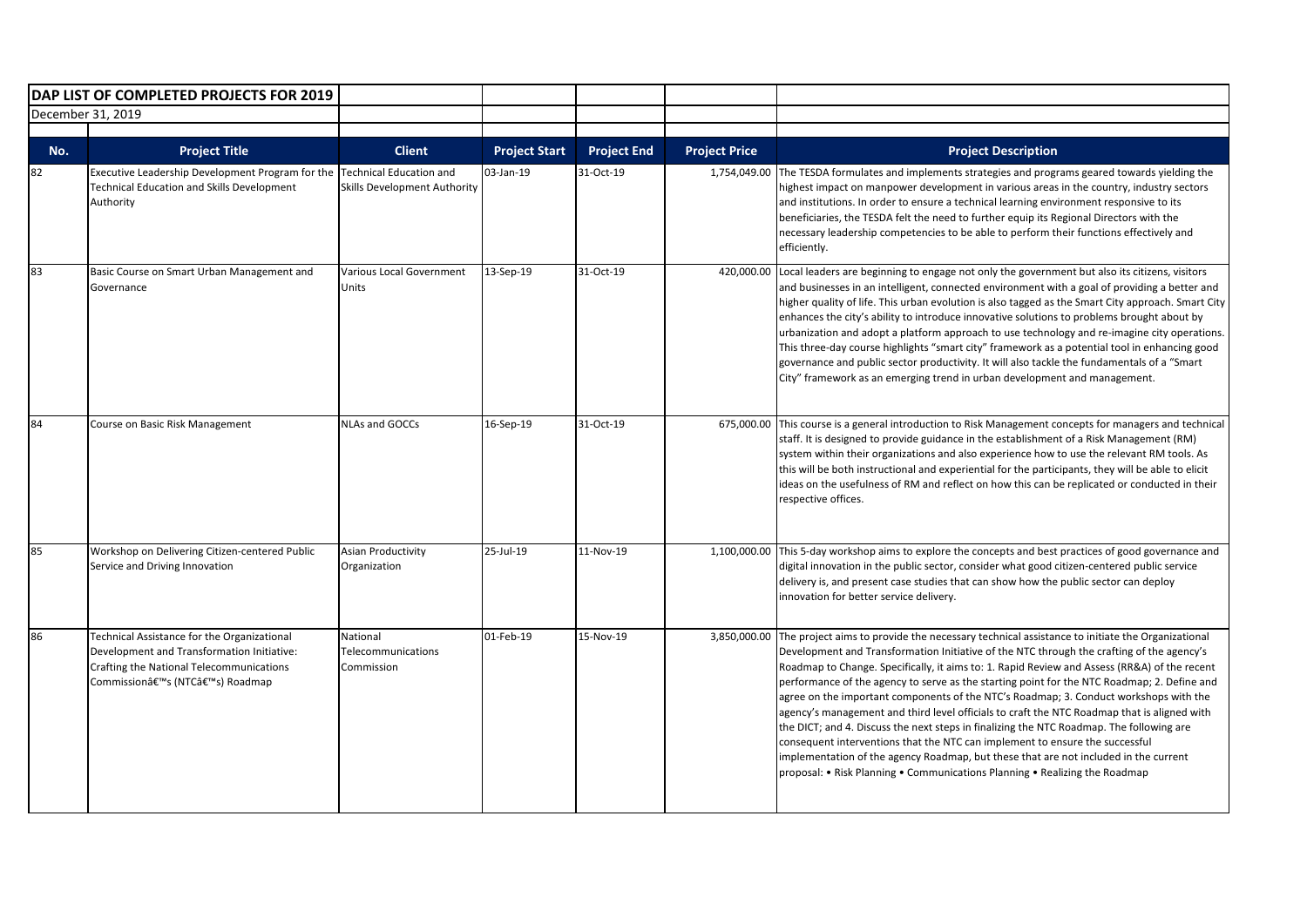| DAP LIST OF COMPLETED PROJECTS FOR 2019 |                                                                                                                                               |                                                     |                      |                    |                      |                                                                                                                                                                                                                                                                                                                                                                                                                                                                                                                                                                                                                                                                                                                                                                                                                                                                                                                                                                                                                                                                                                                                                                                                                                                                                                                                                                                                                                                                                                                                                                                                                                                                                                                                                                                                                                                                                                                                                                                                                                    |
|-----------------------------------------|-----------------------------------------------------------------------------------------------------------------------------------------------|-----------------------------------------------------|----------------------|--------------------|----------------------|------------------------------------------------------------------------------------------------------------------------------------------------------------------------------------------------------------------------------------------------------------------------------------------------------------------------------------------------------------------------------------------------------------------------------------------------------------------------------------------------------------------------------------------------------------------------------------------------------------------------------------------------------------------------------------------------------------------------------------------------------------------------------------------------------------------------------------------------------------------------------------------------------------------------------------------------------------------------------------------------------------------------------------------------------------------------------------------------------------------------------------------------------------------------------------------------------------------------------------------------------------------------------------------------------------------------------------------------------------------------------------------------------------------------------------------------------------------------------------------------------------------------------------------------------------------------------------------------------------------------------------------------------------------------------------------------------------------------------------------------------------------------------------------------------------------------------------------------------------------------------------------------------------------------------------------------------------------------------------------------------------------------------------|
| December 31, 2019                       |                                                                                                                                               |                                                     |                      |                    |                      |                                                                                                                                                                                                                                                                                                                                                                                                                                                                                                                                                                                                                                                                                                                                                                                                                                                                                                                                                                                                                                                                                                                                                                                                                                                                                                                                                                                                                                                                                                                                                                                                                                                                                                                                                                                                                                                                                                                                                                                                                                    |
| No.                                     | <b>Project Title</b>                                                                                                                          | <b>Client</b>                                       | <b>Project Start</b> | <b>Project End</b> | <b>Project Price</b> | <b>Project Description</b>                                                                                                                                                                                                                                                                                                                                                                                                                                                                                                                                                                                                                                                                                                                                                                                                                                                                                                                                                                                                                                                                                                                                                                                                                                                                                                                                                                                                                                                                                                                                                                                                                                                                                                                                                                                                                                                                                                                                                                                                         |
| 87                                      | APO - Certified Productivity Practitioners Course                                                                                             | <b>Asian Productivity</b><br>Organization           | 15-Jul-19            | 15-Nov-19          | 2,250,000.00         | The Certified Productivity Practitioners Course (CPPC) is an offshoot of the Asian Productivity<br>Organization's Development of Productivity Practitioners: Basic and Advanced (DPP: Basic and<br>Advanced). Now on its second year, the CPPC focuses on certifying participants in becoming<br>full-fledged productivity practitioners. The two-week intensive course is hosted by the<br>Development Academy of the Philippines. It will involve practical sessions in enhancing the<br>competency of participants in three core areas needed by productivity practitioners: training,<br>consultancy, and promotion. As a preparatory course for certification, participants must<br>undergo the following stages. Stage 1: Qualified participants for this course are selected from<br>among those who previously enrolled in and passed the self-learning e-course on Productivity<br>Tools and Techniques (Basic and Advanced) or participated in DON projects in the preceding<br>three years. Priority is given to professionals from NPOs or their associate consultants. Stage 2:<br>After attending the entire program and passing the final examination conducted at the end of<br>the courses, successful participants are requested to carry out productivity improvement<br>assignments in their countries within three to six months after training course completion.<br>APO faculty members will provide mentoring and coaching to guide participants in preparing<br>the project reports. Step 3: Participants submit project reports to the APO Secretariat for<br>review, and a registration-based certificate valid for three years is issued to successful<br>candidates. NPOs are requested to nominate professionals who are expected to work as<br>productivity practitioners for this course. It is mandatory for participants to submit<br>productivity improvement project reports after completing the course. Failure to submit the<br>reports will affect future selection for other APO courses. |
| 88                                      | Training Course for Managers and Supervisors in the Department of Foreign<br>Public Sector for the Department of Foreign Affairs<br>(5Ps DFA) | <b>Affairs</b>                                      | 01-Aug-19            | 15-Nov-19          |                      | 2,500,000.00 Designed specifically with the public sector in mind the "Training Course for Managers and<br>Supervisors in the Public Sector" (5Ps) highlights the 5Ps of management and leadership: (1)<br>Personality; (2) Purpose; (3) Processes; (4) People; and (5) Plans, the elements that enable the<br>modern-day manager to achieve quality service results. The 5Ps program is the development<br>course in managerial and supervisory skills for the 2019 Career Minister Examinations of the<br>DFA, as part of their annual training and assessment process.                                                                                                                                                                                                                                                                                                                                                                                                                                                                                                                                                                                                                                                                                                                                                                                                                                                                                                                                                                                                                                                                                                                                                                                                                                                                                                                                                                                                                                                          |
| 89                                      | QMS Awareness and Capability Building for the<br>Philippine Council for Agriculture                                                           | Philippine Council for<br>Agriculture and Fisheries | 21-Oct-19            | 21-Nov-19          | 214,200.00           | The Philippine Council for Agriculture and Fisheries in conjunction with its mandate to<br>strengthen functions related to the coordination and monitoring of agricultural and fisheries<br>modernization processes, and development of public-private partnerships as advisory special<br>bodies to the Department of Agriculture, would like assure the consistency in the quality of its<br>services and continuous process improvement that will generate approaches customer/citizen<br>satisfaction.                                                                                                                                                                                                                                                                                                                                                                                                                                                                                                                                                                                                                                                                                                                                                                                                                                                                                                                                                                                                                                                                                                                                                                                                                                                                                                                                                                                                                                                                                                                         |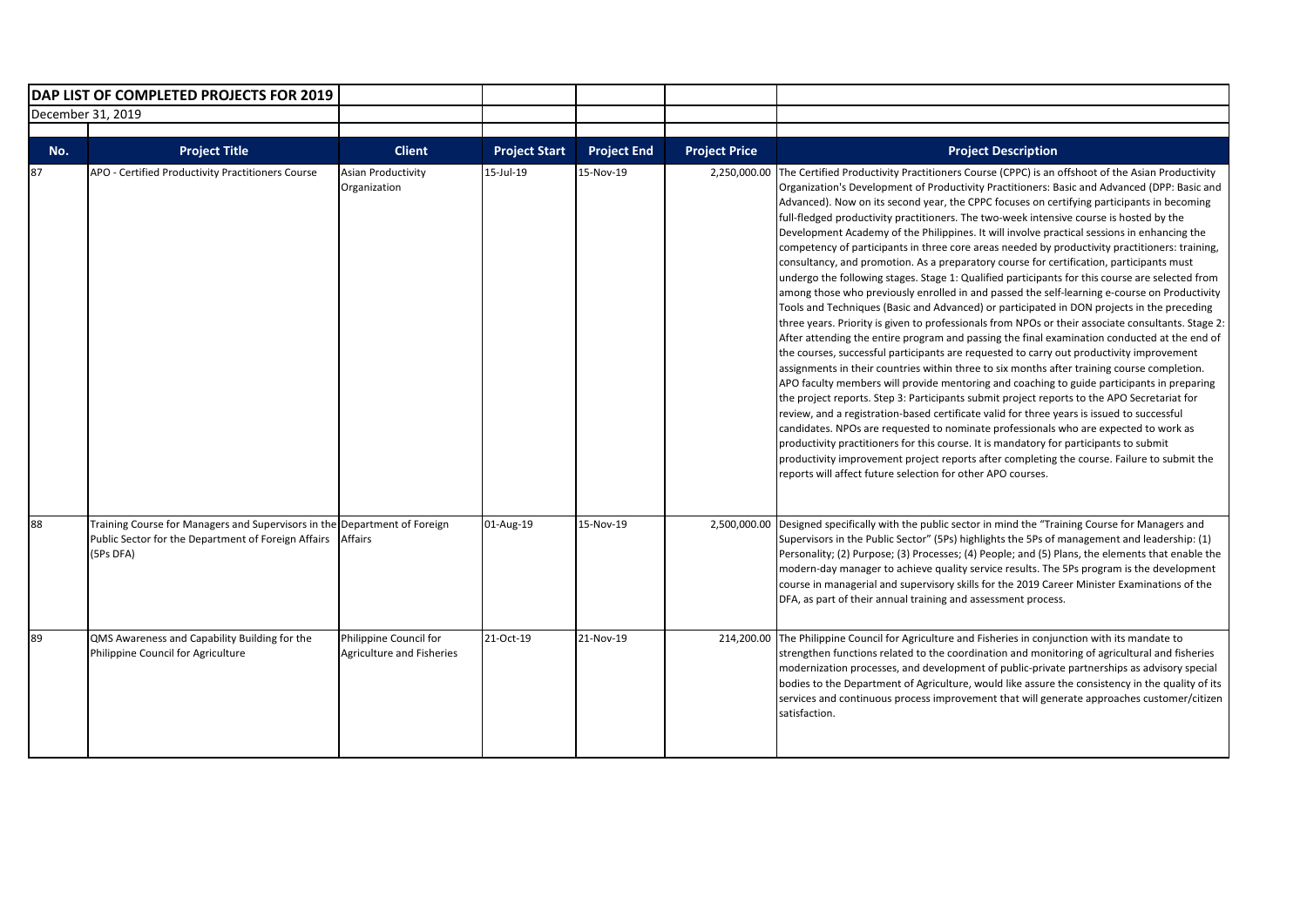| DAP LIST OF COMPLETED PROJECTS FOR 2019 |                                                                                                                             |                                                            |                                   |                                 |                                    |                                                                                                                                                                                                                                                                                                                                                                                                                                                                                                                                                                                                                                                                                                                                                                                                                                                                                                                                                                                                                                                                                                                                                                                                                                                                                          |
|-----------------------------------------|-----------------------------------------------------------------------------------------------------------------------------|------------------------------------------------------------|-----------------------------------|---------------------------------|------------------------------------|------------------------------------------------------------------------------------------------------------------------------------------------------------------------------------------------------------------------------------------------------------------------------------------------------------------------------------------------------------------------------------------------------------------------------------------------------------------------------------------------------------------------------------------------------------------------------------------------------------------------------------------------------------------------------------------------------------------------------------------------------------------------------------------------------------------------------------------------------------------------------------------------------------------------------------------------------------------------------------------------------------------------------------------------------------------------------------------------------------------------------------------------------------------------------------------------------------------------------------------------------------------------------------------|
| December 31, 2019                       |                                                                                                                             |                                                            |                                   |                                 |                                    |                                                                                                                                                                                                                                                                                                                                                                                                                                                                                                                                                                                                                                                                                                                                                                                                                                                                                                                                                                                                                                                                                                                                                                                                                                                                                          |
|                                         |                                                                                                                             |                                                            |                                   |                                 |                                    |                                                                                                                                                                                                                                                                                                                                                                                                                                                                                                                                                                                                                                                                                                                                                                                                                                                                                                                                                                                                                                                                                                                                                                                                                                                                                          |
| No.<br>90                               | <b>Project Title</b><br>International Conference on Public-sector<br>Productivity 2019                                      | <b>Client</b><br><b>Asian Productivity</b><br>Organization | <b>Project Start</b><br>01-Sep-19 | <b>Project End</b><br>29-Nov-19 | <b>Project Price</b><br>600,000.00 | <b>Project Description</b><br>To assist member governments in playing their important roles in productivity enhancement<br>under the Public-sector Program of the APO Transformation Initiative and spearheaded by the<br>APO Center of Excellence on Public-sector Productivity in the Philippines, this conference will<br>bring together different stakeholders to examine closely the concepts, applications, and results<br>of innovation in the public sector. It will also look into the critical challenges in developing<br>more innovative, transformative public sectors in the region now and in the future.                                                                                                                                                                                                                                                                                                                                                                                                                                                                                                                                                                                                                                                                 |
| 91                                      | Course on Basic Policy Process                                                                                              | National Government<br>Agencies                            | 23-Sep-19                         | 29-Nov-19                       |                                    | 472,500.00 The Development Academy of the Philippines is mandated to foster and support the<br>development forces at work in our nation's economy through selected human resource<br>development programs, research, data-collection and information services. Its mission is to<br>enhance capacities of agencies of government in fulfilling their mandates of serving the<br>citizenry, to foster and support synergy among development forces at work in nation building;<br>and to catalyze/promote exchange of innovating ideas and expertise on development in the<br>Philippines and Asia. It is in pursuit of this mission that the Center for Governance through the<br>Policy Research Office will be offering a series of training designed to promote evidence-based<br>decision making in the government. In particular, the Course on Basic Policy Process is<br>designed to enable participants to appreciate the importance/significance of policies and<br>policy development, and to articulate the concepts, principles, and processes of policy analysis<br>and development.                                                                                                                                                                                        |
| 92                                      | GQMP: Development of ISO 9001 QMS Database in<br>the Government and Conduct of Survey on Impact<br>of QMS in the Government | Department of Budget and<br>Management                     | 01-Apr-18                         | 30-Nov-19                       | 494,000.00                         | To strengthen the implementation of the Executive Order No. 605, Institutionalizing the<br>Structure, Mechanisms, and Standards to Implement the Government Quality Management<br>Program (GQMP), the need for an efficient way of monitoring ISO QMS-related projects has<br>been highlighted. One way is to establish a database system to effectively monitor and<br>evaluate QMS-related government projects. Developing data management system may help to<br>systematically record related information in a chosen standardized format. In addition,<br>conducting surveys is another way to uncover answers to specific questions related to QMS<br>Certification and its impact on the delivery of public services. Designing questions should be<br>strategically planned and structured in the best way possible in order to receive the most<br>accurate data in monitoring and evaluating issues surrounding the QMS Certification. This may<br>provide survey respondents an opportunity to discuss important topics and gave the GQMP<br>Office decisions based on objective information In this regard, the Academy is implementing<br>the project entitled, "Development of QMS Database in the Government and Conduct of<br>Survey on Impact of QMS in the Government". |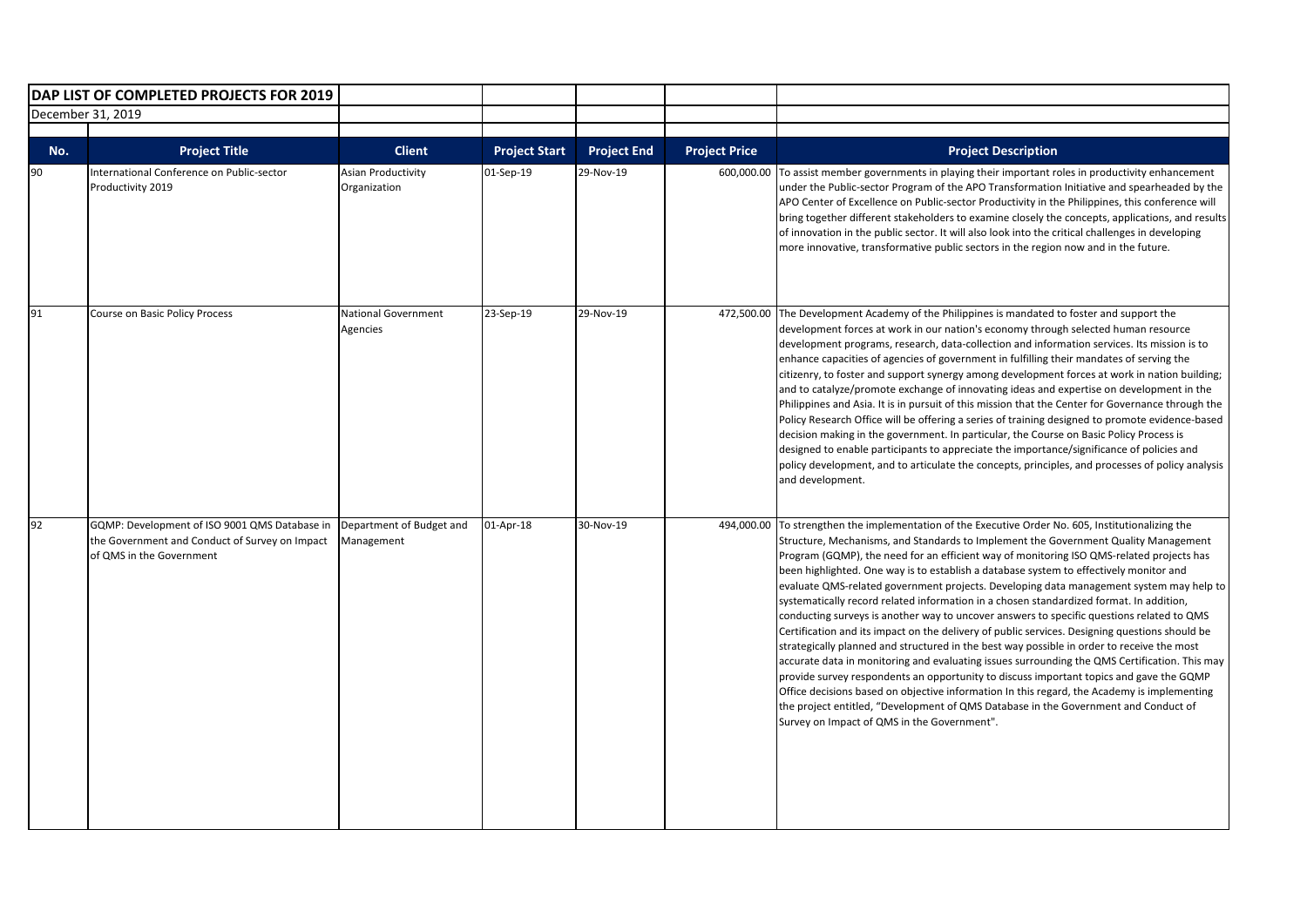| DAP LIST OF COMPLETED PROJECTS FOR 2019 |                                                                                                                    |                                                                |                      |                    |                      |                                                                                                                                                                                                                                                                                                                                                                                                                                                                                                                                                                                                                                                                                         |
|-----------------------------------------|--------------------------------------------------------------------------------------------------------------------|----------------------------------------------------------------|----------------------|--------------------|----------------------|-----------------------------------------------------------------------------------------------------------------------------------------------------------------------------------------------------------------------------------------------------------------------------------------------------------------------------------------------------------------------------------------------------------------------------------------------------------------------------------------------------------------------------------------------------------------------------------------------------------------------------------------------------------------------------------------|
| December 31, 2019                       |                                                                                                                    |                                                                |                      |                    |                      |                                                                                                                                                                                                                                                                                                                                                                                                                                                                                                                                                                                                                                                                                         |
|                                         |                                                                                                                    |                                                                |                      |                    |                      |                                                                                                                                                                                                                                                                                                                                                                                                                                                                                                                                                                                                                                                                                         |
| No.                                     | <b>Project Title</b>                                                                                               | <b>Client</b>                                                  | <b>Project Start</b> | <b>Project End</b> | <b>Project Price</b> | <b>Project Description</b>                                                                                                                                                                                                                                                                                                                                                                                                                                                                                                                                                                                                                                                              |
| 93                                      | Training for the Philippine Ports Authority on Data<br>Analytics (Component 2)                                     | Philippine Ports Authority                                     | 01-Jul-19            | 30-Nov-19          | 1,140,518.40         | In its commitment to provide meaningful and gainful empowerment while creating a nurturing<br>environment that promotes continuous learning and improvement the Philippine Ports<br>Authority (PPA) offers Management Succession/Leadership courses to its talent pool through<br>their Human Resource Management Department (HRMD). The HRMD sought the assistance of<br>the Development Academy of the Philippines-Center for Governance (DAP-CFG) to conduct<br>and facilitate training sessions on "Good Governance and Phronetic Leadership" and on "Data<br>Analytics" for PPA managers and section chiefs to enable them to become leaders with new<br>development perspectives. |
| 94                                      | Certificate Course on Strategic Organizational<br>Development                                                      | Various Local Government<br>Units                              | 01-Sep-19            | 30-Nov-19          | 6,755,637.28         | Strategic planning has a lot to offer to an individual manager, thus its introduction to public<br>agencies as a common required practice is vital. In this regard, the Development Academy of<br>the Philippines (DAP) - Graduate School of Public Development and Management (GSPDM)<br>takes on the challenging task of assisting newly elected Local Chief Executives in developing<br>and communicating the results of strategic thinking into actionable strategies through the<br>Certificate Course on Strategic Organizational Development (CCSOD).                                                                                                                            |
| 95                                      | Training Course in Business Writing for the<br>Development Academy of the Philippines (Write<br>Right!) - Batch 08 | Development Academy of<br>the Philippines                      | 01-Oct-19            | 30-Nov-19          | 400,000.00           | This three-day Training Course in Business Writing for the Development Academy of the<br>Philippines aims to help the support personnel of the Academy to improve their business<br>writing skills through a learner-influenced, task-oriented, and mixed-method Learning<br>Experience Design.                                                                                                                                                                                                                                                                                                                                                                                         |
| 96                                      | <b>Training Course on Process Streamlining</b>                                                                     | Department of Social<br>Welfare and Development                | 01-Oct-19            | 30-Nov-19          | 560.000.00           | DAP, through its Productivity and Development Center (DAP-PDC) to build the capability of<br>more process owners and to facilitate streamlining of all their processes.                                                                                                                                                                                                                                                                                                                                                                                                                                                                                                                 |
| 97                                      | TESDA-Competency-based Leadership Assessment<br>Program (CLAP)                                                     | <b>Technical Education and</b><br>Skills Development Authority | 01-Jan-19            | 15-Dec-19          | 5,000,000.00         | The program titled Competency-based Leadership Assessment Program (CLAP) for TESDA will<br>assess present and future leaders of TESDA according to the leadership competency standards<br>to define potential successors and address also development needs in a timely manner. The<br>CLAP technical assistance aims to implement a competency-based assessment for the<br>development of the individual development plan of supervisor to top executives of TESDA.                                                                                                                                                                                                                    |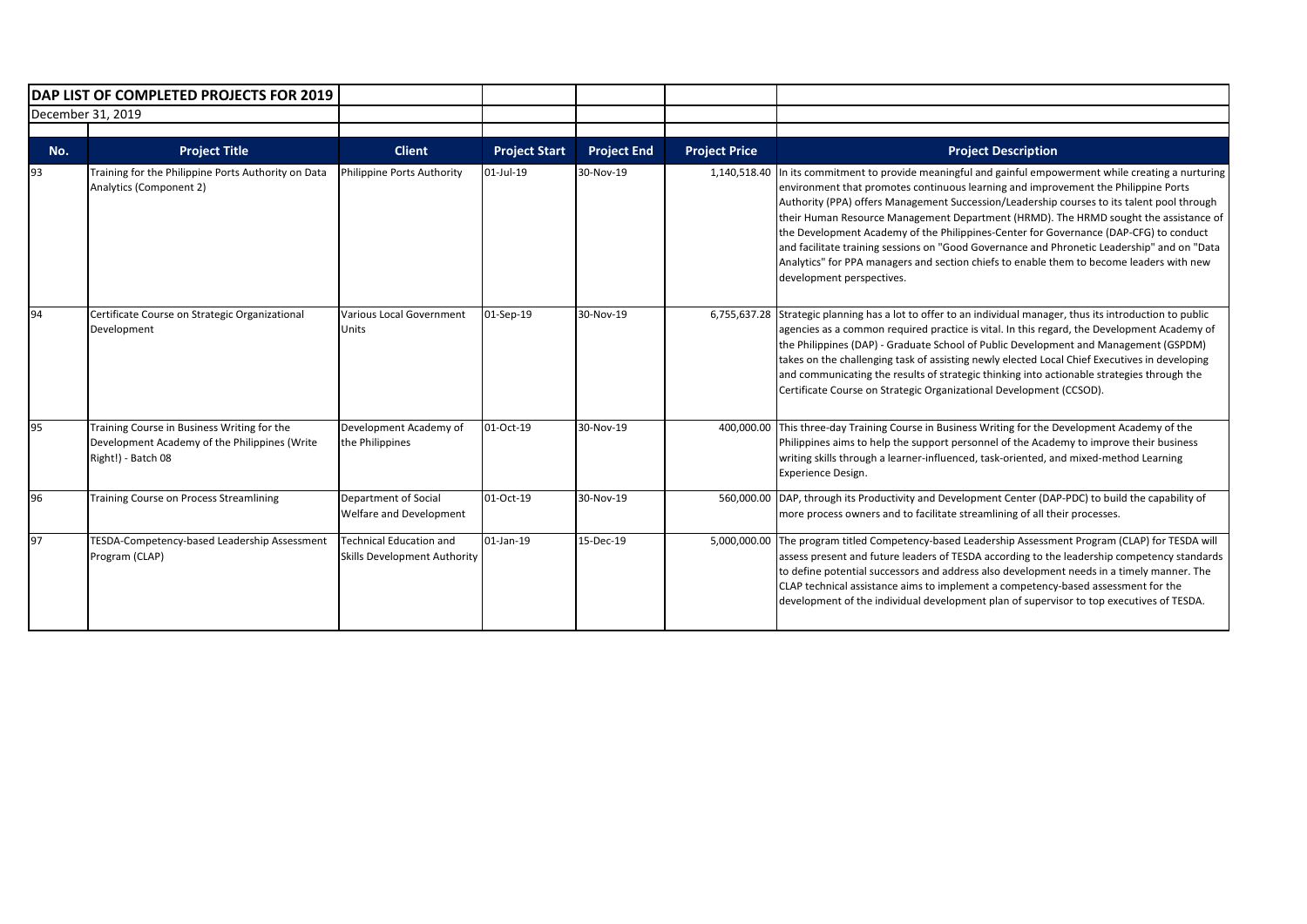| DAP LIST OF COMPLETED PROJECTS FOR 2019 |                                                                                                                            |                      |                      |                    |                      |                                                                                                                                                                                                                                                                                                                                                                                                                                                                                                                                                                                                                                                                                                                                                                                                                                                                                                                                                                                                                                                                                                                                                                                                                                                                                                                                                                                                                                                                                                                                                                                                                                                                                                                                                                                                                                                                                                                                                                                                                                                                                                                                                                                                                                                                                                                                                                                                                                                                                                                                                                                                                                                                                                                                                                                                                                                                                                                                              |
|-----------------------------------------|----------------------------------------------------------------------------------------------------------------------------|----------------------|----------------------|--------------------|----------------------|----------------------------------------------------------------------------------------------------------------------------------------------------------------------------------------------------------------------------------------------------------------------------------------------------------------------------------------------------------------------------------------------------------------------------------------------------------------------------------------------------------------------------------------------------------------------------------------------------------------------------------------------------------------------------------------------------------------------------------------------------------------------------------------------------------------------------------------------------------------------------------------------------------------------------------------------------------------------------------------------------------------------------------------------------------------------------------------------------------------------------------------------------------------------------------------------------------------------------------------------------------------------------------------------------------------------------------------------------------------------------------------------------------------------------------------------------------------------------------------------------------------------------------------------------------------------------------------------------------------------------------------------------------------------------------------------------------------------------------------------------------------------------------------------------------------------------------------------------------------------------------------------------------------------------------------------------------------------------------------------------------------------------------------------------------------------------------------------------------------------------------------------------------------------------------------------------------------------------------------------------------------------------------------------------------------------------------------------------------------------------------------------------------------------------------------------------------------------------------------------------------------------------------------------------------------------------------------------------------------------------------------------------------------------------------------------------------------------------------------------------------------------------------------------------------------------------------------------------------------------------------------------------------------------------------------------|
|                                         | December 31, 2019                                                                                                          |                      |                      |                    |                      |                                                                                                                                                                                                                                                                                                                                                                                                                                                                                                                                                                                                                                                                                                                                                                                                                                                                                                                                                                                                                                                                                                                                                                                                                                                                                                                                                                                                                                                                                                                                                                                                                                                                                                                                                                                                                                                                                                                                                                                                                                                                                                                                                                                                                                                                                                                                                                                                                                                                                                                                                                                                                                                                                                                                                                                                                                                                                                                                              |
|                                         |                                                                                                                            |                      |                      |                    |                      |                                                                                                                                                                                                                                                                                                                                                                                                                                                                                                                                                                                                                                                                                                                                                                                                                                                                                                                                                                                                                                                                                                                                                                                                                                                                                                                                                                                                                                                                                                                                                                                                                                                                                                                                                                                                                                                                                                                                                                                                                                                                                                                                                                                                                                                                                                                                                                                                                                                                                                                                                                                                                                                                                                                                                                                                                                                                                                                                              |
| No.                                     | <b>Project Title</b>                                                                                                       | <b>Client</b>        | <b>Project Start</b> | <b>Project End</b> | <b>Project Price</b> | <b>Project Description</b>                                                                                                                                                                                                                                                                                                                                                                                                                                                                                                                                                                                                                                                                                                                                                                                                                                                                                                                                                                                                                                                                                                                                                                                                                                                                                                                                                                                                                                                                                                                                                                                                                                                                                                                                                                                                                                                                                                                                                                                                                                                                                                                                                                                                                                                                                                                                                                                                                                                                                                                                                                                                                                                                                                                                                                                                                                                                                                                   |
| 98                                      | <b>GQMP: Transforming Public Service Delivery</b><br>Through 5S: A †Malasakitâ€ <sup>™</sup> Program for the<br>Government | <b>Public Sector</b> | 01-Feb-18            | 27-Dec-19          | 3,800,000.00         | One of the first policy directives issued since President Rodrigo Roa Duterte took office is to<br>ensure timely delivery of government service to the clients and to avoid long queues in<br>government offices. We have been caught in this trap of bad service experience, for quite<br>some time. While it is true that various reform initiatives have been undertaken in previous<br>administrations which have paved the way for significant improvements in the country's global<br>ranking, the fact still remains that increasing accessibility for government services is a primary<br>concern especially for frontline services. The importance of basic frontline services in the<br>public sector impacts on service quality such as applying for business permit, driver's license,<br>passport, among others, in building the integrity, accountability and transparency of the public<br>sector is recognized in the Philippine Development Plan (PDP) 2017-2022. Under the pillar of<br>Enhancing the Social Fabric: 'Malasakit' one of the identified target outcomes, is ensuring<br>people-centered, clean, efficient and effective governance which is tantamount to improving<br>the trust of the people in the government. The institutionalization of a quality workplace<br>system across all government agencies is identified in the PDP 2017-2022 as a viable entry<br>point and strategic tool to realize this outcome. It will further enhance operational efficiency,<br>service quality, employee engagement and customer satisfaction in the public sector. It further<br>supports the proposed legislative agenda cited in the Plan which include the passage of the<br>Budget Reform Act, seeking to modernize the budget system, and of the Rightsizing of the<br>National Government Act of 2017 intended to implement streamlining measures of the<br>departments/agencies' operation, rightsizing of organization structure and staffing pattern and<br>simplifying systems and processes. The 5S Good Housekeeping is the most basic of all the<br>productivity and quality (P&Q) improvement approaches. It utilizes a methodology (sort,<br>systematize/set in order, sweep, standardize, self-discipline) on workplace and workflow<br>organization as it instills discipline among employees and minimizes the chances of errors. Any<br>organization, whether public or private, could gain substantial benefits from the<br>implementation of 5S. Government offices could improve the optimization of resources,<br>reduce cost and losses, increase budget utilization rate, improve process consistency, fewer<br>hazards and enhance employee morale, among others. Through 5S, the control practices on<br>documented information, both records and documents, will also be harmonized while<br>ensuring compliance to relevant statutory and regulatory requirements. Moreover, it is a |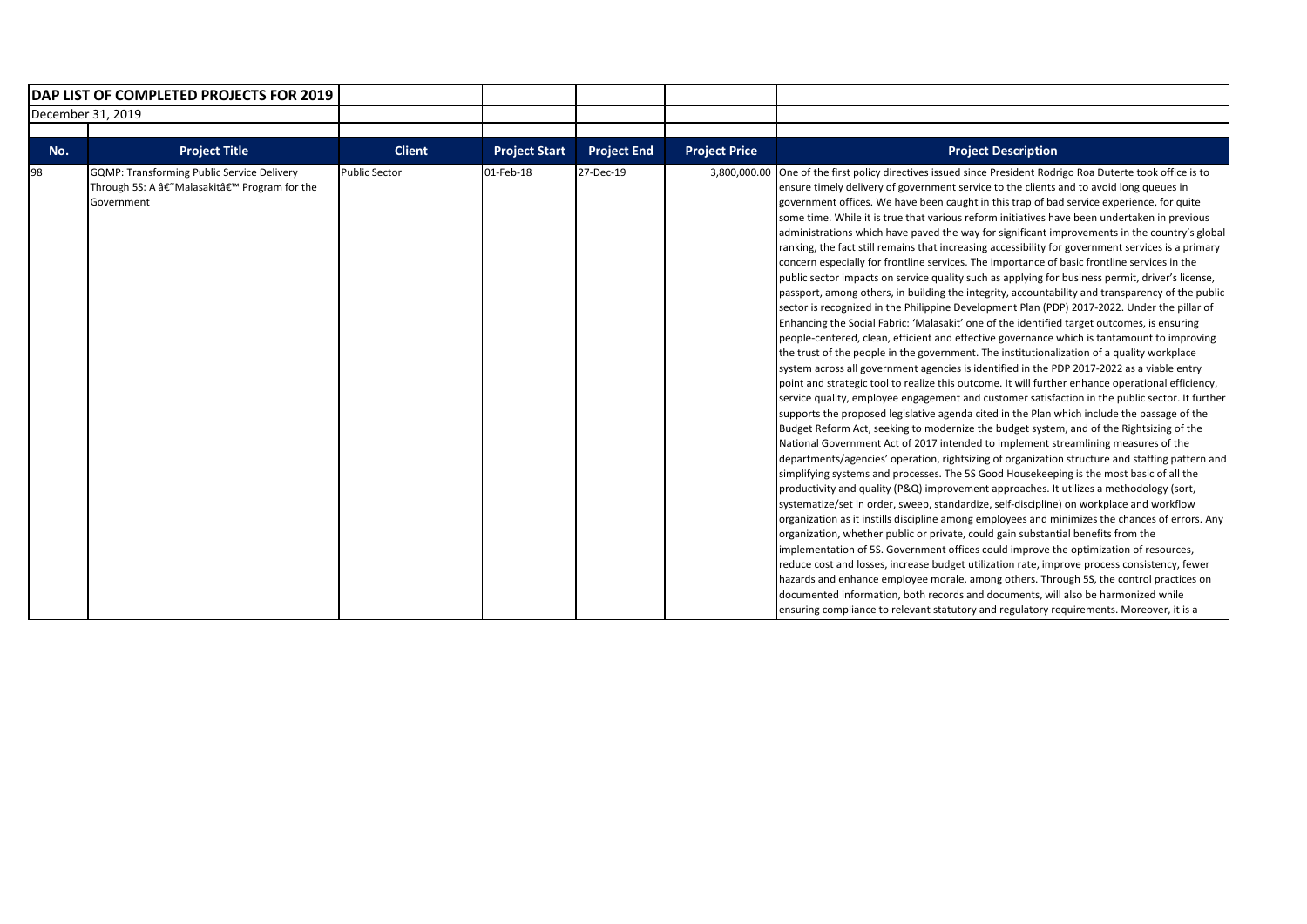| DAP LIST OF COMPLETED PROJECTS FOR 2019 |                                                                                                                   |                             |                      |                    |                      |                                                                                                                                                                                                                                                                                                                                                                                                                                                                                                                                                                                                                                                                                                                                                                                                                                                                                                                                                                                                                                                                                                                                                                                                                                                                                                                                                                                                                                                                                                                                                                                                                                                                                                                                                                                                                                                                                                                                                                                                                                                                                                                                                                                                                                                                                                                                                                                                                                                                                                                                                                                                           |
|-----------------------------------------|-------------------------------------------------------------------------------------------------------------------|-----------------------------|----------------------|--------------------|----------------------|-----------------------------------------------------------------------------------------------------------------------------------------------------------------------------------------------------------------------------------------------------------------------------------------------------------------------------------------------------------------------------------------------------------------------------------------------------------------------------------------------------------------------------------------------------------------------------------------------------------------------------------------------------------------------------------------------------------------------------------------------------------------------------------------------------------------------------------------------------------------------------------------------------------------------------------------------------------------------------------------------------------------------------------------------------------------------------------------------------------------------------------------------------------------------------------------------------------------------------------------------------------------------------------------------------------------------------------------------------------------------------------------------------------------------------------------------------------------------------------------------------------------------------------------------------------------------------------------------------------------------------------------------------------------------------------------------------------------------------------------------------------------------------------------------------------------------------------------------------------------------------------------------------------------------------------------------------------------------------------------------------------------------------------------------------------------------------------------------------------------------------------------------------------------------------------------------------------------------------------------------------------------------------------------------------------------------------------------------------------------------------------------------------------------------------------------------------------------------------------------------------------------------------------------------------------------------------------------------------------|
| December 31, 2019                       |                                                                                                                   |                             |                      |                    |                      |                                                                                                                                                                                                                                                                                                                                                                                                                                                                                                                                                                                                                                                                                                                                                                                                                                                                                                                                                                                                                                                                                                                                                                                                                                                                                                                                                                                                                                                                                                                                                                                                                                                                                                                                                                                                                                                                                                                                                                                                                                                                                                                                                                                                                                                                                                                                                                                                                                                                                                                                                                                                           |
|                                         |                                                                                                                   |                             |                      |                    |                      |                                                                                                                                                                                                                                                                                                                                                                                                                                                                                                                                                                                                                                                                                                                                                                                                                                                                                                                                                                                                                                                                                                                                                                                                                                                                                                                                                                                                                                                                                                                                                                                                                                                                                                                                                                                                                                                                                                                                                                                                                                                                                                                                                                                                                                                                                                                                                                                                                                                                                                                                                                                                           |
| No.                                     | <b>Project Title</b>                                                                                              | <b>Client</b>               | <b>Project Start</b> | <b>Project End</b> | <b>Project Price</b> | <b>Project Description</b>                                                                                                                                                                                                                                                                                                                                                                                                                                                                                                                                                                                                                                                                                                                                                                                                                                                                                                                                                                                                                                                                                                                                                                                                                                                                                                                                                                                                                                                                                                                                                                                                                                                                                                                                                                                                                                                                                                                                                                                                                                                                                                                                                                                                                                                                                                                                                                                                                                                                                                                                                                                |
| 99                                      | Development of a Quality Management System<br>Certifiable to ISO 9001:2015 for the Tanay Water<br><b>District</b> | <b>Tanay Water District</b> | 08-Oct-18            | 27-Dec-19          | 974,400.00           | The need for government agencies to improve quality in their operations and service delivery<br>has never been more urgent in the light of the Duterte Administration's thrust to ensure that<br>"real change" is the actual direction of the government. In the inaugural speech of the<br>President, the government agencies are directed to improve the delivery of services through<br>process streamlining and rationalizing documentary requirements for ease of transaction of<br>the citizens. There is also an urgent call to improve the citizens' faith and trust in the<br>government's capacity to make the Filipino lives better, safer and healthier. This clear and<br>compelling direction of the Administration further strengthens the need for government<br>agencies to comply with Executive Order No. 605, Institutionalizing the Structure, Mechanisms,<br>and Standards to Implement the Government Quality Management Program, which was issued<br>to effect improvement in public sector performance by ensuring the consistency of products<br>and services through quality processes. Effective management and good governance are<br>essential elements of quality that can be achieved through an effective Quality Management<br>System (QMS). Aligning an organization's planning, service, and support operations to ISO 9001<br>International Standards is one reliable approach in establishing a QMS. This methodology<br>provides a clear perspective of the quality system requirements and the areas of control to<br>assure the consistency in the quality of services and continuous process improvement that will<br>generate approaches to improve customer/citizen satisfaction. In line with the<br>aforementioned thrusts of the government and in support to its commitment to provide<br>adequate and safe water supply to its constituents, the Tanay Water District (TANWD) has<br>requested the assistance of the Development Academy of the Philippines (DAP) in the<br>adoption of an ISO 9001:2015 QMS. This is also a way to materialize the organization's vision to<br>become the leading water service provider with sustainable, innovative, excellent, and<br>expanding water services with a cost-effective septage system. In this regard, the Academy is<br>proposing the project, Development of a Quality Management System Certifiable to ISO<br>9001:2015 for the Tanay Water District. The ISO 9001:2015 shall provide a globally recognized<br>standard that will transform TANWD's current management system to a certifiable QMS. |
| 100                                     | Training Course in Learning Experience Design and<br>Presentation Skills for the Public Sector                    | <b>Public Sector</b>        | 03-Nov-19            | 27-Dec-19          | 595,000              | This 5-day training course is designed for government officers and employees whose work<br>involves learning and development, public speaking, and presenting. It covers all the steps<br>(from planning to presentation) that every trainer or speaker undertakes in order to create<br>and deliver a clear, informative, and persuasive lesson. The course is taught using a guided task<br>approach that allows the learners to experience first-hand all the necessary steps, while being<br>guided, encouraged, and critiqued by an experienced coach.                                                                                                                                                                                                                                                                                                                                                                                                                                                                                                                                                                                                                                                                                                                                                                                                                                                                                                                                                                                                                                                                                                                                                                                                                                                                                                                                                                                                                                                                                                                                                                                                                                                                                                                                                                                                                                                                                                                                                                                                                                               |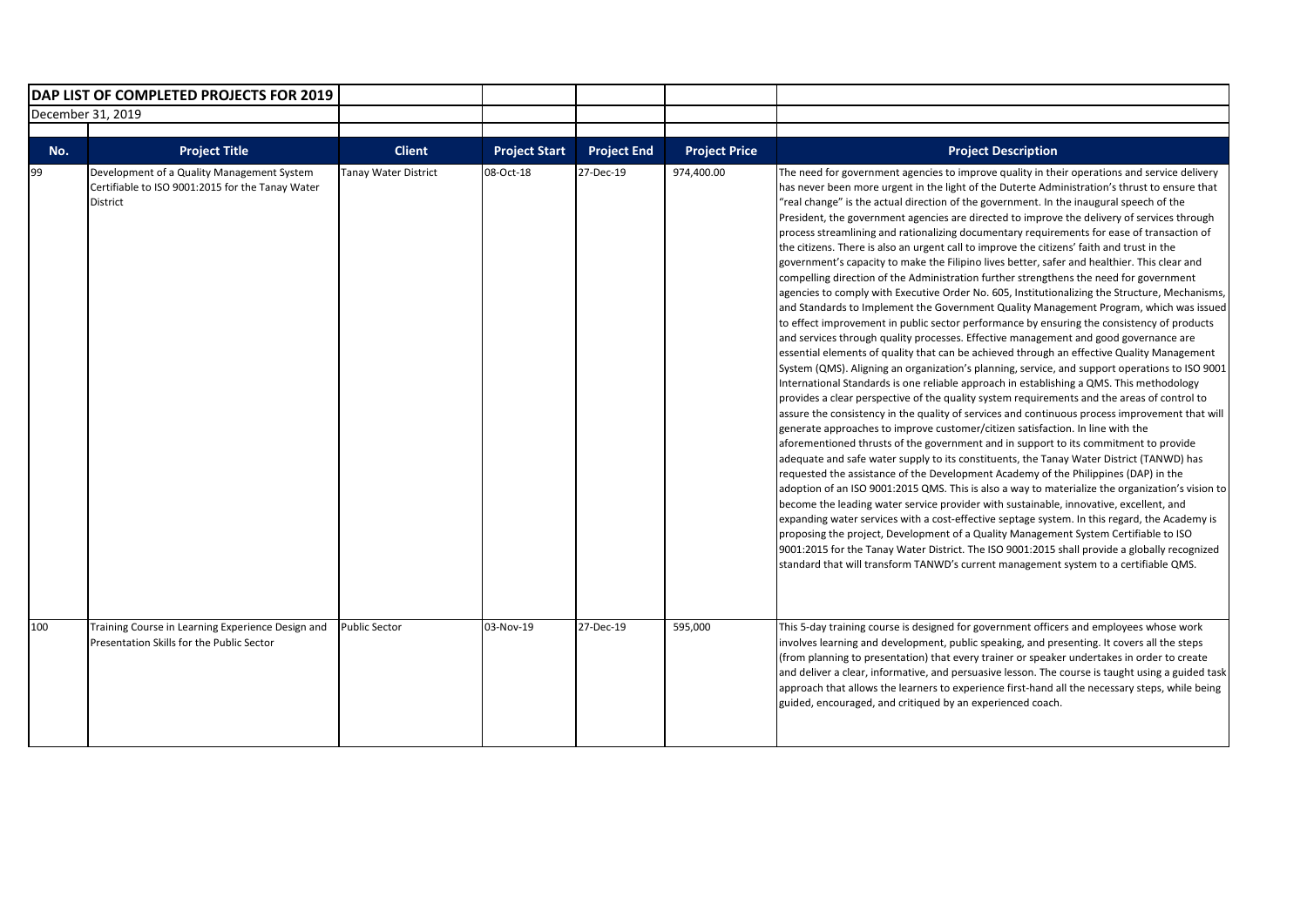| DAP LIST OF COMPLETED PROJECTS FOR 2019 |                                                                                                                           |                                      |                      |                    |                      |                                                                                                                                                                                                                                                                                                                                                                                                                                                                                                                                                                                                                                                                                                                                                                                                                                                                                                                                                                                                                                                                                                                                                                                                                                                                                                                                                                                                                                                                                                                                                                                                                                                                                                                                                                                                                                                                                                           |
|-----------------------------------------|---------------------------------------------------------------------------------------------------------------------------|--------------------------------------|----------------------|--------------------|----------------------|-----------------------------------------------------------------------------------------------------------------------------------------------------------------------------------------------------------------------------------------------------------------------------------------------------------------------------------------------------------------------------------------------------------------------------------------------------------------------------------------------------------------------------------------------------------------------------------------------------------------------------------------------------------------------------------------------------------------------------------------------------------------------------------------------------------------------------------------------------------------------------------------------------------------------------------------------------------------------------------------------------------------------------------------------------------------------------------------------------------------------------------------------------------------------------------------------------------------------------------------------------------------------------------------------------------------------------------------------------------------------------------------------------------------------------------------------------------------------------------------------------------------------------------------------------------------------------------------------------------------------------------------------------------------------------------------------------------------------------------------------------------------------------------------------------------------------------------------------------------------------------------------------------------|
| December 31, 2019                       |                                                                                                                           |                                      |                      |                    |                      |                                                                                                                                                                                                                                                                                                                                                                                                                                                                                                                                                                                                                                                                                                                                                                                                                                                                                                                                                                                                                                                                                                                                                                                                                                                                                                                                                                                                                                                                                                                                                                                                                                                                                                                                                                                                                                                                                                           |
|                                         |                                                                                                                           |                                      |                      |                    |                      |                                                                                                                                                                                                                                                                                                                                                                                                                                                                                                                                                                                                                                                                                                                                                                                                                                                                                                                                                                                                                                                                                                                                                                                                                                                                                                                                                                                                                                                                                                                                                                                                                                                                                                                                                                                                                                                                                                           |
| No.                                     | <b>Project Title</b>                                                                                                      | <b>Client</b>                        | <b>Project Start</b> | <b>Project End</b> | <b>Project Price</b> | <b>Project Description</b>                                                                                                                                                                                                                                                                                                                                                                                                                                                                                                                                                                                                                                                                                                                                                                                                                                                                                                                                                                                                                                                                                                                                                                                                                                                                                                                                                                                                                                                                                                                                                                                                                                                                                                                                                                                                                                                                                |
| 101                                     | Technical Assistance on Quality Management<br>System Transition to ISO 9001:2015 for the City<br>Government of Muntinlupa | Muntinlupa City Government 25-Mar-19 |                      | 29-Dec-19          | 800,800.00           | In support to the city government's ongoing efforts to continuously improve the processes, the<br>City Government of Muntinlupa (CGM) takes great pride in their collective effort to maintain<br>their ISO 9001 quality management system and transitioning to the 2015 version. The<br>certification covers the processes on public administration and services, health care, social<br>assistance, educational services, tertiary school operations and management of hospital<br>operations under supervision and funding of the Health Services Department of the city. This<br>initiative is a clear manifestation of CGM's commitment to effect greater positive impact,<br>become a stronger partner for national development and assure its primary stakeholders of an<br>excellent delivery of services and stewardship of city's resources supported by processes at par<br>with global standards. The organization expressed its intent to align existing QMS to the ISO<br>9001:2015 standard through the conduct of a series of training courses and technical guidance<br>session for its concerned officers and staff. The transition will also enable the city to comply<br>with the provisions of the recently passed Republic Act 11032 or the Ease of Doing Business<br>and Efficient Government Service Delivery Act of 2018 gearing towards an improved<br>satisfaction of its constituents. In support to the commitment of the CGM to continually<br>improve the effectiveness of their QMS, their desire to transition to the latest version of the<br>standard and get certified to it by 2019, train new members of the QMS Core Team and<br>capacitate the offices covered by the QMS, the Academy is implementing the project:<br>Technical Assistance on Quality Management System Transition to the ISO 9001:2015 Standard<br>for the City Government of Muntinlupa (CGM). |
| 102                                     | Capability Building Program on the Philippine<br>Quality Award (PQA) 2019                                                 | <b>Various NGAs</b>                  | 14-Jan-19            | 30-Dec-19          |                      | 2,800,000.00 The Philippine Quality Award (PQA) is the highest recognition being given to organizations with<br>exemplary performance. The PQA Program is a global competitiveness template that aims to<br>encourage and engage organizations to strive for and attain performance excellence. The<br>project aims to help the government's call for public sector to deliver a more responsible and<br>citizen-centric public sector delivery. There is a need to heighten awareness and build<br>individual and organizational capabilities of public sector agencies to adopt the PQA<br>Framework for superior results. The project will involve implementation of in-house and public<br>course offerings of the PQA Application Development Course to various public sector agencies.<br>Also included in the program is the administration of the PQA Award Process, as well other<br>capability-building efforts on the PQA.                                                                                                                                                                                                                                                                                                                                                                                                                                                                                                                                                                                                                                                                                                                                                                                                                                                                                                                                                                     |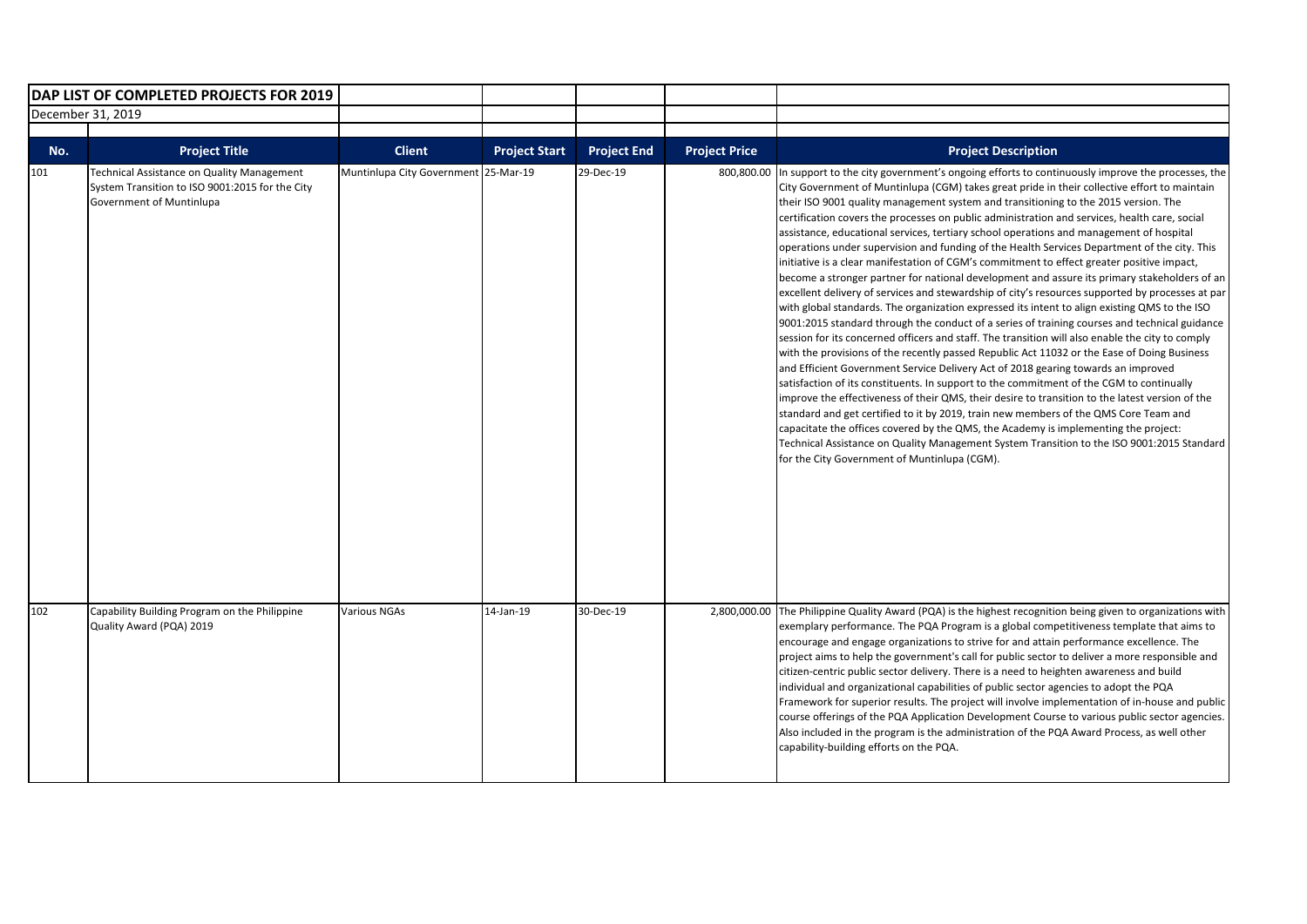|     | DAP LIST OF COMPLETED PROJECTS FOR 2019                                                                                                     |                                        |                      |                    |                      |                                                                                                                                                                                                                                                                                                                                                                                                                                                                                                                                                                                                                                                                                                                                                                                                                                                                                                                                                                                                                                                                                                                                                                                                                                                                                                                                                                        |
|-----|---------------------------------------------------------------------------------------------------------------------------------------------|----------------------------------------|----------------------|--------------------|----------------------|------------------------------------------------------------------------------------------------------------------------------------------------------------------------------------------------------------------------------------------------------------------------------------------------------------------------------------------------------------------------------------------------------------------------------------------------------------------------------------------------------------------------------------------------------------------------------------------------------------------------------------------------------------------------------------------------------------------------------------------------------------------------------------------------------------------------------------------------------------------------------------------------------------------------------------------------------------------------------------------------------------------------------------------------------------------------------------------------------------------------------------------------------------------------------------------------------------------------------------------------------------------------------------------------------------------------------------------------------------------------|
|     | December 31, 2019                                                                                                                           |                                        |                      |                    |                      |                                                                                                                                                                                                                                                                                                                                                                                                                                                                                                                                                                                                                                                                                                                                                                                                                                                                                                                                                                                                                                                                                                                                                                                                                                                                                                                                                                        |
| No. | <b>Project Title</b>                                                                                                                        | <b>Client</b>                          | <b>Project Start</b> | <b>Project End</b> | <b>Project Price</b> | <b>Project Description</b>                                                                                                                                                                                                                                                                                                                                                                                                                                                                                                                                                                                                                                                                                                                                                                                                                                                                                                                                                                                                                                                                                                                                                                                                                                                                                                                                             |
| 103 | GQMP 2019: Promoting Public Sector Productivity<br>and Quality Improvement - National Quality and<br>Productivity Improvement Month (NQPIM) | <b>National Government</b><br>Agencies | 15-Feb-19            | 30-Dec-19          | 630,000.00           | In observance of the NQPIM, this 2019, the GQMP has identified promotional and advocacy<br>activities/projects to level-up quality improvement initiatives and ensure "real change" in the<br>delivery of public services, specifically, the GQMP Project Breakdown Component 5: Promoting<br>the Public Sector Productivity and Quality Improvement. In this regard, the Advocacy and<br>Institutional Development Office (AIDO) of the Productivity and Development Center (PDC) is<br>assisting the GQMP through the implementation of the project entitled, "GQMP: National<br>Productivity and Quality Improvement Month." The series of project<br>events/activities/materials is being aligned with the "Malasakit Program" of the Duterte<br>Administration, the purpose of the NQPIM, and leveling-up of productivity and quality<br>initiatives towards future readiness.                                                                                                                                                                                                                                                                                                                                                                                                                                                                                    |
| 104 | Capability Development Assistance on Regulatory<br>Impact Assessment for the Food and Drug<br>Administration                                | Food and Drug<br>Administration        | 17-Oct-19            | 30-Dec-19          | 784,924.00           | This undertaking is an initiative of the Food and Drug Administration to equip and capacitate<br>its regulators and personnel in the concepts and process of Regulatory Impact Assessment<br>(RIA). The FDA is looking forward to be able to conduct RIA on their own on the proposed and<br>existing regulations of their agency; this is also in preparation and compliance to the R.A.<br>11032 or the Ease of Doing Business and Efficient Government Service Delivery Act of 2018.<br>The project is expected to run for three (3) months. The proposed activities are in forms of<br>workshops, trainings and seminars.                                                                                                                                                                                                                                                                                                                                                                                                                                                                                                                                                                                                                                                                                                                                          |
| 105 | Master in Public Management Major in Health<br>Systems and Development Batch 9                                                              | Department of Health                   | 01-Oct-17            | 31-Dec-19          | 44,814,473.28        | The Master in Public Management major in Health Systems and Development (MPM-HSD) is a<br>38-unit interdisciplinary graduate program for the Doctors to the Barrios (DTTBs) and health<br>sector practitioners and professionals. It incorporates the Academy's distinctive features of<br>combining both theoretical and practical cum functional competencies, as well as building<br>stewardship values. Program graduates are envisioned to be health systems reform<br>implementers and rural health development managers who will serve as change catalysts in<br>their respective areas. MPM-HSD uses and includes adult and experiential-based learning,<br>interactive sessions with experts and practitioners, field exposures, and an action oriented<br>thesis scheme that combines scientific research with program development and<br>implementation. Its major learning areas involve strengthening scientific and technical<br>knowledge and skills on one hand, and developing personal and managerial efficacy on the<br>other hand. These cover research, planning and implementation of programs on health sector<br>reform and other related initiatives. Students are honed on scientific as well as managerial<br>approaches and tools for pursuing reforms and proposing strategic solutions to problems and<br>concerns in the health sector. |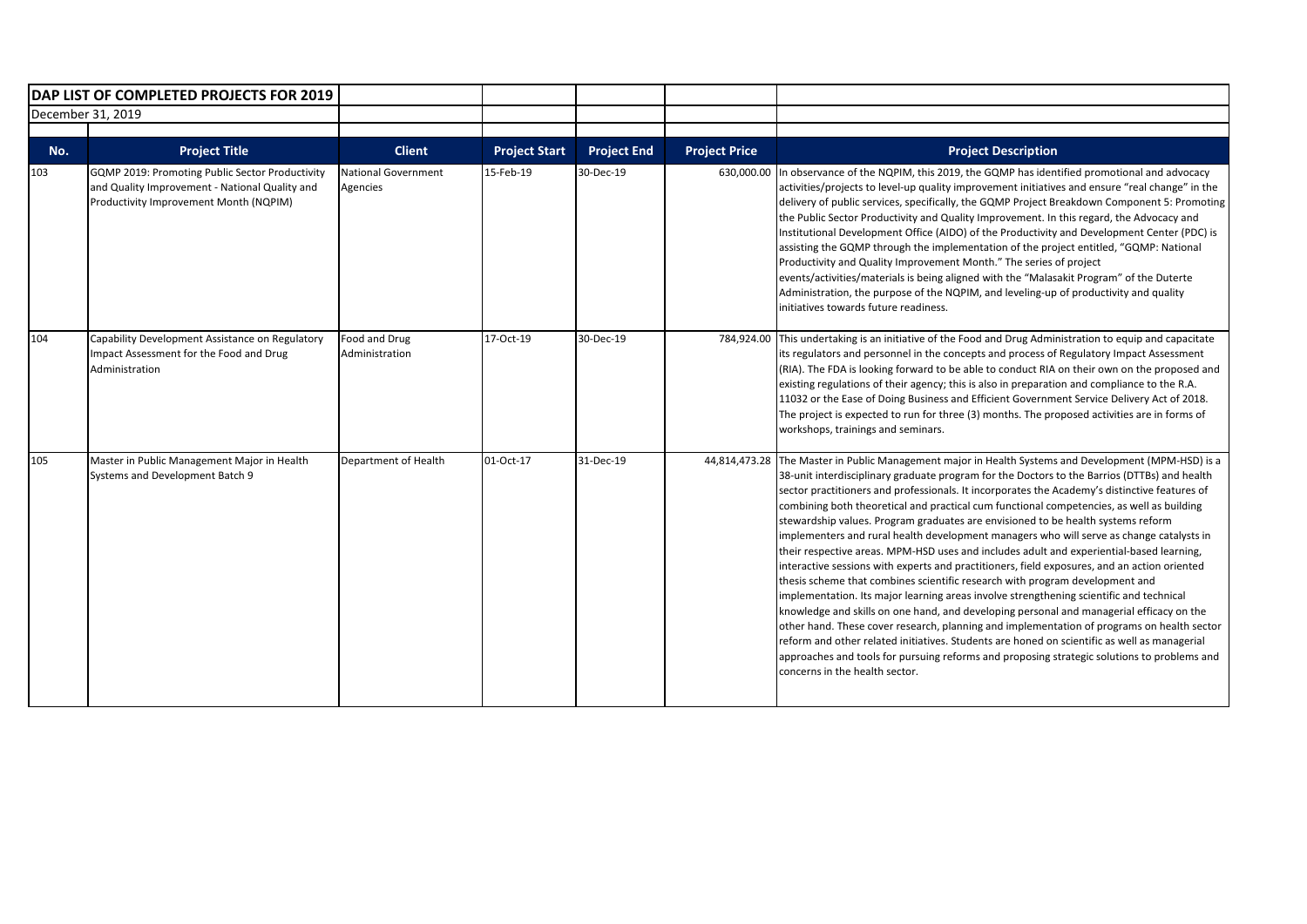|     | DAP LIST OF COMPLETED PROJECTS FOR 2019                      |                                        |                      |                    |                      |                                                                                                                                                                                                                                                                                                                                                                                                                                                                                                                                                                                                                                                                                                                                                                                                                                                                                                                                                                                                                                                                                                                                                                                                                                                                                                                                                                                                                                                                                                                                                                                                                                                                                                                                                                                                                                                                                                                                                                                                                                                                                                                                                                                                                                                                                                                                                                                                                                                                                                                                                                                                                                                                                                                                                                                                                                                                                                                        |
|-----|--------------------------------------------------------------|----------------------------------------|----------------------|--------------------|----------------------|------------------------------------------------------------------------------------------------------------------------------------------------------------------------------------------------------------------------------------------------------------------------------------------------------------------------------------------------------------------------------------------------------------------------------------------------------------------------------------------------------------------------------------------------------------------------------------------------------------------------------------------------------------------------------------------------------------------------------------------------------------------------------------------------------------------------------------------------------------------------------------------------------------------------------------------------------------------------------------------------------------------------------------------------------------------------------------------------------------------------------------------------------------------------------------------------------------------------------------------------------------------------------------------------------------------------------------------------------------------------------------------------------------------------------------------------------------------------------------------------------------------------------------------------------------------------------------------------------------------------------------------------------------------------------------------------------------------------------------------------------------------------------------------------------------------------------------------------------------------------------------------------------------------------------------------------------------------------------------------------------------------------------------------------------------------------------------------------------------------------------------------------------------------------------------------------------------------------------------------------------------------------------------------------------------------------------------------------------------------------------------------------------------------------------------------------------------------------------------------------------------------------------------------------------------------------------------------------------------------------------------------------------------------------------------------------------------------------------------------------------------------------------------------------------------------------------------------------------------------------------------------------------------------------|
|     | December 31, 2019                                            |                                        |                      |                    |                      |                                                                                                                                                                                                                                                                                                                                                                                                                                                                                                                                                                                                                                                                                                                                                                                                                                                                                                                                                                                                                                                                                                                                                                                                                                                                                                                                                                                                                                                                                                                                                                                                                                                                                                                                                                                                                                                                                                                                                                                                                                                                                                                                                                                                                                                                                                                                                                                                                                                                                                                                                                                                                                                                                                                                                                                                                                                                                                                        |
|     |                                                              |                                        |                      |                    |                      |                                                                                                                                                                                                                                                                                                                                                                                                                                                                                                                                                                                                                                                                                                                                                                                                                                                                                                                                                                                                                                                                                                                                                                                                                                                                                                                                                                                                                                                                                                                                                                                                                                                                                                                                                                                                                                                                                                                                                                                                                                                                                                                                                                                                                                                                                                                                                                                                                                                                                                                                                                                                                                                                                                                                                                                                                                                                                                                        |
| No. | <b>Project Title</b>                                         | <b>Client</b>                          | <b>Project Start</b> | <b>Project End</b> | <b>Project Price</b> | <b>Project Description</b>                                                                                                                                                                                                                                                                                                                                                                                                                                                                                                                                                                                                                                                                                                                                                                                                                                                                                                                                                                                                                                                                                                                                                                                                                                                                                                                                                                                                                                                                                                                                                                                                                                                                                                                                                                                                                                                                                                                                                                                                                                                                                                                                                                                                                                                                                                                                                                                                                                                                                                                                                                                                                                                                                                                                                                                                                                                                                             |
| 106 | Center of Excellence on Public Sector Productivity -<br>2018 | Department of Budget and<br>Management | $01$ -Jan-18         | 31-Dec-19          | 20,037,000.00        | A key strategy adopted by the Asian Productivity Organization to develop national productivity<br>organizations like the DAP is establish centers of excellence (COE) in areas where NPOs possess<br>unique strengths and expertise. According to APO, the best practices in the area of expertise of<br>an NPO can be propagated and emulated by other NPOs. To date, APO has already designated<br>two NPOs as COE. The SPRING of Singapore was designated as COE on Business Excellence in<br>2009. The China Productivity Center was chosen COE on Green Productivity in 2013. In 2014,<br>the DAP submitted the Philippines bid to be the APO Center of Excellence on Public Sector<br>Productivity to be able to showcase, get international recognition and further enrich its<br>capacity and leadership in developing and implementing programs to raise efficiency,<br>effectiveness, economy and ethics in the public sector                                                                                                                                                                                                                                                                                                                                                                                                                                                                                                                                                                                                                                                                                                                                                                                                                                                                                                                                                                                                                                                                                                                                                                                                                                                                                                                                                                                                                                                                                                                                                                                                                                                                                                                                                                                                                                                                                                                                                                                |
| 107 | GQMP 2018 Program Management                                 | Department of Budget and<br>Management | $01$ -Jan-18         | 31-Dec-19          | 3.135.000.00         | The need for government agencies to improve quality in their operations and service delivery<br>has never been more urgent in the light of the Duterte Administration's thrust to ensure that<br>'real change" is the actual direction of the government. In the inaugural speech of the<br>President, the government agencies are directed to improve the delivery of services through<br>process streamlining and rationalizing documentary requirements for ease of transaction of<br>the citizens. There is also an urgent call to improve the citizens' faith and trust in the<br>government's capacity to make the Filipino lives better, safer and healthier. This direction of<br>the Administration is already being translated into action through the Philippine Development<br>Plan 2017-2022. Its Chapter 5 aims to build responsive and transparent public sector through<br>citizen-centered, clean and efficient delivery of public goods and services. This clear and<br>compelling direction of the Administration further strengthens the need for government<br>agencies to comply to Executive Order (EO) No. 605, Institutionalizing the Structure,<br>Mechanisms, and Standards to Implement the Government Quality Management Program<br>(GQMP), which was issued to effect improvement in public sector performance by ensuring the<br>consistency of products and services through quality processes. Effective management and<br>good governance are essential elements of quality that can be achieved through an effective<br>Quality Management System (QMS). Aligning an organization's planning, service, and support<br>operations to ISO 9001 International Standards is one reliable approach in establishing a QMS.<br>This methodology provides a clear perspective of the quality system requirements and the<br>areas of control to assure the consistency in the quality of services and continuous process<br>improvement that will generate approaches to improve customer/citizen satisfaction. To date,<br>there are about 551 out of 2,645 agencies that are already implementing ISO 9001-certified<br>QMS through the continuing advocacy and capability-building activities of the GQMP. The<br>Department of Budget and Management, Department of Public Works and Highways and<br>Department of Health are some of the national government agencies that have department-<br>wide QMS. ISO 9001-certified agencies have demonstrated conformance to the ISO 9001<br>international standards that generally require clearly defined quality policy, objectives and<br>plans, and established operative controls for effective and efficient operations and for<br>ensuring enhancement of client satisfaction. For 2018-2020, GQMP shall take a great leap in its<br>priorities by levelling up its quality improvement initiatives and focusing on enhancing citizen |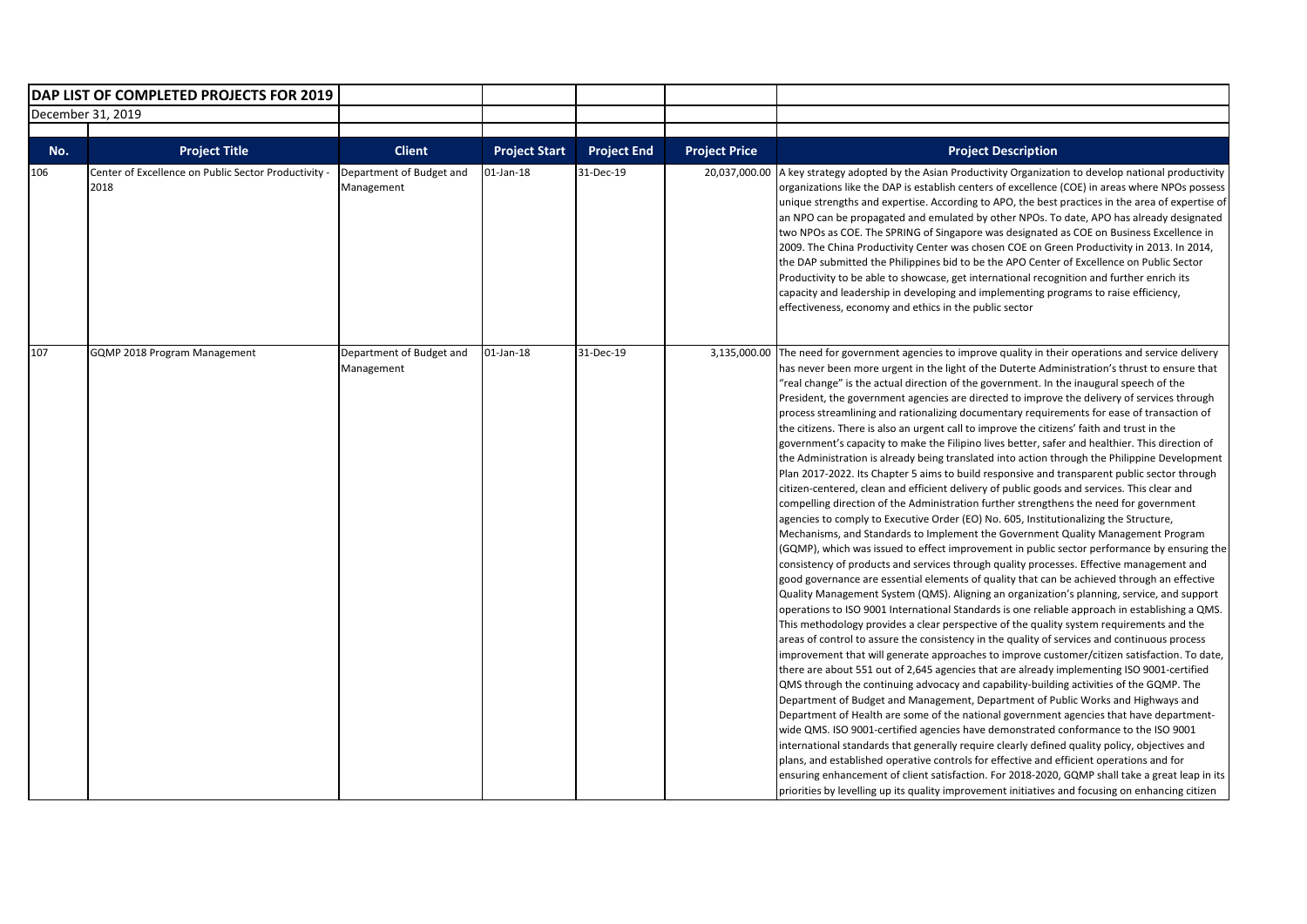|            | DAP LIST OF COMPLETED PROJECTS FOR 2019                  |                                                         |                                   |                                 |                                      |                                                                                                                                                                                                                                                                                                                                                                                                                                                                                                                                                                                                                                                                                                                                                                                                                                                                                                                                                                                                                                                                                                                                                                                                                                                                                                                                                                                                                                                                                                                                                                                                                                                                                                                                                                                                                                                                                                                                                                                                                                                                                                                                                                                                                                                                                                                                                                                                                                                                                                                                                                                                                                                                                                                                                                                                                                                                                             |
|------------|----------------------------------------------------------|---------------------------------------------------------|-----------------------------------|---------------------------------|--------------------------------------|---------------------------------------------------------------------------------------------------------------------------------------------------------------------------------------------------------------------------------------------------------------------------------------------------------------------------------------------------------------------------------------------------------------------------------------------------------------------------------------------------------------------------------------------------------------------------------------------------------------------------------------------------------------------------------------------------------------------------------------------------------------------------------------------------------------------------------------------------------------------------------------------------------------------------------------------------------------------------------------------------------------------------------------------------------------------------------------------------------------------------------------------------------------------------------------------------------------------------------------------------------------------------------------------------------------------------------------------------------------------------------------------------------------------------------------------------------------------------------------------------------------------------------------------------------------------------------------------------------------------------------------------------------------------------------------------------------------------------------------------------------------------------------------------------------------------------------------------------------------------------------------------------------------------------------------------------------------------------------------------------------------------------------------------------------------------------------------------------------------------------------------------------------------------------------------------------------------------------------------------------------------------------------------------------------------------------------------------------------------------------------------------------------------------------------------------------------------------------------------------------------------------------------------------------------------------------------------------------------------------------------------------------------------------------------------------------------------------------------------------------------------------------------------------------------------------------------------------------------------------------------------------|
|            | December 31, 2019                                        |                                                         |                                   |                                 |                                      |                                                                                                                                                                                                                                                                                                                                                                                                                                                                                                                                                                                                                                                                                                                                                                                                                                                                                                                                                                                                                                                                                                                                                                                                                                                                                                                                                                                                                                                                                                                                                                                                                                                                                                                                                                                                                                                                                                                                                                                                                                                                                                                                                                                                                                                                                                                                                                                                                                                                                                                                                                                                                                                                                                                                                                                                                                                                                             |
|            |                                                          |                                                         |                                   |                                 |                                      |                                                                                                                                                                                                                                                                                                                                                                                                                                                                                                                                                                                                                                                                                                                                                                                                                                                                                                                                                                                                                                                                                                                                                                                                                                                                                                                                                                                                                                                                                                                                                                                                                                                                                                                                                                                                                                                                                                                                                                                                                                                                                                                                                                                                                                                                                                                                                                                                                                                                                                                                                                                                                                                                                                                                                                                                                                                                                             |
| No.<br>108 | <b>Project Title</b><br>GQMP: Development of QMS Manuals | <b>Client</b><br>Department of Budget and<br>Management | <b>Project Start</b><br>16-Feb-18 | <b>Project End</b><br>31-Dec-19 | <b>Project Price</b><br>1,900,000.00 | <b>Project Description</b><br>The Government Quality Management Program (GQMP) was created to ensure wider<br>adoption of quality management system across public sector organizations. As part of its<br>commitment to provide advocacy and capability-building interventions to public sector<br>organizations, the Development Academy of the Philippines (DAP) aims to develop and publish<br>manuals that should provide guidance to public sector organizations in establishing ISO-<br>Aligned QMS without spending too much on getting expensive third-party interventions.                                                                                                                                                                                                                                                                                                                                                                                                                                                                                                                                                                                                                                                                                                                                                                                                                                                                                                                                                                                                                                                                                                                                                                                                                                                                                                                                                                                                                                                                                                                                                                                                                                                                                                                                                                                                                                                                                                                                                                                                                                                                                                                                                                                                                                                                                                         |
| 109        | <b>GQMP: Government Best Practice Recognition</b>        | <b>Public Sector</b>                                    | 16-Apr-18                         | 31-Dec-19                       | 475.000.00                           | The Academy is known for its various efforts to promote the Business Excellence Framework in<br>the public sector since it was formally launched in 2012. It includes the establishment of the<br>BEST or Business Excellence Strategies and Transformation Program which covers the delivery<br>of trainings and technical guidance on Benchmarking, Organizational Self-Assessment among<br>others. There were national and international conferences and fora being held annually. And<br>also, the Academy continue to perform its role as the award administrator for the public sector<br>in the implementation of the Philippine Quality Award (PQA). All these initiatives envision to<br>build a strong foundation for the development and strengthening of management systems and<br>processes among the government institutions. More so, this serves as a guide in improving<br>organizational productivity and performance and generating relevant results. As a<br>complementary strategy, the year 2015 marked the pilot implementation of the Government<br>Best Practice Recognition (GBPR). It was then called as Government Best Practice Competition<br>(GBPC). It was one of the Academy's strategy responses to the rising call for public sector<br>organizations to further enhance the quality of service delivery. Last year marked the second<br>cycle of implementation of the GBPR. Best practices may be treated only as small victories but<br>these can create big impact and significant change on how public sector organizations deliver<br>the services, as they grow, mature and scale up over a period of time. The GBPR is part of the<br>advocacy and institutional development initiatives of the Academy, which is now a component<br>project of the Government Quality Management Program (GQMP). The GQMP is a national<br>government-funded program that promotes quality improvement in the public sector. The<br>program was created through the issuance of Executive Order (EO) No. 605, Institutionalizing<br>the Structure, Mechanisms, and Standards to Implement the GQMP. The goal of the GQMP is<br>to effect improvement in public sector performance by ensuring the consistency of products<br>and services through quality processes that can be achieved through an effective Quality<br>Management System (QMS). Out of the five major activities of the GQMP, the GBPR is<br>captured under the fourth activity: Public Sector Innovation Laboratory. The project was<br>endorsed on April 24 2019 (Please see attached Minutes of the Meeting) to new Project<br>Manager, Richmnond Q. Acosta, to extend its implementation . Given that no activities with<br>regard to the project was conducted from January 2019 to May 2019, the extension of<br>im[plementation was scheduled from June 3, 2019 to September 30, 2019. |
| 110        | Study Mission on Federalism                              | Department of Budget and<br>Management                  | 01-Jun-18                         | 31-Dec-19                       | 10,000,000.00                        | Given the current thrust of the administration to push for a shift in governance, the vice<br>governors, as one of the lead local legislators, are to be capacitated to better situate their<br>LGUs shall the government decide to push for a shift to federal government. Specifically, a<br>study mission in an academic institution in USA shall be conducted.                                                                                                                                                                                                                                                                                                                                                                                                                                                                                                                                                                                                                                                                                                                                                                                                                                                                                                                                                                                                                                                                                                                                                                                                                                                                                                                                                                                                                                                                                                                                                                                                                                                                                                                                                                                                                                                                                                                                                                                                                                                                                                                                                                                                                                                                                                                                                                                                                                                                                                                          |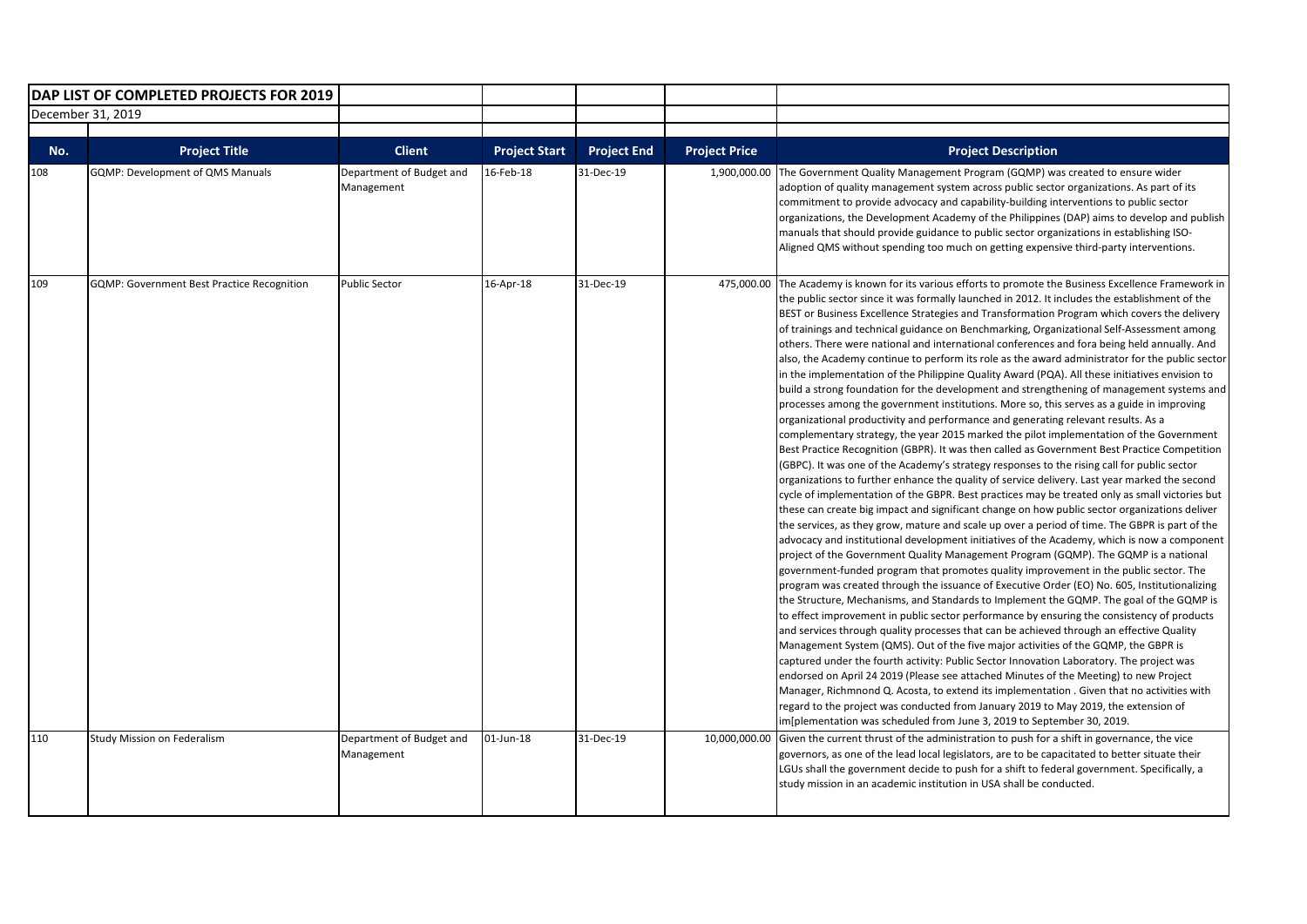|     | DAP LIST OF COMPLETED PROJECTS FOR 2019           |                                        |                      |                    |                      |                                                                                                                                                                                                                                                                                                                                                                                                                                                                                                                                                                                                                                                                                                                                                                                                                                                                                                                                                                                                                                                                                                                                                                                      |
|-----|---------------------------------------------------|----------------------------------------|----------------------|--------------------|----------------------|--------------------------------------------------------------------------------------------------------------------------------------------------------------------------------------------------------------------------------------------------------------------------------------------------------------------------------------------------------------------------------------------------------------------------------------------------------------------------------------------------------------------------------------------------------------------------------------------------------------------------------------------------------------------------------------------------------------------------------------------------------------------------------------------------------------------------------------------------------------------------------------------------------------------------------------------------------------------------------------------------------------------------------------------------------------------------------------------------------------------------------------------------------------------------------------|
|     | December 31, 2019                                 |                                        |                      |                    |                      |                                                                                                                                                                                                                                                                                                                                                                                                                                                                                                                                                                                                                                                                                                                                                                                                                                                                                                                                                                                                                                                                                                                                                                                      |
| No. | <b>Project Title</b>                              | <b>Client</b>                          | <b>Project Start</b> | <b>Project End</b> | <b>Project Price</b> | <b>Project Description</b>                                                                                                                                                                                                                                                                                                                                                                                                                                                                                                                                                                                                                                                                                                                                                                                                                                                                                                                                                                                                                                                                                                                                                           |
| 111 | Middle Managers Class Batch 18 - Capstone Project | <b>National Government</b><br>Agencies | $01$ -Jul-18         | 31-Dec-19          | 4,000,000.00         | The Capstone Project is a separate module of the PMDP. It is an integrating activity where the<br>PMDP scholar draws from his/her significant experiences and his/her learning in the various<br>courses and activities of the curriculum of the PMDP to address agency- or customer -specific<br>concerns and opportunities. Through this activity, each scholar creates a space that enables<br>him/her to demonstrate the extent to which he/she has internalized the concepts discussed in<br>the program, mastered the skills developed and applies these as competencies appropriate<br>and useful to the context of his/her workplace. The Capstone gives the scholar the chance to<br>formulate his/her strategies focused towards the achievement of pre-identified goals and<br>objectives; to organize and to manage his/her project team either within his/her unit, inter-<br>unit or inter-agency; to create and to implement a work plan that will deliver the desired<br>results/outputs; to obtain the resources needed for implementation within the period set by<br>the program and to evaluate this experience in light of his/her being a development manager. |
| 112 | Leading in a Changing Environment (LCE)           | Department of Budget and<br>Management | 03-Jul-18            | 31-Dec-19          | 15,000,000.00        | This project is designed to enable local government officials to deepen their level of awareness<br>on the impacts of governance structure shift. Through a series of island-wide conferences,<br>local officials shall be oriented on change management to better adapt to the possible shift in<br>governance structure and the prospect of adaptation of federalism as a system of government.                                                                                                                                                                                                                                                                                                                                                                                                                                                                                                                                                                                                                                                                                                                                                                                    |
| 113 | FTI 2.0 Reinvented                                | Food Terminal Incorporated             | 01-Oct-18            | 31-Dec-19          | 6,242,880.00         | For the government, the strategic plan and direction of the bureaucracy are articulated in the<br>Medium Term Philippine Development Plan (MTPDP) that its administration commits its six-<br>year term to the line agencies, local government units and other government units are<br>expected to unite and implement in their respective areas.<br>The objective is for DAP Project Team to provide the necessary technical assistance to: a.<br>Conduct an initial review and assessment of the FTIs internal and external capacities and<br>situation to set the baselines and have an objective data and overview of the current status of<br>the corporation. b. Conduct workshops, consultations and meetings to come up with the<br>following: (a) Strategic Plan (b) Business Plan (c) Operation Plan (d) Communication Plan (e)<br>Strategic Risk Plan (f) Process Plan that will set and boost the new direction of the FTI in its<br>renewed corporate life                                                                                                                                                                                                              |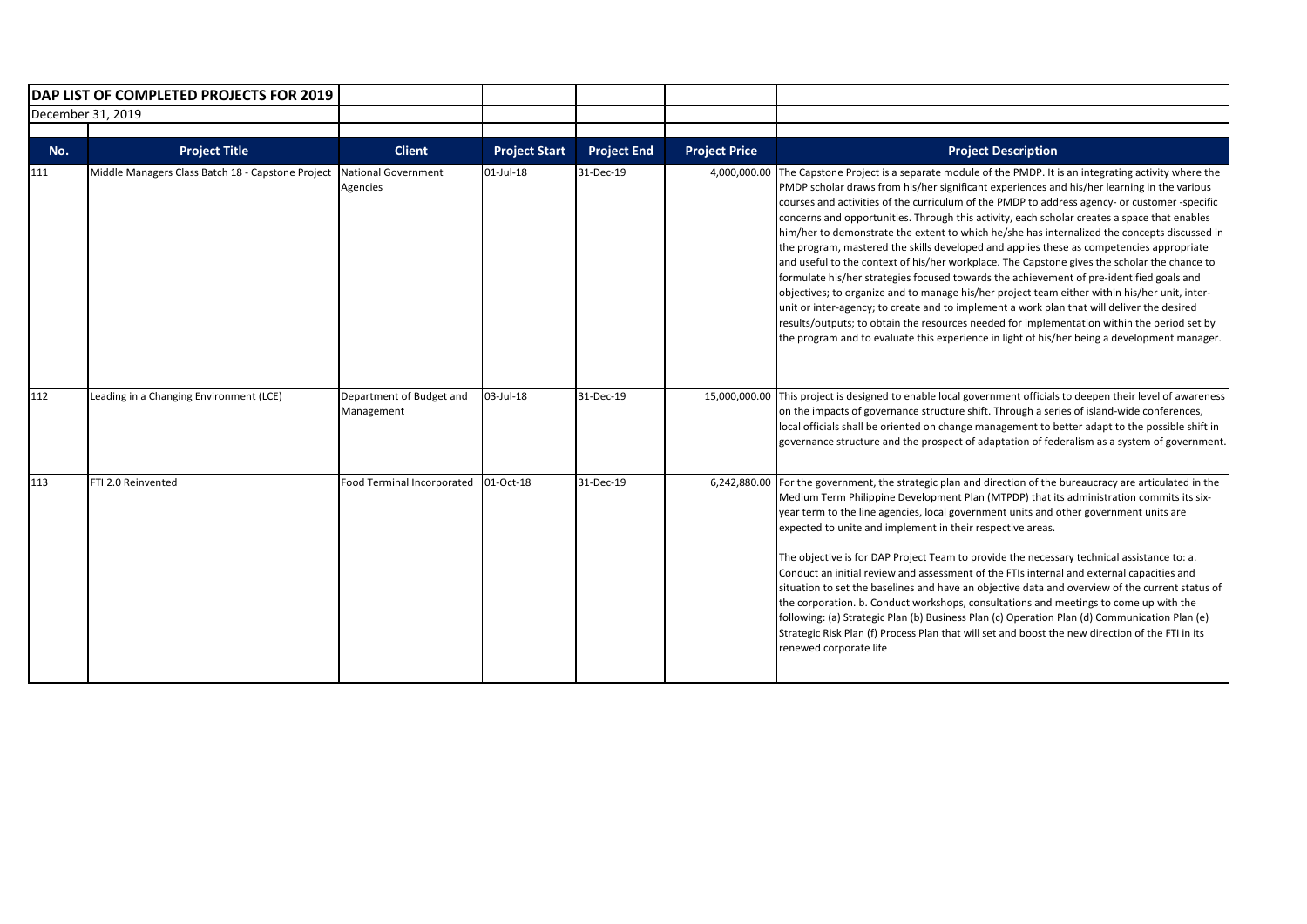| DAP LIST OF COMPLETED PROJECTS FOR 2019 |                              |                                        |                      |                    |                      |                                                                                                                                                                                                                                                                                                                                                                                                                                                                                                                                                                                                                                                                                                                                                                                                                                                                                                                                                                                                                                                                                                                                                                                                                                                                                                                                                                                                                                                                                                                                                                                                                                                                                                                                                                                                                                                                                                                                                                                                                                                                                                                                                                                                                                                                                                                                                                                                                                                                                                                                                                                                                                                                                                                                                                                                                                                                                                                        |
|-----------------------------------------|------------------------------|----------------------------------------|----------------------|--------------------|----------------------|------------------------------------------------------------------------------------------------------------------------------------------------------------------------------------------------------------------------------------------------------------------------------------------------------------------------------------------------------------------------------------------------------------------------------------------------------------------------------------------------------------------------------------------------------------------------------------------------------------------------------------------------------------------------------------------------------------------------------------------------------------------------------------------------------------------------------------------------------------------------------------------------------------------------------------------------------------------------------------------------------------------------------------------------------------------------------------------------------------------------------------------------------------------------------------------------------------------------------------------------------------------------------------------------------------------------------------------------------------------------------------------------------------------------------------------------------------------------------------------------------------------------------------------------------------------------------------------------------------------------------------------------------------------------------------------------------------------------------------------------------------------------------------------------------------------------------------------------------------------------------------------------------------------------------------------------------------------------------------------------------------------------------------------------------------------------------------------------------------------------------------------------------------------------------------------------------------------------------------------------------------------------------------------------------------------------------------------------------------------------------------------------------------------------------------------------------------------------------------------------------------------------------------------------------------------------------------------------------------------------------------------------------------------------------------------------------------------------------------------------------------------------------------------------------------------------------------------------------------------------------------------------------------------------|
|                                         | December 31, 2019            |                                        |                      |                    |                      |                                                                                                                                                                                                                                                                                                                                                                                                                                                                                                                                                                                                                                                                                                                                                                                                                                                                                                                                                                                                                                                                                                                                                                                                                                                                                                                                                                                                                                                                                                                                                                                                                                                                                                                                                                                                                                                                                                                                                                                                                                                                                                                                                                                                                                                                                                                                                                                                                                                                                                                                                                                                                                                                                                                                                                                                                                                                                                                        |
|                                         |                              |                                        |                      |                    |                      |                                                                                                                                                                                                                                                                                                                                                                                                                                                                                                                                                                                                                                                                                                                                                                                                                                                                                                                                                                                                                                                                                                                                                                                                                                                                                                                                                                                                                                                                                                                                                                                                                                                                                                                                                                                                                                                                                                                                                                                                                                                                                                                                                                                                                                                                                                                                                                                                                                                                                                                                                                                                                                                                                                                                                                                                                                                                                                                        |
| No.                                     | <b>Project Title</b>         | <b>Client</b>                          | <b>Project Start</b> | <b>Project End</b> | <b>Project Price</b> | <b>Project Description</b>                                                                                                                                                                                                                                                                                                                                                                                                                                                                                                                                                                                                                                                                                                                                                                                                                                                                                                                                                                                                                                                                                                                                                                                                                                                                                                                                                                                                                                                                                                                                                                                                                                                                                                                                                                                                                                                                                                                                                                                                                                                                                                                                                                                                                                                                                                                                                                                                                                                                                                                                                                                                                                                                                                                                                                                                                                                                                             |
| 114                                     | GQMP 2019 Program Management | Department of Budget and<br>Management | 01-Jan-19            | 31-Dec-19          | 4,057,000.00         | The need for government agencies to improve quality in their operations and service delivery<br>has never been more urgent in the light of the Duterte Administration's thrust to ensure that<br>"real change" is the actual direction of the government. In the inaugural speech of the<br>President, the government agencies are directed to improve the delivery of services through<br>process streamlining and rationalizing documentary requirements for ease of transaction of<br>the citizens. There is also an urgent call to improve the citizens' faith and trust in the<br>government's capacity to make the Filipino lives better, safer and healthier. This direction of<br>the Administration is already being translated into action through the Philippine Development<br>Plan 2017-2022. Its Chapter 5 aims to build responsive and transparent public sector through<br>citizen-centered, clean and efficient delivery of public goods and services. This clear and<br>compelling direction of the Administration further strengthens the need for government<br>agencies to comply to Executive Order (EO) No. 605, Institutionalizing the Structure,<br>Mechanisms, and Standards to Implement the Government Quality Management Program<br>(GQMP), which was issued to effect improvement in public sector performance by ensuring the<br>consistency of products and services through quality processes. Effective management and<br>good governance are essential elements of quality that can be achieved through an effective<br>Quality Management System (QMS). Aligning an organization's planning, service, and support<br>operations to ISO 9001 International Standards is one reliable approach in establishing a QMS.<br>This methodology provides a clear perspective of the quality system requirements and the<br>areas of control to assure the consistency in the quality of services and continuous process<br>improvement that will generate approaches to improve customer/citizen satisfaction. To date,<br>there are about 551 out of 2,645 agencies that are already implementing ISO 9001-certified<br>QMS through the continuing advocacy and capability-building activities of the GQMP. The<br>Department of Budget and Management, Department of Public Works and Highways and<br>Department of Health are some of the national government agencies that have department-<br>wide QMS. ISO 9001-certified agencies have demonstrated conformance to the ISO 9001<br>international standards that generally require clearly defined quality policy, objectives and<br>plans, and established operative controls for effective and efficient operations and for<br>ensuring enhancement of client satisfaction. For 2018-2020, GQMP shall take a great leap in its<br>priorities by levelling up its quality improvement initiatives and focusing on enhancing citizen |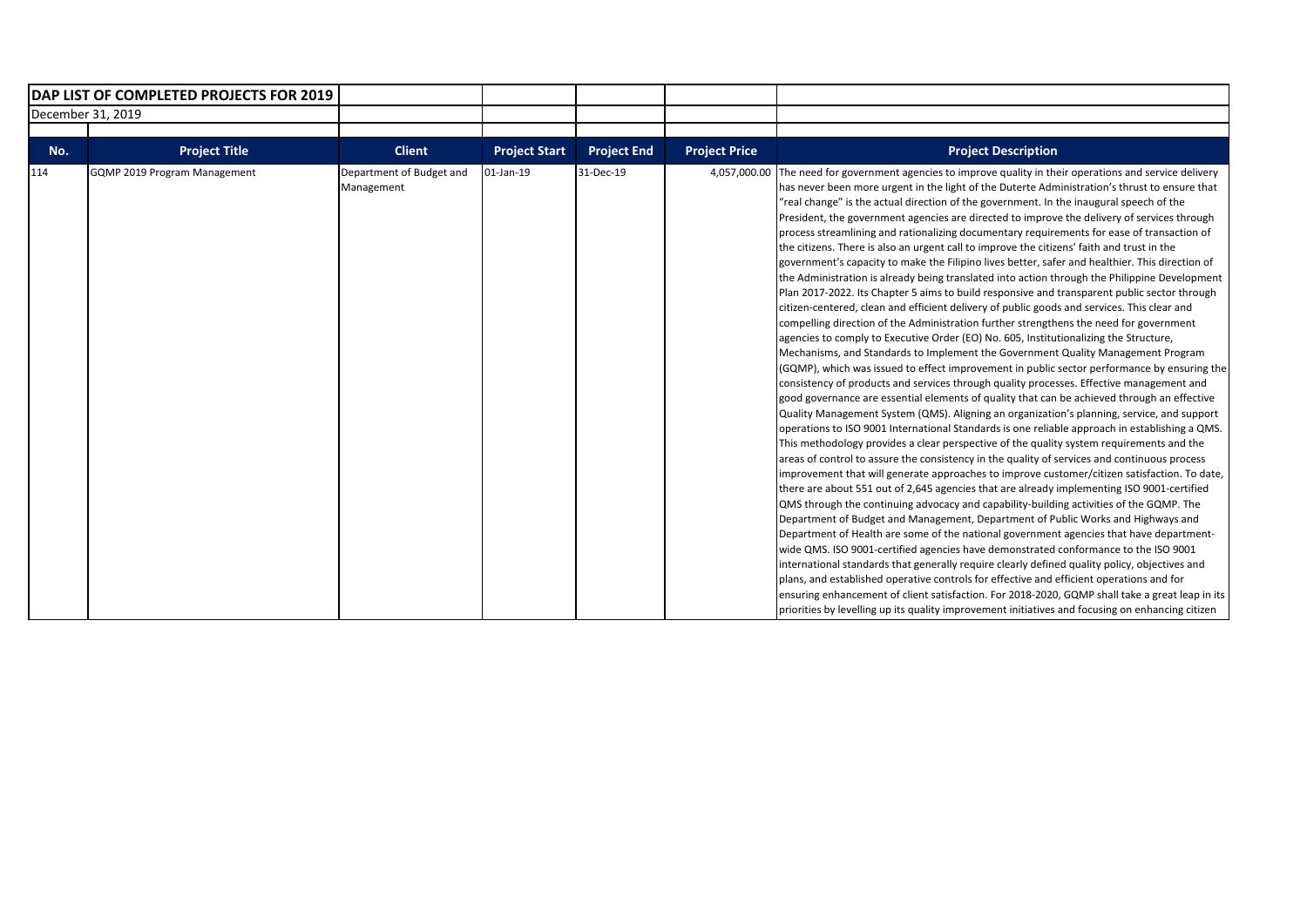| <b>IDAP LIST OF COMPLETED PROJECTS FOR 2019</b> |                                                                |                                        |                      |                    |                      |                                                                                                                                                                                                                                                                                                                                                                                                                                                                                                                                                                                                                                                                                                                                                                                                                                                                                                                                                                                                                                                                                                                                                                                                                                                                                                                                                                                                                                                                                                                                                                                                                                                                                                                                                                                                                                                                                                                                                                                                                                                                                                                                                                                                                                                                                                                                                                                                                                                                                                                                                                                                                                |
|-------------------------------------------------|----------------------------------------------------------------|----------------------------------------|----------------------|--------------------|----------------------|--------------------------------------------------------------------------------------------------------------------------------------------------------------------------------------------------------------------------------------------------------------------------------------------------------------------------------------------------------------------------------------------------------------------------------------------------------------------------------------------------------------------------------------------------------------------------------------------------------------------------------------------------------------------------------------------------------------------------------------------------------------------------------------------------------------------------------------------------------------------------------------------------------------------------------------------------------------------------------------------------------------------------------------------------------------------------------------------------------------------------------------------------------------------------------------------------------------------------------------------------------------------------------------------------------------------------------------------------------------------------------------------------------------------------------------------------------------------------------------------------------------------------------------------------------------------------------------------------------------------------------------------------------------------------------------------------------------------------------------------------------------------------------------------------------------------------------------------------------------------------------------------------------------------------------------------------------------------------------------------------------------------------------------------------------------------------------------------------------------------------------------------------------------------------------------------------------------------------------------------------------------------------------------------------------------------------------------------------------------------------------------------------------------------------------------------------------------------------------------------------------------------------------------------------------------------------------------------------------------------------------|
|                                                 | December 31, 2019                                              |                                        |                      |                    |                      |                                                                                                                                                                                                                                                                                                                                                                                                                                                                                                                                                                                                                                                                                                                                                                                                                                                                                                                                                                                                                                                                                                                                                                                                                                                                                                                                                                                                                                                                                                                                                                                                                                                                                                                                                                                                                                                                                                                                                                                                                                                                                                                                                                                                                                                                                                                                                                                                                                                                                                                                                                                                                                |
| No.                                             | <b>Project Title</b>                                           | <b>Client</b>                          | <b>Project Start</b> | <b>Project End</b> | <b>Project Price</b> | <b>Project Description</b>                                                                                                                                                                                                                                                                                                                                                                                                                                                                                                                                                                                                                                                                                                                                                                                                                                                                                                                                                                                                                                                                                                                                                                                                                                                                                                                                                                                                                                                                                                                                                                                                                                                                                                                                                                                                                                                                                                                                                                                                                                                                                                                                                                                                                                                                                                                                                                                                                                                                                                                                                                                                     |
| 115                                             | GQMP 2019: Capability Building on PSP Innovation<br>Laboratory | <b>National Government</b><br>Agencies | 01-Jan-19            | 31-Dec-19          | 2,254,000.00         | The Development Academy of the Philippines (DAP) has long been serving the public sector as<br>change catalyst, capacity builder and partnership builder. Over the years, DAP has capacitated<br>government officials, conducted strategic research, produced innovative solutions, and<br>developed efficient management systems for the public sector. Thus, the Philippines, with DAP<br>as the focal point, has been designated as the Center of Excellence (COE) on Public Sector<br>Productivity (PSP) by the Asian Productivity Organization. The COE designation is a recognition<br>of the high level of competency as well as the track record of exemplary performance that DAP<br>has shown in promoting public sector productivity. One of the objectives of the COE on PSP is<br>for the Philippines to serve as the hub of a "web collaborators" on innovation and productivity<br>in the public sector, where an innovation laboratory would be one of its four pillars. Today, the<br>public sector faces increasing sophistication of public demand and other new challenges.<br>Addressing these issues potentially requires new ideas. Changing citizen expectations, policy<br>challenges, global trends, fiscal pressures and technological changes are just some of the issues<br>that drive the government sector to extract and apply innovative ideas to its existing systems.<br>In many cases, various conventional approaches have been applied to resolve prevalent issues<br>with little success, thus new ideas are needed to resolve them. With the recent passage of the<br>Ease of Doing Business and Efficient Government Service Delivery Act of 2018 and in line with<br>the current thrust of the Duterte Administration to improve the delivery of public services, the<br>DAP is implementing the project Public Sector Productivity Innovation Laboratory that focuses<br>on advancing innovation in providing the utmost public services for the Filipino citizens and<br>stakeholders, adhering to the changing public demand, policy challenges, global trends, fiscal<br>pressures, and technological development. Through the General Appropriations Act of 2019,<br>the DAP shall conduct advocacy and capability building activities to Partner Agencies, through<br>the project GQMP: Public Sector Productivity Innovation Laboratory Advocacy and Capability<br>Building Activities, to facilitate the development of innovative projects to improve ease of<br>doing business and the delivery of government services, and to promote innovation in the<br>public sector. |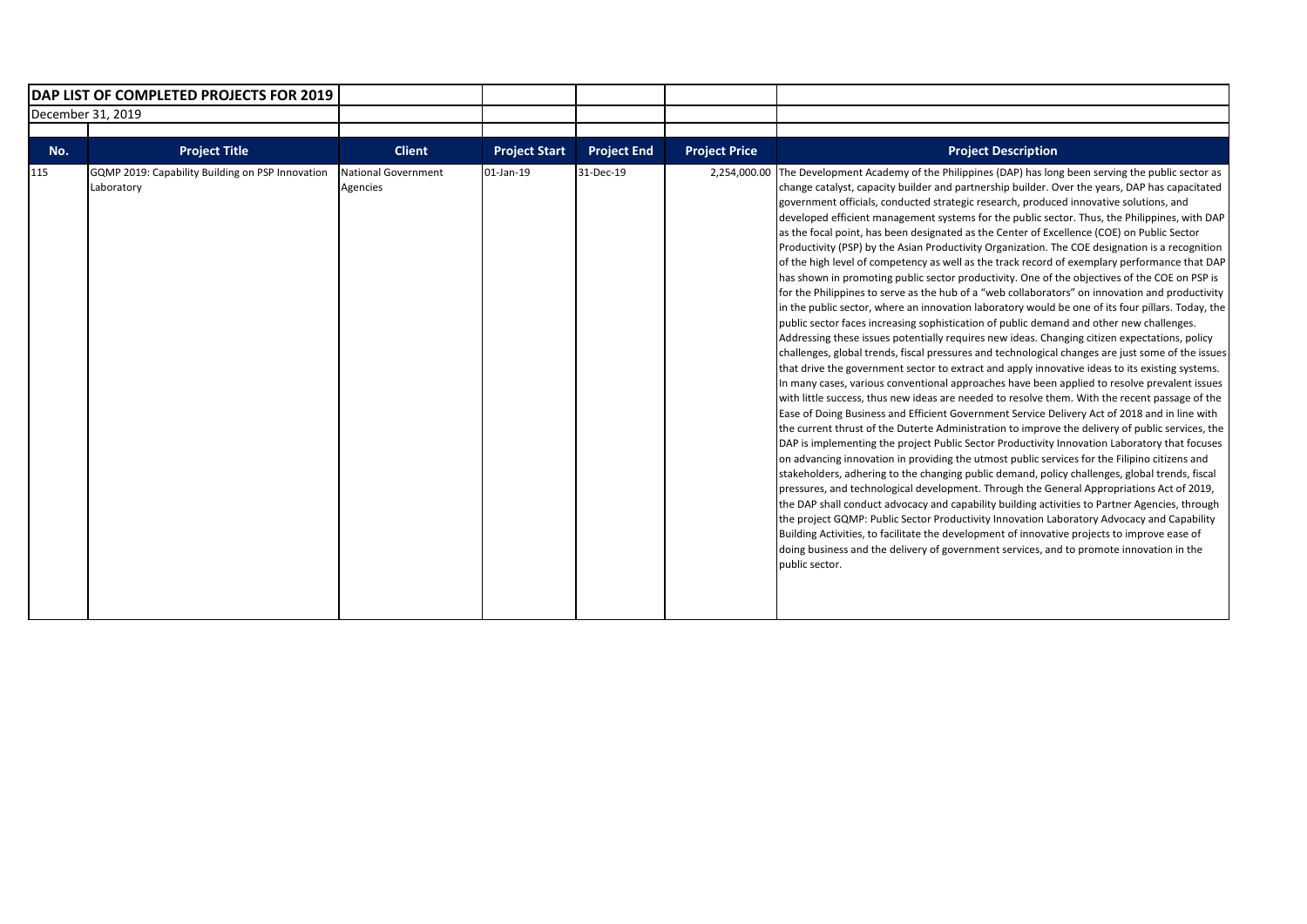|                   | DAP LIST OF COMPLETED PROJECTS FOR 2019                                                                                   |                                        |                      |                    |                      |                                                                                                                                                                                                                                                                                                                                                                                                                                                                                                                                                                                                                                                                                                                                                                                                                                                                                                                                                                                                                                                                                                                                                                                                                                                                                                                                                                                                                                                                                                                                                                                                            |
|-------------------|---------------------------------------------------------------------------------------------------------------------------|----------------------------------------|----------------------|--------------------|----------------------|------------------------------------------------------------------------------------------------------------------------------------------------------------------------------------------------------------------------------------------------------------------------------------------------------------------------------------------------------------------------------------------------------------------------------------------------------------------------------------------------------------------------------------------------------------------------------------------------------------------------------------------------------------------------------------------------------------------------------------------------------------------------------------------------------------------------------------------------------------------------------------------------------------------------------------------------------------------------------------------------------------------------------------------------------------------------------------------------------------------------------------------------------------------------------------------------------------------------------------------------------------------------------------------------------------------------------------------------------------------------------------------------------------------------------------------------------------------------------------------------------------------------------------------------------------------------------------------------------------|
| December 31, 2019 |                                                                                                                           |                                        |                      |                    |                      |                                                                                                                                                                                                                                                                                                                                                                                                                                                                                                                                                                                                                                                                                                                                                                                                                                                                                                                                                                                                                                                                                                                                                                                                                                                                                                                                                                                                                                                                                                                                                                                                            |
| No.               | <b>Project Title</b>                                                                                                      | <b>Client</b>                          | <b>Project Start</b> | <b>Project End</b> | <b>Project Price</b> | <b>Project Description</b>                                                                                                                                                                                                                                                                                                                                                                                                                                                                                                                                                                                                                                                                                                                                                                                                                                                                                                                                                                                                                                                                                                                                                                                                                                                                                                                                                                                                                                                                                                                                                                                 |
| 116               | Harmonization of the National Government<br>Performance Monitoring, Information and<br>Reporting System 2019 (Phase VIII) | Department of Budget and<br>Management | $01$ -Jan-19         | 31-Dec-19          | 22,487,000.00        | In line with the Government's commitment to accountability and effective governance and in<br>an effort to further rationalize the compensation and pay system, Administrative Order 25<br>issued in December 2011 sought to harmonize, unify, streamline and simplify all existing<br>monitoring and reporting requirements of the oversight agencies through an integrated<br>Results-Based Performance Management System (RBPMS). In view of their relatively<br>developed state and wide use for budgeting and planning, the Organizational Performance<br>Indicator Framework (OPIF) and the Results Matrix (RM) of the Philippine Development Plan<br>are the underlying frameworks for the RBPMS. As provided in AO 25, the RBPMS was used as<br>basis for determining entitlement to performance-based allowances, incentives, or<br>compensation of personnel in view of the transparency it afforded to the agency scorecard. To<br>build the foundations of a performance culture in government, EO No. 80 issued on July<br>20,2012 adopted the Performance Based Incentive System which consists of the Productivity<br>Enhancement Incentive (PEI) and the Performance-Based Bonus (PBB). EO No. 201 issued on<br>February 19, 2016 on the Modification of the Salary Schedule for Civilian Government<br>Personnel provided that the compensation and position classification be revised or updated to<br>strengthen the PBIS in recognition of government personnel who play a greater role and carry<br>a heavier responsibility in attaining performance targets and delivering results. |
| 117               | Promotions and Advocacy 2019                                                                                              | <b>National Government</b><br>Agencies | 01-Jan-19            | 31-Dec-19          |                      | 11,972,955.98 The Promotions and Advocacy (ProAd) Group is one of the components of the Public<br>Management Development Program (PMDP). It is created mainly to lead in promoting PMDP<br>and pursuing advocacies anchored on the Program's mission, vision, and objectives.                                                                                                                                                                                                                                                                                                                                                                                                                                                                                                                                                                                                                                                                                                                                                                                                                                                                                                                                                                                                                                                                                                                                                                                                                                                                                                                              |
| 118               | <b>Recruitment and Admissions 2019</b>                                                                                    | <b>National Government</b><br>Agencies | $01$ -Jan-19         | 31-Dec-19          | 6,000,000.00         | Recruitment and Admissions is tasked to recruit potential nominees to PMDP from various<br>agencies, administer the screening of PMDP nominations and to make recommendations for<br>acceptance based on screening results.                                                                                                                                                                                                                                                                                                                                                                                                                                                                                                                                                                                                                                                                                                                                                                                                                                                                                                                                                                                                                                                                                                                                                                                                                                                                                                                                                                                |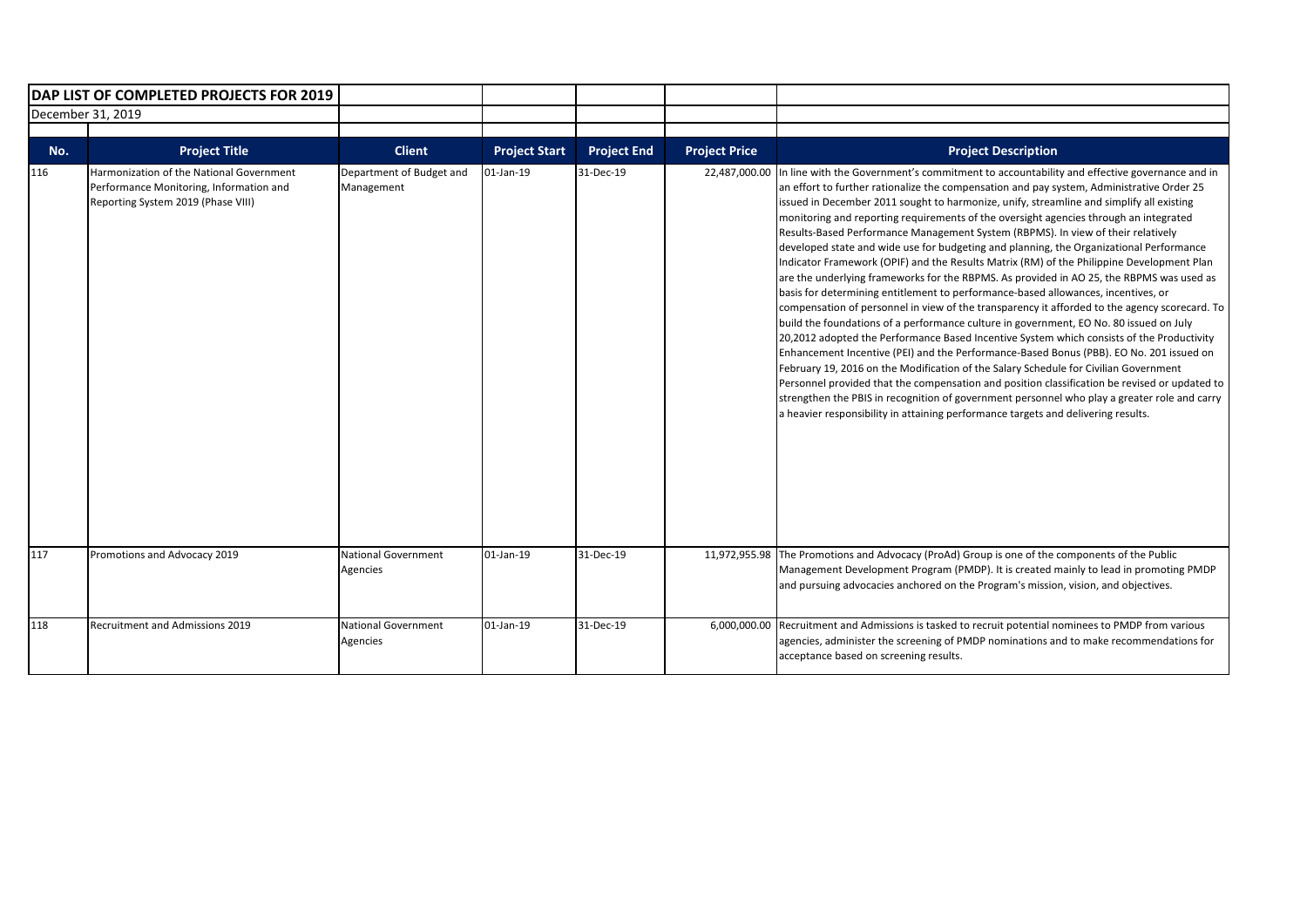| <b>DAP LIST OF COMPLETED PROJECTS FOR 2019</b> |                                                |                                        |                      |                    |                      |                                                                                                                                                                                                                                                                                                                                                                                                                                                                                                                                                                                                                                                                                                                                                                                                                                                                                                                                                                                                                                                                                                                                                                                                                                                                                                  |
|------------------------------------------------|------------------------------------------------|----------------------------------------|----------------------|--------------------|----------------------|--------------------------------------------------------------------------------------------------------------------------------------------------------------------------------------------------------------------------------------------------------------------------------------------------------------------------------------------------------------------------------------------------------------------------------------------------------------------------------------------------------------------------------------------------------------------------------------------------------------------------------------------------------------------------------------------------------------------------------------------------------------------------------------------------------------------------------------------------------------------------------------------------------------------------------------------------------------------------------------------------------------------------------------------------------------------------------------------------------------------------------------------------------------------------------------------------------------------------------------------------------------------------------------------------|
|                                                | December 31, 2019                              |                                        |                      |                    |                      |                                                                                                                                                                                                                                                                                                                                                                                                                                                                                                                                                                                                                                                                                                                                                                                                                                                                                                                                                                                                                                                                                                                                                                                                                                                                                                  |
| No.                                            | <b>Project Title</b>                           | <b>Client</b>                          | <b>Project Start</b> | <b>Project End</b> | <b>Project Price</b> | <b>Project Description</b>                                                                                                                                                                                                                                                                                                                                                                                                                                                                                                                                                                                                                                                                                                                                                                                                                                                                                                                                                                                                                                                                                                                                                                                                                                                                       |
| 119                                            | Senior Executives Class Shuttle Course Batch 1 | <b>National Government</b><br>Agencies | 14-Jan-19            | 31-Dec-19          |                      | 13,600,000.00 The original Career Executive Service Development (CESDP) was drawn up to support the<br>Career Executive Service. The CESDP was anchored on hard realities, rather than academic<br>purity. It was designed to produce effective administrators, not academicians. Between 1974<br>and 1985, DAP ran the program continuously, completing 20 sessions of Phase 1 cevering 1,<br>061 CESOs and two sessions of Phase II covering 82 Division Chiefs. The Philippine<br>Development Plan for 2011-2016 supports these goals with a strategy to "professionalize the<br>bureaucracywith a purposive, program-based and integrated professional development plan<br>for career executives and personnel." The government recognizes the need for mechanisms to<br>enable it to make good on these expectations. One particularly daunting challenge is bringing<br>the bureaucracy to the needed level of interity, dedication and competence. Many things are<br>being done. One of these initiatives is the implementation of the Public Management<br>Development Program (PMDP), the National Government's Career Executives Service<br>Development Program (NGCESDP), through RA 10155 or the General appropriations Act of<br>2012 which authorized the budget for the NGCESDP. |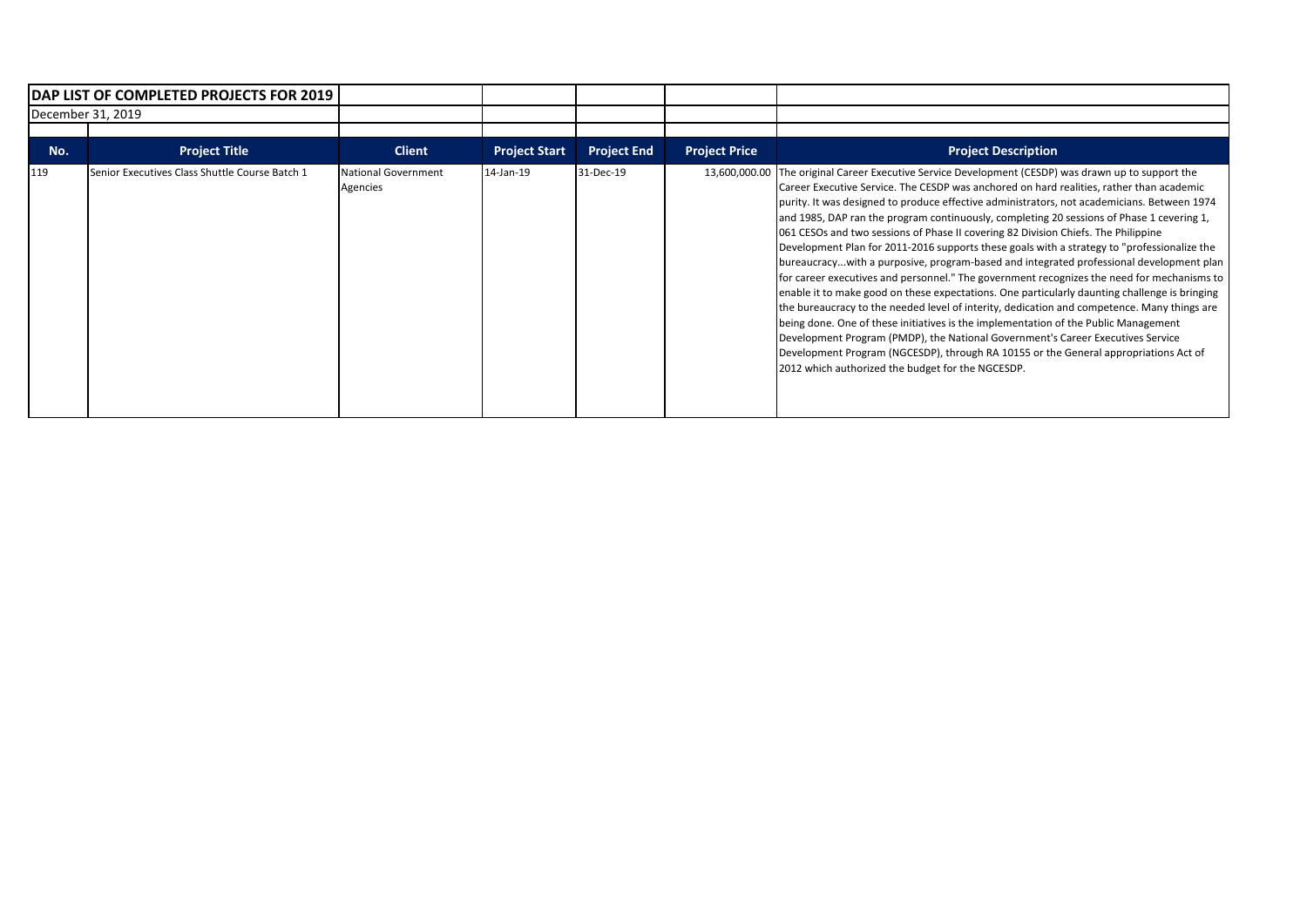| DAP LIST OF COMPLETED PROJECTS FOR 2019 |                                                                                                                              |                                        |                      |                    |                      |                                                                                                                                                                                                                                                                                                                                                                                                                                                                                                                                                                                                                                                                                                                                                                                                                                                                                                                                                                                                                                                                                                                                                                                                                                                                                                                                                                                                                                                                                                                                                                                                                                                                                                                                                                                                                                                                                                                                                                                                                                                                                                                                                                                                                                                                                                                                                                                                      |
|-----------------------------------------|------------------------------------------------------------------------------------------------------------------------------|----------------------------------------|----------------------|--------------------|----------------------|------------------------------------------------------------------------------------------------------------------------------------------------------------------------------------------------------------------------------------------------------------------------------------------------------------------------------------------------------------------------------------------------------------------------------------------------------------------------------------------------------------------------------------------------------------------------------------------------------------------------------------------------------------------------------------------------------------------------------------------------------------------------------------------------------------------------------------------------------------------------------------------------------------------------------------------------------------------------------------------------------------------------------------------------------------------------------------------------------------------------------------------------------------------------------------------------------------------------------------------------------------------------------------------------------------------------------------------------------------------------------------------------------------------------------------------------------------------------------------------------------------------------------------------------------------------------------------------------------------------------------------------------------------------------------------------------------------------------------------------------------------------------------------------------------------------------------------------------------------------------------------------------------------------------------------------------------------------------------------------------------------------------------------------------------------------------------------------------------------------------------------------------------------------------------------------------------------------------------------------------------------------------------------------------------------------------------------------------------------------------------------------------------|
| December 31, 2019                       |                                                                                                                              |                                        |                      |                    |                      |                                                                                                                                                                                                                                                                                                                                                                                                                                                                                                                                                                                                                                                                                                                                                                                                                                                                                                                                                                                                                                                                                                                                                                                                                                                                                                                                                                                                                                                                                                                                                                                                                                                                                                                                                                                                                                                                                                                                                                                                                                                                                                                                                                                                                                                                                                                                                                                                      |
| No.                                     | <b>Project Title</b>                                                                                                         | <b>Client</b>                          | <b>Project Start</b> | <b>Project End</b> | <b>Project Price</b> | <b>Project Description</b>                                                                                                                                                                                                                                                                                                                                                                                                                                                                                                                                                                                                                                                                                                                                                                                                                                                                                                                                                                                                                                                                                                                                                                                                                                                                                                                                                                                                                                                                                                                                                                                                                                                                                                                                                                                                                                                                                                                                                                                                                                                                                                                                                                                                                                                                                                                                                                           |
| 120                                     | Public Course Offering on Productivity & Quality<br>(Basic & Advanced), ISO 9001:2015 QMS, and Other<br><b>ISO Standards</b> | <b>Public and Private</b>              | 15-Jan-19            | 31-Dec-19          | 3,500,000.00         | The need for government agencies to improve quality in their operations and service delivery<br>has never been more urgent in the light of the current Administration's thrust to ensure that<br>"real change" is the actual direction of the government. In the inaugural speech and the 10-<br>point socio-economic agenda of the President, the government agencies are directed to<br>improve the delivery of services through process streamlining and rationalizing documentary<br>requirements to increase competitiveness and ease of transaction for the citizens. There is also<br>an urgent call to improve the citizens' faith and trust in the government's capacity to make the<br>Filipino lives better, safer and healthier. This clear and compelling direction of the<br>Administration further strengthens the need for government agencies to comply to Executive<br>Order (E.O.) No. 605, Institutionalizing the Structure, Mechanisms, and Standards to<br>Implement the Government Quality Management Program (GQMP), which was issued to effect<br>improvement in public sector performance by ensuring the consistency of products and<br>services through quality processes. Effective management and good governance are essential<br>elements of quality that can be achieved through an effective Quality Management System<br>(QMS). Aligning an organization's planning, service, and support operations to ISO 9001<br>International Standards is one reliable approach in establishing a QMS. This methodology<br>provides a clear perspective of the quality system requirements and the areas of control to<br>assure the consistency in the quality of services and continuous process improvement that will<br>generate approaches to improve customer/citizen satisfaction. Thus, the DAP-PDC-PQTO offers<br>courses and technical guidance sessions in relation with the development of a quality<br>management system certifiable to ISO 9001:2015 for its clients. In addition to QMS, the office<br>intends to introduce other standards outside the 9001 family in response to the growing needs<br>of its clientele. Also, as the National Productivity Organization (NPO), DAP offers training<br>courses on basic and advanced productivity and quality (P&Q) tools and techniques and<br>measuring Total Factor Productivity (TFP) at the firm level. |
| 121                                     | PMDP Middle Managers Class 20 - Residential<br>Training                                                                      | <b>National Government</b><br>Agencies | 20-Feb-19            | 31-Dec-19          | 23,000,000.00        | The PMDP is the National Government's Career Executive Service Development Program which<br>aims to produce a network of peak-performing, development-oriented, ethical and committed<br>government executives and middle managers in the Philippine bureaucracy. It contributes to<br>the achievement of the Philippine government's goal to promote people-centered, clean<br>efficient and effective governance through strengthened institutions.                                                                                                                                                                                                                                                                                                                                                                                                                                                                                                                                                                                                                                                                                                                                                                                                                                                                                                                                                                                                                                                                                                                                                                                                                                                                                                                                                                                                                                                                                                                                                                                                                                                                                                                                                                                                                                                                                                                                                |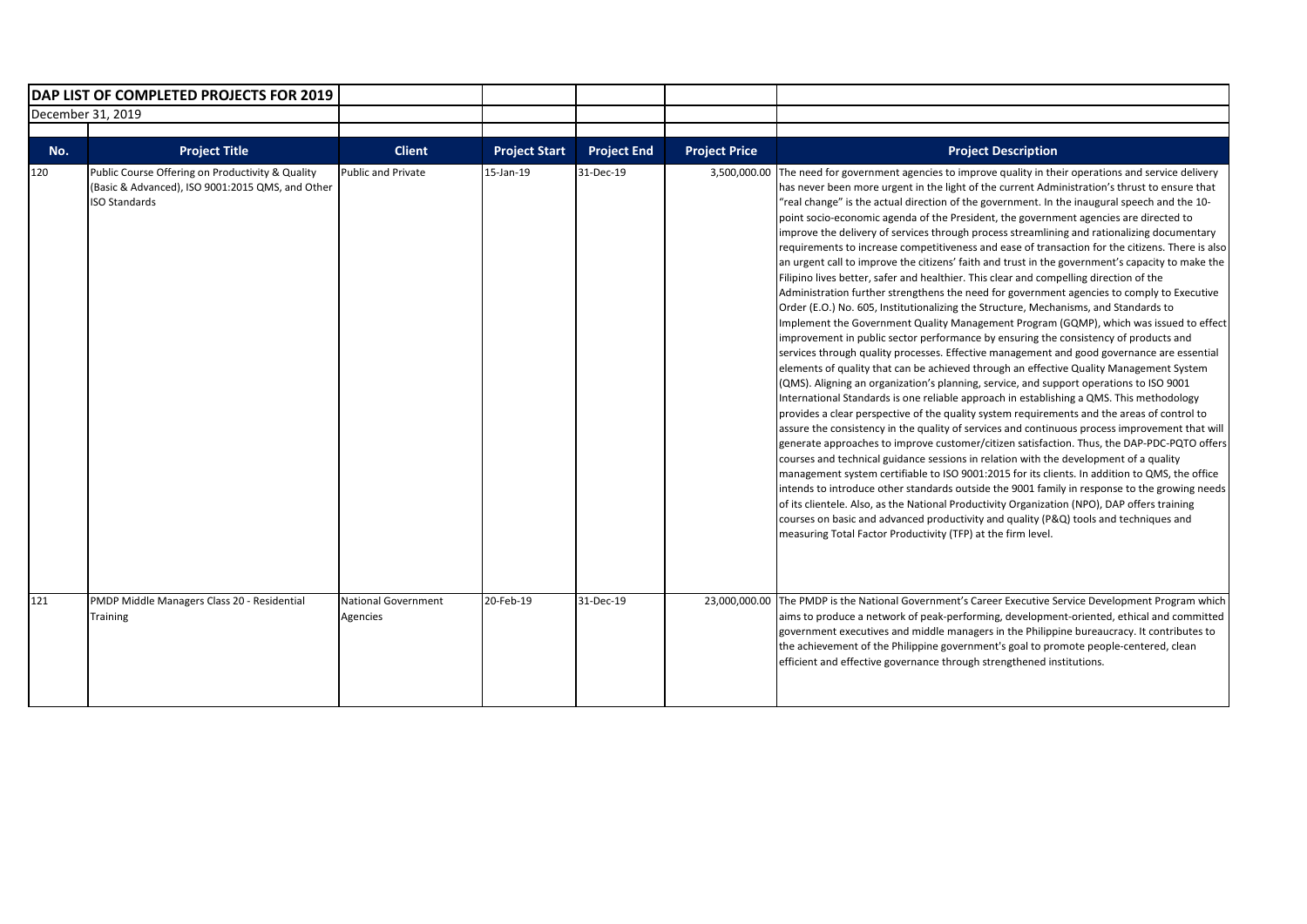|                   | DAP LIST OF COMPLETED PROJECTS FOR 2019                                                                                                 |                                              |                      |                    |                      |                                                                                                                                                                                                                                                                                                                                                                                                                                                                                                                                                                                                                                                                                                                                                                                                                                                                                                                                                                                                                                                                                                                                                                                                                                                                                                                                                                                                                                                                                                                                                                                                                                                                                                                                                                                                                                                                                                                                                                                                                                                                                                                                                                                                                                                                                                                                                                                                                                                                                                                                                                                                                                                                                                                                                                                                                                                                                                               |
|-------------------|-----------------------------------------------------------------------------------------------------------------------------------------|----------------------------------------------|----------------------|--------------------|----------------------|---------------------------------------------------------------------------------------------------------------------------------------------------------------------------------------------------------------------------------------------------------------------------------------------------------------------------------------------------------------------------------------------------------------------------------------------------------------------------------------------------------------------------------------------------------------------------------------------------------------------------------------------------------------------------------------------------------------------------------------------------------------------------------------------------------------------------------------------------------------------------------------------------------------------------------------------------------------------------------------------------------------------------------------------------------------------------------------------------------------------------------------------------------------------------------------------------------------------------------------------------------------------------------------------------------------------------------------------------------------------------------------------------------------------------------------------------------------------------------------------------------------------------------------------------------------------------------------------------------------------------------------------------------------------------------------------------------------------------------------------------------------------------------------------------------------------------------------------------------------------------------------------------------------------------------------------------------------------------------------------------------------------------------------------------------------------------------------------------------------------------------------------------------------------------------------------------------------------------------------------------------------------------------------------------------------------------------------------------------------------------------------------------------------------------------------------------------------------------------------------------------------------------------------------------------------------------------------------------------------------------------------------------------------------------------------------------------------------------------------------------------------------------------------------------------------------------------------------------------------------------------------------------------------|
| December 31, 2019 |                                                                                                                                         |                                              |                      |                    |                      |                                                                                                                                                                                                                                                                                                                                                                                                                                                                                                                                                                                                                                                                                                                                                                                                                                                                                                                                                                                                                                                                                                                                                                                                                                                                                                                                                                                                                                                                                                                                                                                                                                                                                                                                                                                                                                                                                                                                                                                                                                                                                                                                                                                                                                                                                                                                                                                                                                                                                                                                                                                                                                                                                                                                                                                                                                                                                                               |
|                   |                                                                                                                                         |                                              |                      |                    |                      |                                                                                                                                                                                                                                                                                                                                                                                                                                                                                                                                                                                                                                                                                                                                                                                                                                                                                                                                                                                                                                                                                                                                                                                                                                                                                                                                                                                                                                                                                                                                                                                                                                                                                                                                                                                                                                                                                                                                                                                                                                                                                                                                                                                                                                                                                                                                                                                                                                                                                                                                                                                                                                                                                                                                                                                                                                                                                                               |
| No.               | <b>Project Title</b>                                                                                                                    | <b>Client</b>                                | <b>Project Start</b> | <b>Project End</b> | <b>Project Price</b> | <b>Project Description</b>                                                                                                                                                                                                                                                                                                                                                                                                                                                                                                                                                                                                                                                                                                                                                                                                                                                                                                                                                                                                                                                                                                                                                                                                                                                                                                                                                                                                                                                                                                                                                                                                                                                                                                                                                                                                                                                                                                                                                                                                                                                                                                                                                                                                                                                                                                                                                                                                                                                                                                                                                                                                                                                                                                                                                                                                                                                                                    |
| 122               | GQMP 2019: Development of a Quality<br>Management System Certifiable to ISO 9001: 2015<br>Standard for the Philippine Racing Commission | Philippine Racing<br>Commission              | 01-Mar-19            | 31-Dec-19          | 1,310,000.00         | The need for government agencies to improve quality in their operations and service delivery<br>has never been more urgent in the light of the current Administration's thrust to ensure that<br>"real change" is the actual direction of the government. In the inaugural speech and the 10-<br>point socio-economic agenda of the President, the government agencies are directed to<br>improve the delivery of services through process streamlining and rationalizing documentary<br>requirements to increase competitiveness and ease of transaction for the citizens. There is also<br>an urgent call to improve the citizens' faith and trust in the government's capacity to make the<br>Filipino lives better, safer and healthier. This clear and compelling direction of the<br>Administration further strengthens the need for government agencies to comply to Executive<br>Order (E.O.) No. 605, Institutionalizing the Structure, Mechanisms, and Standards to<br>Implement the Government Quality Management Program (GQMP), which was issued to effect<br>improvement in public sector performance by ensuring the consistency of products and<br>services through quality processes. Effective management and good governance are essential<br>elements of quality that can be achieved through an effective Quality Management System<br>(QMS). Aligning an organization's planning, service, and support operations to ISO 9001<br>International Standards is one reliable approach in establishing a QMS. This methodology<br>provides a clear perspective of the quality system requirements and the areas of control to<br>assure the consistency in the quality of services and continuous process improvement that will<br>generate approaches to improve customer/citizen satisfaction. In line with the<br>aforementioned thrust of the government and to strengthen the implementation of the E.O.<br>No. 605, the Development Academy of the Philippines (DAP), as a member of the Technical<br>Working Group on Advocacy and Capability-Building of the GQMC and as the National<br>Productivity Organization, and through the General Appropriations Act of 2019 funding for the<br>GQMP, shall provide technical assistance to the Philippine Racing Commission (Philracom), as<br>one of the Beneficiary Agencies of the GQMP, to facilitate the establishment of a QMS<br>certifiable to ISO 9001:2015 standard. The Philracom is mandated to promote, ensure and<br>maintain efficient and unbiased operation of racing, exclusive of the supervision of betting<br>therein; to raise public confidence in the sport and to minimize infraction of the rules of racing;<br>and, to improve the breed of Philippine horses and to prevent illegal importation of race-<br>horses, the Philracom seeks to continually improve the delivery of its services and transform its |
| 123               | GQMP 2019: Development of a Quality<br>Management System Certifiable to ISO 9001:2015<br>for the National Telecommunications Commission | National<br>Telecommunications<br>Commission | 01-Mar-19            | 31-Dec-19          |                      | 1,310,000.00 The NTC, an agency responsible for supervision, adjudication and control over all<br>telecommunications services, i.e. radio and television broadcast stations, cable television and<br>pay television, throughout the country, aims to become a world class regulatory agency able to<br>lead the telecommunications sector as an engine for progress and national development, and<br>continually improve the delivery of its services and transform its current management system<br>to an ISO 9001:2015 certified QMS. The NTC has signified its interest and commitment to<br>undertake the project and has been selected as one of the GQMP Beneficiary Agencies that<br>will receive technical assistance from the DAP for the establishment of a QMS certifiable status<br>eligible to ISO 9001:2015 standard.                                                                                                                                                                                                                                                                                                                                                                                                                                                                                                                                                                                                                                                                                                                                                                                                                                                                                                                                                                                                                                                                                                                                                                                                                                                                                                                                                                                                                                                                                                                                                                                                                                                                                                                                                                                                                                                                                                                                                                                                                                                                           |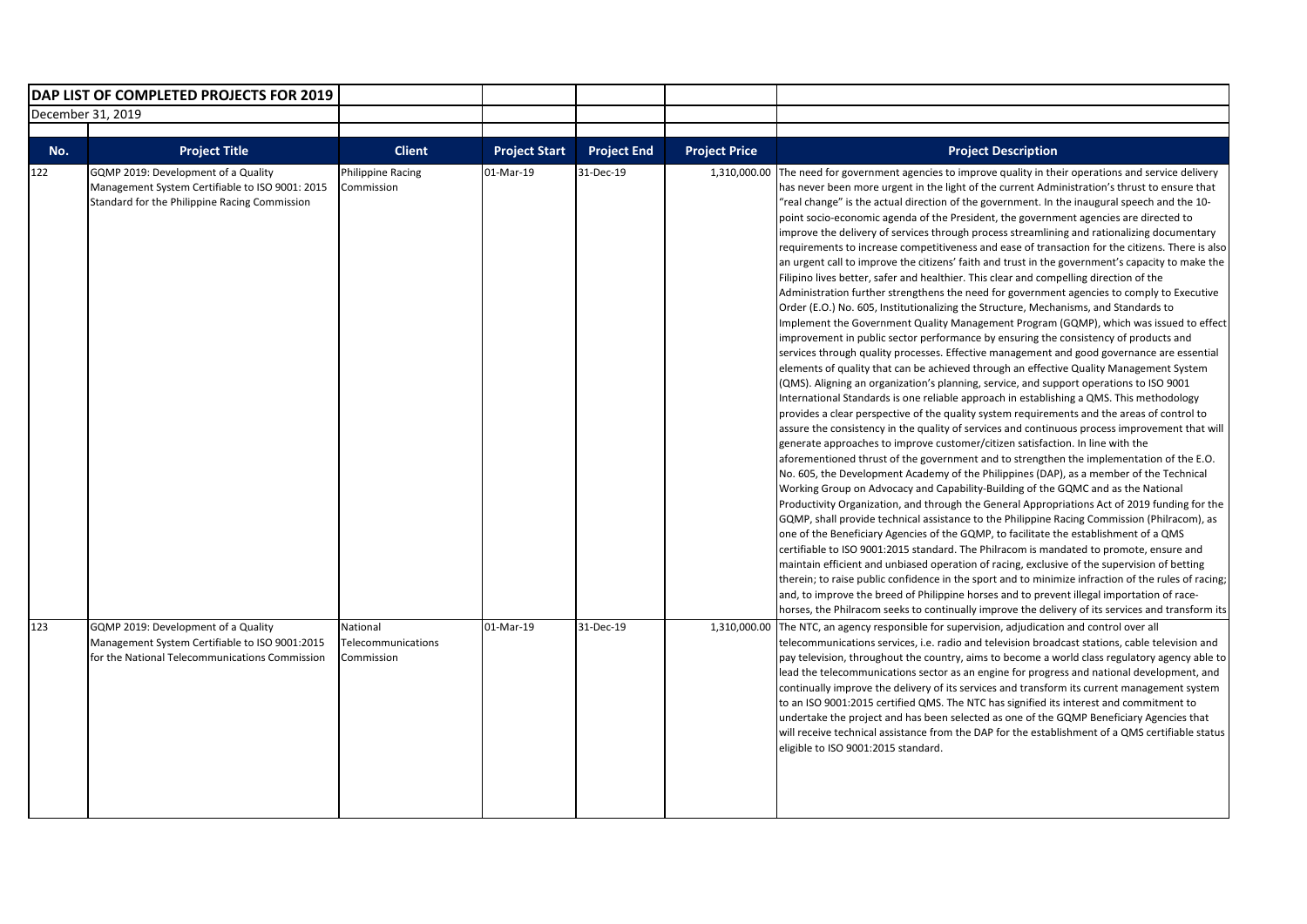| DAP LIST OF COMPLETED PROJECTS FOR 2019 |                                                                                                                                        |                                        |                      |                    |                      |                                                                                                                                                                                                                                                                                                                                                                                                                                                                                                                                                                                                                                                                                                                                                                                                                                                                                                                                                                                                                                                                                                                                                                                                                                                                                                                                                                                                                                                                                                                                                                                                                                                                                                                                                                                                                                                                                                                                                                                                                                                                                                                                                                                                                                                                                                                                                                                                                                                                                                                                                                                                                                                                                                                                                                                                                                                                                                                |
|-----------------------------------------|----------------------------------------------------------------------------------------------------------------------------------------|----------------------------------------|----------------------|--------------------|----------------------|----------------------------------------------------------------------------------------------------------------------------------------------------------------------------------------------------------------------------------------------------------------------------------------------------------------------------------------------------------------------------------------------------------------------------------------------------------------------------------------------------------------------------------------------------------------------------------------------------------------------------------------------------------------------------------------------------------------------------------------------------------------------------------------------------------------------------------------------------------------------------------------------------------------------------------------------------------------------------------------------------------------------------------------------------------------------------------------------------------------------------------------------------------------------------------------------------------------------------------------------------------------------------------------------------------------------------------------------------------------------------------------------------------------------------------------------------------------------------------------------------------------------------------------------------------------------------------------------------------------------------------------------------------------------------------------------------------------------------------------------------------------------------------------------------------------------------------------------------------------------------------------------------------------------------------------------------------------------------------------------------------------------------------------------------------------------------------------------------------------------------------------------------------------------------------------------------------------------------------------------------------------------------------------------------------------------------------------------------------------------------------------------------------------------------------------------------------------------------------------------------------------------------------------------------------------------------------------------------------------------------------------------------------------------------------------------------------------------------------------------------------------------------------------------------------------------------------------------------------------------------------------------------------------|
| December 31, 2019                       |                                                                                                                                        |                                        |                      |                    |                      |                                                                                                                                                                                                                                                                                                                                                                                                                                                                                                                                                                                                                                                                                                                                                                                                                                                                                                                                                                                                                                                                                                                                                                                                                                                                                                                                                                                                                                                                                                                                                                                                                                                                                                                                                                                                                                                                                                                                                                                                                                                                                                                                                                                                                                                                                                                                                                                                                                                                                                                                                                                                                                                                                                                                                                                                                                                                                                                |
|                                         |                                                                                                                                        |                                        |                      |                    |                      |                                                                                                                                                                                                                                                                                                                                                                                                                                                                                                                                                                                                                                                                                                                                                                                                                                                                                                                                                                                                                                                                                                                                                                                                                                                                                                                                                                                                                                                                                                                                                                                                                                                                                                                                                                                                                                                                                                                                                                                                                                                                                                                                                                                                                                                                                                                                                                                                                                                                                                                                                                                                                                                                                                                                                                                                                                                                                                                |
| No.                                     | <b>Project Title</b>                                                                                                                   | <b>Client</b>                          | <b>Project Start</b> | <b>Project End</b> | <b>Project Price</b> | <b>Project Description</b>                                                                                                                                                                                                                                                                                                                                                                                                                                                                                                                                                                                                                                                                                                                                                                                                                                                                                                                                                                                                                                                                                                                                                                                                                                                                                                                                                                                                                                                                                                                                                                                                                                                                                                                                                                                                                                                                                                                                                                                                                                                                                                                                                                                                                                                                                                                                                                                                                                                                                                                                                                                                                                                                                                                                                                                                                                                                                     |
| 124                                     | GQMP 2019: Development of a Quality<br>Management System Certifiable to ISO 9001:2015<br>for the Nueva Vizcaya State University (NVSU) | Nueva Vizcaya State<br>University      | 01-Mar-19            | 31-Dec-19          | 1,310,000.00         | The need for government agencies to improve quality in their operations and service delivery<br>has never been more urgent in the light of the current Administration's thrust to ensure that<br>"real change" is the actual direction of the government. In the inaugural speech and the 10-<br>point socio-economic agenda of the President, the government agencies are directed to<br>improve the delivery of services through process streamlining and rationalizing documentary<br>requirements to increase competitiveness and ease of transaction for the citizens. There is also<br>an urgent call to improve the citizens' faith and trust in the government's capacity to make the<br>Filipino lives better, safer and healthier. This clear and compelling direction of the<br>Administration further strengthens the need for government agencies to comply to Executive<br>Order (E.O.) No. 605, Institutionalizing the Structure, Mechanisms, and Standards to<br>Implement the Government Quality Management Program (GQMP), which was issued to effect<br>improvement in public sector performance by ensuring the consistency of products and<br>services through quality processes. Effective management and good governance are essential<br>elements of quality that can be achieved through an effective Quality Management System<br>(QMS). Aligning an organization's planning, service, and support operations to ISO 9001<br>International Standards is one reliable approach in establishing a QMS. This methodology<br>provides a clear perspective of the quality system requirements and the areas of control to<br>assure the consistency in the quality of services and continuous process improvement that will<br>generate approaches to improve customer/citizen satisfaction. In line with the<br>aforementioned thrust of the government and to strengthen the implementation of the E.O.<br>No. 605, the Development Academy of the Philippines (DAP), as a member of the Technical<br>Working Group on Advocacy and Capability-Building of the GQMC and as the National<br>Productivity Organization, and through the General Appropriations Act of 2019 funding for the<br>GQMP, shall provide technical assistance to the Nueva Vizcaya State University (NVSU), as one<br>of the Beneficiary Agencies of the GQMP, to facilitate the establishment of a QMS certifiable to<br>ISO 9001:2015 standard. The NVSU, created through the Republic Act 9272, is mandated to<br>provide advanced instruction and professional training in agriculture, arts, science, technology,<br>education and other related fields, undertake research and extension services. The NVSU seeks<br>to continually improve the delivery of its services and transform its current management<br>system to an ISO 9001:2015 certified QMS. In this regard, the Academy is implementing the |
| 125                                     | GQMP 2019: Development of a Quality                                                                                                    | Central Board of Assessment 101-Mar-19 |                      | 31-Dec-19          |                      | 1,310,000.00 To strengthen the implementation of the Executive Order No. 605, Institutionalizing the                                                                                                                                                                                                                                                                                                                                                                                                                                                                                                                                                                                                                                                                                                                                                                                                                                                                                                                                                                                                                                                                                                                                                                                                                                                                                                                                                                                                                                                                                                                                                                                                                                                                                                                                                                                                                                                                                                                                                                                                                                                                                                                                                                                                                                                                                                                                                                                                                                                                                                                                                                                                                                                                                                                                                                                                           |
|                                         | Management System Certifiable to ISO 9001:2015<br>Standard for the Central Board of Assessment<br>Appeals                              | Appeal                                 |                      |                    |                      | Structure, Mechanisms, and Standards to Implement the Government Quality Management<br>Program (GQMP), the establishment and certification of ISO 9001:2015 Quality Management<br>System of identified priority agencies are to be financed by the GQMP. The CBAA is mandated<br>as a collegial appellate quasi-judicial body to decide cases on appeal from decisions of the local<br>boards of Assessment and/or collection of real property taxes. The CBAA seeks to continually<br>improve the delivery of its services and transform its current management system to an ISO<br>9001:2015 certified QMS.                                                                                                                                                                                                                                                                                                                                                                                                                                                                                                                                                                                                                                                                                                                                                                                                                                                                                                                                                                                                                                                                                                                                                                                                                                                                                                                                                                                                                                                                                                                                                                                                                                                                                                                                                                                                                                                                                                                                                                                                                                                                                                                                                                                                                                                                                                  |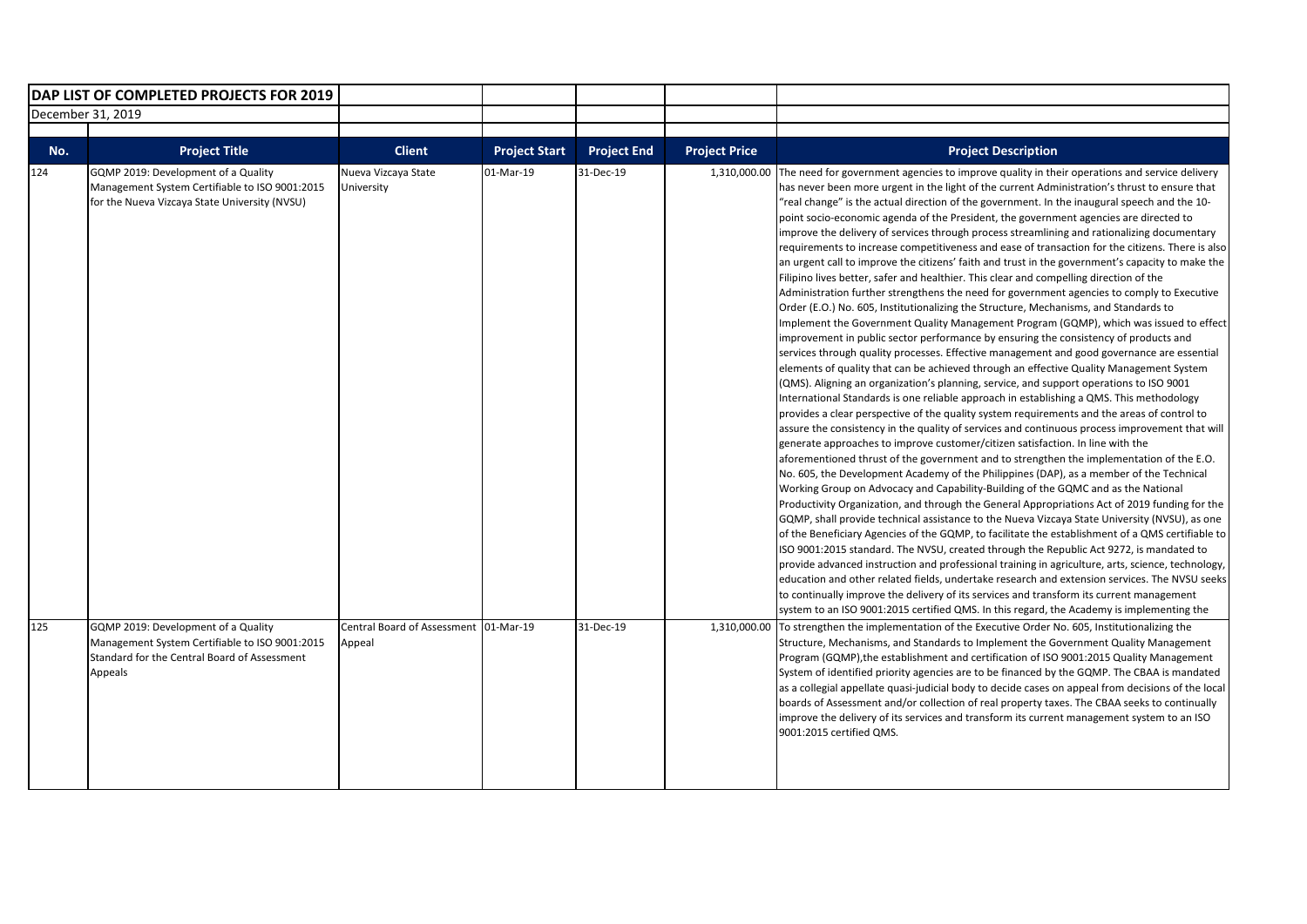|     | DAP LIST OF COMPLETED PROJECTS FOR 2019                                                                                                   |                                    |                      |                    |                      |                                                                                                                                                                                                                                                                                                                                                                                                                                                                                                                                                                                                                                                                                                                                                                                                                                                                                                                                                                                                                                                                                                                                   |
|-----|-------------------------------------------------------------------------------------------------------------------------------------------|------------------------------------|----------------------|--------------------|----------------------|-----------------------------------------------------------------------------------------------------------------------------------------------------------------------------------------------------------------------------------------------------------------------------------------------------------------------------------------------------------------------------------------------------------------------------------------------------------------------------------------------------------------------------------------------------------------------------------------------------------------------------------------------------------------------------------------------------------------------------------------------------------------------------------------------------------------------------------------------------------------------------------------------------------------------------------------------------------------------------------------------------------------------------------------------------------------------------------------------------------------------------------|
|     | December 31, 2019                                                                                                                         |                                    |                      |                    |                      |                                                                                                                                                                                                                                                                                                                                                                                                                                                                                                                                                                                                                                                                                                                                                                                                                                                                                                                                                                                                                                                                                                                                   |
| No. | <b>Project Title</b>                                                                                                                      | <b>Client</b>                      | <b>Project Start</b> | <b>Project End</b> | <b>Project Price</b> | <b>Project Description</b>                                                                                                                                                                                                                                                                                                                                                                                                                                                                                                                                                                                                                                                                                                                                                                                                                                                                                                                                                                                                                                                                                                        |
| 126 | GQMP 2019: Development of a Quality<br>Management System Certifiable to ISO 9001:2015<br>Standard for the Foreign Service Institute       | Foreign Service Institute          | 01-Mar-19            | 31-Dec-19          | 1,310,000.00         | To strengthen the implementation of the Executive Order No. 605, Institutionalizing the<br>Structure, Mechanisms, and Standards to Implement the Government Quality Management<br>Program (GQMP), the establishment and certification of ISO 9001:2015 Quality Management<br>System of identified priority agencies are to be financed by the GQMP. The FSI, which serves<br>as the center for the development and professionalization of the career corps of the foreign<br>service of the DFA and other government agencies which have offices and employees assigned<br>abroad, seeks to continually improve the delivery of its services and transform its current<br>management system to an ISO 9001:2015 certified QMS.                                                                                                                                                                                                                                                                                                                                                                                                    |
| 127 | GQMP 2019: Development of a Quality<br>Management System Certifiable to ISO 9001:2015<br>Standard for the Mariano Marcos State University | Mariano Marcos State<br>University | 01-Mar-19            | 31-Dec-19          | 1,310,000.00         | To strengthen the implementation of the E.O. No. 605, the Development Academy of the<br>Philippines (DAP), as a member of the Technical Working Group on Advocacy and Capability-<br>Building of the GQMC and as the National Productivity Organization, and through the General<br>Appropriations Act of 2019 funding for the GQMP, shall provide technical assistance to the<br>Mariano Marcos State University (MMSU), as one of the Beneficiary Agencies of the GQMP, to<br>facilitate the establishment of a QMS certifiable to ISO 9001:2015 standard. The MMSU,<br>created through the Presidential Decree No. 1279, is mandated to provide advanced<br>instruction in the arts, agricultural and natural sciences, and technological and professional<br>fields. The MMSU seeks to continually improve the delivery of its services and transform its<br>current management system to an ISO 9001:2015 certified QMS. In this regard, the Academy is<br>implementing the project entitled, "Development of a Quality Management System Certifiable<br>to ISO 9001:2015 Standard for the Mariano Marcos State University." |
| 128 | GQMP 2019: Development of a Quality<br>Management System Certifiable to ISO 9001:2015<br>Standard for the Philippine Commission on Women  | Philippine Commission on<br>Women  | 01-Mar-19            | 31-Dec-19          | 1,310,000.00         | The PCW, formerly known as National Commission on Role of Filipino Women, created through<br>Presidential Decree No. 633 of 1975, is mandated to review, evaluate, and recommend<br>measures to ensure the full integration of women for economic, social, and cultural<br>development at the national, regional, and international levels, and to ensure further equality<br>between men and women. The PCW seeks to continually improve the delivery of its services<br>and transform its current management system to an ISO 9001:2015 certified QMS. In this<br>regard, the Academy is implementing the project entitled, "Development of a Quality<br>Management System Certifiable to ISO 9001:2015 Standard for the Philippine Commission on<br>Women."                                                                                                                                                                                                                                                                                                                                                                    |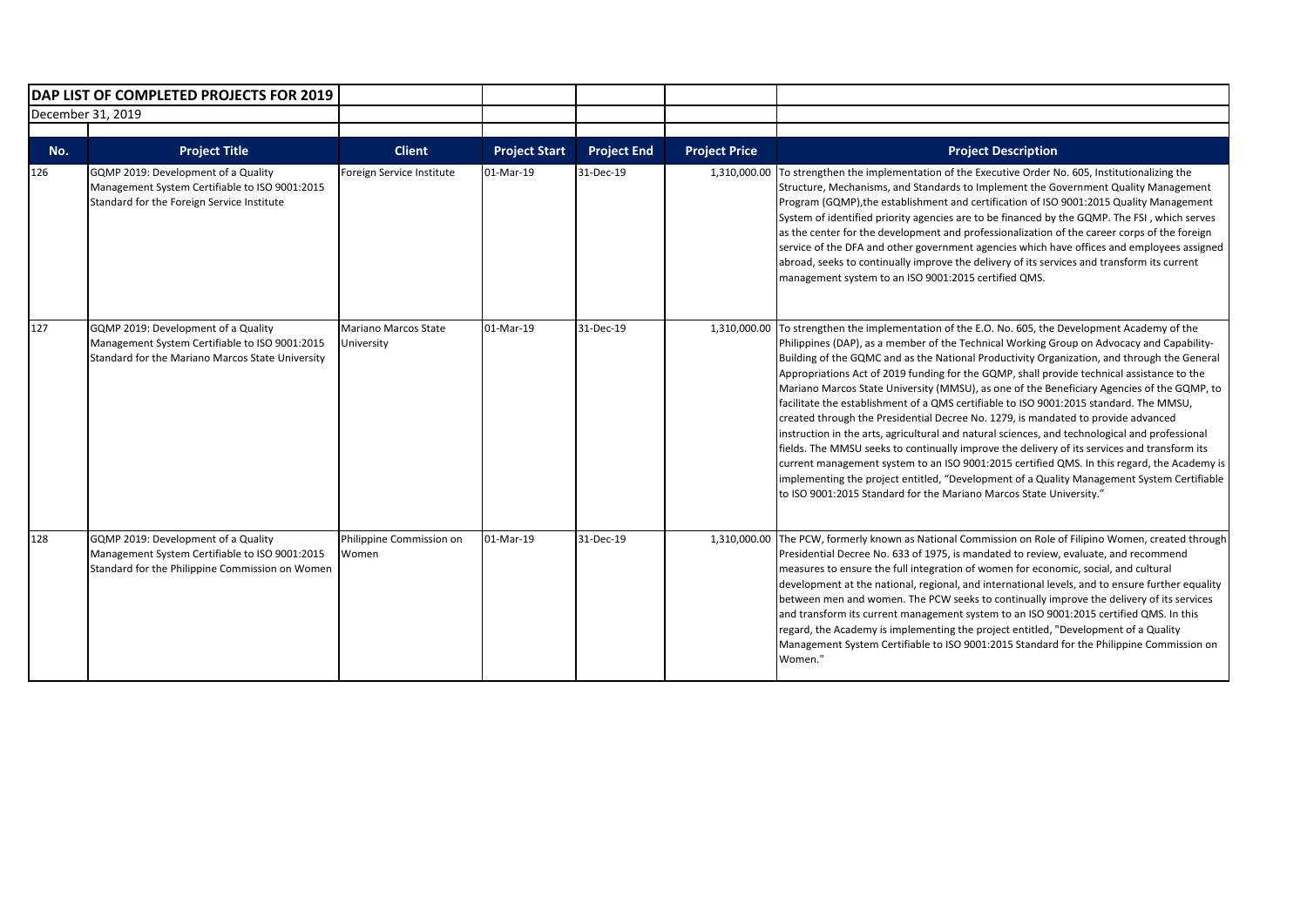|                   | DAP LIST OF COMPLETED PROJECTS FOR 2019                                                                                                               |                                                         |                      |                    |                      |                                                                                                                                                                                                                                                                                                                                                                                                                                                                                                                                                                                                                                                                                                                                                                                                                                                                                                                                                                                                                                                                                                      |
|-------------------|-------------------------------------------------------------------------------------------------------------------------------------------------------|---------------------------------------------------------|----------------------|--------------------|----------------------|------------------------------------------------------------------------------------------------------------------------------------------------------------------------------------------------------------------------------------------------------------------------------------------------------------------------------------------------------------------------------------------------------------------------------------------------------------------------------------------------------------------------------------------------------------------------------------------------------------------------------------------------------------------------------------------------------------------------------------------------------------------------------------------------------------------------------------------------------------------------------------------------------------------------------------------------------------------------------------------------------------------------------------------------------------------------------------------------------|
| December 31, 2019 |                                                                                                                                                       |                                                         |                      |                    |                      |                                                                                                                                                                                                                                                                                                                                                                                                                                                                                                                                                                                                                                                                                                                                                                                                                                                                                                                                                                                                                                                                                                      |
|                   |                                                                                                                                                       |                                                         |                      |                    |                      |                                                                                                                                                                                                                                                                                                                                                                                                                                                                                                                                                                                                                                                                                                                                                                                                                                                                                                                                                                                                                                                                                                      |
| No.               | <b>Project Title</b>                                                                                                                                  | <b>Client</b>                                           | <b>Project Start</b> | <b>Project End</b> | <b>Project Price</b> | <b>Project Description</b>                                                                                                                                                                                                                                                                                                                                                                                                                                                                                                                                                                                                                                                                                                                                                                                                                                                                                                                                                                                                                                                                           |
| 129               | GQMP: Development of a Quality Management<br>System Certifiable to ISO 9001:2015 Standard for<br>the Bureau of Agricultural and Fisheries Engineering | Bureau of Agriculture and<br><b>Fisheries Standards</b> | 01-Mar-19            | 31-Dec-19          | 1,310,000.00         | The Bureau of Agricultural and Fisheries Engineering (BAFE), created through the Republic Act<br>no. 10601, is mandated to coordinate, oversee and monitor the planning and implementation<br>of agri-fisheries engineering, farm-to-market road and other agri-fisheries infrastructure<br>projects. The BAFE seeks to continually improve the delivery of its services and transform its<br>current management system to an ISO 9001:2015 certified QMS. In line with the<br>aforementioned thrust of the government and to strengthen the implementation of the<br>Executive Order (E.O.) No. 605, Institutionalizing the Structure, Mechanisms, and Standards to<br>Implement the Government Quality Management Program (GQMP), the Development<br>Academy of the Philippines (DAP) shall provide technical assistance to the BAFE, as one of the<br>Beneficiary Agencies of the GQMP, to facilitate the establishment of a QMS certifiable to ISO<br>9001:2015 standard.                                                                                                                        |
| 130               | GQMP: Development of a Quality Management<br>System Certifiable to ISO 9001:2015 Standard for<br>the Bureau of Plant Industry                         | <b>Bureau of Plant Industry</b>                         | 01-Mar-19            | 31-Dec-19          |                      | 1,310,000.00 The Bureau of Plant and Industry (BPI), created through the Republic Act No. 3639, is<br>mandated to promote the development of plant industries through research and<br>development; crop production and protection; and, effective technology promotion and<br>transfer. The BPI seeks to continually improve the delivery of its services and transform its<br>current management system to an ISO 9001:2015 certified QMS. In line with the<br>aforementioned thrust of the government and to strengthen the implementation of the<br>Executive Order (E.O.) No. 605, Institutionalizing the Structure, Mechanisms, and Standards to<br>Implement the Government Quality Management Program (GQMP), the Development<br>Academy of the Philippines (DAP) shall provide technical assistance to BPI, as one of the<br>Beneficiary Agencies of the GQMP, to facilitate the establishment of a QMS certifiable to ISO<br>9001:2015 standard.                                                                                                                                            |
| 131               | GQMP: Development of a Quality Management<br>System Certifiable to ISO 9001:2015 Standard for<br>the Fertilizer and Pesticide Authority               | <b>Fertilizer and Pesticide</b><br>Authority            | 01-Mar-19            | 31-Dec-19          | 1,310,000.00         | The Fertilizer and Pesticide Authority (FPA), created through the Presidential Decree no. 1144,<br>is mandated to assure the agricultural sector of adequate supplies of fertilizer and pesticide at<br>reasonable prices, rationalize the manufacture and marketing of fertilizer, protect the public<br>from the risks inherent in the use of pesticides, and educate the agricultural sector in the use<br>of these inputs. The FPA seeks to continually improve the delivery of its services and transform<br>its current management system to an ISO 9001:2015 certified QMS. In line with the<br>aforementioned thrust of the government and to strengthen the implementation of the<br>Executive Order (E.O.) No. 605, Institutionalizing the Structure, Mechanisms, and Standards to<br>Implement the Government Quality Management Program (GQMP), the Development<br>Academy of the Philippines (DAP) shall provide technical assistance to the FPA, as one of the<br>Beneficiary Agencies of the GQMP, to facilitate the establishment of a QMS certifiable to ISO<br>9001:2015 standard. |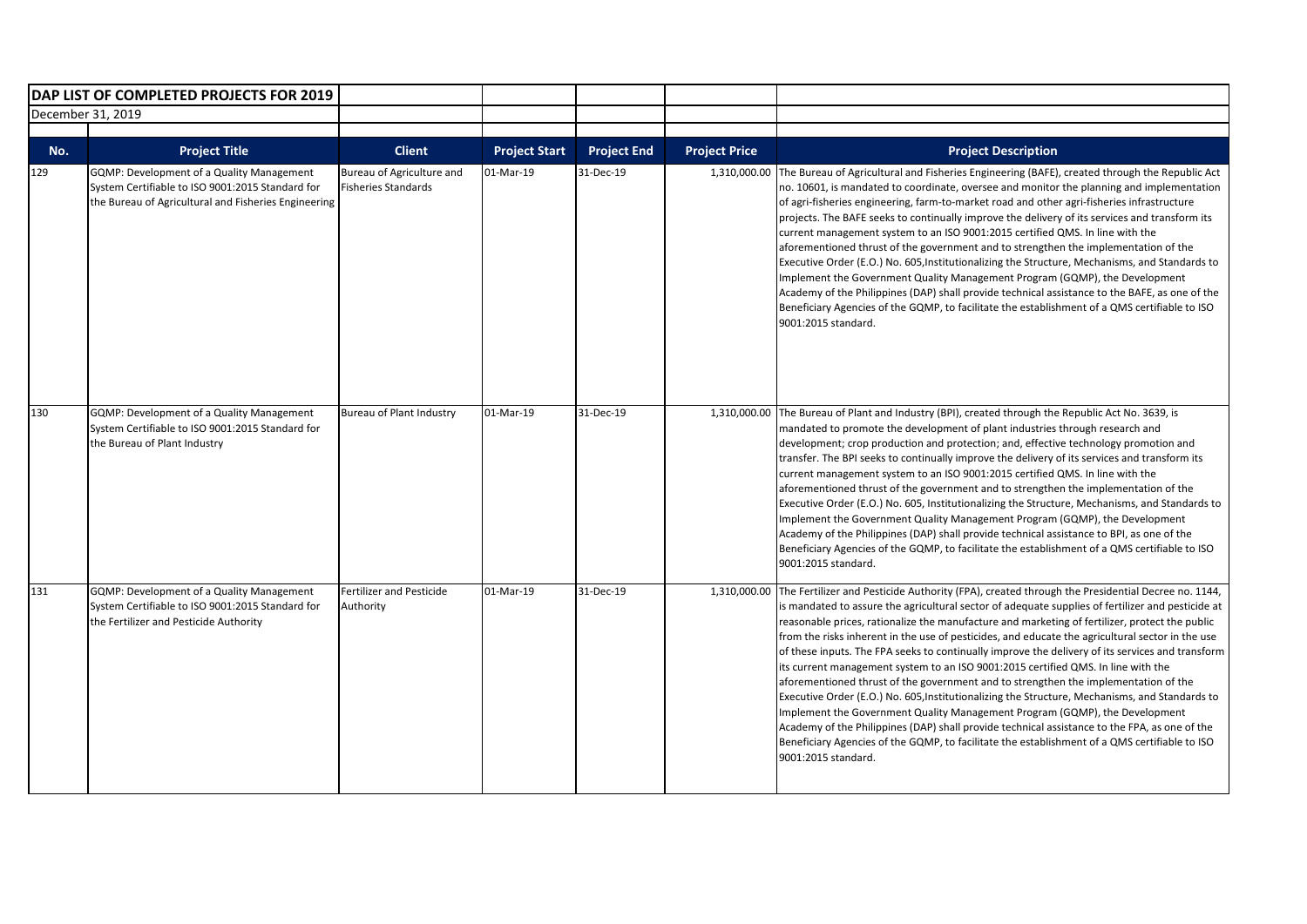|            | DAP LIST OF COMPLETED PROJECTS FOR 2019                                                                                                                  |                                                          |                                   |                                 |                                      |                                                                                                                                                                                                                                                                                                                                                                                                                                                                                                                                                                                                                                                                                                                                                                                                                                                                                                                                                                                                                                                                                                                                                                                                                                                                                             |
|------------|----------------------------------------------------------------------------------------------------------------------------------------------------------|----------------------------------------------------------|-----------------------------------|---------------------------------|--------------------------------------|---------------------------------------------------------------------------------------------------------------------------------------------------------------------------------------------------------------------------------------------------------------------------------------------------------------------------------------------------------------------------------------------------------------------------------------------------------------------------------------------------------------------------------------------------------------------------------------------------------------------------------------------------------------------------------------------------------------------------------------------------------------------------------------------------------------------------------------------------------------------------------------------------------------------------------------------------------------------------------------------------------------------------------------------------------------------------------------------------------------------------------------------------------------------------------------------------------------------------------------------------------------------------------------------|
|            | December 31, 2019                                                                                                                                        |                                                          |                                   |                                 |                                      |                                                                                                                                                                                                                                                                                                                                                                                                                                                                                                                                                                                                                                                                                                                                                                                                                                                                                                                                                                                                                                                                                                                                                                                                                                                                                             |
|            |                                                                                                                                                          |                                                          |                                   |                                 |                                      |                                                                                                                                                                                                                                                                                                                                                                                                                                                                                                                                                                                                                                                                                                                                                                                                                                                                                                                                                                                                                                                                                                                                                                                                                                                                                             |
| No.<br>132 | <b>Project Title</b><br>PMDP Monitoring and Evaluation for 2019                                                                                          | <b>Client</b><br><b>National Government</b><br>Agencies  | <b>Project Start</b><br>01-Mar-19 | <b>Project End</b><br>31-Dec-19 | <b>Project Price</b><br>5,500,000.00 | <b>Project Description</b><br>Information requirements of various stakeholders on Program implementation and impact<br>should be regularly provided so as to aid in enhancing the Program to better serve our clients,<br>thus, the adoption of a framework for monitoring and evaluation for the PMDP.                                                                                                                                                                                                                                                                                                                                                                                                                                                                                                                                                                                                                                                                                                                                                                                                                                                                                                                                                                                     |
| 133        | GQMP: Advocacy on PSP Innovation Laboratory                                                                                                              | <b>National Government</b><br>Agencies                   | 15-Mar-19                         | 31-Dec-19                       | 800,000.00                           | The Public Sector Productivity (PSP) Innovation Laboratory is designed to leverage the<br>requirement of the quality management system for continual improvement and attainment of<br>full potential by introducing innovative solutions or groundbreaking solutions to address<br>society's wicked issues that highly impact the provision of quality public services. The<br>program's priority is on advancing innovation to provide the utmost public services for the<br>Filipino citizens and stakeholders, adhering to the changes on public demand, policy<br>challenges, global trends, fiscal pressures and technological development. It includes the<br>Advocacy and Capacity-Building activities that promote the adoption of innovative thinking<br>among government agencies.                                                                                                                                                                                                                                                                                                                                                                                                                                                                                                |
| 134        | PMDP Curriculum Enhancement and Knowledge<br>Management for 2019                                                                                         | <b>National Government</b><br>Agencies                   | 01-Apr-19                         | 31-Dec-19                       |                                      | 3,800,000.00 The Curriculum Enhancement and Knowledge Management Component is responsible for data<br>gathering and research on the improvement of the PMDP curriculum in terms of design and<br>content. The component is also responsible for the program's technical writing and research<br>related activities. All the program's knowledge resources including module materials, backup<br>of scholars' records is also managed under this component.                                                                                                                                                                                                                                                                                                                                                                                                                                                                                                                                                                                                                                                                                                                                                                                                                                  |
| 135        | GQMP 2019: Development of a Quality<br>Management System Certifiable to ISO 9001:2015<br>Standard for the Civil Aviation Authority of the<br>Philippines | Civil Aviation Authority of the 01-May-19<br>Philippines |                                   | 31-Dec-19                       | 1,310,000.00                         | To strengthen the implementation of the E.O. No. 605, the Development Academy of the<br>Philippines (DAP), as a member of the Technical Working Group on Advocacy and Capability-<br>Building of the GQMC and as the National Productivity Organization, and through the General<br>Appropriations Act of 2019 funding for the GQMP, shall provide technical assistance to the Civil<br>Aviation Authority of the Philippines (CAAP), as one of the Beneficiary Agencies of the GQMP,<br>to facilitate the establishment of a QMS certifiable to ISO 9001:2015 standard. The CAAP,<br>established through the Republic Act No. 9497, is mandated to set comprehensive, clear and<br>impartial rules and regulations for the Philippine aviation industry, and operate and maintain<br>national airports, air navigation and other similar facilities in compliance to International Civil<br>Aviation Organization. The CAAP seeks to continually improve the delivery of its services and<br>transform its current management system to an ISO 9001:2015 certified QMS. In this regard,<br>the Academy is implementing the project entitled, "Development of a Quality Management<br>System Certifiable to ISO 9001:2015 Standard for the Civil Aviation Authority of the<br>Philippines." |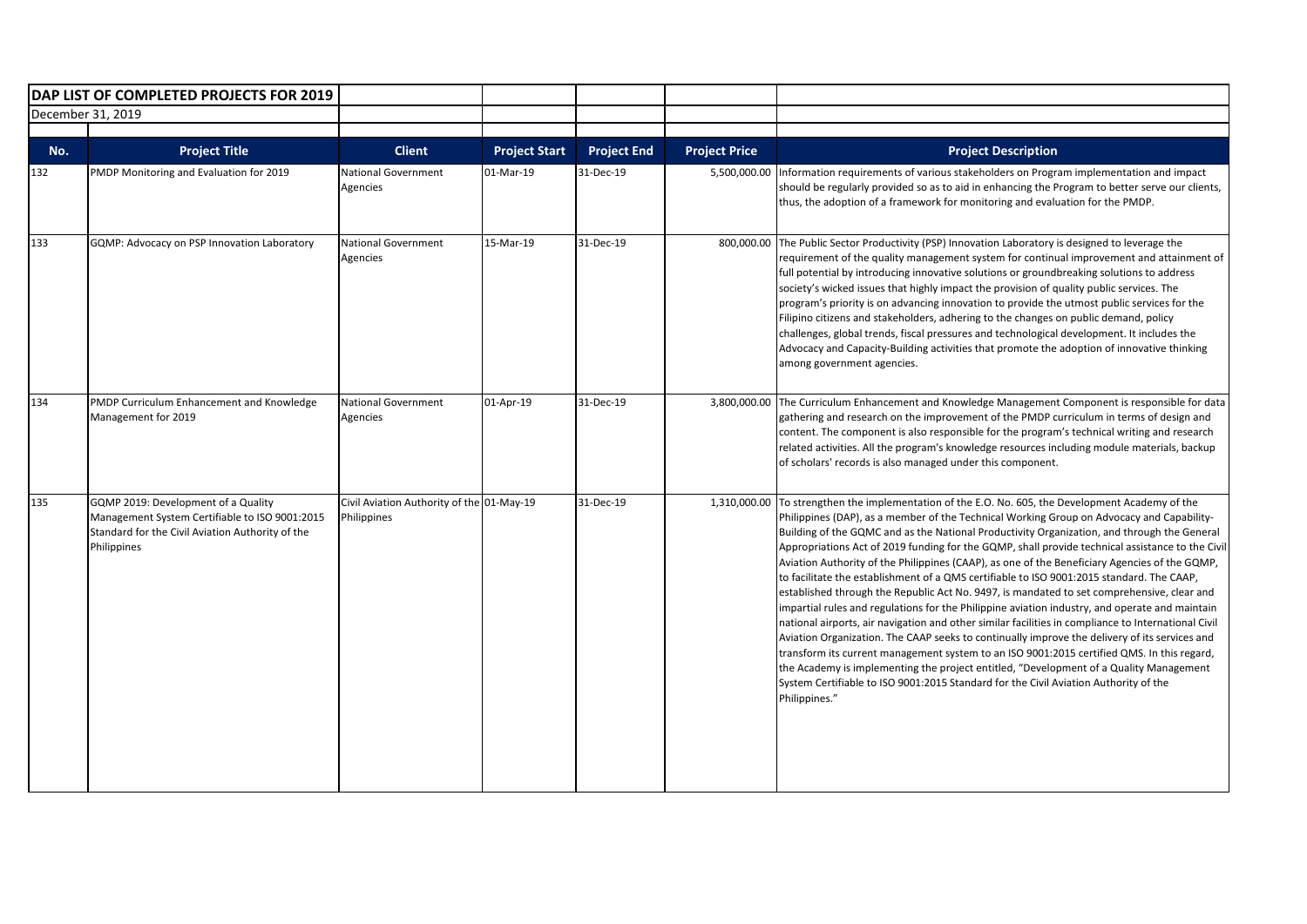|     | DAP LIST OF COMPLETED PROJECTS FOR 2019                                           |                                        |                      |                    |                      |                                                                                                                                                                                                                                                                                                                                                                                                                                                                                                                                                                                                                                                                                                                                                                                                                                                                                                                                                                                                                                                                                                                                                                                                                                                                                                                                                                                                                                                                                                                                                                                                                                                                                                                                                                                                       |
|-----|-----------------------------------------------------------------------------------|----------------------------------------|----------------------|--------------------|----------------------|-------------------------------------------------------------------------------------------------------------------------------------------------------------------------------------------------------------------------------------------------------------------------------------------------------------------------------------------------------------------------------------------------------------------------------------------------------------------------------------------------------------------------------------------------------------------------------------------------------------------------------------------------------------------------------------------------------------------------------------------------------------------------------------------------------------------------------------------------------------------------------------------------------------------------------------------------------------------------------------------------------------------------------------------------------------------------------------------------------------------------------------------------------------------------------------------------------------------------------------------------------------------------------------------------------------------------------------------------------------------------------------------------------------------------------------------------------------------------------------------------------------------------------------------------------------------------------------------------------------------------------------------------------------------------------------------------------------------------------------------------------------------------------------------------------|
|     | December 31, 2019                                                                 |                                        |                      |                    |                      |                                                                                                                                                                                                                                                                                                                                                                                                                                                                                                                                                                                                                                                                                                                                                                                                                                                                                                                                                                                                                                                                                                                                                                                                                                                                                                                                                                                                                                                                                                                                                                                                                                                                                                                                                                                                       |
| No. | <b>Project Title</b>                                                              | <b>Client</b>                          | <b>Project Start</b> | <b>Project End</b> | <b>Project Price</b> | <b>Project Description</b>                                                                                                                                                                                                                                                                                                                                                                                                                                                                                                                                                                                                                                                                                                                                                                                                                                                                                                                                                                                                                                                                                                                                                                                                                                                                                                                                                                                                                                                                                                                                                                                                                                                                                                                                                                            |
| 136 | PMDP Middle Managers Class Batch 21 - Residential National Government<br>Training | Agencies                               | 02-May-19            | 31-Dec-19          | 23,000,000.00        | The Public Management Development Program (PMDP) is an intensive program that provides<br>comprehensive and multi-modal learning opportunities for public managers. Its objective is to<br>promote career advancement and promote stability in the bureaucracy by producing a corps<br>of development-oriented, competent, dedicated and honest government middle managers. In<br>the fulfillment of its objective, it offers two development courses, one of which is the Middle<br>Managers Class (MMC). It is offered to high performing, high potential division and section<br>chiefs with salary grade (SG) 20–24. The Curriculum for the MMC has two phases: The<br>Residential Training Phase and the Capstone Project Implementation phase. This Project<br>covers the Residential Training Phase which consists of a 5-month in-house training at the DAP<br>Conference Center in Tagaytay City and an 11-day community immersion in a selected rural<br>community.                                                                                                                                                                                                                                                                                                                                                                                                                                                                                                                                                                                                                                                                                                                                                                                                                         |
| 137 | GQMP: 2019 Government Best Practice Recognition                                   | Department of Budget and<br>Management | 14-May-19            | 31-Dec-19          | 630.000.00           | The Government Best Practice Recognition (GBPR) is one of the Business Excellence (BE)<br>programs for the public sector along with Philippine Quality Award (PQA) anf the Government<br>Excellence Class. It is an initiative of the Development Academy of the Philippines (DAP) to<br>promote and showcase outstanding and innovative practices demonstrated by the public<br>sector organizations. The year 2015 marked the pilot implementation of the Government Best<br>Practice Recognition (GBPR). Formerly known as Government Best Practice Competition<br>(GBPC), it was the Academy's response to the rising call for public sector organizations to<br>further enhance the quality of service delivery. Since its inception, a total of eighteen (18)<br>entries have already been chosen and recognized. This year, the GBPR intends to reach more<br>agencies to share their best practices and to be recognized. It will be implemented as a<br>component activity of the Government Quality Management Program (GQMP), a national<br>government-funded program that promotes quality improvement in the public sector. The<br>goal of the GQMP is to ensure the consistency of products and services through quality<br>processes that can be achieved through an effective Quality Management System (QMS). This<br>award initiative believes that best practices are the building blocks and the solution formula in<br>the attainment of organizational outcomes - relevant policies, quality services and<br>organizational effectiveness. Best practices may be treated only as small victories but these<br>can create big impact and significant change on how public sector organizations deliver the<br>services, as they grow, mature and scale up over a period of time. |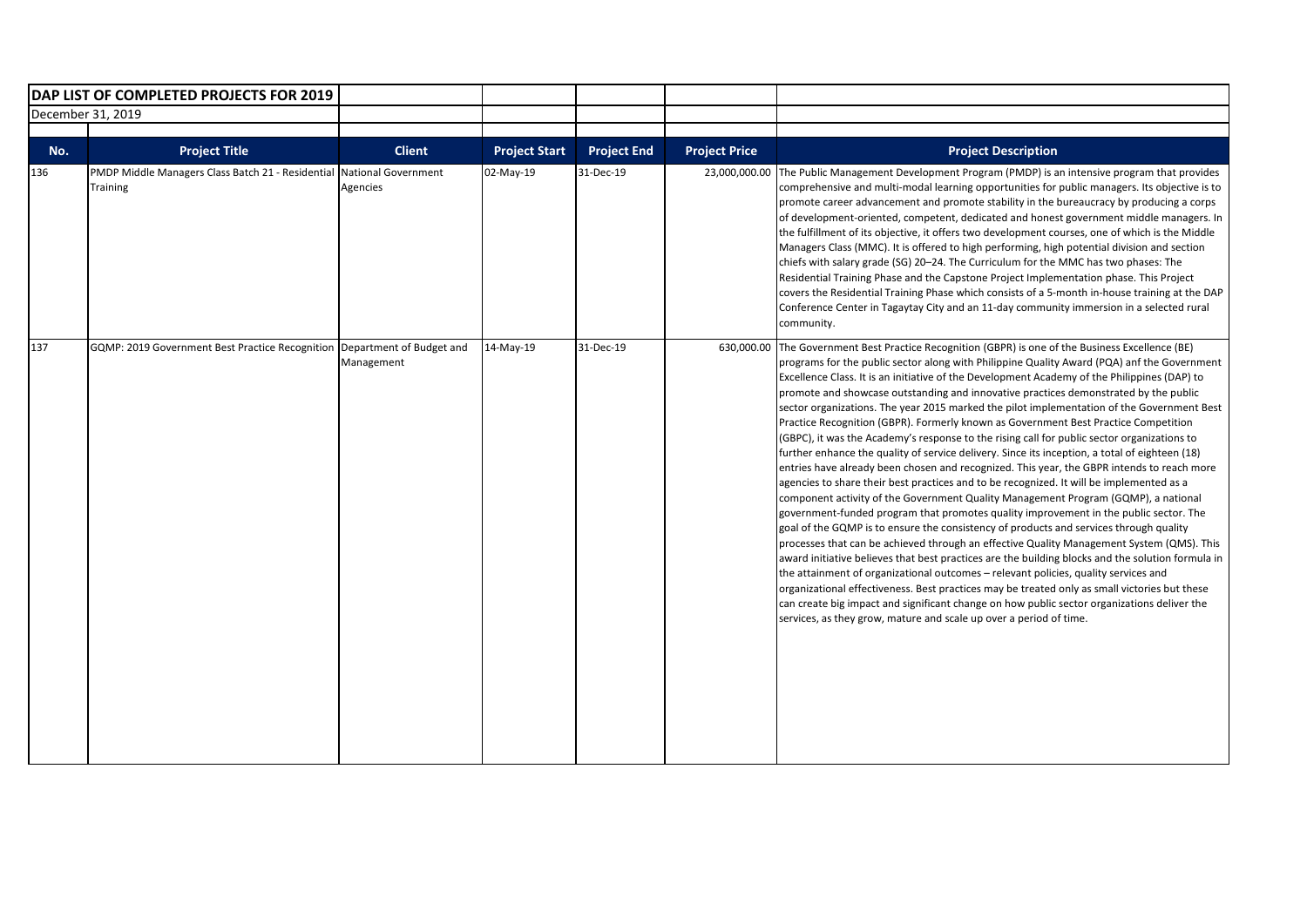|     | DAP LIST OF COMPLETED PROJECTS FOR 2019                                                  |                                                          |                      |                    |                      |                                                                                                                                                                                                                                                                                                                                                                                                                                                                                                                                                                                                                                                                                                                                                                                                                                                                                                                                                                                                                                                                                                                                                                                                                                                                                                                                                                                                |
|-----|------------------------------------------------------------------------------------------|----------------------------------------------------------|----------------------|--------------------|----------------------|------------------------------------------------------------------------------------------------------------------------------------------------------------------------------------------------------------------------------------------------------------------------------------------------------------------------------------------------------------------------------------------------------------------------------------------------------------------------------------------------------------------------------------------------------------------------------------------------------------------------------------------------------------------------------------------------------------------------------------------------------------------------------------------------------------------------------------------------------------------------------------------------------------------------------------------------------------------------------------------------------------------------------------------------------------------------------------------------------------------------------------------------------------------------------------------------------------------------------------------------------------------------------------------------------------------------------------------------------------------------------------------------|
|     | December 31, 2019                                                                        |                                                          |                      |                    |                      |                                                                                                                                                                                                                                                                                                                                                                                                                                                                                                                                                                                                                                                                                                                                                                                                                                                                                                                                                                                                                                                                                                                                                                                                                                                                                                                                                                                                |
|     |                                                                                          |                                                          |                      |                    |                      |                                                                                                                                                                                                                                                                                                                                                                                                                                                                                                                                                                                                                                                                                                                                                                                                                                                                                                                                                                                                                                                                                                                                                                                                                                                                                                                                                                                                |
| No. | <b>Project Title</b>                                                                     | <b>Client</b>                                            | <b>Project Start</b> | <b>Project End</b> | <b>Project Price</b> | <b>Project Description</b>                                                                                                                                                                                                                                                                                                                                                                                                                                                                                                                                                                                                                                                                                                                                                                                                                                                                                                                                                                                                                                                                                                                                                                                                                                                                                                                                                                     |
| 138 | 2019 Customer Satisfaction Survey for the Civil<br>Aviation Authority of the Philippines | Civil Aviation Authority of the 01-Jul-19<br>Philippines |                      | 31-Dec-19          | 6,755,637.28         | Created under Republic Act No. 9497, otherwise known as the Civil Aviation Authority Act of<br>2008, the Civil Aviation Authority of the Philippines (CAAP) was created as an independent<br>regulatory body possessing quasi-judicial and quasi-legislative powers, as well as corporate<br>attributes, attached to the Department of Transportation (DOT) for purposes of policy<br>coordination. CAAP is mandated to provide safe and efficient air transport and regulatory<br>services in the Philippines with jurisdiction over the restructuring of the civil system, the<br>promotion, development and regulation of the technical, operational, safety and aviation<br>security functions under the civil aviation authority. CAAP recognizes the need for gathering<br>customer feedback to continuously improve on its service delivery through the conduct of<br>annual third-party customer satisfaction survey as part of the performance evaluation of<br>GOCCs. This is in line with Memorandum Circular 2013-02 issued by Governance Commission<br>of GOCCs (GCG). To comply with the GCG requirements, CAAP seeks to engage the<br>Development Academy of the Philippines (DAP) in the conduct of its 2019 Customer<br>Satisfaction Survey, which will use GCG's 2018 Standardized Guidelines and Methodology for<br>the conduct of customer satisfaction surveys for GOCCs. |
| 139 | Office of the Managing Director- Program<br>Management-2019                              | <b>National Government</b><br>Agencies                   | 01-Jul-19            | 31-Dec-19          |                      | 2,802,009.20 The NGCESDP-PMDP is an intensive, purposive, and continuing training program for incumbent<br>executives and middle managers and their potential successors in the government<br>bureaucracy. It aims to foster careerism in government and promote stability in the<br>bureaucracy by producing a corps of development-oriented, competent, dedicated and honest<br>officials within the medium term. This supports President Aquino's commitment to lift the<br>nation from poverty through honest and effective governance and to transform the<br>government from one that is self-serving to one that works for the welfare of the nation.                                                                                                                                                                                                                                                                                                                                                                                                                                                                                                                                                                                                                                                                                                                                   |
| 140 | 2nd Phronetic Leadership Training                                                        | <b>National Government</b><br>Agencies                   | 15-Jul-19            | 31-Dec-19          | 5,000,000.00         | The project is a collaborative undertaking with the Japan International Cooperation Agency<br>(JICA) to implement a separate module on phronetic leadership in the Public Management<br>Development Program (PMDP). The Phronetic Leadership Training is a bilateral cooperation<br>under the Agile Knowledge Co-Creation Project (LEADING Asia Project) facilitated by the<br>Japan's National Graduate Institute for Policy Studies (GRIPS). The training will run for 9 days,<br>which will be delivered in two phases: a 5-day residential training in Metro Manila and DAP<br>Tagaytay to be handled by international experts deputized by JICA and another 4 days for the<br>observational study mission in Tokyo, Japan for participants to interact with recognized<br>phronetic leaders. The target participants for the module are 25 undersecretaries and assistant<br>secretaries.                                                                                                                                                                                                                                                                                                                                                                                                                                                                                                 |